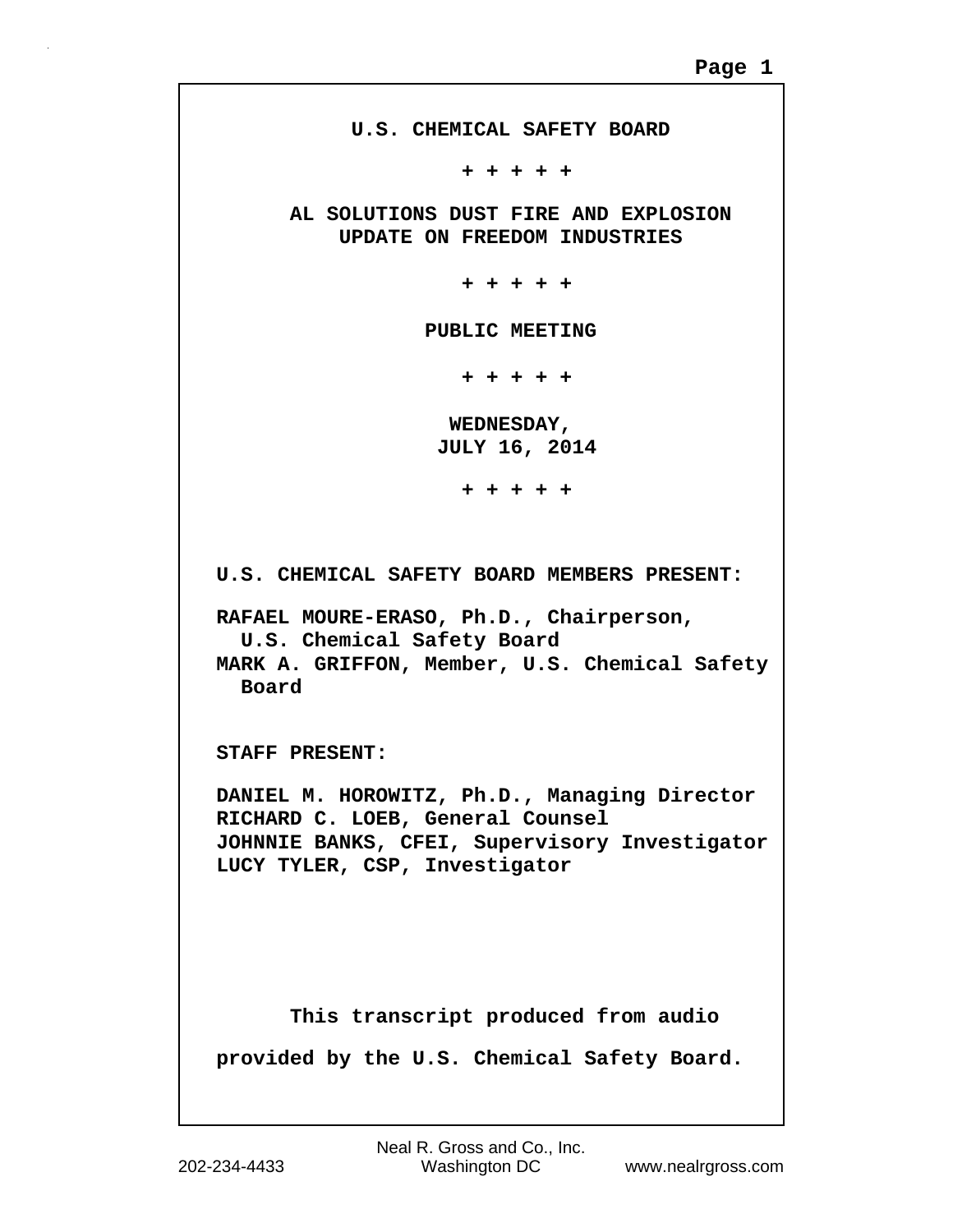## C E R T I F I C A T E

MATTER: AL Solutions Dust Fire and Explosion Update on Freedom Industries Public Meeting

DATE: July 16, 2014

I hereby certify that the attached transcription of pages 1 to 135 inclusive are to the best of my belief and ability a true, accurate, and complete record of the above referenced proceedings as contained on the provided audio recording.

Mear R Gus P

## **NEAL R. GROSS**

COURT REPORTERS AND TRANSCRIBERS 1323 RHODE ISLAND AVE., N.W. (202) 234-4433 WASHINGTON, D.C. 20005-3701 www.nealrgross.com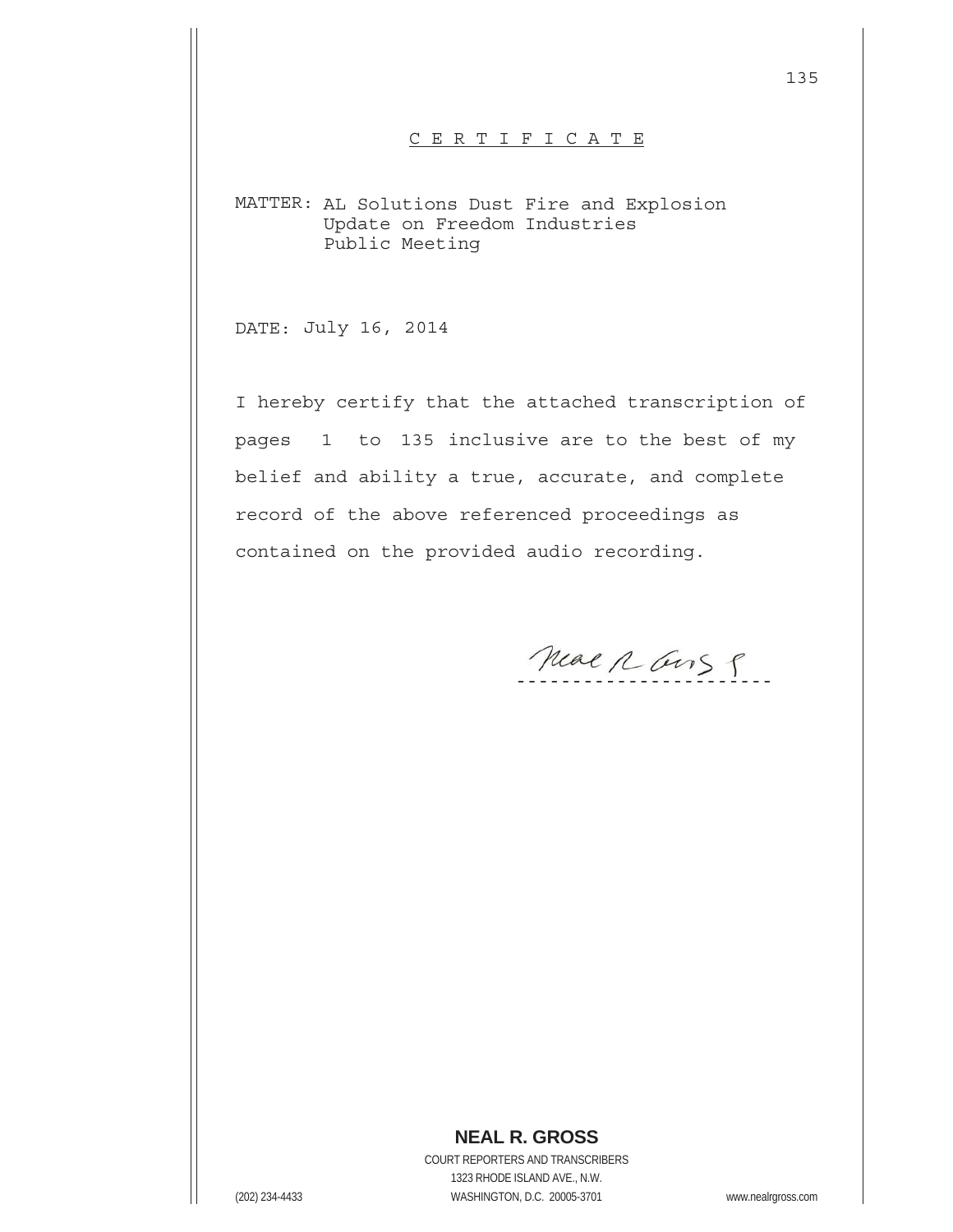## **A-G-E-N-D-A**

**Opening Statements Rafael Moure-Eraso, Chairperson. . . . . 3 Mark Griffon, Board Member . . . . . . . . . .10 Statement on behalf of Senator Jay Rockefeller Wes Holden, Office of the Senator. . . . . . .13 Presentation of the CSB's AL Solutions Findings and Recommendations Johnnie Banks, CFEI, Supervisory Investigator . . . . . . . . . . .20 Mark Wingard, CFEI, Investigator . . . .24 Lucy Tyler, CSP, Investigator. . . . . .32 Christina Morgan, Recommendations Specialist . . . . . . . . . . . .38 Board Questions. . . . . . . . . . . . . . . .42 Public Comments on AL Solutions. . . . . . . .48 Board Vote . . . . . . . . . . . . . . . . . .53 Update on Freedom Industries Investigation Johnnie Banks, CFEI, Supervisory Investigator . . . . . . . . . . .55 Lucy Tyler, CSP, Investigator. . . . . .59 Board Questions. . . . . . . . . . . . . . . .70 Public Comments on Freedom Industries . . . . . . . . . . . . . .81 Adjourn**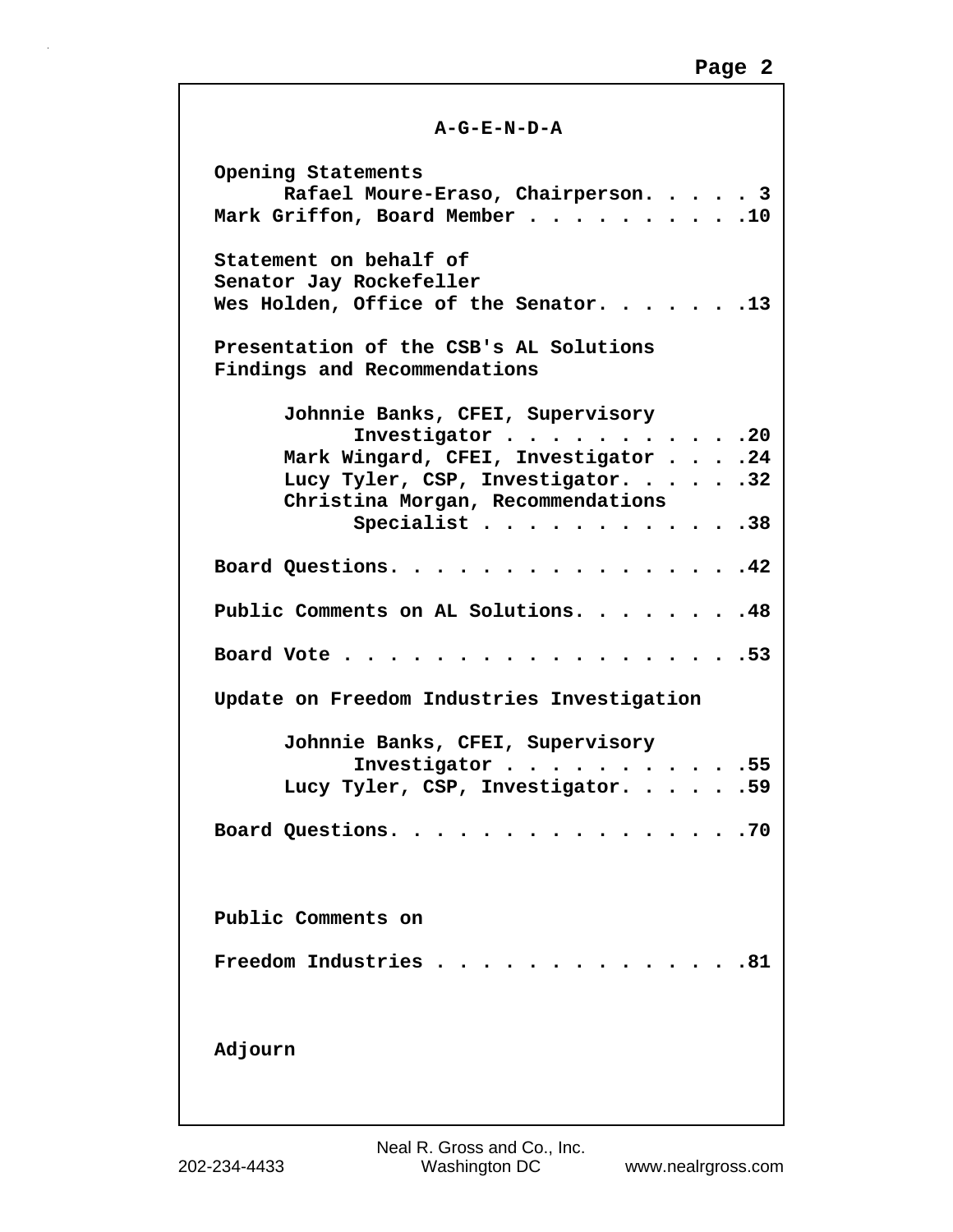| 1            | PROCEEDINGS                                    |
|--------------|------------------------------------------------|
| $\mathbf{2}$ | (12:00 p.m.)                                   |
| 3            | <b>CHAIRPERSON MOURE-ERASO:</b><br>Good        |
| 4            | afternoon and welcome to this public meeting   |
| 5            | of the U.S. Chemical Safety Board, the CSB.    |
| 6            | I am Rafael Moure-Eraso,                       |
| 7            | Chairperson of the Board and joining me today  |
| 8            | is Board Member Mark Griffon.                  |
| 9            | Also joining me at this table is               |
| 10           | the general counsel of the Chemical Safety     |
| 11           | Board Mr. Richard Loeb and to my right there   |
| 12           | is the CSB staff that prepared the reports and |
| 13           | who's -- and also more CSB staff that is       |
| 14           | around here that facilitated this meeting.     |
| 15           | I am going to ask the team lead of             |
| 16           | the CSB staff to introduce each and every      |
| 17           | member of the team when we get to the point of |
| 18           | the presentation.                              |
| 19           | The CSB for everybody that has                 |
| 20           | known us during the past has known that we are |
| 21           | an independent non-regulatory federal agency   |
| 22           | that investigates major chemical accidents on  |
|              |                                                |

ľ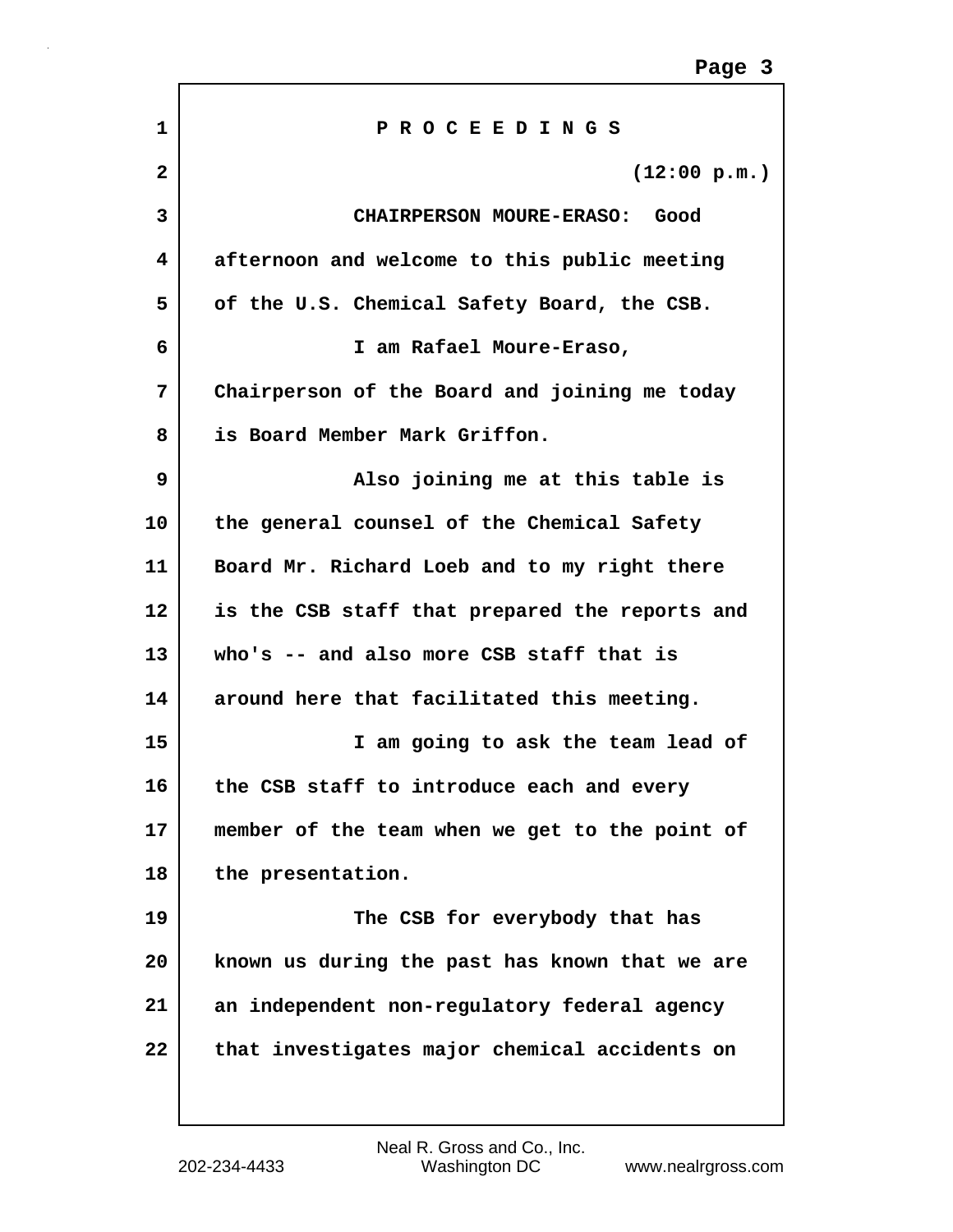| $\mathbf{1}$      | fixed facilities.                              |
|-------------------|------------------------------------------------|
| $\mathbf{2}$      | We are an investigatory agency.                |
| 3                 | The investigations examine all aspects of      |
| 4                 | chemical accidents including physical causes   |
| 5                 | related to equipment design as well as         |
| 6                 | inadequacies in regulations that are designed  |
| 7                 | to supposedly prevent these accidents.         |
| 8                 | We also look at inadequacies on                |
| 9                 | industry standards and inadequacies on safety  |
| 10                | management systems that rule the operation of  |
| 11                | process and safety in a chemical operation.    |
| $12 \overline{ }$ | Ultimately we use safety                       |
| 13                | recommendations which are designed to prevent  |
| 14                | similar accidents in the future. And they are  |
| 15                | given, the recipients of our recommendations   |
| 16                | are each one of these groups that I mentioned  |
| 17                | before, industry, regulators and organizations |
| 18                | that prepare and work on voluntary standards.  |
| 19                | Today we are following the agenda              |
| 20                | that you saw at the entrance. The meeting      |
| 21                | today is divided in two parts. In the first    |
| 22                | part we are going to present the result of our |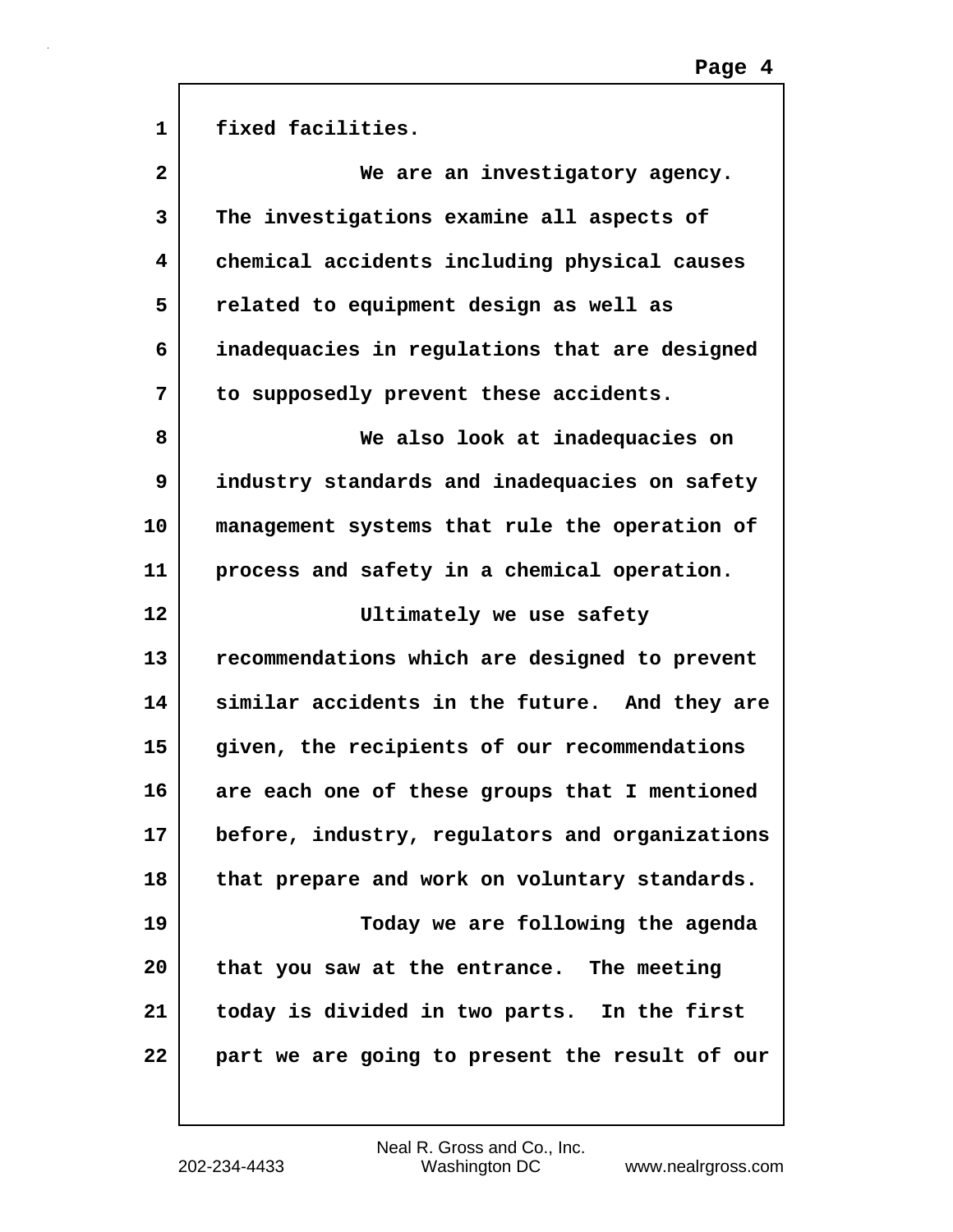| 1            | investigations in the accident in AL           |
|--------------|------------------------------------------------|
| $\mathbf{2}$ | Solutions, and we are going to have some       |
| 3            | comments from the Board, and we are going to   |
| 4            | ask for some questions from people present     |
| 5            | here to address the accident of AL Solutions.  |
| 6            | After those presentations we are               |
| 7            | going to take a vote to decide on if the Board |
| 8            | will finally approve the results of -- the     |
| 9            | findings and the recommendations of the        |
| 10           | investigation.                                 |
| 11           | Once we finish that vote we will               |
| 12           | have an intermission and then we proceed to    |
| 13           | make a presentation on the Freedom Industries  |
| 14           | action or Freedom Industries investigation.    |
| 15           | That is going to be done by the same team that |
| 16           | produced the report in AL Solutions.           |
| 17           | And after that presentation that               |
| 18           | is basically a progress report of our          |
| 19           | investigation we will have some comments and   |
| 20           | questions of anybody that would like to say    |
| 21           | something.                                     |
| 22           | I remind you that we have to limit             |
|              |                                                |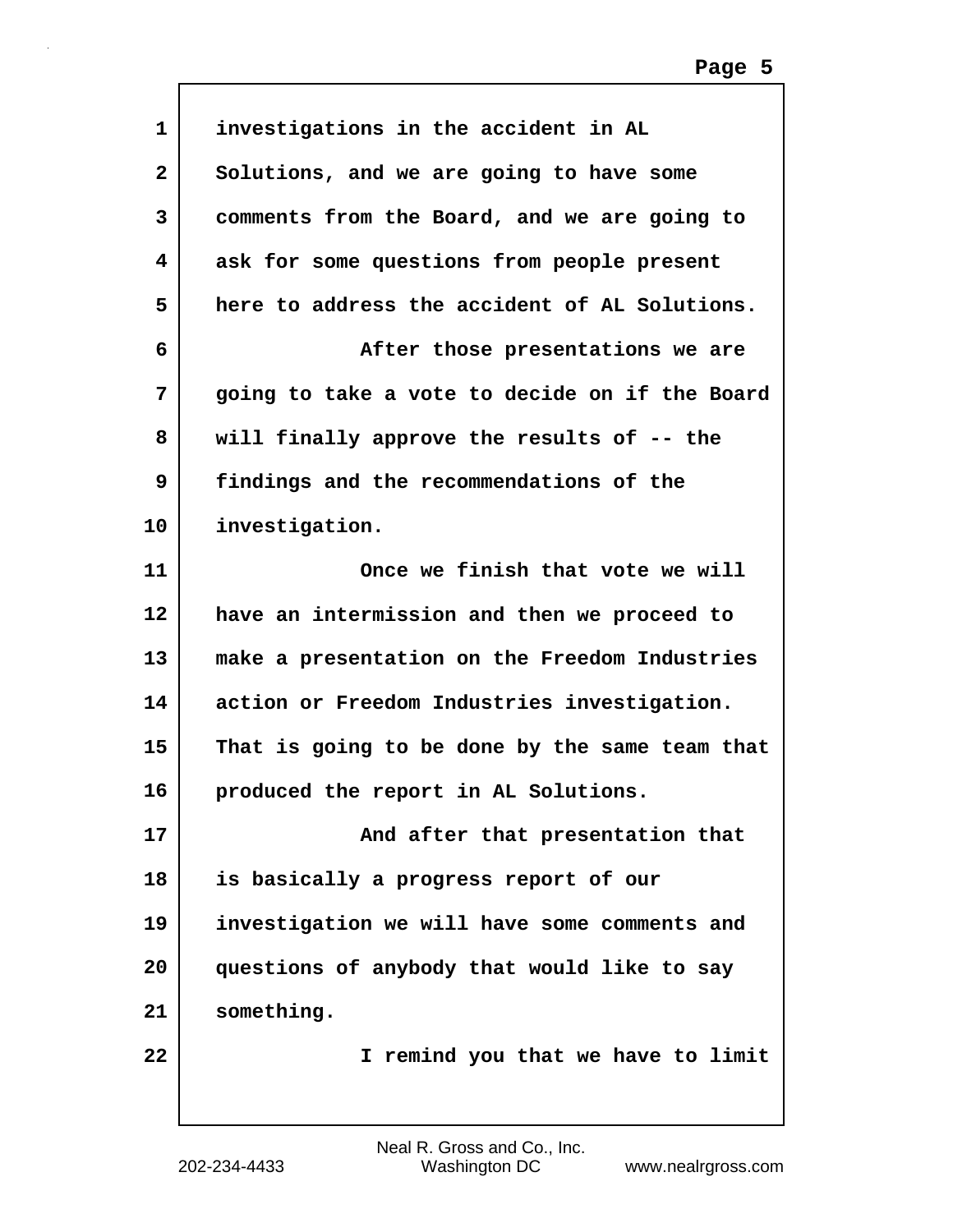| 1            | the comments to three minutes per person so    |
|--------------|------------------------------------------------|
| $\mathbf{2}$ | that everybody has a chance to have their say. |
| 3            | And we beg of you not to take anymore of that  |
| 4            | time.                                          |
| 5            | You are welcome to submit for us               |
| 6            | some written comments if you would like.       |
| 7            | You probably saw at the entrance               |
| 8            | there are copies of our report. It's called    |
| 9            | "The AL Solutions, Inc., Metal Dust Explosion  |
| 10           | and Fire."                                     |
| 11           | This report, the accident occurred             |
| 12           | in December 2010. As you will see in the       |
| 13           | second page it's dedicated to the three men    |
| 14           | that lost their lives in that incident in      |
| 15           | December 9, 2010.                              |
| 16           | At this time I will have to ask                |
| 17           | for a moment of silence to remember these      |
| 18           | three individuals that were killed as a result |
| 19           | of the accident in New Cumberland, West        |
| 20           | Virginia in AL Solutions.                      |
| 21           | I will now read their names.                   |
| 22           | James Eugene Fish, Jeffrey Scott Fish and      |

Г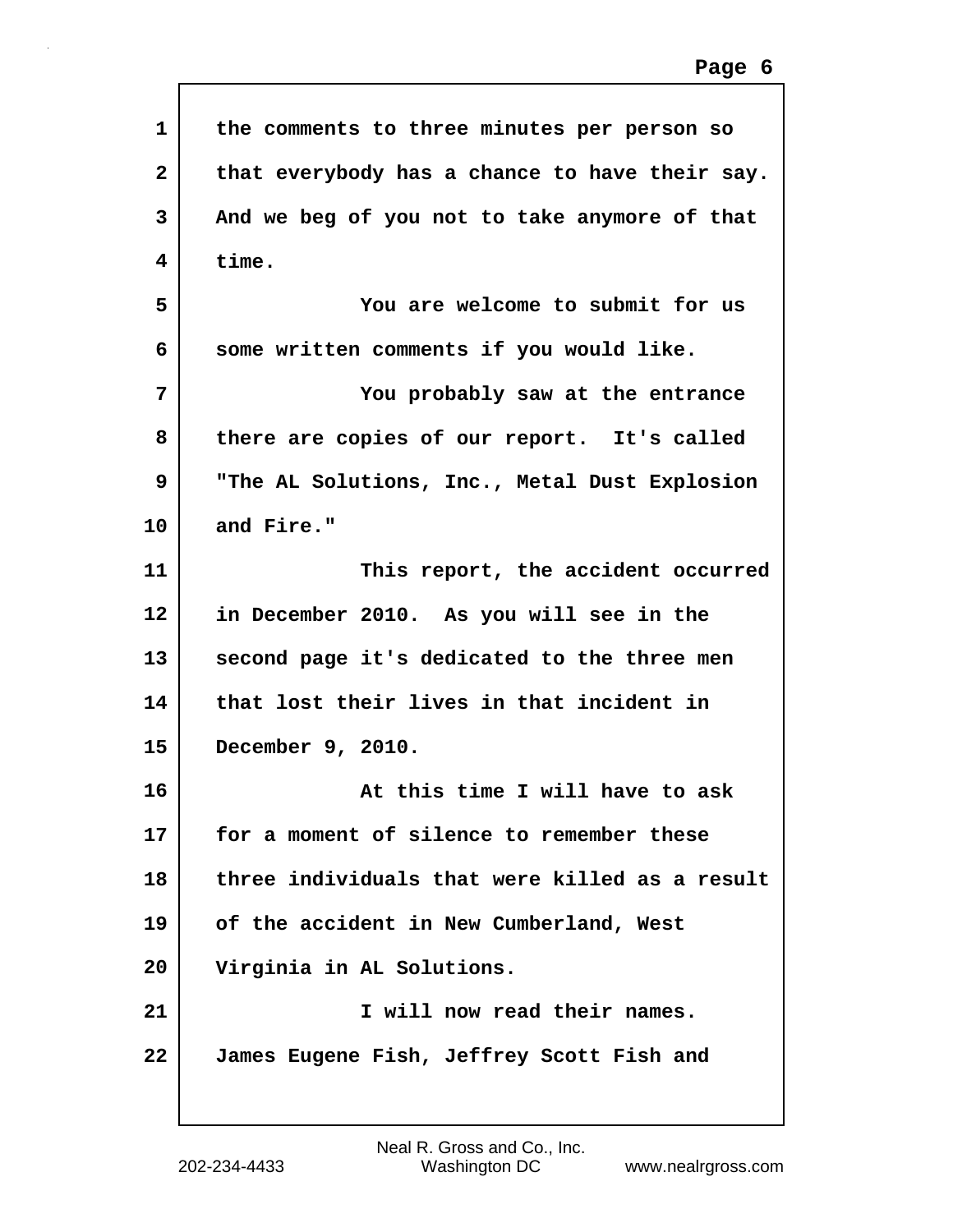| $\mathbf{1}$ | Steven Swain.                                  |
|--------------|------------------------------------------------|
| $\mathbf{2}$ | (Moment of Silence)                            |
| 3            | CHAIRPERSON MOURE-ERASO: Thank                 |
| 4            | you. So we continue with the agenda as I       |
| 5            | described it before.                           |
| 6            | I remind you about the public                  |
| 7            | comment period that we would like to ask you   |
| 8            | to divide your comments. If you have comments  |
| 9            | for AL to present it in the first part of the  |
| 10           | meeting, and if you have comments for Freedom  |
| 11           | Enterprises to present it in the -- after the  |
| 12           | intermission.                                  |
| 13           | Before we begin we always point                |
| 14           | out some basic safety information that we --   |
| 15           | you have to be aware that in addition to the   |
| 16           | door that you entered there are some emergency |
| 17           | doors on the side. We have two in this side    |
| 18           | and three on the other side. If we need to     |
| 19           | evacuate the room be aware of these emergency  |
| 20           | exits.                                         |
| 21           | I will also ask to please mute                 |
| 22           | your cell phones so that we don't interrupt    |
|              |                                                |

ľ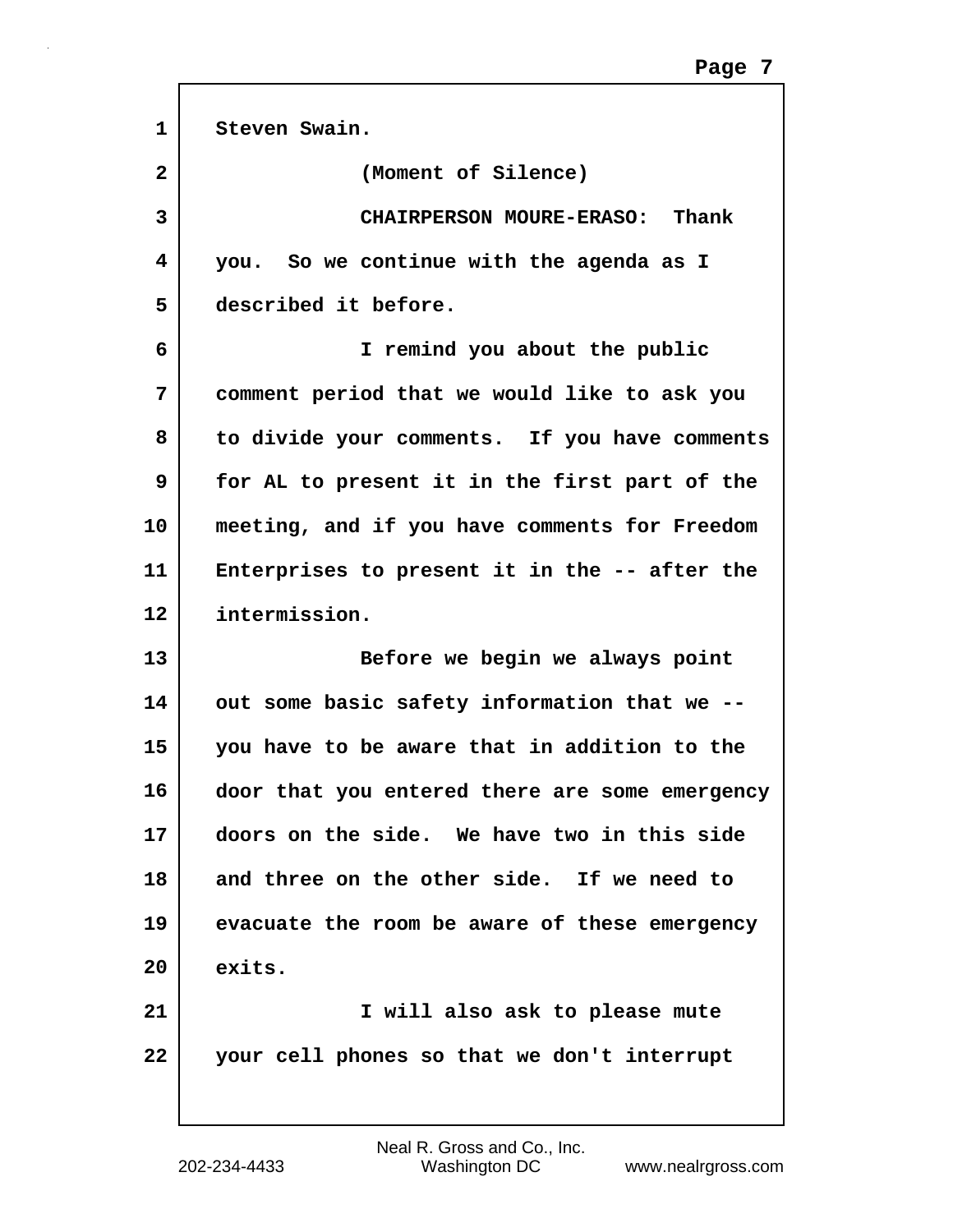| $\mathbf{1}$ | the proceedings.                               |
|--------------|------------------------------------------------|
| $\mathbf{2}$ | The December 9, 2010 accident at               |
| 3            | the AL Solutions is the object of our          |
| 4            | investigation.                                 |
| 5            | This facility milled and processed             |
| 6            | two metals, titanium and zirconium. And in     |
| 7            | the course of a fire and explosion three       |
| 8            | people were killed and a contractor was        |
| 9            | injured.                                       |
| 10           | The incident is one of nine                    |
| 11           | serious combustible dust incidents             |
| 12           | investigated by the CSB since 2003.            |
| 13           | These explosions and fires across              |
| 14           | the United States has caused 36 deaths and 128 |
| 15           | injuries. This is in the past 10 years.        |
| 16           | The CSB investigation determined               |
| 17           | that AL Solutions experienced a history of     |
| 18           | fatal dust fires and explosions.               |
| 19           | The CSB learned that the AL                    |
| 20           | Solutions facility had fatal fires and         |
| 21           | explosions involving metal dust in 1995 and in |
| 22           | 2006 in addition to the 2010 explosions that   |

 $\mathsf{r}$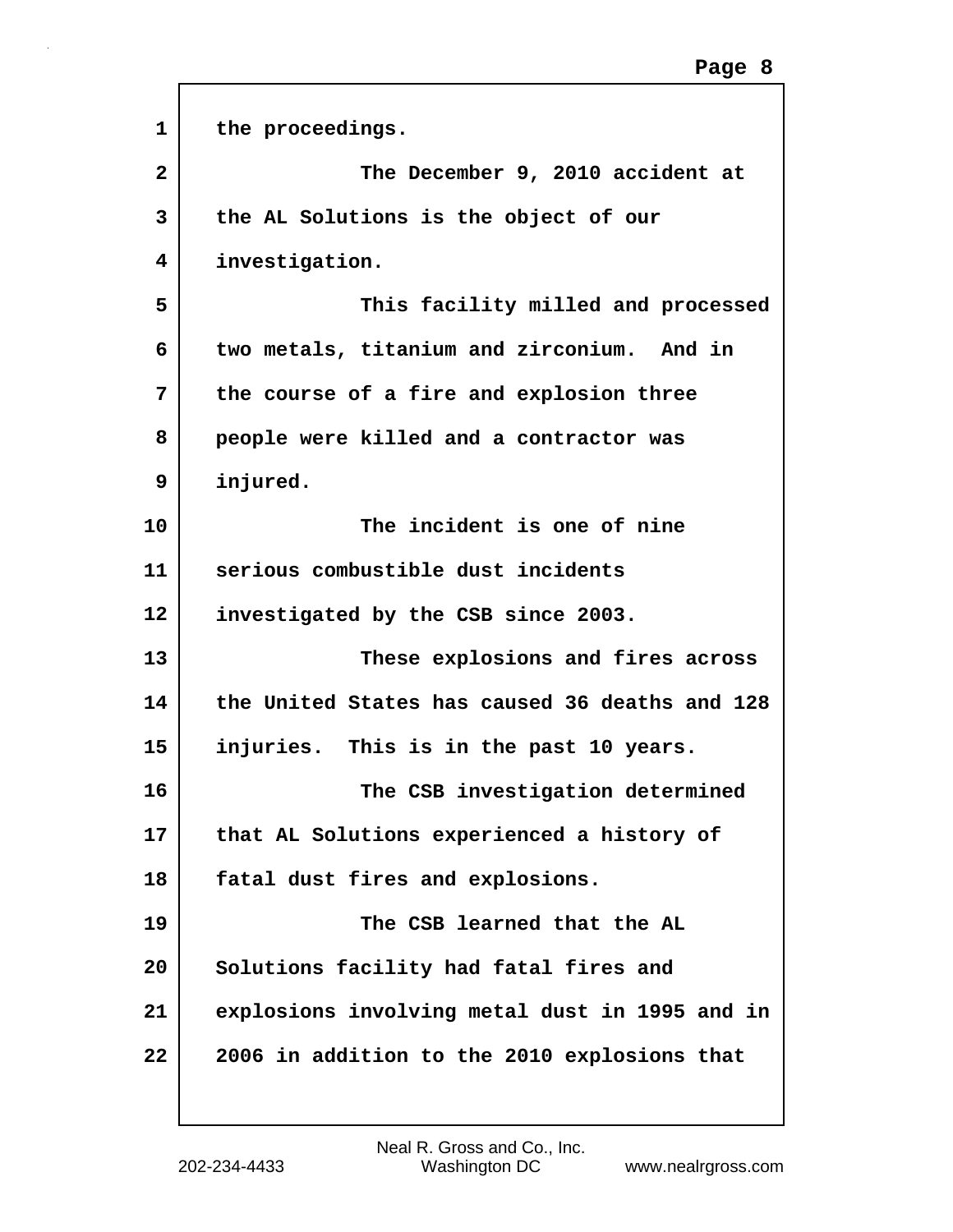| $\mathbf{1}$   | we investigated.                               |
|----------------|------------------------------------------------|
| $\overline{a}$ | Also, from 1993 until the accident             |
| 3              | in 2010 there were at least seven fires that   |
| 4              | required responses from the local fire         |
| 5              | department.                                    |
| 6              | The CSB is calling on the industry             |
| 7              | that manufacture and handle metal dust and     |
| 8              | combustible dust in general to take action to  |
| 9              | prevent these kind of combustible dust         |
| 10             | incidents.                                     |
| 11             | In July 2003 the CSB identified                |
| $12 \,$        | its 2006 recommendation to develop a           |
| 13             | combustible dust standard as the first issue   |
| 14             | in its most wanted chemical safety improvement |
| 15             | outreach program.                              |
| 16             | It is my view that had OSHA                    |
| 17             | implemented the first CSB recommendation for   |
| 18             | a combustible dust standard in 2006, and if    |
| 19             | industry had followed the requirements of such |
| 20             | a standard many of the severe dust incidents   |
| 21             | that followed including AL Solutions may have  |
| 22             | been prevented.                                |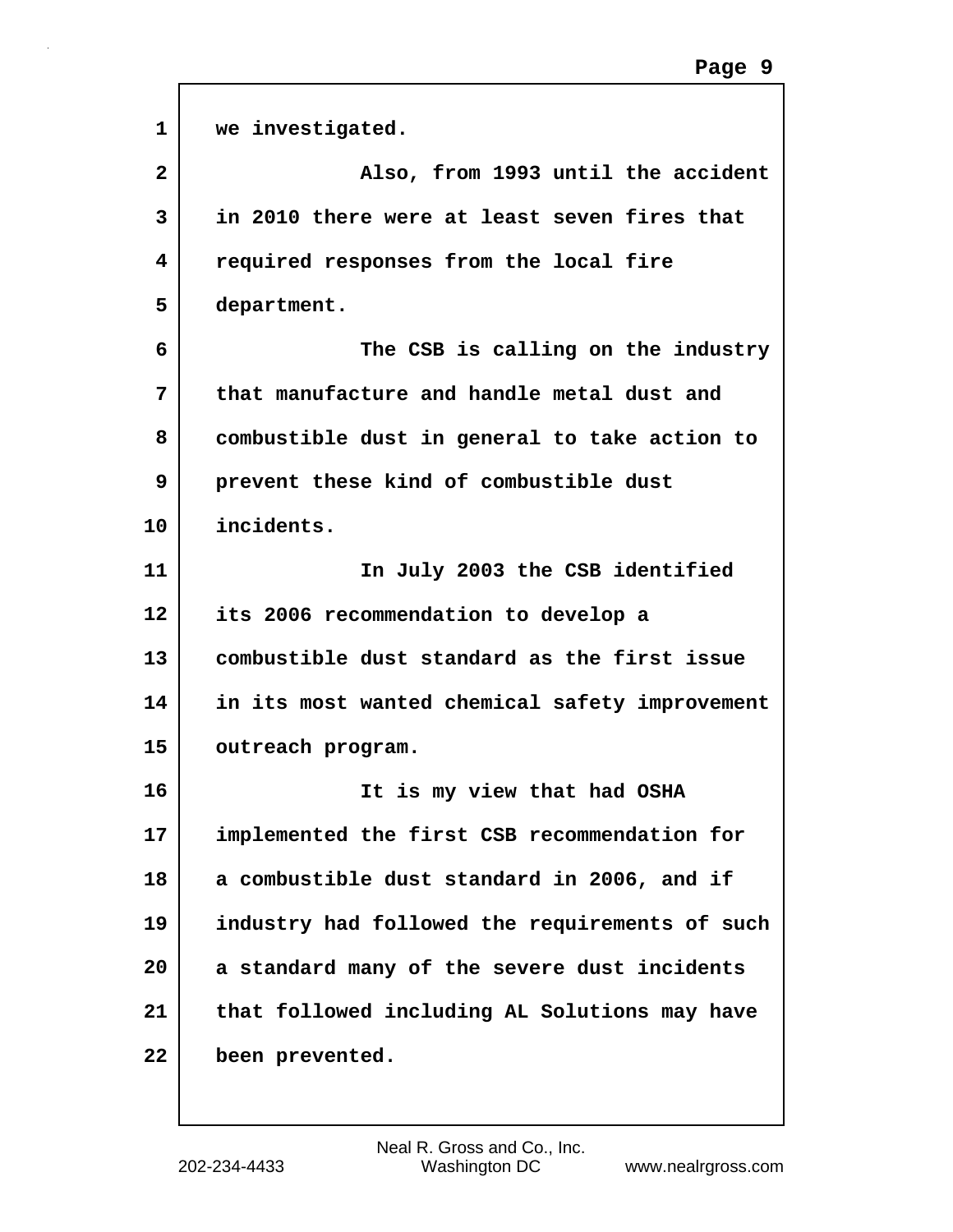| $\mathbf{1}$ | The time is now for OSHA to take              |
|--------------|-----------------------------------------------|
| $\mathbf{2}$ | action to prevent these tragic accidents.     |
| 3            | On the issue of this investigation            |
| 4            | if anyone would like to comment publicly on   |
| 5            | the investigation there is a sheet that I am  |
| 6            | asking you to sign so that we can know who is |
| 7            | going to be talking.                          |
| 8            | And as I said, I will request that            |
| 9            | you plan your remarks for three minutes.      |
| 10           | Now, I would like to recognize my             |
| 11           | fellow Board member Mark Griffon for some     |
| 12           | opening statements. Mark?                     |
| 13           | MR. GRIFFON: Thank you, Mr.                   |
| 14           | Chairman.                                     |
| 15           | Today we are here to discuss two              |
| 16           | incidents that occurred in West Virginia.     |
| 17           | First of all, I would like to                 |
| 18           | express my condolences to the friends and     |
| 19           | family of the three workers that were killed  |
| 20           | in the incident at the AL Solutions facility. |
| 21           | This is yet another tragedy                   |
| 22           | resulting from a combustible dust explosion,  |
|              |                                               |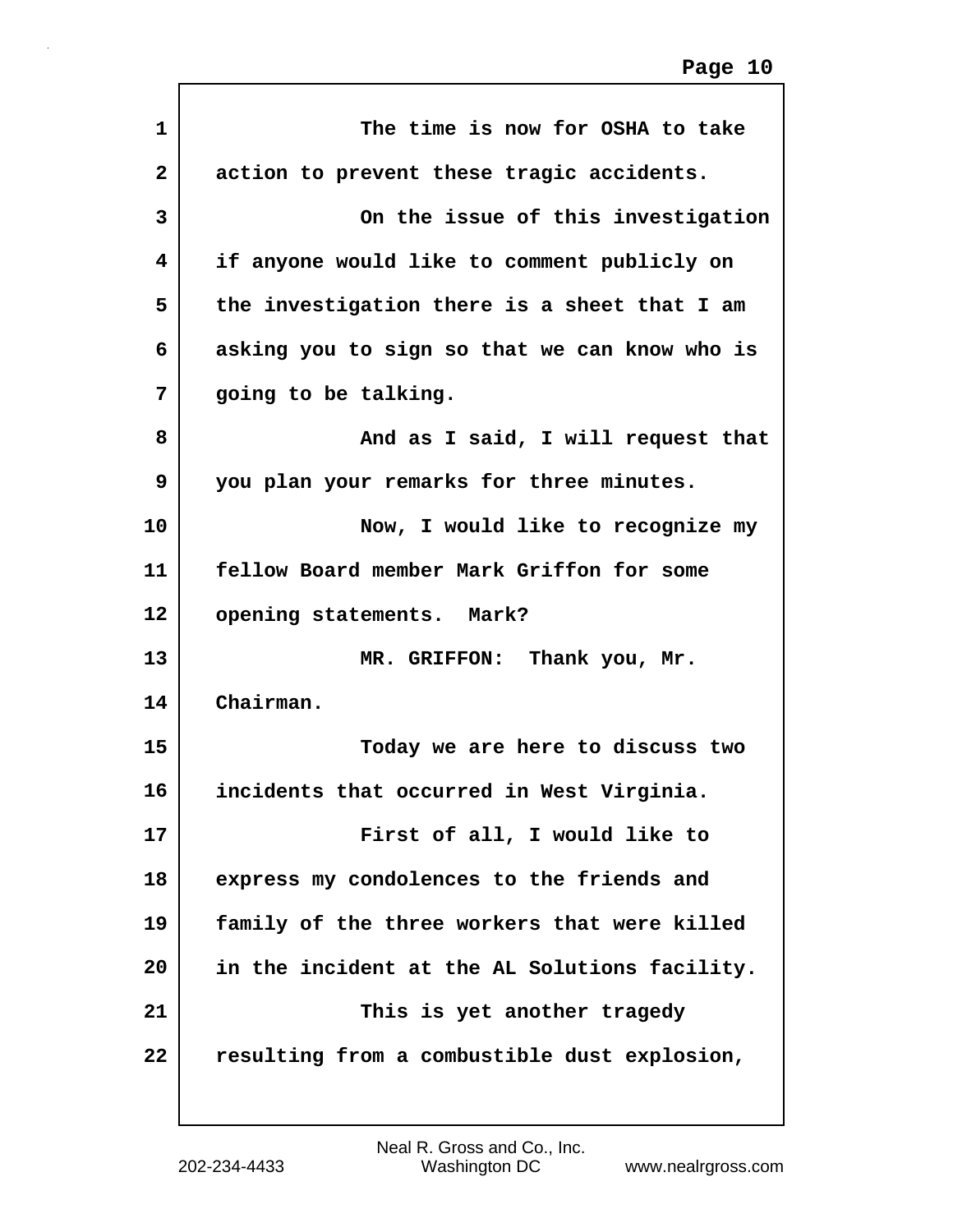| 1              | an issue for which the Board since 2006 has    |
|----------------|------------------------------------------------|
| $\overline{2}$ | recommended that a federal safety standard is  |
| 3              | needed.                                        |
| 4              | It is very troubling that we are               |
| 5              | here reporting on yet another combustible dust |
| 6              | incident and reissuing a recommendation for a  |
| 7              | federal safety standard.                       |
| 8              | I agree with the Chairman that the             |
| 9              | time for action is now.                        |
| 10             | For the Board's part I plan to                 |
| 11             | work with my colleagues on the Board to        |
| 12             | continue to advocate for the development of    |
| 13             | such a federal combustible dust standard.      |
| 14             | The Freedom Industries incident                |
| 15             | was a very different type of incident. This    |
| 16             | incident so clearly illustrates how industrial |
| 17             | safety intersects with environmental and       |
| 18             | public health issues.                          |
| 19             | The impact on this community was               |
| 20             | tremendous and still the community is left     |
| 21             | with many questions.                           |
| 22             | Our focus at the CSB is to look at             |
|                |                                                |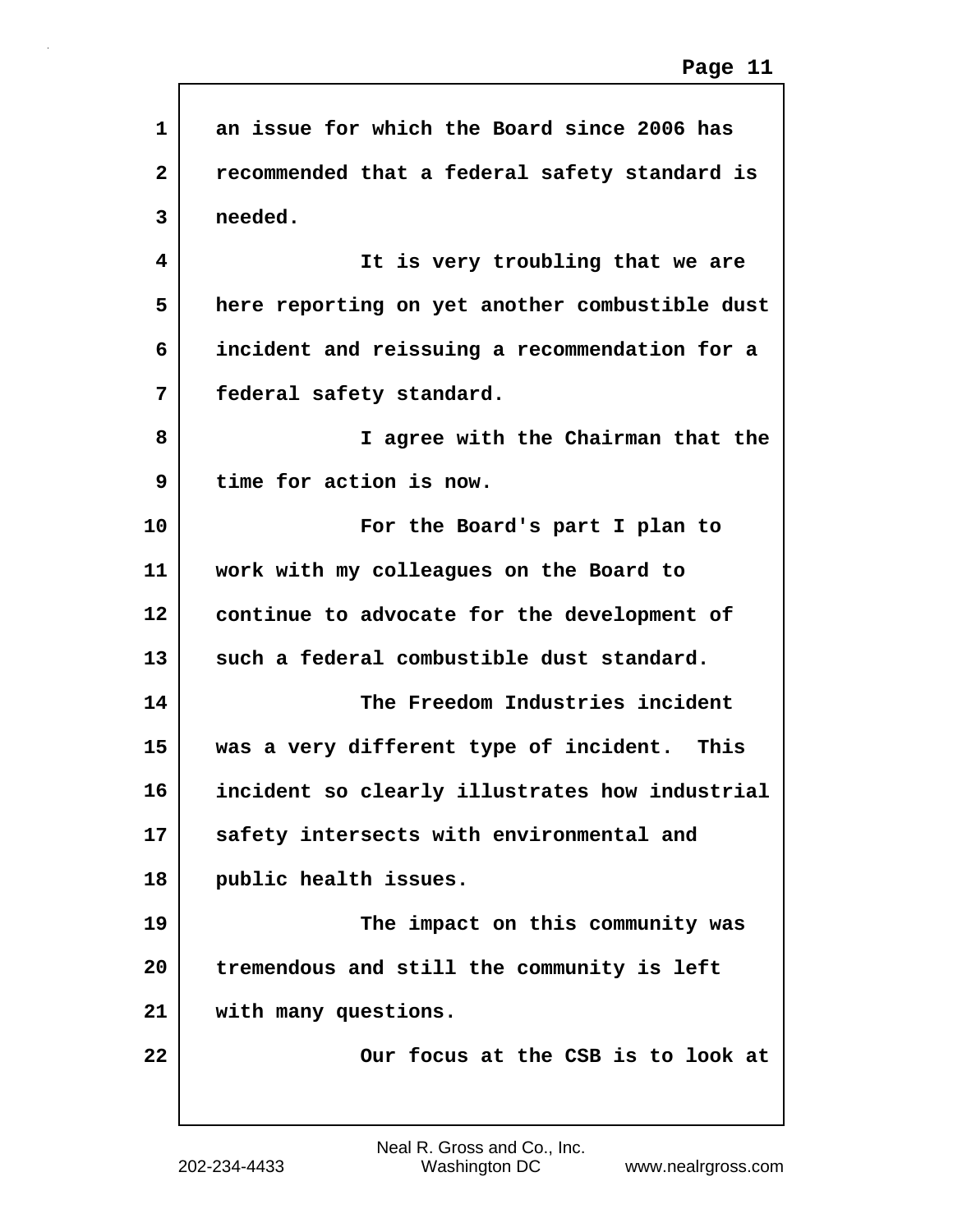| $\mathbf{1}$ | the causes that led to the spill of the        |
|--------------|------------------------------------------------|
| $\mathbf{2}$ | hazardous chemicals which ultimately got into  |
| 3            | the drinking water.                            |
| 4            | While we are not conducting                    |
| 5            | studies of the health and environmental        |
| 6            | impacts of the spill, we will be reviewing the |
| 7            | available information regarding health impact  |
| 8            | and looking at possible gaps in regulations    |
| 9            | which address the public's exposure to toxic   |
| 10           | materials and the environmental impact of such |
| 11           | materials.                                     |
| 12           | I look forward to the hearing                  |
| 13           | today and hearing both on the AL Solutions     |
| 14           | report and also on our investigative team's    |
| 15           | update on the Freedom Industries               |
| 16           | investigation.<br>Thank you, Mr. Chairman.     |
| 17           | CHAIRPERSON MOURE-ERASO: Thank                 |
| 18           | you. I would like also to recognize that two   |
| 19           | members of the families of workers that were   |
| 20           | killed in the AL Solutions incident are here   |
| 21           | present with us.                               |
| 22           | And I would like to tell them that             |
|              |                                                |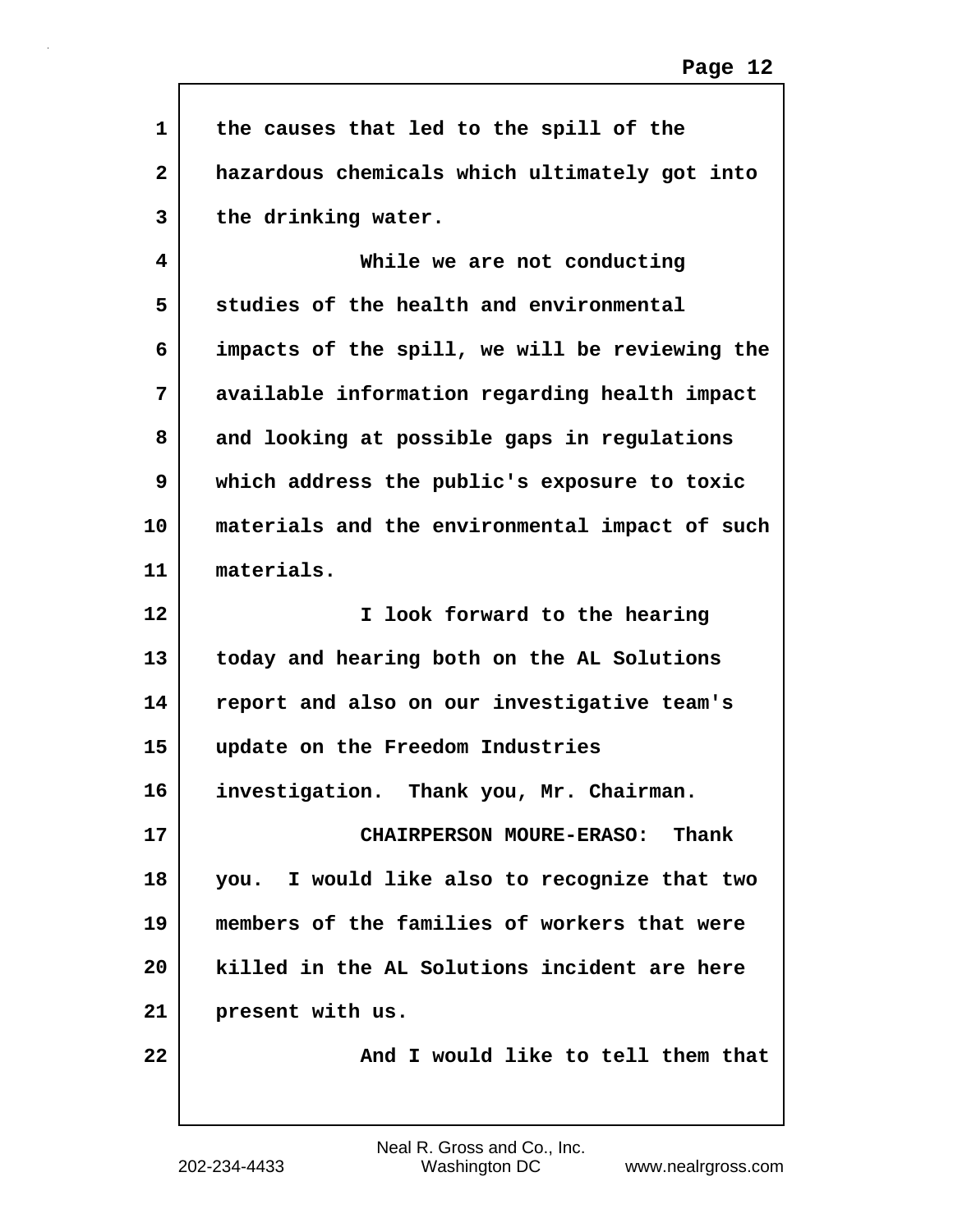| we appreciate that they came here to hear us.  |
|------------------------------------------------|
| And I personally give them my condolences.     |
| They are here.                                 |
| Also, Senator Rockefeller has been             |
| one big supporter of our Chemical Safety Board |
| historically and we have been in constant      |
| contact with him at his office informing of    |
| our investigations.                            |
| And we have been requested by Mr.              |
| Wes Holden from the Office of the Senator that |
| he would like to give a message from Senator   |
| Rockefeller. So Mr. Holden, please.            |
| MR. HOLDEN: Thank you, Mr.                     |
| Chairman. On behalf of Senator Rockefeller I   |
| want to thank the Chemical Safety Board for    |
| their final report and recommendations         |
| regarding the investigation into the December  |
| 2010 explosion at AL Solutions in New          |
| Cumberland, West Virginia, that took the lives |
| of three people, Jeffrey Fish, James Fish,     |
| Steven Swain.                                  |
| Completing that investigation is               |
|                                                |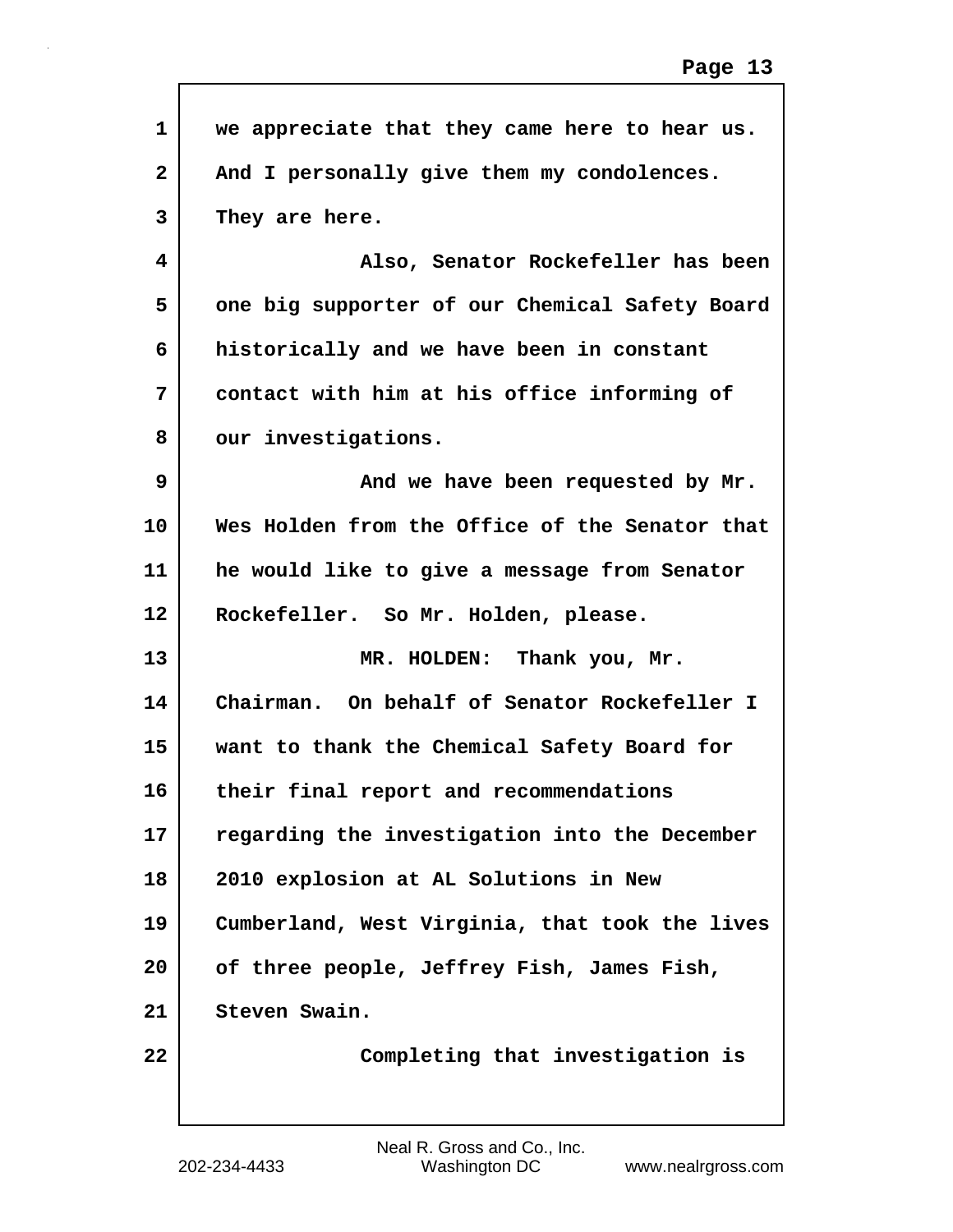| 1               | not a simple task and we are very grateful for |
|-----------------|------------------------------------------------|
| 2               | their work.                                    |
| 3               | As we all know when the 2010                   |
| 4               | explosion occurred the employees at AL         |
| 5               | Solutions were working with titanium powder,   |
| 6               | a highly flammable substance.                  |
| 7               | Because this is a highly flammable             |
| 8               | industrial powder it is more difficult for     |
| 9               | fire fighters to extinguish the fire and any   |
| 10              | hot spots before they could reach the          |
| 11              | employees trapped inside.                      |
| 12 <sup>2</sup> | This tragic incident combined with             |
| 13              | the Freedom Industries chemical spill further  |
| 14              | highlights the utmost importance of chemical   |
| 15              | safety.                                        |
| 16              | Over six months have passed since              |
| 17              | the January spill. And as everyday activities  |
| 18              | such as bathing, cooking slowly resume we      |
| 19              | appreciate the people who are still working on |
| 20              | the ground day by day to understand what       |
| 21              | happened.                                      |
| 22              | The information they are gathering             |
|                 |                                                |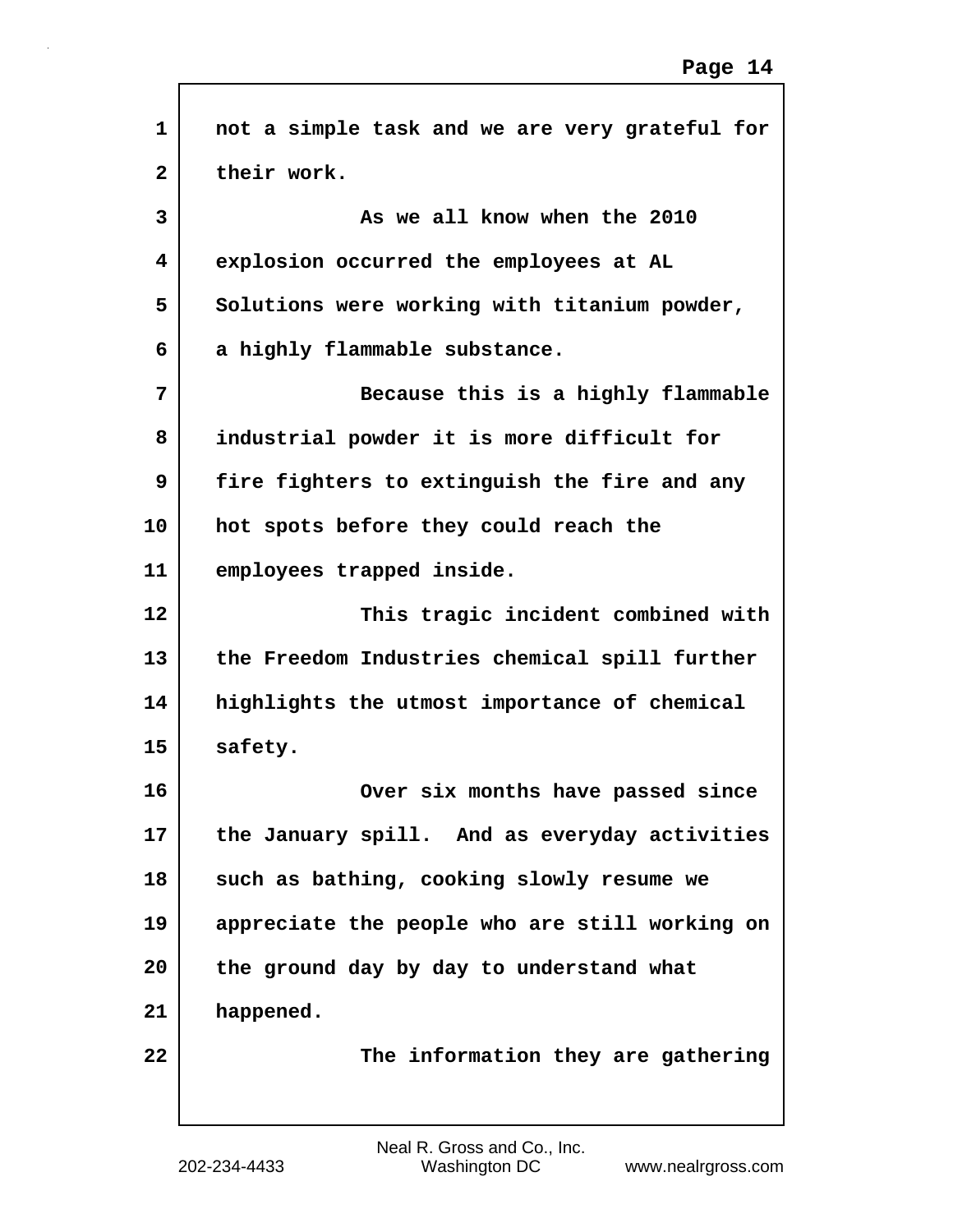| 1            | is vital to understanding the next steps we    |
|--------------|------------------------------------------------|
| $\mathbf{2}$ | need to take toward implementing the right     |
| 3            | safeguards so we can protect our communities   |
| 4            | from accidents like this in the future.        |
| 5            | As I said, I firmly remain                     |
| 6            | committed to getting answers to many           |
| 7            | unanswered questions related to the January    |
| 8            | spill.                                         |
| 9            | I'm committed to working to                    |
| 10           | strengthen regulations and to properly funding |
| 11           | and staffing oversight agencies, two of the    |
| 12           | utmost components in preventing a disaster     |
| 13           | like this from happening.                      |
| 14           | Following the January spill at                 |
| 15           | Freedom Industries site I immediately called   |
| 16           | on the Chemical Safety Board to investigate    |
| 17           | the spill.                                     |
| 18           | I also asked my colleagues on the              |
| 19           | Senate Appropriations Committee on the Fiscal  |
| 20           | Year 2014 federal funding package to allocate  |
| 21           | \$11 million for the Chemical Safety Board's   |
| 22           | operations.                                    |
|              |                                                |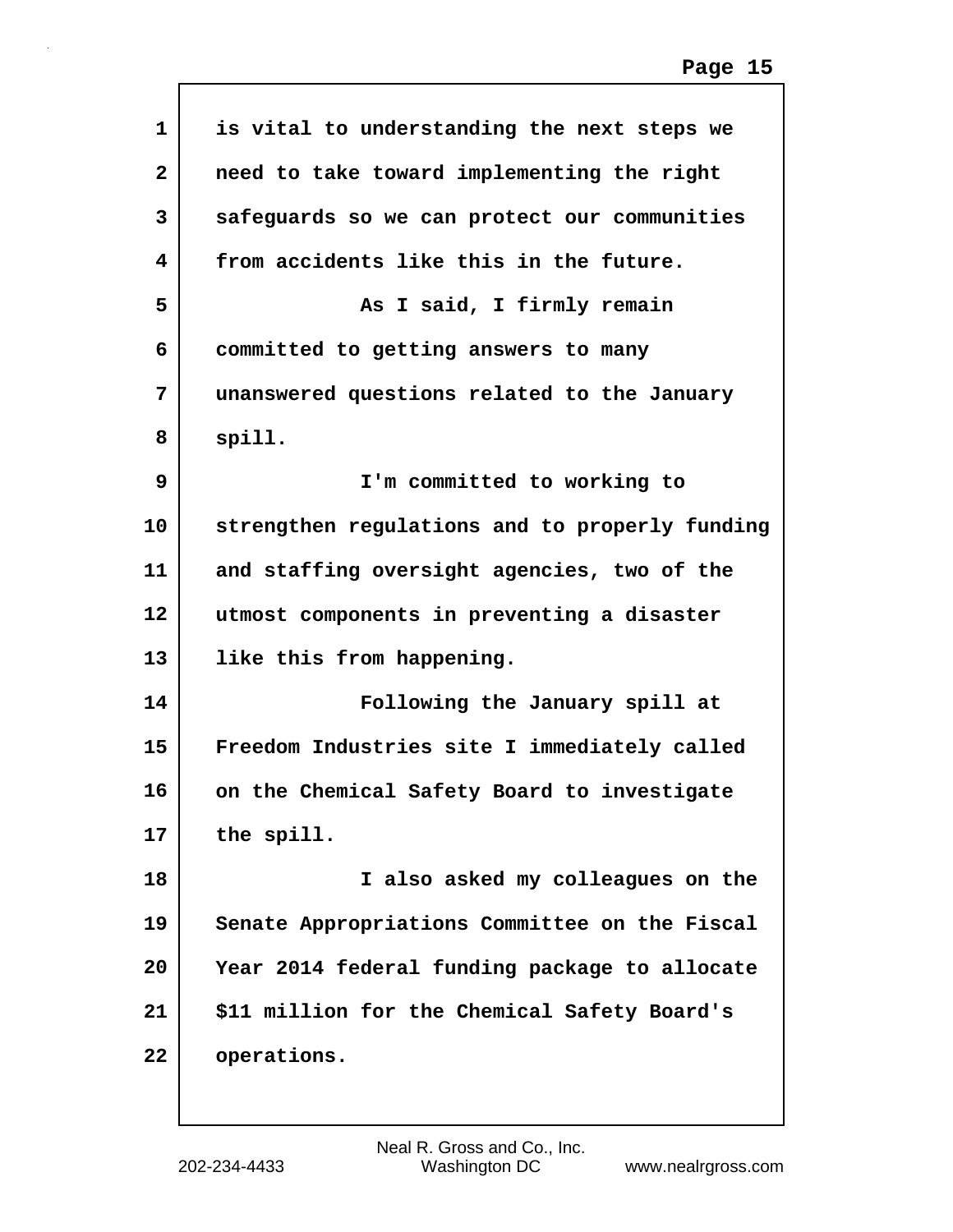| 1                       | As a result of the misguided                   |
|-------------------------|------------------------------------------------|
| $\overline{\mathbf{2}}$ | federal budget cuts, or sequestration, I knew  |
| 3                       | the funding constraints placed on the Chemical |
| 4                       | Safety Board like all of our federal agencies  |
| 5                       | and operations would severely restrict the     |
| 6                       | Board's ability to fully respond to my         |
| 7                       | request.                                       |
| 8                       | Fortunately, Congress passed the               |
| 9                       | 2014 spending bill with my request for full    |
| 10                      | Chemical Safety Board funding despite an       |
| 11                      | attempt by the House of Representatives to     |
| 12                      | slash nearly \$2 million from the Board's      |
| 13                      | already anemic budget.                         |
| 14                      | In addition to calling for an                  |
| 15                      | investigation of the spill I took action       |
| 16                      | legislatively by joining Senators Joe Manchin  |
| 17                      | and Barbara Boxer in introducing the Chemical  |
| 18                      | Safety and Drinking Water Protection Act,      |
| 19                      | legislation that would require a regular       |
| 20                      | inspection of chemical storage tanks.          |
| 21                      | I also introduced two bills with               |
| 22                      | Senator Brian Schatz that seek to hold         |
|                         |                                                |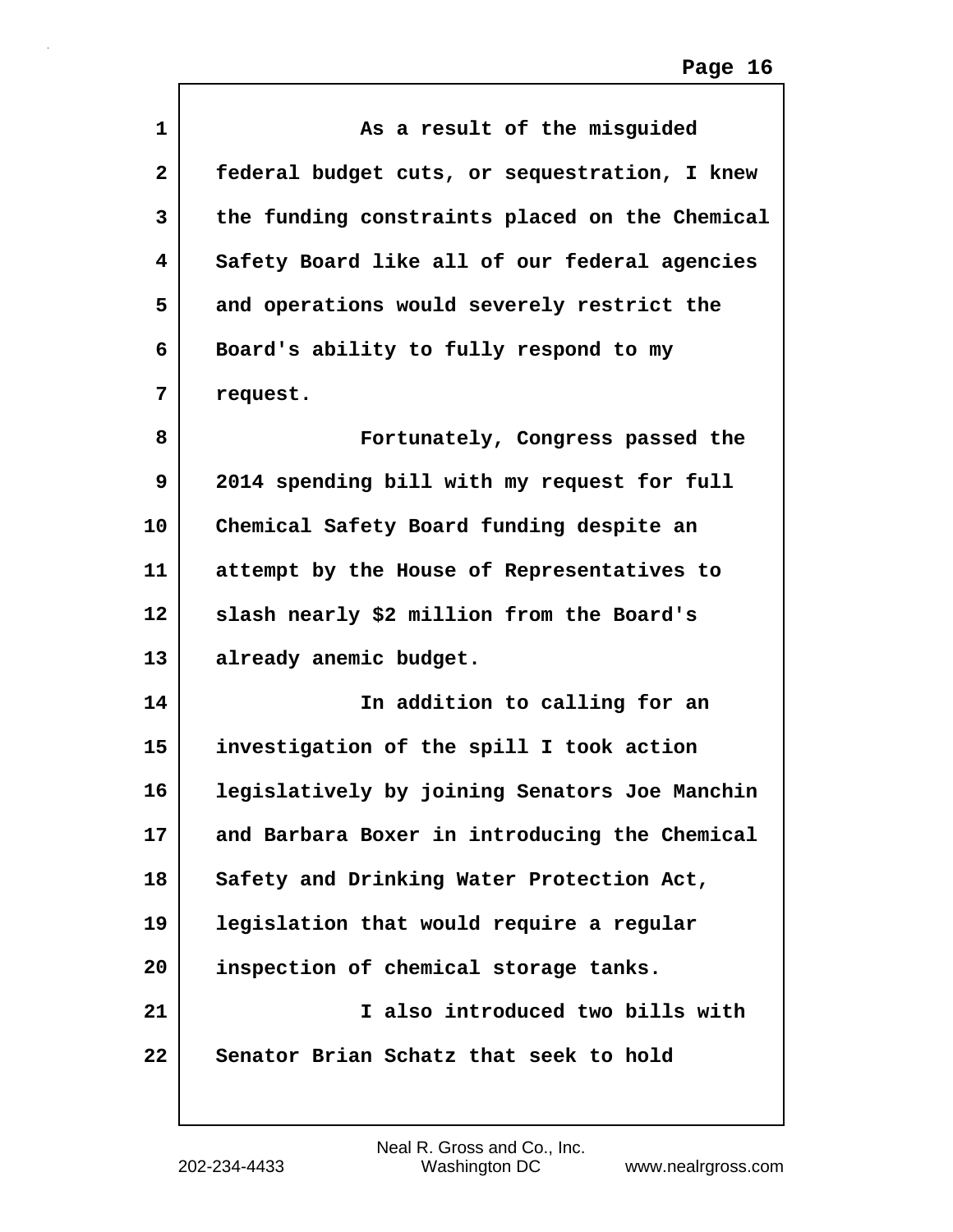| $\mathbf{1}$ | companies like Freedom Industries accountable  |
|--------------|------------------------------------------------|
| 2            | when spills of non-hazardous substance like    |
| 3            | MCHM occur and provide state and federal       |
| 4            | governments with funding to help cover the     |
| 5            | cost of cleaning up the chemical spill.        |
| 6            | I want to thank the Chemical                   |
| 7            | Safety Board for swiftly responding to this    |
| 8            | incident as they have done many times in the   |
| 9            | past for West Virginia, and for their          |
| 10           | transparency throughout this process.          |
| 11           | It is my hope that the Chemical                |
| 12           | Safety Board's recommendation following the AL |
| 13           | Solutions incident and the conclusion of the   |
| 14           | Freedom Industries investigation we have       |
| 15           | implemented with this agency.                  |
| 16           | And again, thank you on behalf of              |
| 17           | Senator Rockefeller for allowing me to make    |
| 18           | this statement at this time.                   |
| 19           | CHAIRPERSON MOURE-ERASO: Thank                 |
| 20           | you very much, Mr. Holden.                     |
| 21           | I also would like to thank the                 |
| 22           | staff of Senator Manchin and Congressman       |
|              |                                                |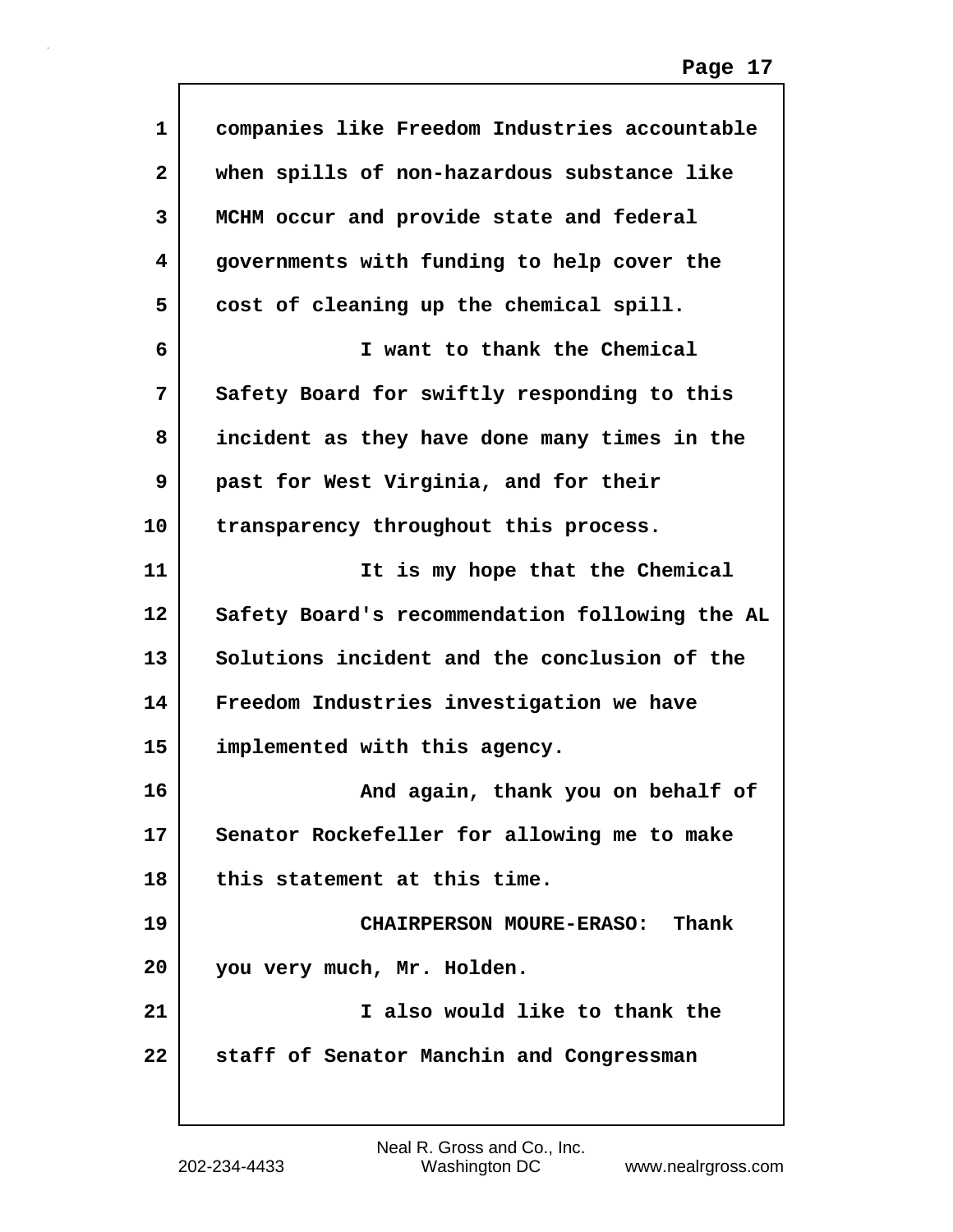| 1                       | Capito that are attending the meeting today.  |
|-------------------------|-----------------------------------------------|
| $\overline{\mathbf{2}}$ | We really appreciate you being here. We have  |
| 3                       | worked very closely with your offices in      |
| 4                       | informing you of our activities.              |
| 5                       | At this time I would like to                  |
| 6                       | introduce the investigative team. With us     |
| 7                       | here is a person that is becoming very well   |
| 8                       | known in the State of West Virginia. That is  |
| 9                       | Mr. Johnnie Banks which is the supervisory    |
| 10                      | investigator for both the AL Solutions and    |
| 11                      | Freedom Enterprises here.                     |
|                         |                                               |
| 12                      | Mr. Banks is based in Washington,             |
| 13                      | D.C. and he came to the agency, to the CSB    |
| 14                      | after 22 years working for the Chevron Texaco |
| 15                      | Corporation Refinery in Richmond, California, |
| 16                      | prior to joining us.                          |
| 17                      | He is a graduate of the University            |
| 18                      | of California at Berkeley and he is a         |
| 19                      | certified fire and explosion investigator.    |
| 20                      | With him is Ms. Lucy Tyler who is             |
| 21                      | a certified safety professional and has       |

 $\mathsf{l}$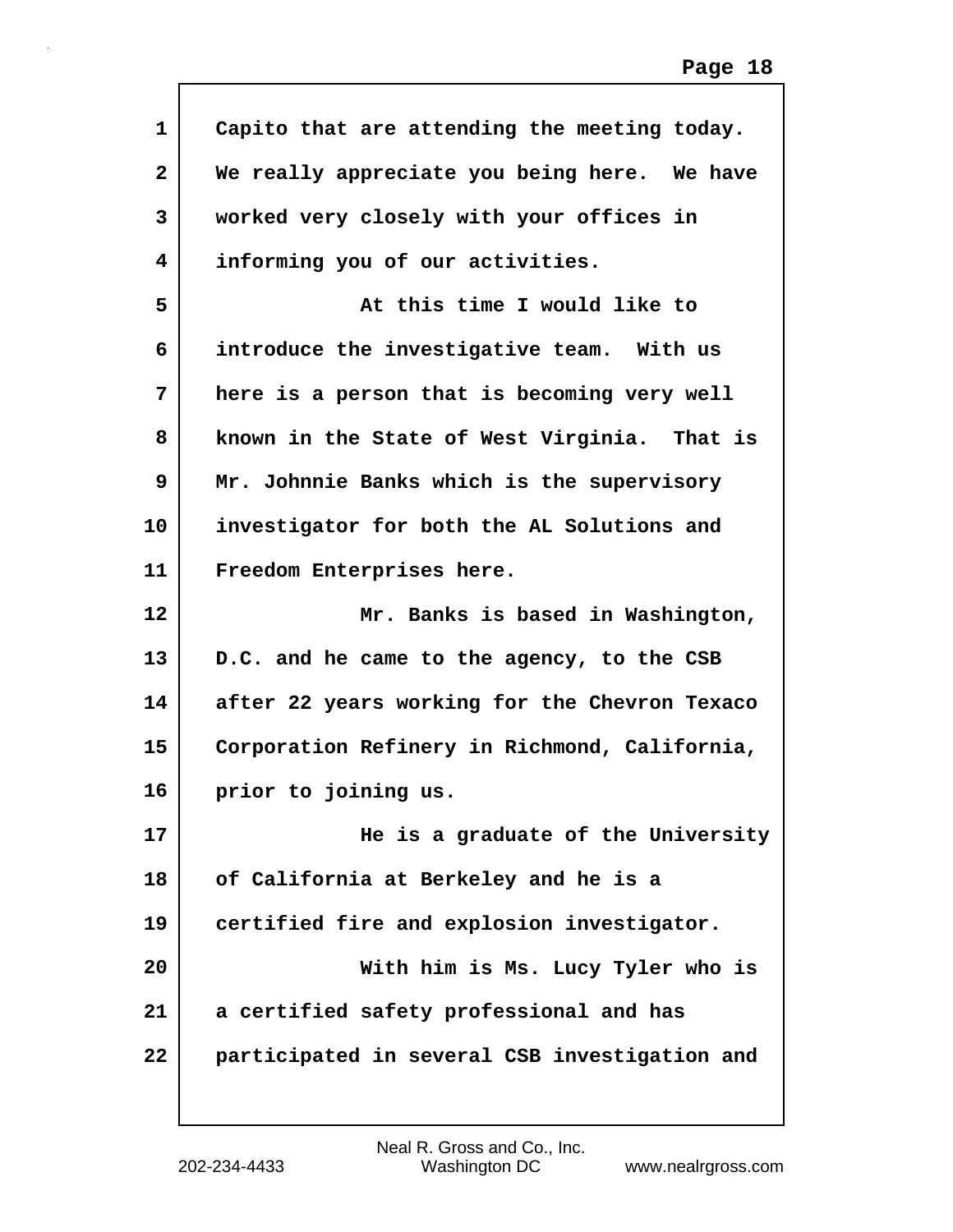| 1              | support the development of significant         |
|----------------|------------------------------------------------|
| $\overline{2}$ | recommendations for combustible dust           |
| 3              | regulations and changes to various industry    |
| 4              | standards.                                     |
| 5              | She holds a bachelor of science                |
| 6              | degree in industrial health and safety from    |
| 7              | the Pennsylvania State University.             |
| 8              | Also with us is Mr. Mark Wingard.              |
| 9              | He is a graduate of Clemson University with a  |
| 10             | bachelor of science in chemical engineering.   |
| 11             | Mr. Wingard has worked with the                |
| 12             | Johnson & Johnson Company doing research and   |
| 13             | development for active pharmaceutical          |
| 14             | ingredient production and worked as a waste    |
| 15             | management engineer at the Savannah River      |
| 16             | nuclear facility.                              |
| 17             | Also with us is Ms. Christine                  |
| 18             | Morgan which -- that is perhaps the better     |
| 19             | well known in our organization as the soul of  |
| 20             | recommendations. She is right now in charge    |
| 21             | of the recommendations department for the time |
| 22             | being and she has a lot of input on the type   |
|                |                                                |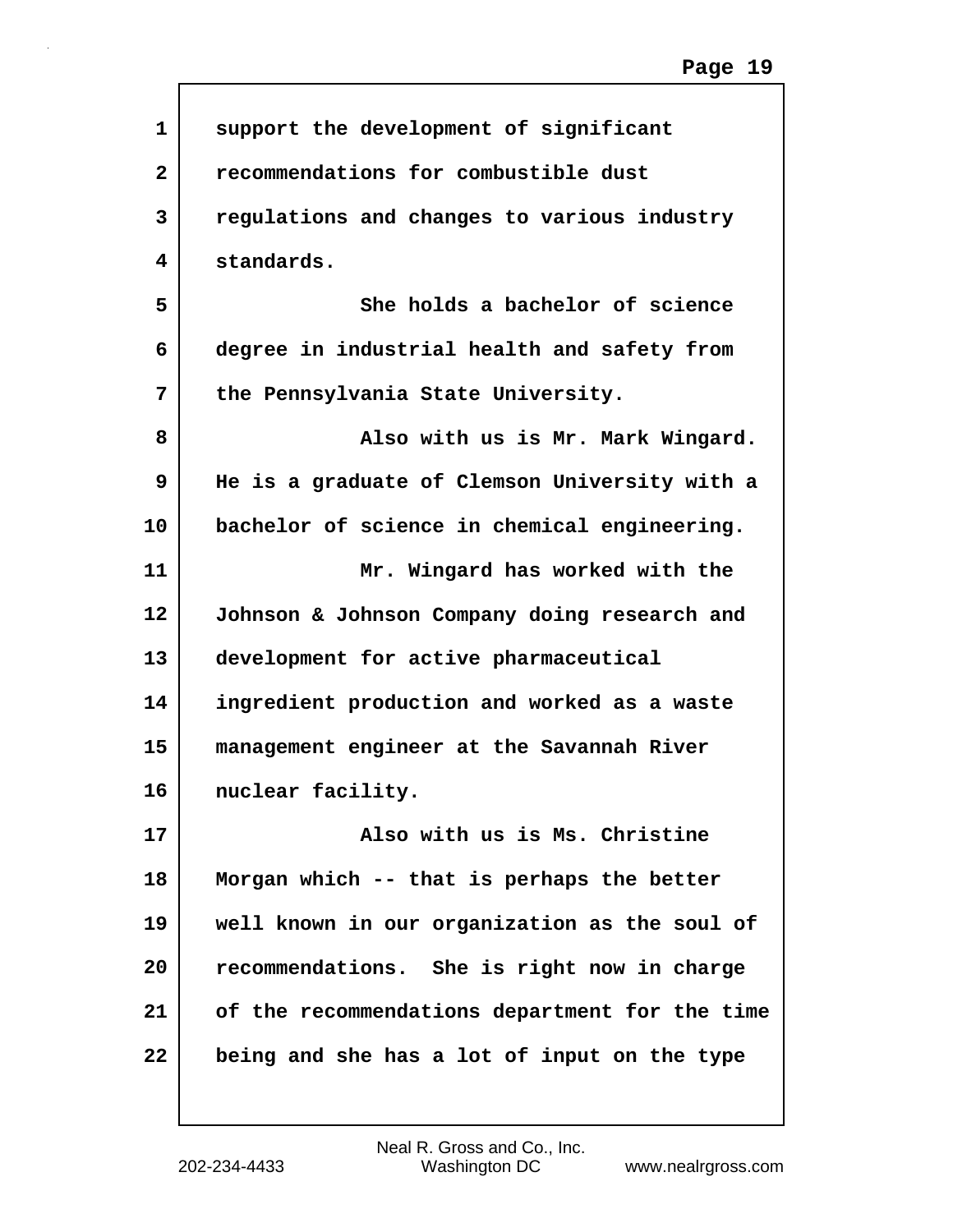| 1                 | of investigations that we do in our            |
|-------------------|------------------------------------------------|
| $\mathbf{2}$      | recommendations, and also in the following up  |
| 3                 | of the recommendations to ensure that they are |
| 4                 | acted upon on the groups that we make          |
| 5                 | recommendations to.                            |
| 6                 | I would like now to ask Mr. Banks              |
| 7                 | to start the program of -- and add whatever he |
| 8                 | wants to what I have said to the presentation  |
| 9                 | of his team and do the AL Solutions            |
| 10                | investigation presentation. Mr. Banks?         |
| 11                | MR. BANKS: Mr. Chairman, Board                 |
| $12 \overline{ }$ | Member Griffon, Mr. Loeb, ladies and           |
| 13                | gentlemen, good afternoon.                     |
| 14                | The AL Solutions investigation                 |
| 15                | team has prepared several findings from our    |
| 16                | investigation of the combustible dust          |
| 17                | explosion which occurred at the AL Solutions   |
| 18                | facility in New Cumberland, West Virginia.     |
| 19                | This incident occurred on December             |
| 20                | 9, 2010 and resulted in the death of three     |
| 21                | workers and one worker injury.                 |
| 22                | Following this presentation the                |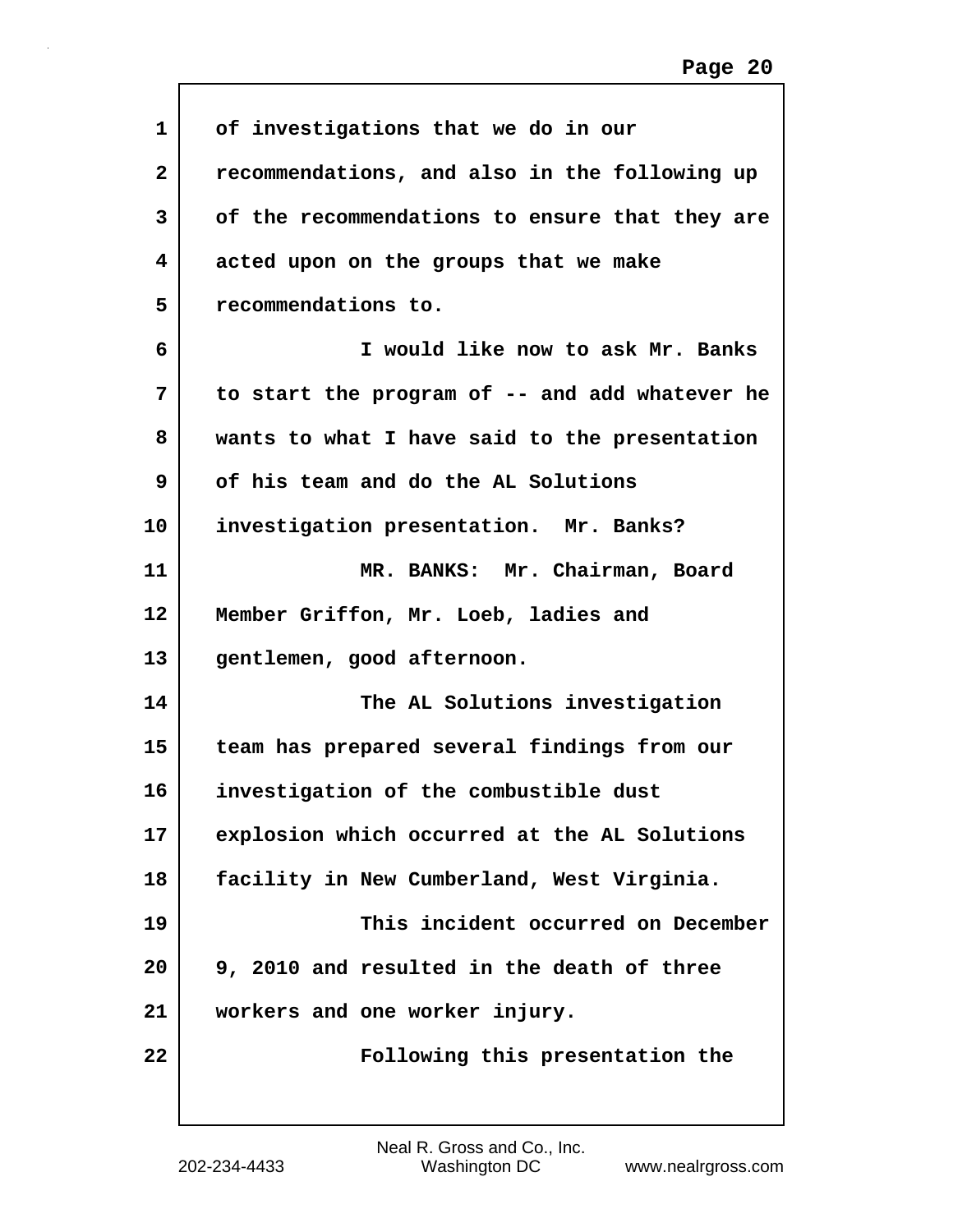```
1 Board will vote and we'll also provide a brief
2 update on the Freedom Industries incident
3 investigation.
4 Before I start I'd like to take a
5 moment to just go over our agenda which the
6 Chair has touched on.
7 We'll begin with the team's
8 presentation of the investigation findings
9 from the AL Solutions case.
10 The team will then entertain
11 questions from the Board. The public will be
12 invited to offer comments on the case. And
13 the Board Members will then vote on the team's
14 proposed findings and recommendations.
15 After the Board vote we'll have a
16 short intermission and the team will then
17 present an update on the Freedom Industries
18 incident investigation.
19 | And finally, we'll have a closing
20 comment from the Chair.
21 Now, before I start I'd like to
22 again introduce the team that has been
```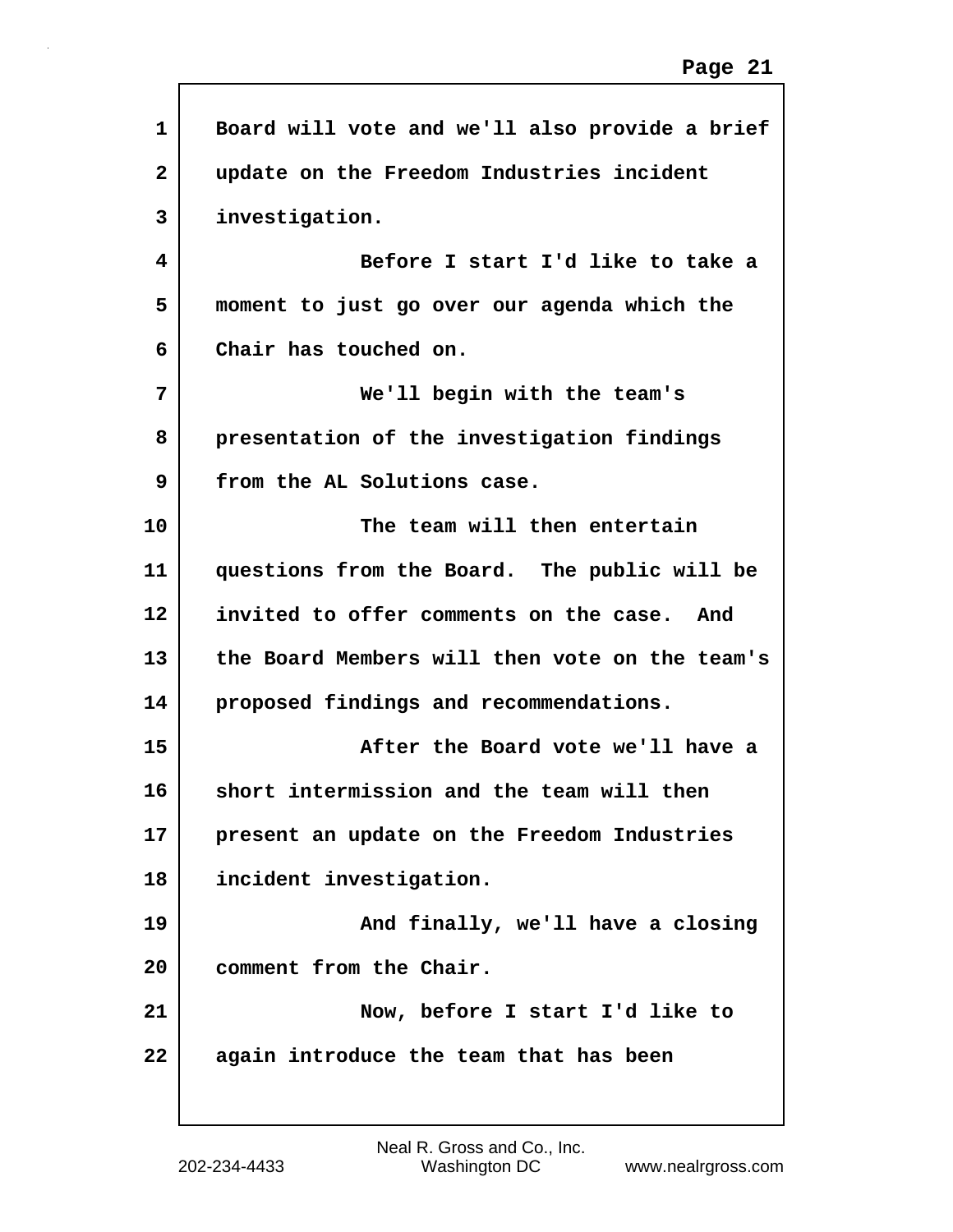| 1            | involved with the AL Solutions and a portion   |
|--------------|------------------------------------------------|
| $\mathbf{2}$ | of the team from the Freedom Industries case.  |
| 3            | The team includes myself, Johnnie              |
| 4            | Banks. I'm the incident investigation team     |
| 5            | lead, Mr. Mark Wingard is one of our           |
| 6            | investigators, and Ms. Lucy Tyler who is also  |
| 7            | one of our investigators.                      |
| 8            | Rounding out the team today is Ms.             |
| 9            | Christina Morgan who is our recommendations    |
| 10           | specialist and who will follow through on the  |
| 11           | recommendations once the investigative phase   |
| 12           | has been closed out. Her department will make  |
| 13           | sure that those recommendations are indeed     |
| 14           | brought to closure and that they're recorded   |
| 15           | as such.                                       |
| 16           | In looking at the presentation the             |
| 17           | team will discuss the company background and   |
| 18           | provide an overview of the facility, and       |
| 19           | present an incident animation that shows the   |
| 20           | details of the incident, the investigation     |
| 21           | findings and then we'll introduce the proposed |
| 22           | recommendations at the end of the              |
|              |                                                |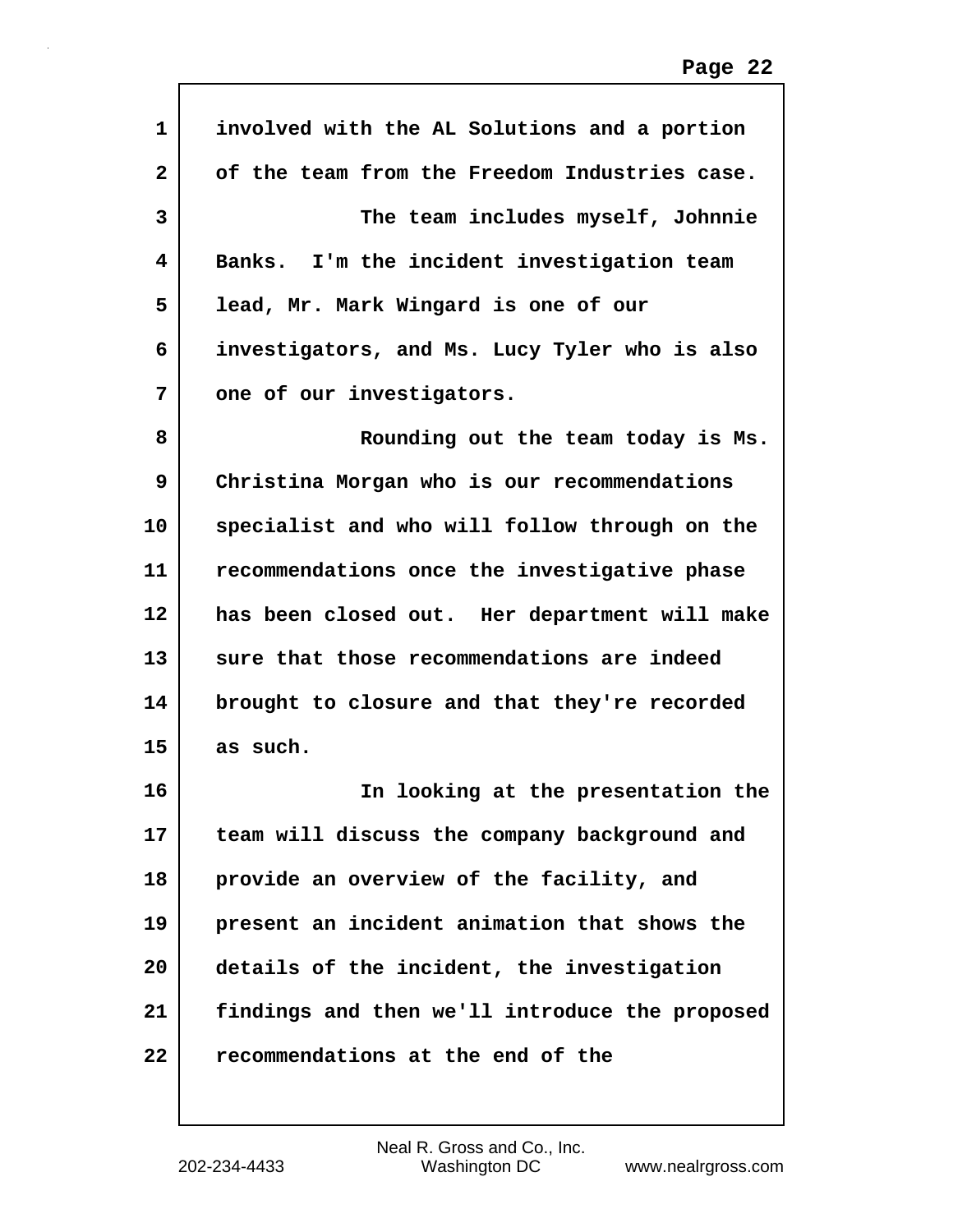| $\mathbf{1}$            | presentation.                                 |
|-------------------------|-----------------------------------------------|
| $\overline{\mathbf{2}}$ | In looking at AL Solutions, the AL            |
| 3                       | Solutions processes titanium and zirconium    |
| 4                       | scrap metal into pressed compacts that        |
| 5                       | aluminum producers use as alloy additives.    |
| 6                       | AL Solutions obtains scrap                    |
| 7                       | titanium and zirconium from manufacturers and |
| 8                       | end users, adds the pressed compacts to       |
| 9                       | furnaces or molten metal to increase the      |
| 10                      | strength of aluminum alloys.                  |
| 11                      | At the time of the incident AL                |
| 12                      | Solutions owned and operated two processing   |
| 13                      | facilities. The primary office and production |
| 14                      | facility was located in New Cumberland, West  |
| 15                      | Virginia.                                     |
| 16                      | AL Solutions also has a facility              |
| 17                      | for milling in Washington, Missouri.          |
| 18                      | When the incident occurred in 2010            |
| 19                      | AL Solutions employed 23 workers at the New   |
| 20                      | Cumberland facility and 2 at the Washington   |
| 21                      | facility. After the incident AL Solutions     |
| 22                      | stopped production at the New Cumberland      |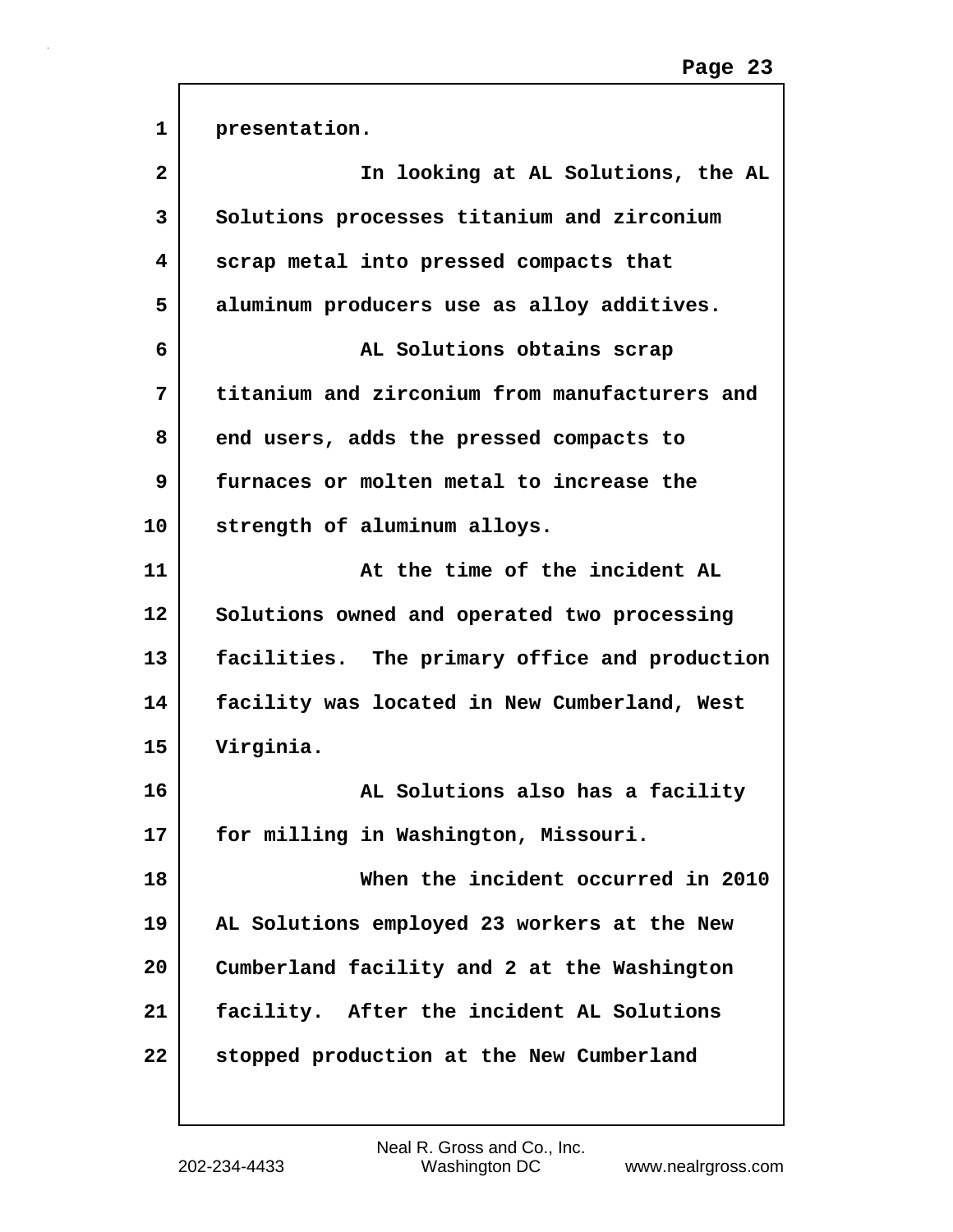| $\mathbf{1}$ | facility and has a new production facility     |
|--------------|------------------------------------------------|
| $\mathbf{2}$ | located in Pennsylvania.                       |
| 3            | Now, as shown here the New                     |
| 4            | Cumberland facility lies on the east bank of   |
| 5            | the Ohio River in the northern panhandle of    |
| 6            | West Virginia. It lies approximately 40 miles  |
| 7            | west of Pittsburgh, Pennsylvania.              |
| 8            | The New Cumberland site contains a             |
| 9            | main production facility, a warehouse, outside |
| 10           | storage area, laboratory and office area.      |
| 11           | Now, the next portion of the                   |
| 12           | presentation will be conducted by my colleague |
| 13           | Mr. Wingard who will walk you through the      |
| 14           | process overview and other aspects of          |
| 15           | operation.                                     |
| 16           | Thank you, Mr.<br>MR. WINGARD:                 |
| 17           | Banks.                                         |
| 18           | Shown in this slide is a process               |
| 19           | overview, simplified flow diagram of the AL    |
| 20           | Solutions process.                             |
| 21           | AL Solutions took raw material,                |
| 22           | shown here, from drums shipped by suppliers,   |
|              |                                                |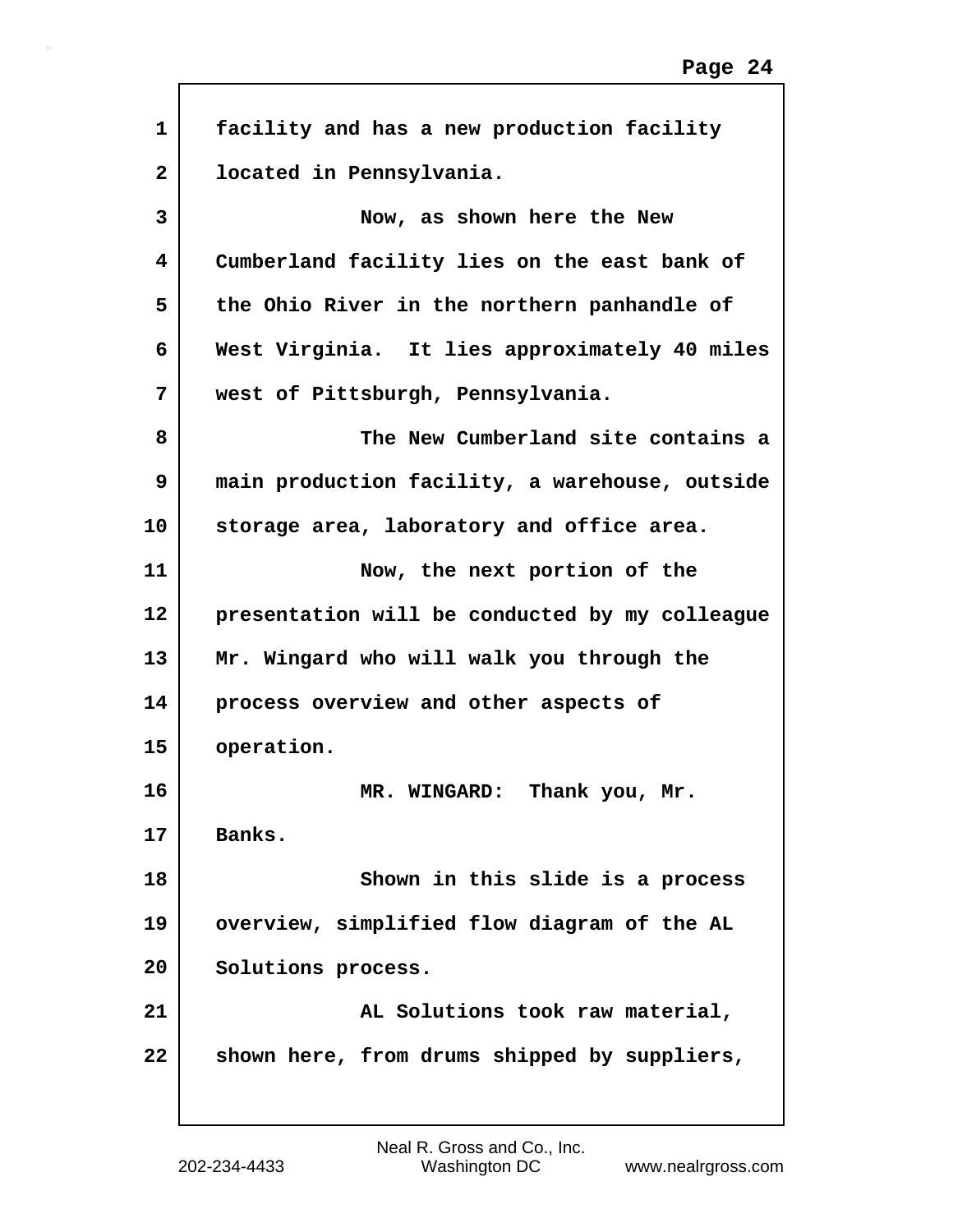| $\mathbf{1}$   | broke this metal down and removed the oxide    |
|----------------|------------------------------------------------|
| $\overline{2}$ | layer in a mill, blended the milled metal and  |
| 3              | then pressed it into compacts for sale.        |
| 4              | This process required four                     |
| 5              | operators, one supervisor who ran the mill,    |
| 6              | one operator to operate the blender, and two   |
| 7              | operators to run the three presses that formed |
| 8              | the compacts.                                  |
| 9              | At the time of the AL Solutions                |
| 10             | incident employees were processing titanium    |
| 11             | zirconium scrap metal.                         |
| 12             | Titanium is a widely used metal                |
| 13             | with unique flammability characteristics.      |
| 14             | Fine titanium particulates are easily ignited  |
| 15             | in air and can ignite spontaneously under      |
| 16             | certain conditions.                            |
| 17             | An AL Solutions material safety                |
| 18             | data sheet for titanium powder recommended     |
| 19             | having procedures in place to keep the powder  |
| 20             | away from static charges, sparking equipment   |
| 21             | and ignition sources.                          |
| 22             | Zirconium also carries a                       |
|                |                                                |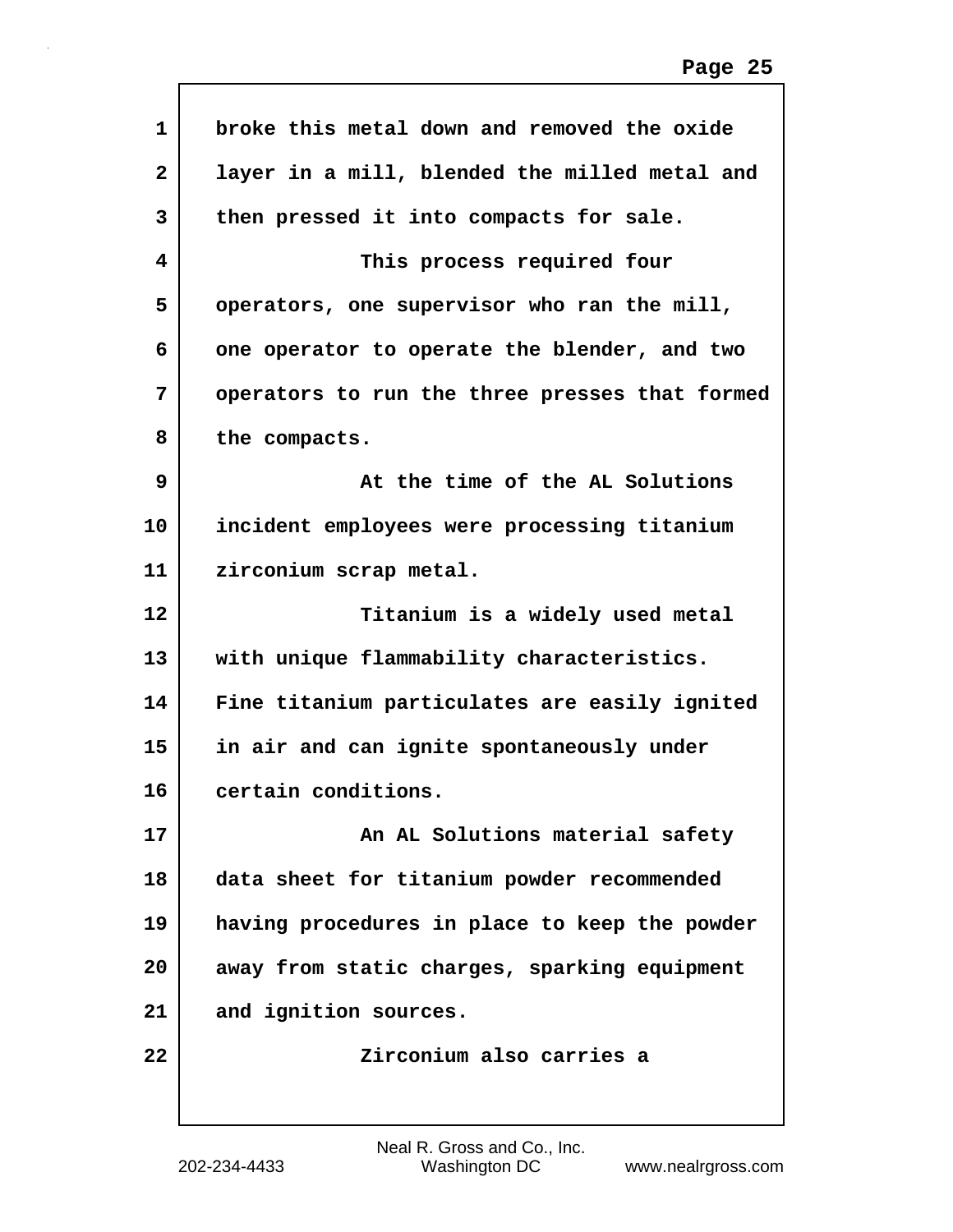| 1              | significant flammability hazard and it can     |
|----------------|------------------------------------------------|
| $\overline{2}$ | also auto-ignite in air at room temperature.   |
| 3              | Under certain conditions dust                  |
| 4              | clouds, very small concentrations of zirconium |
| 5              | can be explosible.                             |
| 6              | After the incident the CSB                     |
| 7              | commissioned combustible dust testing of       |
| 8              | materials from the AL Solutions facility to    |
| 9              | determine whether the metal powder contributed |
| 10             | to the fire and explosion.                     |
| 11             | This testing determined that                   |
| 12             | zirconium and titanium samples in use at AL    |
| 13             | Solutions were combustible and could produce   |
| 14             | a fire or metal dust deflagration.             |
| 15             | CSB investigators observed and                 |
| 16             | documented the production building after the   |
| 17             | incident and concluded that the fire damage    |
| 18             | and deformations caused by the explosion over- |
| 19             | pressure were consistent with a metal dust     |
| 20             | explosion.                                     |
| 21             | Most solid organic materials as                |
| 22             | well as some metals and even some non-metallic |
|                |                                                |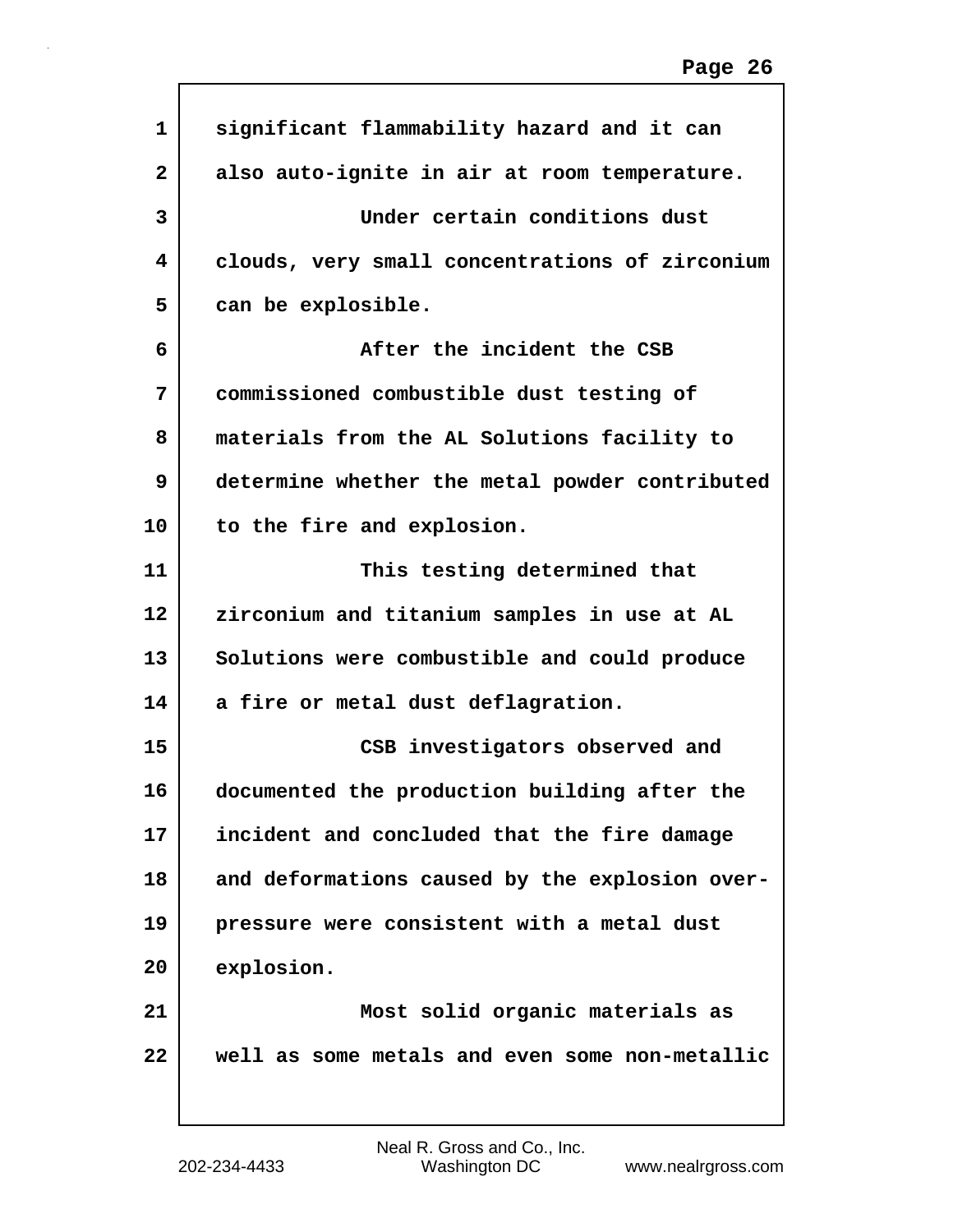| 1              | inorganic materials will burn or explode if   |
|----------------|-----------------------------------------------|
| $\overline{2}$ | finely divided and dispersed in sufficient    |
| 3              | concentrations.                               |
| 4              | Even seemingly small quantities of            |
| 5              | accumulated dust can cause catastrophic       |
| 6              | damage.                                       |
| 7              | Like all fires, a dust fire occurs            |
| 8              | when fuel, in this case the combustible dust  |
| 9              | is exposed to heat in the presence of oxygen. |
| 10             | Removing any one of these elements            |
| 11             | of the classic fire triangle which is shown   |
| 12             | here eliminates the possibility of a fire.    |
| 13             | A dust explosion requires two more            |
| 14             | elements, dust dispersion and confinement.    |
| 15             | Suspended dust burns more rapidly and         |
| 16             | confinement enables pressure buildup. Removal |
| 17             | of either the suspension or the confinement   |
| 18             | element can prevent an explosion although a   |
| 19             | dust fire can still occur.                    |
| 20             | We'll now show an animation of the            |
| 21             | December 2010 incident.                       |
| 22             | (Whereupon, the animation was                 |
|                |                                               |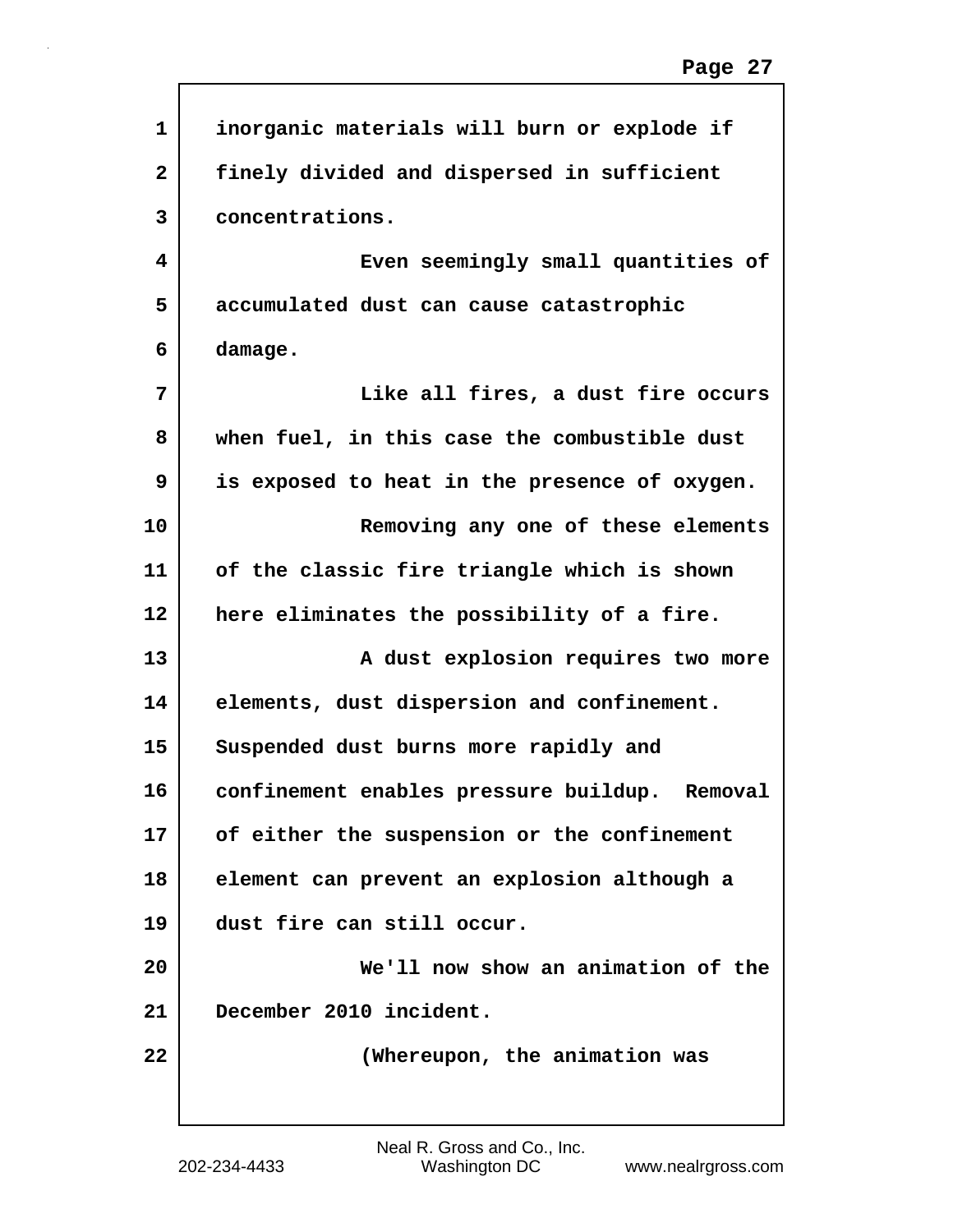| $\mathbf{1}$ | played)                                        |
|--------------|------------------------------------------------|
| $\mathbf{2}$ | MR. WINGARD: That was an excerpt               |
| 3            | from a video. The full video will be           |
| 4            | available on the CSB website soon after this   |
| 5            | meeting.                                       |
| 6            | AL Solutions employees noted                   |
| 7            | mechanical problems with the blender in the    |
| 8            | days prior to the explosion.                   |
| 9            | As stated in the video, blender                |
| 10           | paddles were striking the wall of the blender, |
| 11           | causing scoring that was evident after the     |
| 12           | incident.                                      |
| 13           | Despite the fact that the blender              |
| 14           | was striking the wall AL Solutions did not     |
| 15           | effectively repair or replace the blender to   |
| 16           | avoid exposing combustible metal dusts to      |
| 17           | sparks or heat produced by the mechanical      |
| 18           | impact from the paddles.                       |
| 19           | On the day of the incident the                 |
| 20           | blender likely contained a substantial         |
| 21           | quantity of zirconium dust.                    |
| 22           | Indications of burned residue and              |
|              |                                                |

 $\mathsf{r}$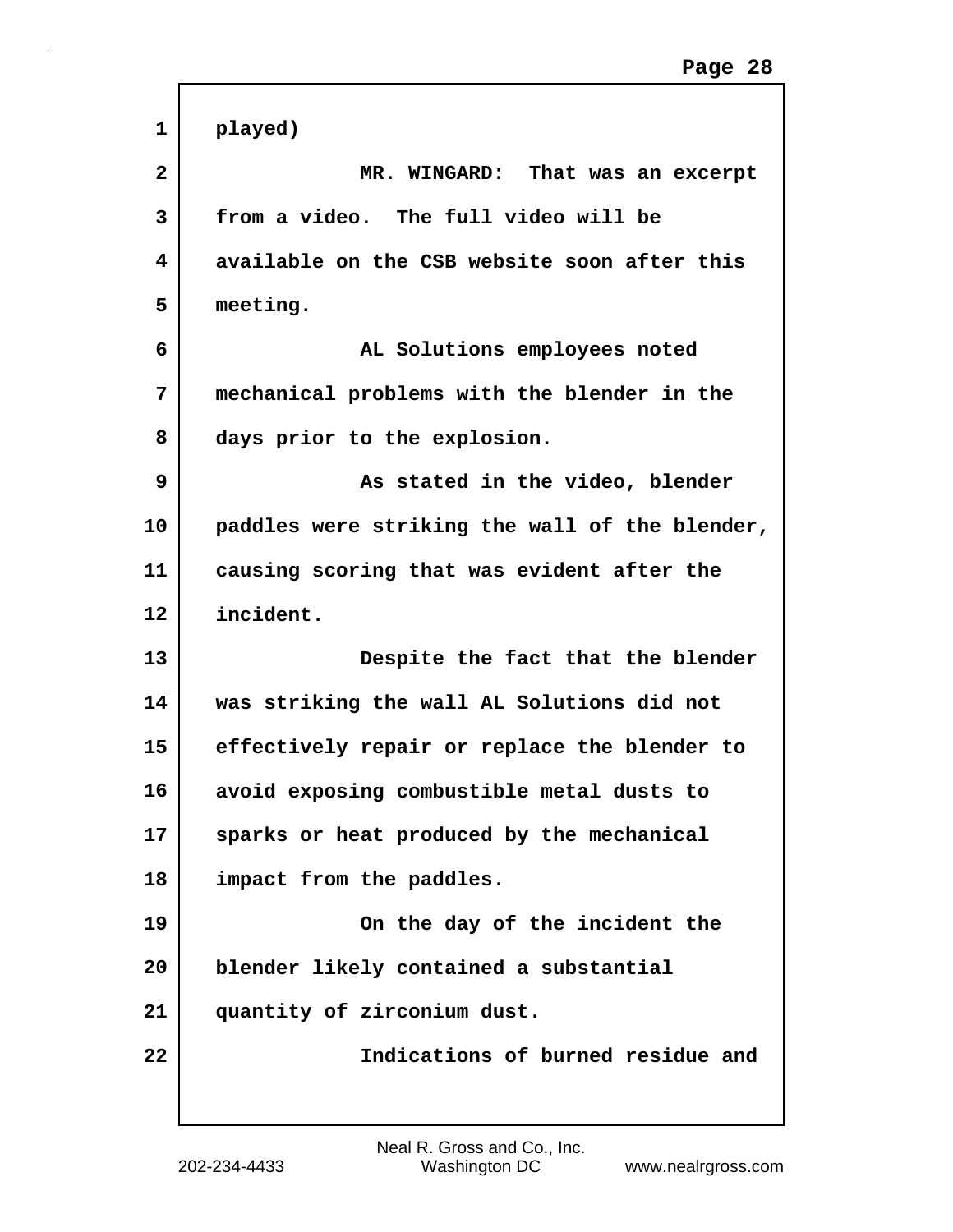| 1              | char on the ceiling above the blender and the |
|----------------|-----------------------------------------------|
| $\overline{2}$ | presence of burning deposits on the wall      |
| 3              | behind the blender suggest that zirconium     |
| 4              | particulates lofted from the blender and      |
| 5              | ignited other materials in the room.          |
| 6              | As stated previously, after the               |
| 7              | incident the CSB collected samples with       |
| 8              | titanium and zirconium from various areas of  |
| 9              | the processing unit at the New Cumberland     |
| 10             | facility.                                     |
| 11             | Combustibility testing was carried            |
| 12             | out in accordance with NFPA 484. This testing |
| 13             | concluded that the metal powder was           |
| 14             | combustible and capable of causing a dust     |
| 15             | flash fire or explosion.                      |
| 16             | The CSB investigation found that              |
| 17             | AL Solutions had no dust collection system to |
| 18             | collect and control metal dust accumulating   |
| 19             | from the process.                             |
| 20             | Instead, operators relied on the              |
| 21             | use of water sprays and wash-downs to manage  |
| 22             | dust accumulations.                           |
|                |                                               |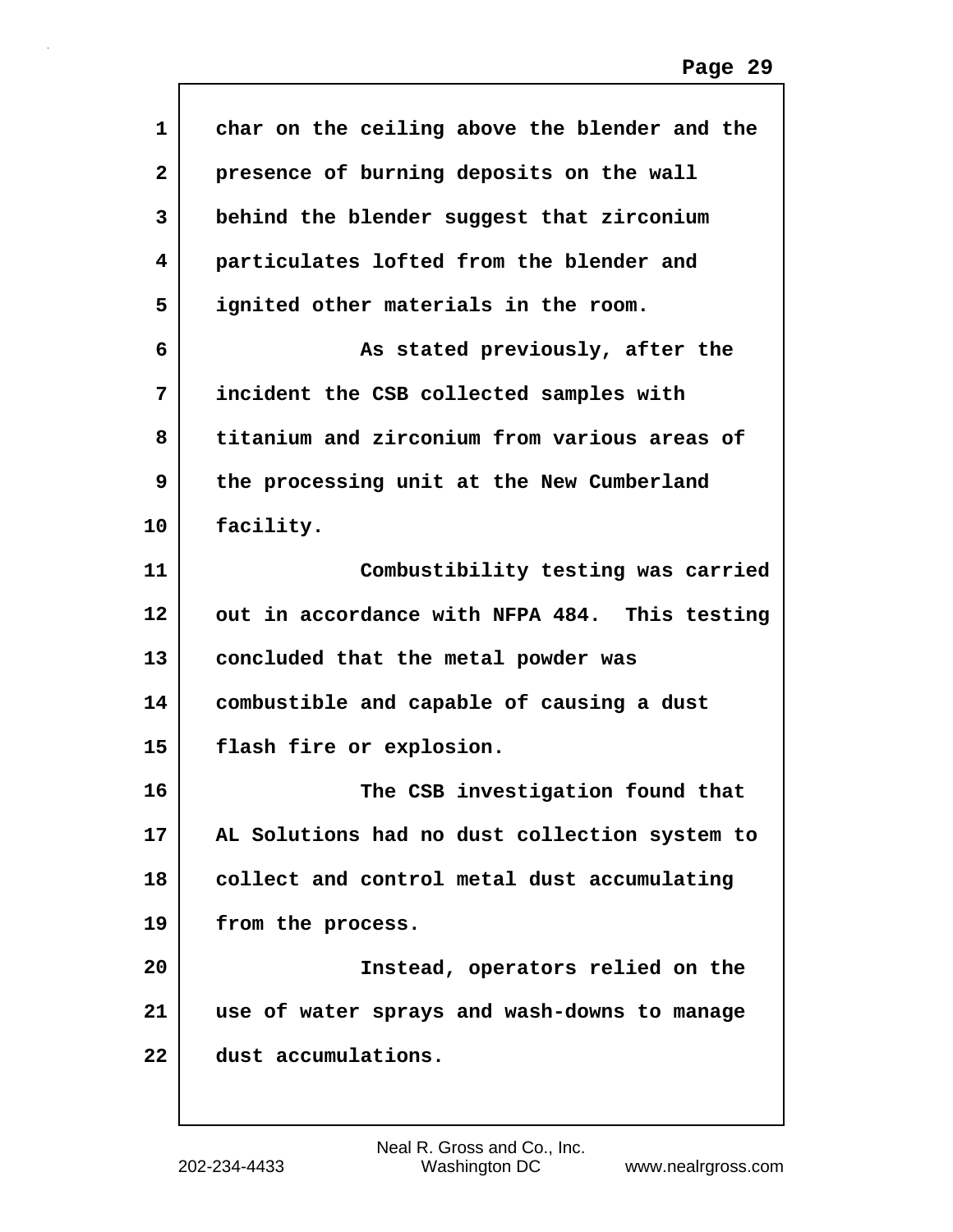| $\mathbf{1}$ | However, this practice is not                 |
|--------------|-----------------------------------------------|
| 2            | recommended for water-reactive materials such |
| 3            | as zirconium and titanium dust due to the     |
| 4            | hazards associated with the formation of      |
| 5            | hydrogen gas when metals are heated.          |
| 6            | Additionally, AL Solutions lacked             |
| 7            | any mechanical ventilation system to control  |
| 8            | hydrogen gas accumulations which could        |
| 9            | potentially lead to explosive atmospheres.    |
| 10           | Prior to the 2010 incident the New            |
| 11           | Cumberland facility experienced two fatal     |
| 12           | incidents involving the ignition of metal     |
| 13           | dust.                                         |
| 14           | From 1993 until the December 2010             |
| 15           | incident the New Cumberland Volunteer Fire    |
| 16           | Department responded to at least seven fires  |
| 17           | at AL Solutions.                              |
| 18           | Through interviews the CSB learned            |
| 19           | that several other fires occurred at the New  |
| 20           | Cumberland facility that did not result in a  |
| 21           | fire department response.                     |
| 22           | In fact, almost all employees                 |
|              |                                               |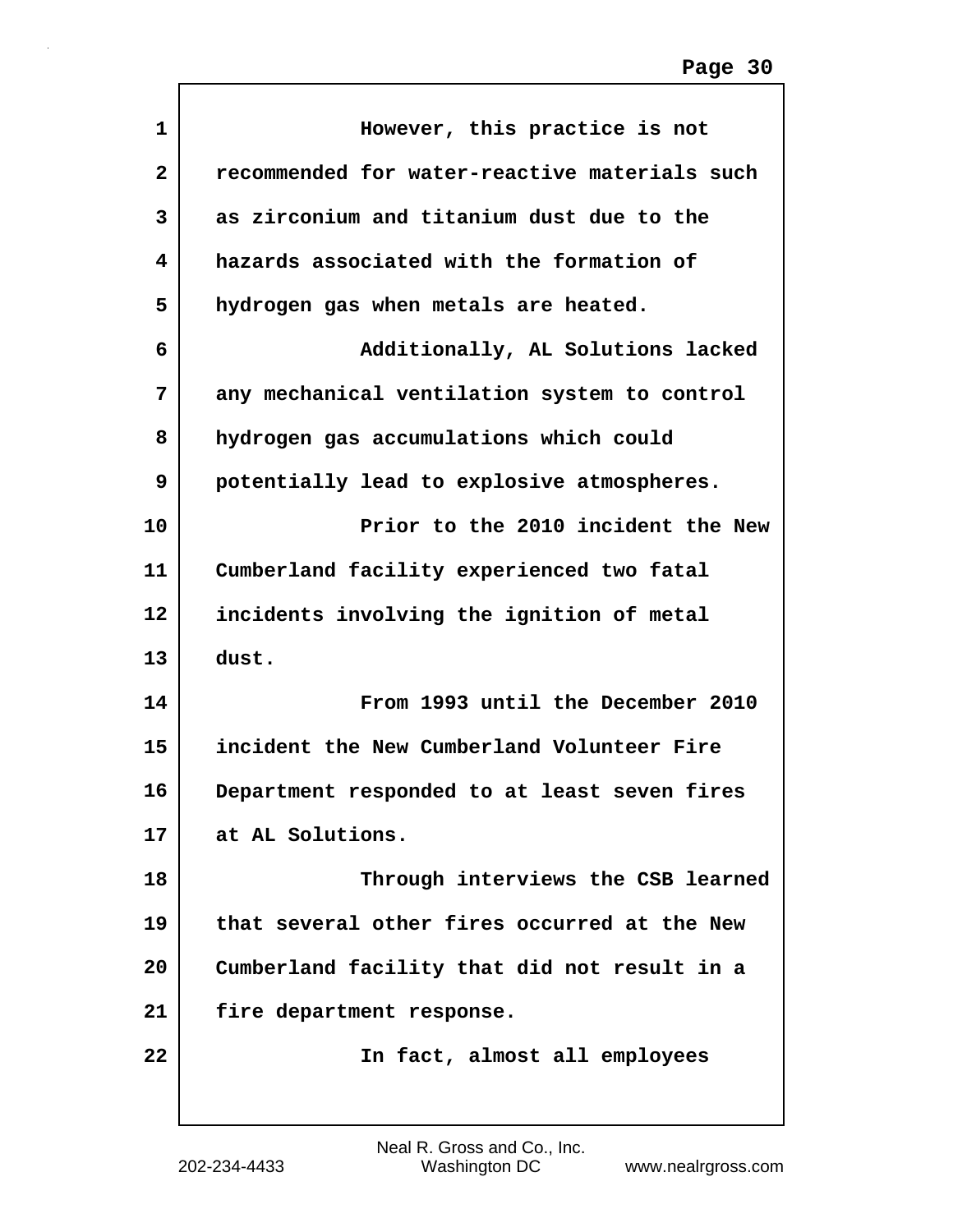| $\mathbf{1}$ | reported to CSB investigators that they had    |
|--------------|------------------------------------------------|
| $\mathbf{2}$ | witnessed one or more fires in the production  |
| 3            | building.                                      |
| 4            | In August of 1995 one employee was             |
| 5            | killed and another was injured in an explosion |
| 6            | and fire at the New Cumberland facility.       |
| 7            | A leaking propane tank and                     |
| 8            | undetermined ignition source caused this fire. |
| 9            | The propane tank ignited, generating a blast   |
| 10           | wave that lofted titanium dust within the      |
| 11           | production building. This dust ignited and     |
| 12           | caused a secondary explosion that further      |
| 13           | ignited dust in the building.                  |
| 14           | In July of 2006 a supervisor was               |
| 15           | fatally injured while cleaning out the inside  |
| 16           | of the mill tank when residual metal in the    |
| 17           | mill ignited.                                  |
| 18           | OSHA conducted an investigation as             |
| 19           | a result of both of these incidents and levied |
| 20           | fines on the facility for serious safety       |
| 21           | violations.                                    |
| 22           | However, citations did not mention             |
|              |                                                |

Г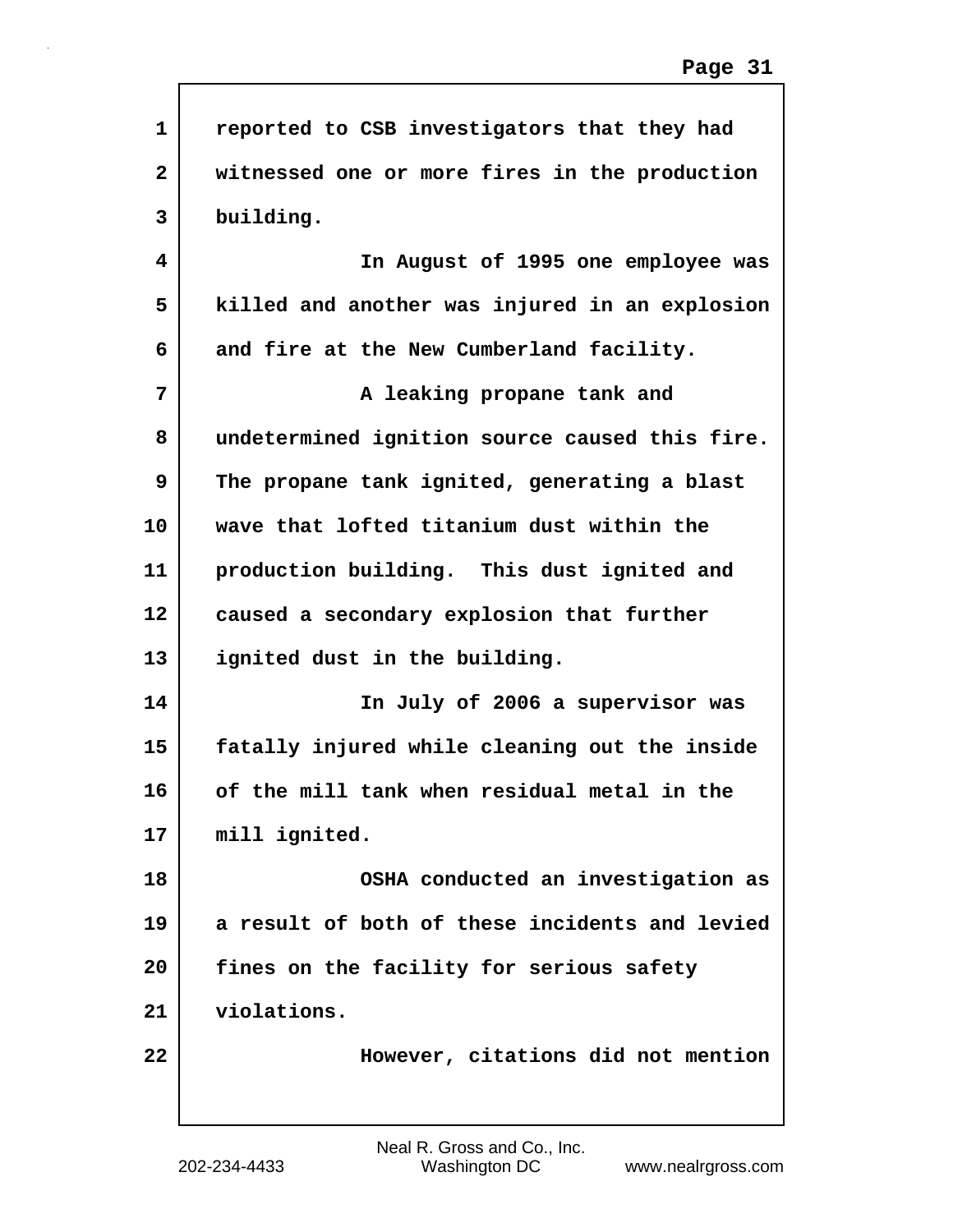| $\mathbf{1}$ | industry standards such as NFPA 484 to address |
|--------------|------------------------------------------------|
| $\mathbf{2}$ | the failure to control metal dust hazards.     |
| 3            | I'll now turn the presentation                 |
| 4            | over to Lucy Tyler.                            |
| 5            | MS. TYLER: AL Solutions is not                 |
| 6            | the only facility that has suffered fatalities |
| 7            | and injuries from combustible dust incidents.  |
| 8            | From 2008 until 2013 the CSB has               |
| 9            | identified 50 combustible dust incidents that  |
| 10           | resulted in 29 deaths and 161 injuries.        |
| 11           | One notable dust incident outside              |
| 12           | that time frame was the CTA Acoustics dust     |
| 13           | explosion that resulted in seven deaths in     |
| 14           | 2003.                                          |
| 15           | Many of these incidents have been              |
| 16           | investigated by the CSB and repeated           |
| 17           | recommendations have been made to OSHA to      |
| 18           | promulgate a combustible dust standard.        |
| 19           | However, these recommendations                 |
| 20           | have not been addressed.                       |
| 21           | In the aftermath of three                      |
| 22           | catastrophic dust incidents in 2003 that       |
|              |                                                |

Г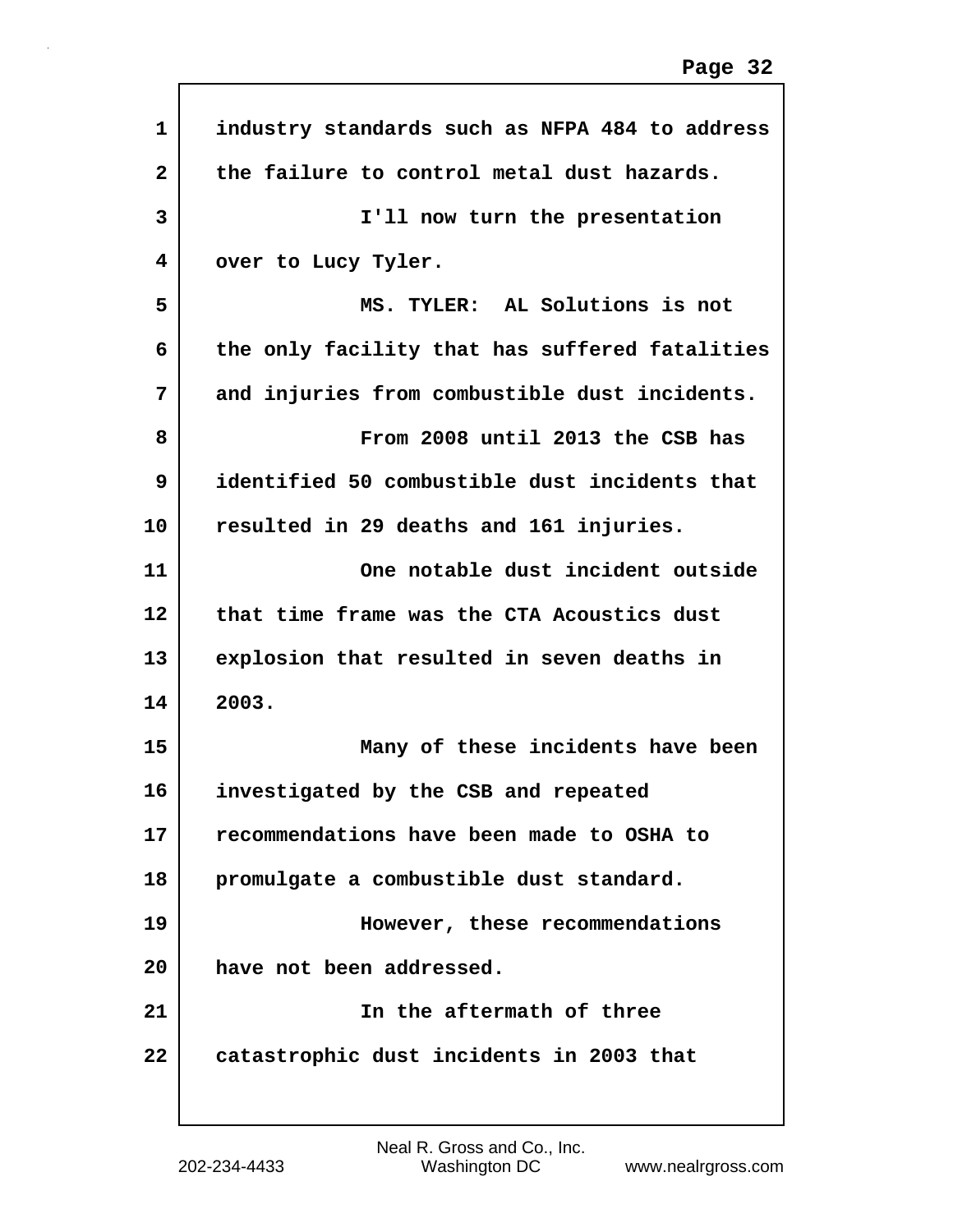| 1            | claimed the lives of 14 workers the CSB        |
|--------------|------------------------------------------------|
| $\mathbf{2}$ | launched a combustible dust hazard study and   |
| 3            | recommended that OSHA develop a general        |
| 4            | industry standard for combustible dust in      |
| 5            | 2006.                                          |
| 6            | Since 2006 the CSB has recommended             |
| 7            | that OSHA publish a final combustible dust     |
| 8            | regulation for general industry based on NFPA  |
| 9            | Standard 654 and 484.                          |
| 10           | Despite these repeated                         |
| 11           | recommendations and fatal dust incidents since |
| 12           | the issuance of the recommendation OSHA has    |
| 13           | not issued a final dust standard.              |
| 14           | OSHA has recognized the need and               |
| 15           | importance of the standard, and in the past    |
| 16           | has made steps towards promulgating the        |
| 17           | standard, but it has been delayed.             |
| 18           | And you can see from this timeline             |
| 19           | here in November 2006 the CSB made the         |
| 20           | original recommendation to OSHA to develop a   |
| 21           | combustible dust rule. And in April 2009 OSHA  |
| 22           | announced that they would begin rulemaking.    |
|              |                                                |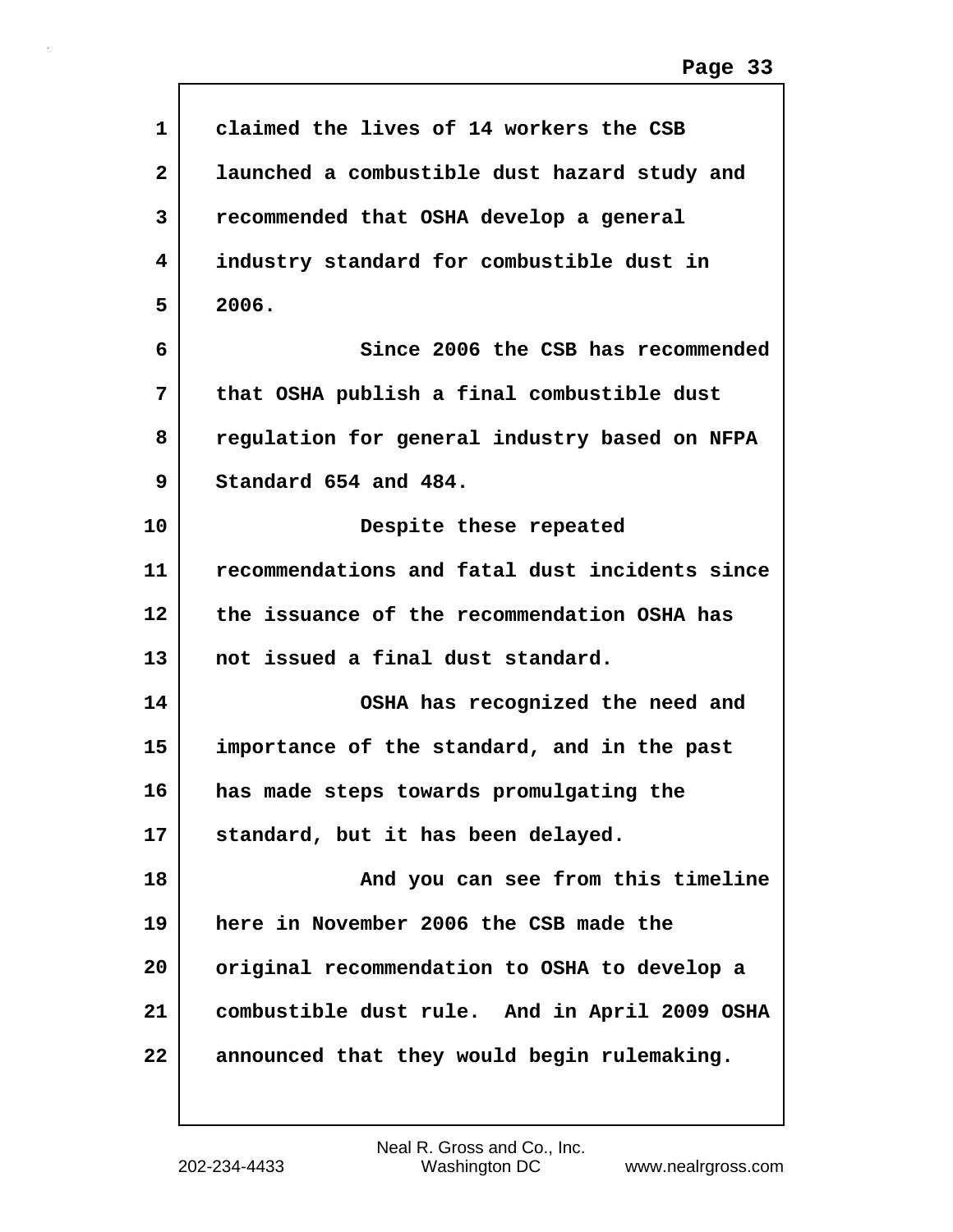| $\mathbf{1}$   | In September 2009 at the                       |
|----------------|------------------------------------------------|
| $\overline{2}$ | completion of the Imperial Sugar investigation |
| 3              | the CSB recommended OSHA proceed expeditiously |
| 4              | with the dust rule.                            |
| 5              | In April 2010 OSHA called the dust             |
| 6              | standard a long-term action but postponed some |
| 7              | of the next steps of the rulemaking process.   |
| 8              | In June 2012 OSHA stated that it               |
| 9              | could not commit to a date for the proposed    |
| 10             | rule, but it remains a top priority for the    |
| 11             | agency. That was two years ago.                |
| 12             | Since then OSHA has scheduled and              |
| 13             | rescheduled the next steps of the rulemaking   |
| 14             | process.                                       |
| 15             | The CSB incident screening                     |
| 16             | department has collected and verified          |
| 17             | combustible dust incidents from 2008. And      |
| 18             | from 2008 to 2012, over that time frame that   |
| 19             | the rulemaking has been delayed 50 combustible |
| 20             | dust incidents that resulted in fatalities and |
| 21             | injuries took place in general industry.       |
| 22             | Here is a graph that depicts the               |
|                |                                                |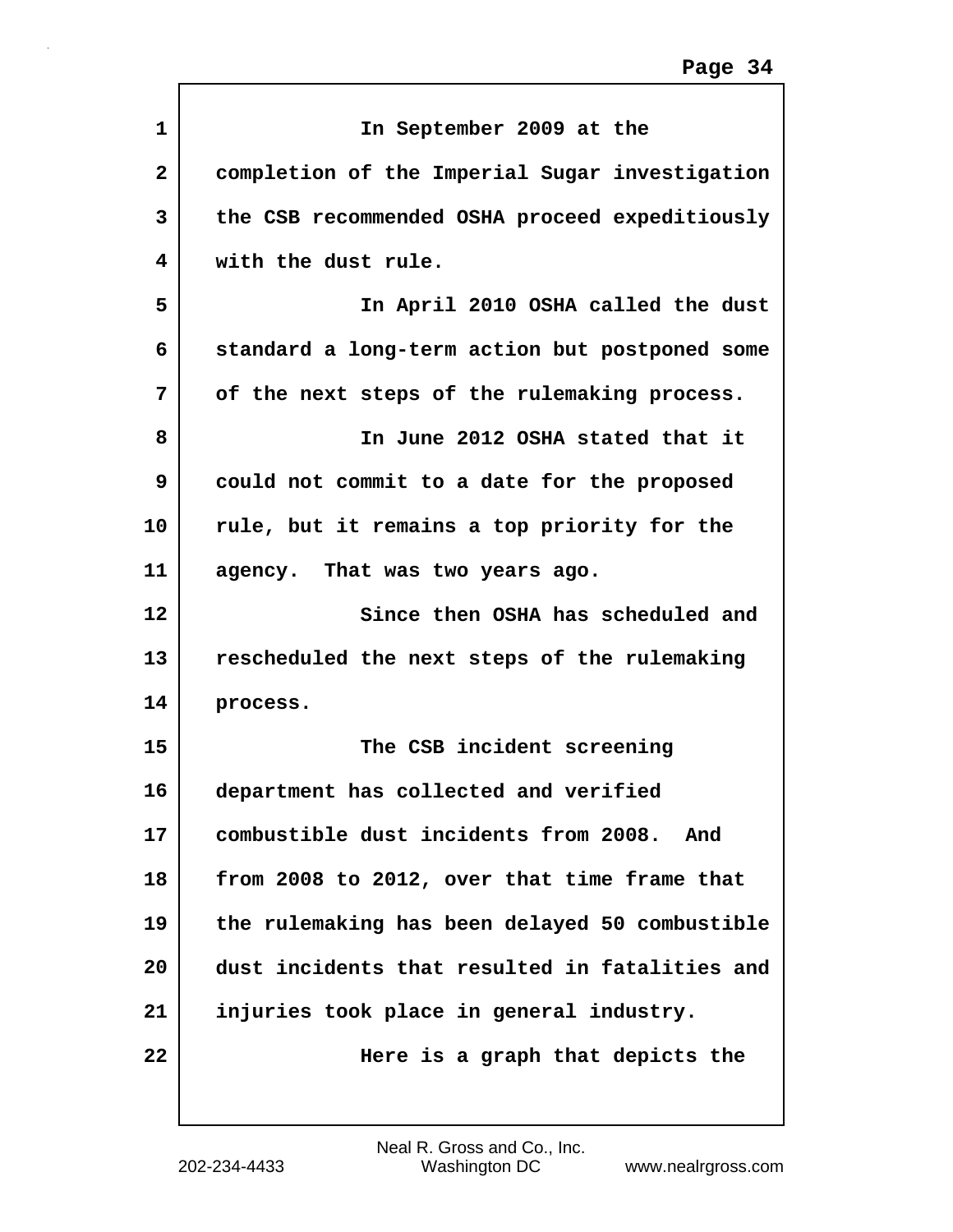| number of the combustible dust incidents,     |
|-----------------------------------------------|
| injuries and fatalities since the re-issuance |
| of the combustible dust National Emphasis     |
| Program, or NEP, after the catastrophic sugar |
| dust explosion at Imperial Sugar in 2008.     |
| And you can see from the chart                |
| here that there is no visible decline in the  |
| number of incidents or the severity of        |
| incidents over this time frame. And this data |
| is based on dust incidents collected by the   |
| CSB's incident screening department.          |
| In July 2013 the CSB voted and                |
| declared that OSHA's response to the previous |
| combustible dust recommendation was           |
| unacceptable because OSHA has yet to develop  |
| even a proposed rule on combustible dust      |
| hazards more than four years after it         |
| committed to start rulemaking.                |
| The 2006 recommendation to OSHA               |
| was classified as open-unacceptable in the    |
| July 2013 CSB public meeting.                 |
| The need for an OSHA combustible              |
|                                               |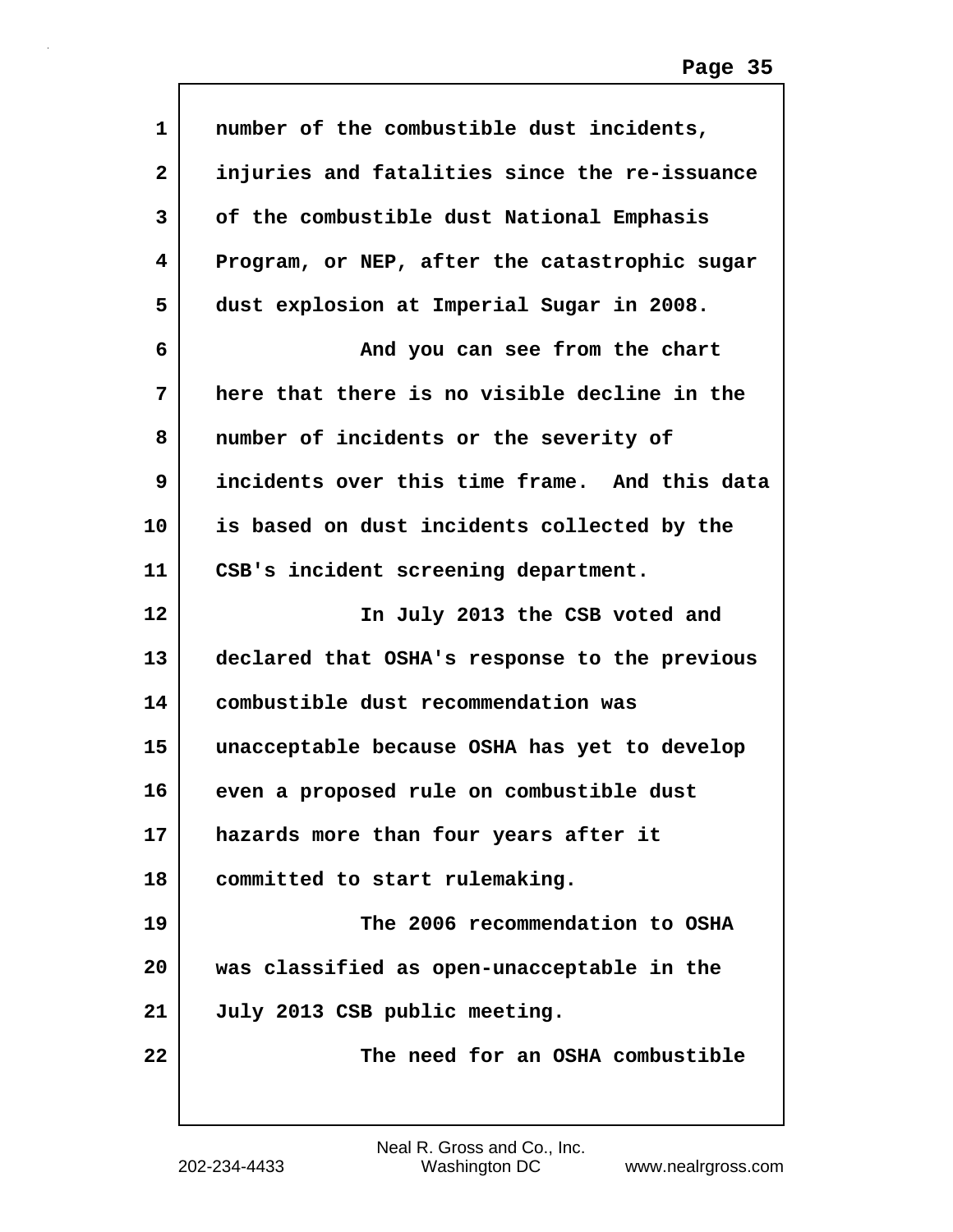| 1            | dust standard became the first item on the CSB |
|--------------|------------------------------------------------|
| $\mathbf{2}$ | most wanted chemical safety important program  |
| 3            | adopted by the Board at the July meeting.      |
| 4            | If OSHA had implemented the first              |
| 5            | CSB recommendation for the standard in 2006    |
| 6            | many of the severe dust incidents that         |
| 7            | followed, including AL Solutions, may have     |
| 8            | been prevented.                                |
| 9            | In the next portion of this                    |
| 10           | presentation I will read the investigation key |
| 11           | findings.                                      |
|              |                                                |
|              | Key finding number one for AL                  |
| 12<br>13     | Solutions. The explosion in the production     |
| 14           | building was caused by combustible titanium    |
| 15           | and zirconium dusts that were processed at the |
| 16           | facility.                                      |
| 17           | Number two. The explosion likely               |
| 18           | originated in a blender containing milled      |
| 19           | zirconium particulates and ignited by          |
| 20           | frictional heating of the zirconium arising    |
| 21           | from defective blender equipment.              |

 $\sqrt{ }$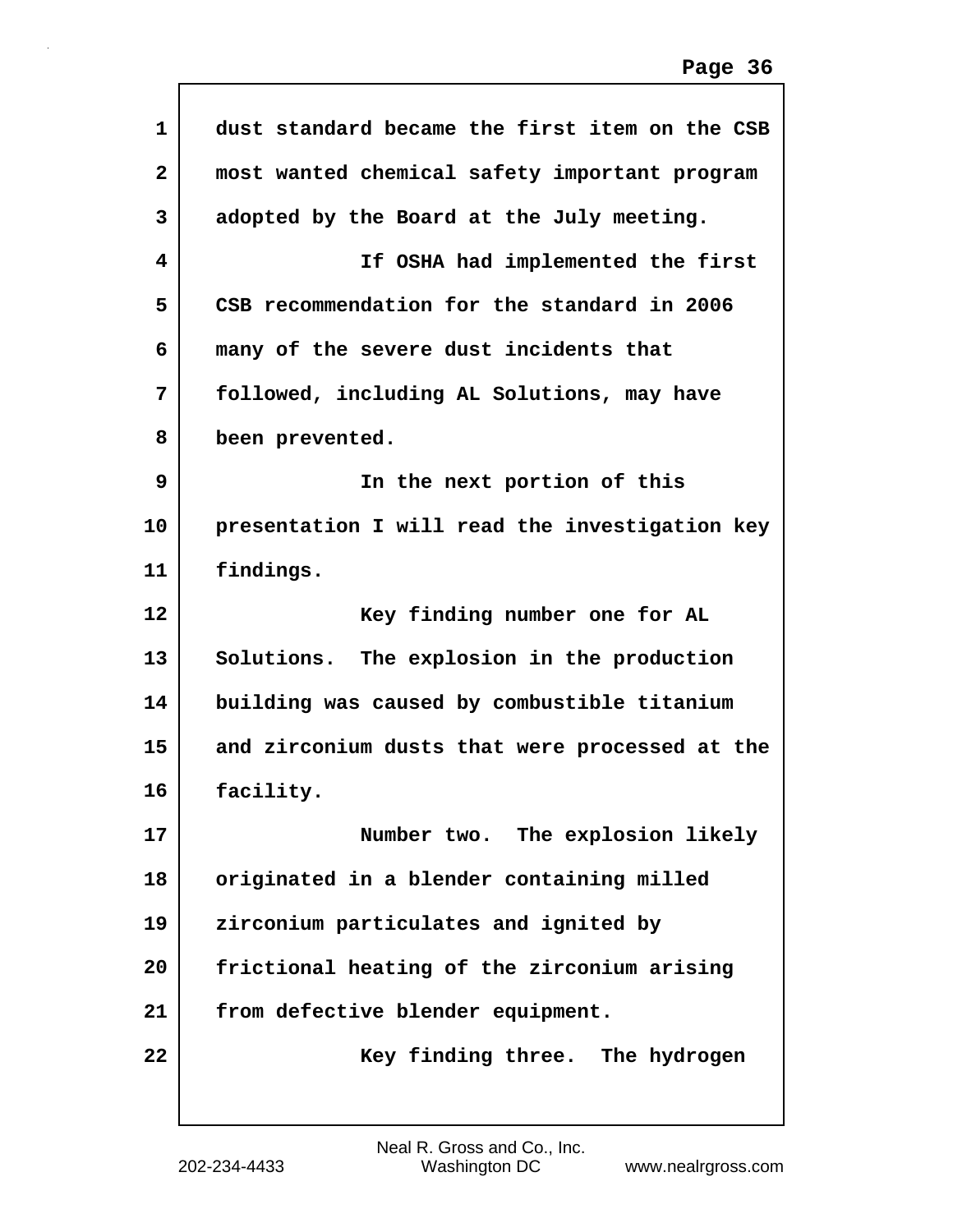| 1  | gas produced by the reaction of molten        |
|----|-----------------------------------------------|
| 2  | titanium and zirconium metal and water,       |
| 3  | possibly from wash-down operations or the     |
| 4  | water deluge system may have also contributed |
| 5  | to the explosion.                             |
| 6  | Number four. Testing conducted                |
| 7  | after the incident determined that titanium   |
| 8  | and zirconium samples collected from the AL   |
| 9  | Solutions facility were combustible and were  |
| 10 | capable of causing an explosion when lofted   |
| 11 | near an ignition source.                      |
| 12 | Key finding five. AL Solutions                |
| 13 | did not mitigate the hazards of metal dust    |
| 14 | explosions through engineering controls such  |
| 15 | as a dust collection system. Specifically, AL |
| 16 | Solutions did not adhere to the practices     |
| 17 | recommended in NFPA 484 for controlling       |
| 18 | combustible dust hazards.                     |
| 19 | Key finding six. The West                     |
| 20 | Virginia area office of OSHA did not conduct  |
| 21 | a combustible dust NEP inspection at the AL   |
| 22 | Solutions facility before the 2010 incident,  |

 $\mathsf{l}$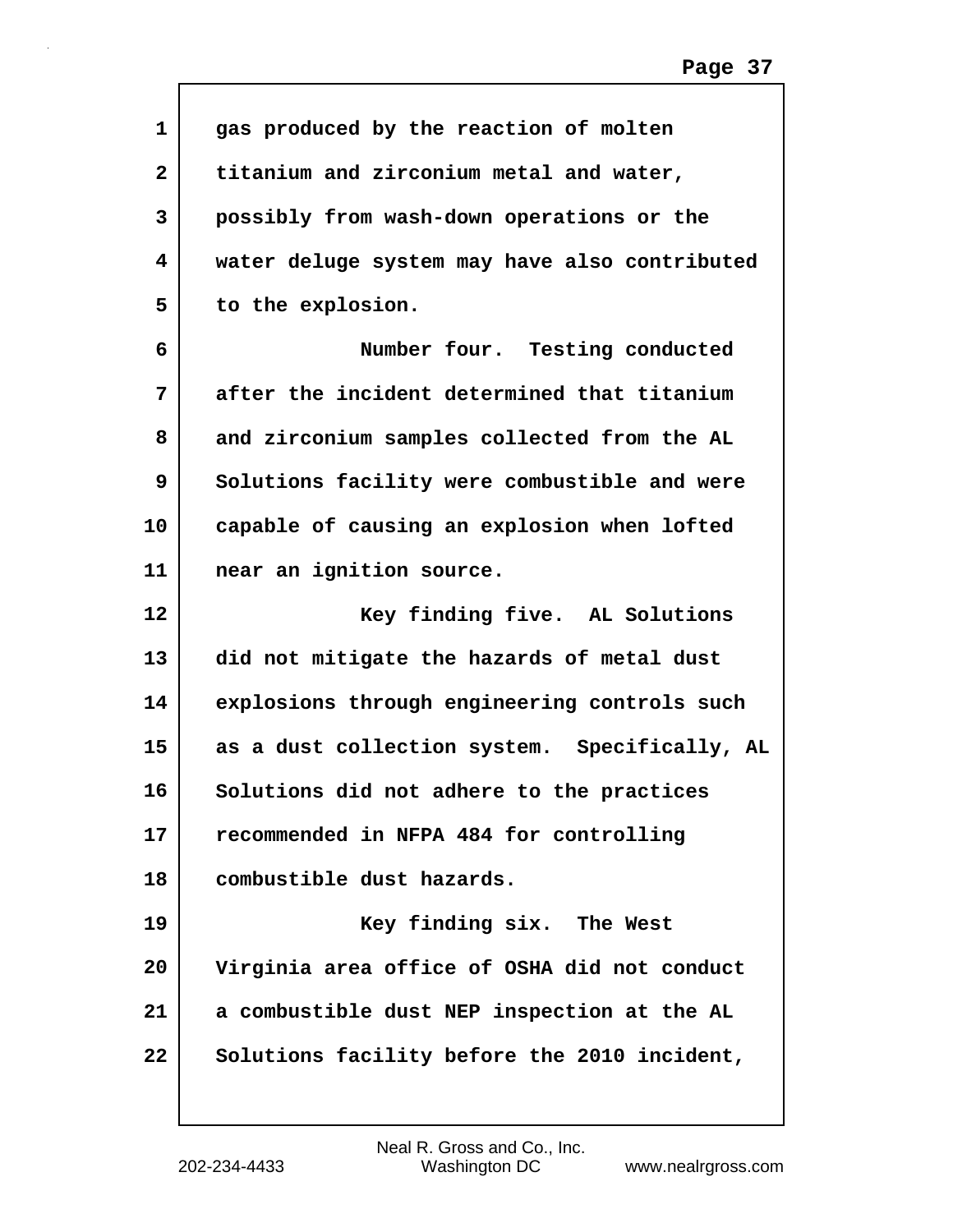| $\mathbf 1$  | despite the company's history of metal dust    |
|--------------|------------------------------------------------|
| $\mathbf{2}$ | incidents.                                     |
| 3            | The combustible dust NEP                       |
| 4            | inspections are based on a randomized          |
| 5            | selection of facilities regardless of previous |
| 6            | incidents unless initiated by a complaint or   |
| 7            | a referral.                                    |
| 8            | And finally, key finding seven.                |
| 9            | Combustible dust incidents continue to occur   |
| 10           | throughout susceptible industries, but the     |
| 11           | next steps of the OSHA rulemaking process for  |
| 12           | promulgating a general industry combustible    |
| 13           | dust standard have been delayed.               |
| 14           | And now our recommendation                     |
| 15           | specialist Christy Morgan will come to the     |
| 16           | podium to read our draft recommendations.      |
| 17           | MS. MORGAN: As a result of this                |
| 18           | investigation the investigative team is        |
| 19           | proposing that the CSB reiterate one of its    |
| 20           | previous recommendations to the Occupational   |
| 21           | Health and Safety Administration and issue     |
| 22           | four new recommendations, two to AL Solutions, |
|              |                                                |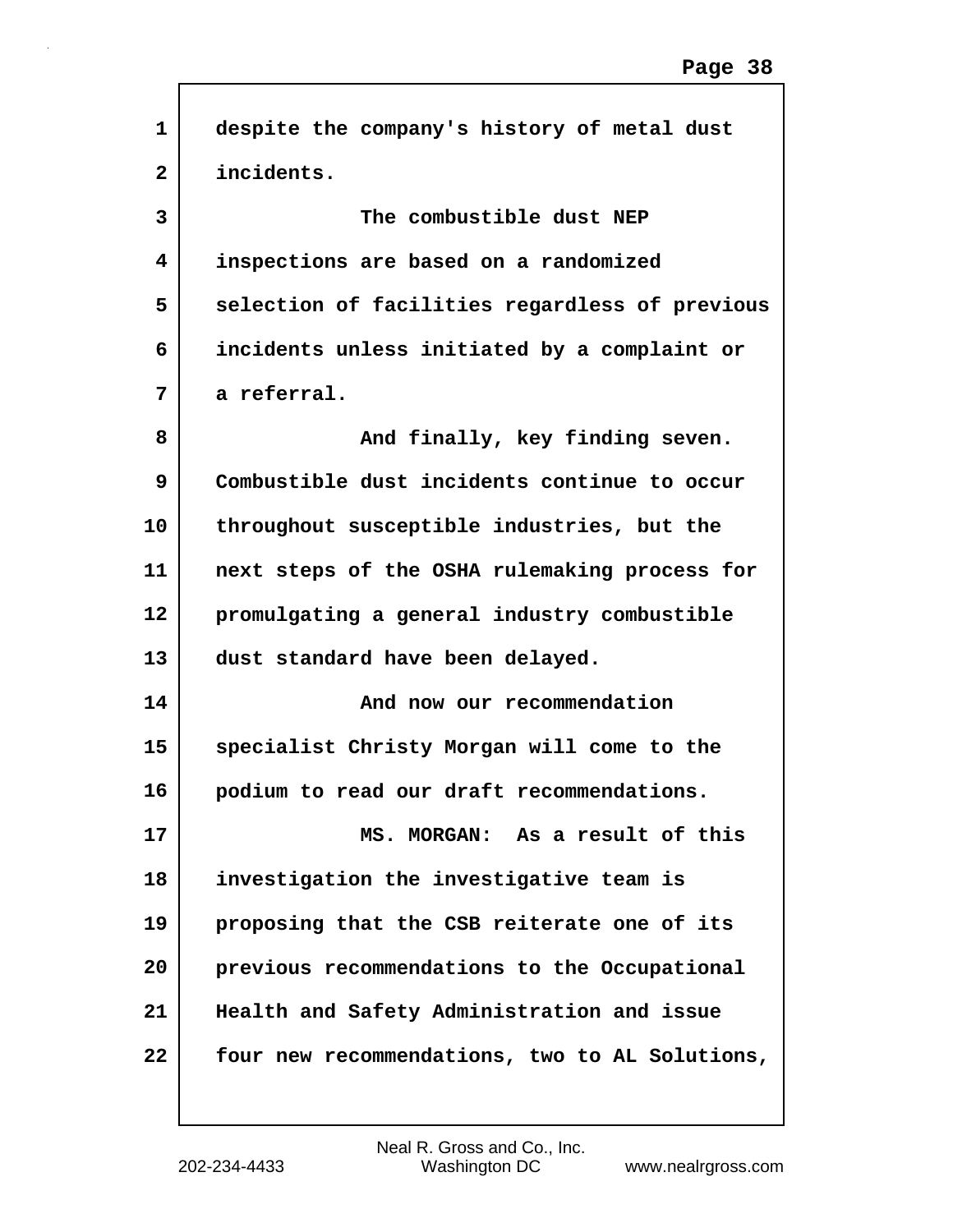| 1            | Inc., at the corporate level and two to the    |
|--------------|------------------------------------------------|
| $\mathbf{2}$ | new AL Solutions facility now operating in     |
| 3            | Burgettstown, Pennsylvania.                    |
| 4            | First, I will discuss the                      |
| 5            | recommendation that the staff is posing for    |
| 6            | reiteration.                                   |
| 7            | The CSB continues to believe that              |
| 8            | an OSHA general industry standard for          |
| 9            | combustible dust is needed to prevent future   |
| 10           | tragedies caused by dust explosions.           |
| 11           | Therefore, staff are proposing                 |
| 12           | that the Board reiterate its 2006              |
| 13           | recommendation calling for the development and |
| 14           | issuance of an OSHA general industry standard  |
| 15           | for combustible dust.                          |
| 16           | As Ms. Tyler mentioned, the Board              |
| 17           | voted to designate this recommendation and     |
| 18           | three related recommendations with the status  |
| 19           | open-unacceptable response in July 2013.       |
| 20           | The Board also voted at that time              |
| 21           | to designate a general industry standard for   |
| 22           | combustible dust as the agency's first most    |
|              |                                                |

 $\sqrt{ }$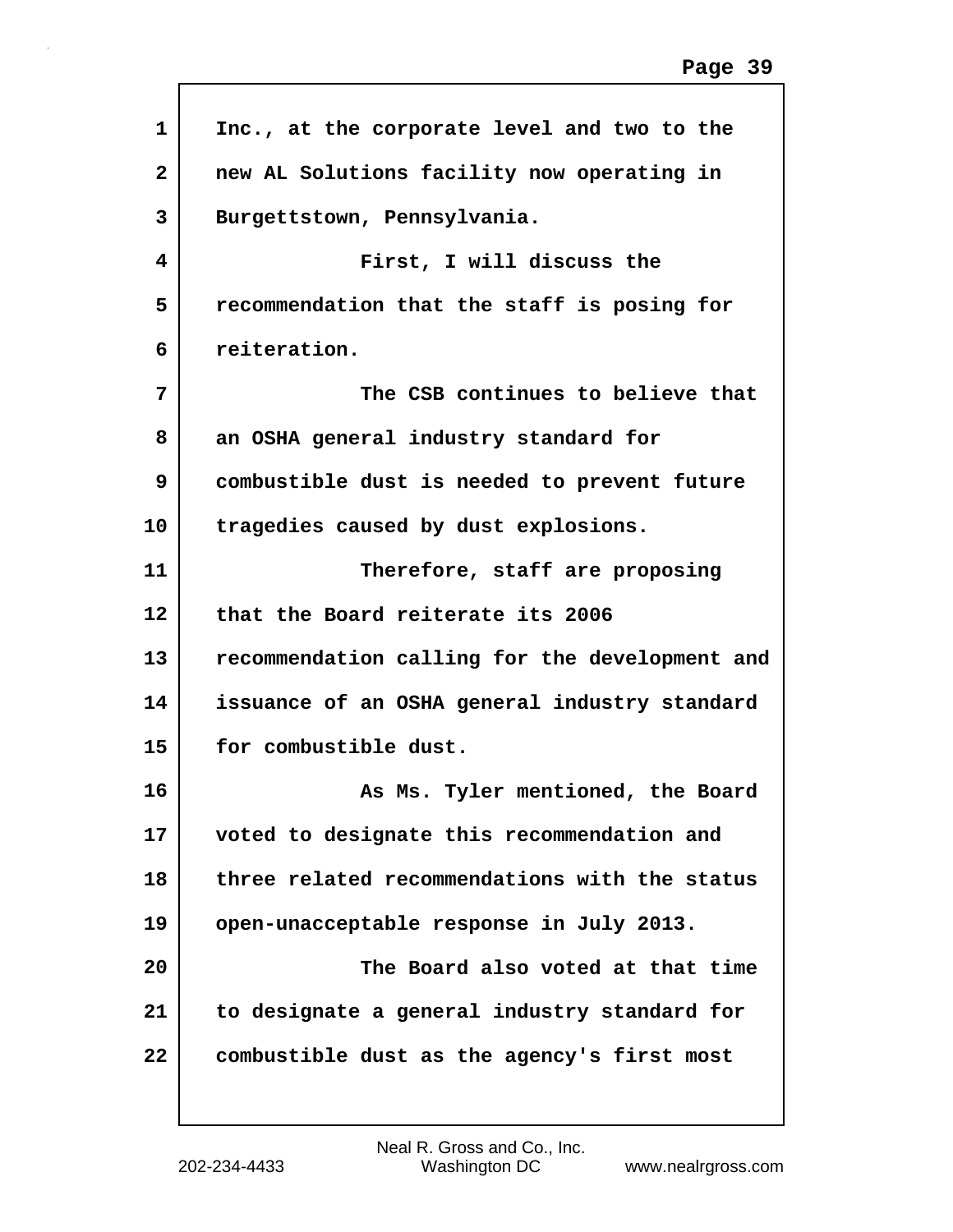| 1              | wanted chemical safety improvement.            |
|----------------|------------------------------------------------|
| $\overline{2}$ | It should be noted that this will              |
| 3              | be the first time in the history of the agency |
| 4              | that the CSB has reiterated one of its         |
| 5              | previous safety recommendations.               |
| 6              | The text of this recommendation is             |
| 7              | as follows.                                    |
| 8              | "Issue a standard designed to                  |
| 9              | prevent combustible dust fires and explosions  |
| 10             | in general industry.                           |
| 11             | "Base the standard on current                  |
| 12             | National Fire Protection Association, or NFPA, |
| 13             | dust explosion standards including NFPA 654    |
| 14             | and NFPA 484, and include at least hazard      |
| 15             | assessment, engineering controls,              |
| 16             | housekeeping, building design, explosion       |
| 17             | protection, operating procedures and worker    |
| 18             | training."                                     |
| 19             | In addition to proposing that the              |
| 20             | Board reiterate this 2006 recommendation to    |
| 21             | OSHA, the team is proposing that the Board     |
| 22             | issue four new recommendations.                |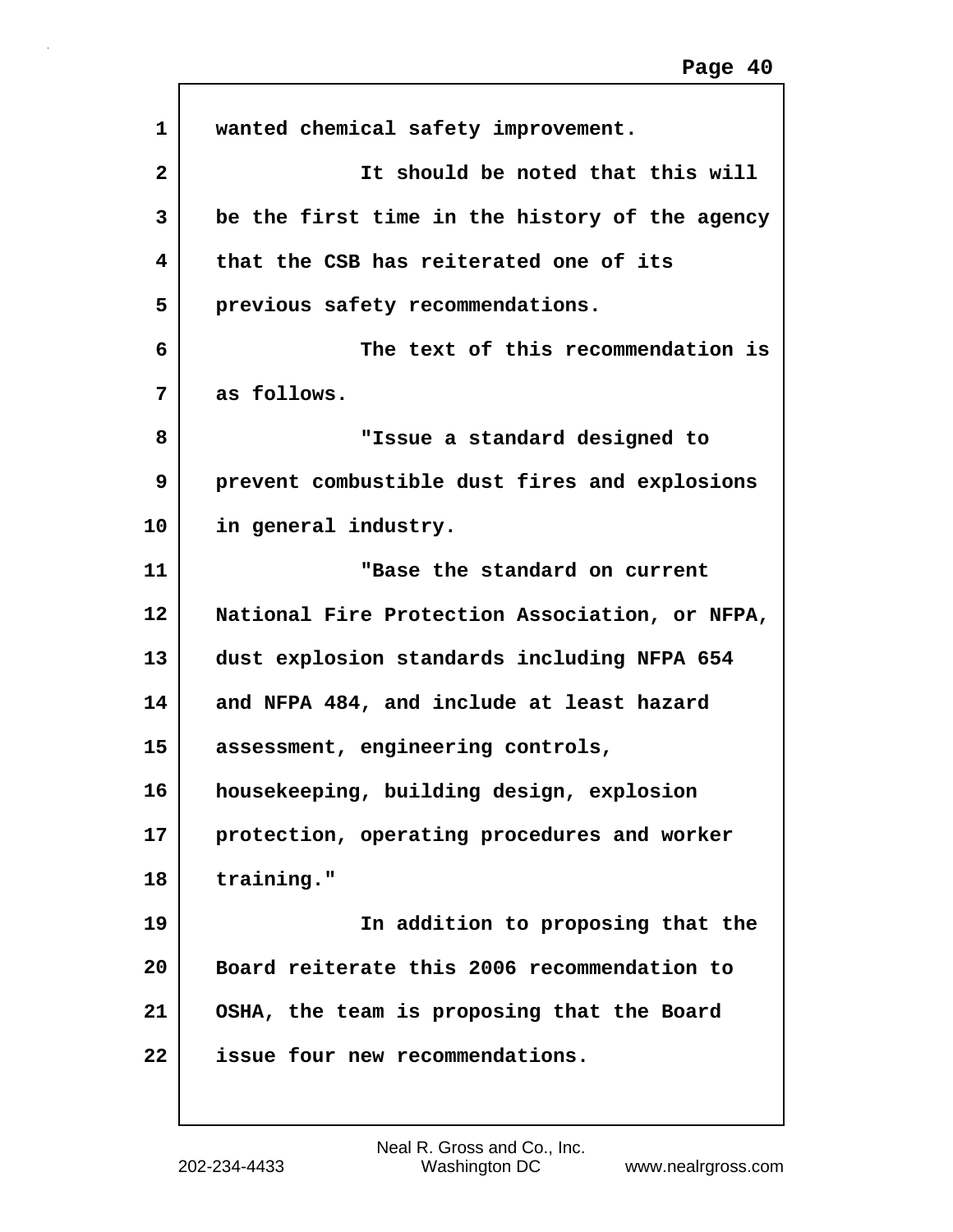| $\mathbf{1}$ | The first recommendation is to AL              |
|--------------|------------------------------------------------|
| $\mathbf{2}$ | Solutions, Inc., and it reads as follows.      |
| 3            | "For all new and existing                      |
| 4            | equipment in operations at AL Solutions        |
| 5            | facilities that process combustible metal dust |
| 6            | or powders apply the following chapters of     |
| 7            | NFPA 484, 2012 edition, standard for           |
| 8            | combustible metals: Chapter 12 Titanium,       |
| 9            | Chapter 13 Zirconium, Chapter 15 Fire          |
| 10           | Prevention, Fire Protection and Emergency      |
| 11           | Response, and Chapter 16 Combustible Metal     |
| 12           | Recycling Facilities."                         |
| 13           | The second proposed recommendation             |
| 14           | to AL Solutions reads as follows.              |
| 15           | "Develop training materials that               |
| 16           | address combustible dust hazards and plant-    |
| 17           | specific metal dust hazards, and then train    |
| 18           | all employees and contractors. Require         |
| 19           | periodic, for example, annual, refresher       |
| 20           | training for all employees and contractors."   |
| 21           | The first proposed recommendation              |
| 22           | to AL Solutions' Burgettstown, Pennsylvania    |
|              |                                                |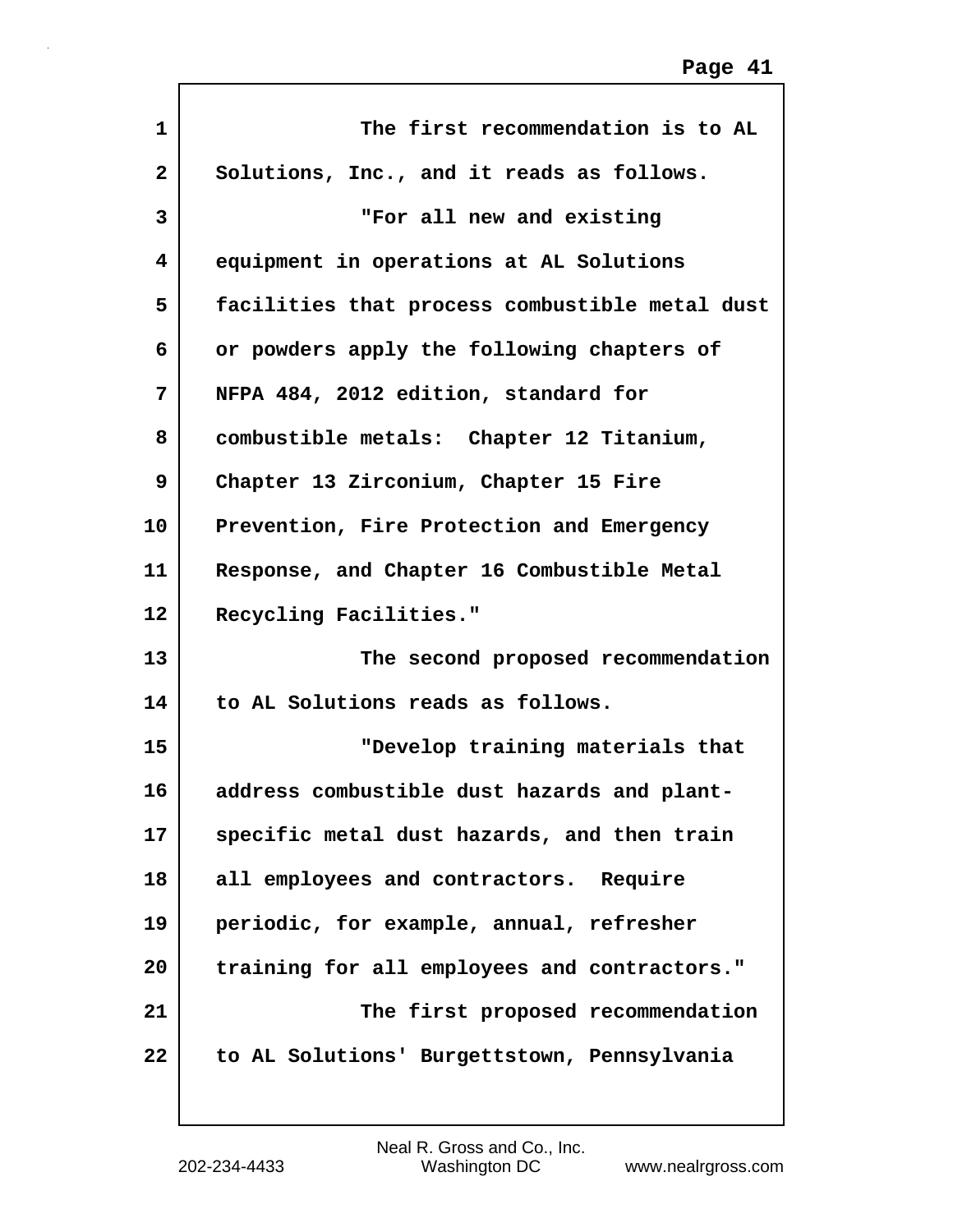| $\mathbf{1}$ | facility is as follows.                       |
|--------------|-----------------------------------------------|
| $\mathbf{2}$ | "Prohibit the use of sprinkler                |
| 3            | systems and water deluge systems in all       |
| 4            | buildings that process or store combustible   |
| 5            | metals."                                      |
| 6            | And our last recommendation also              |
| 7            | to the AL Solutions Burgettstown facility     |
| 8            | reads as follows.                             |
| 9            | "Conduct a process hazard analysis            |
| 10           | as defined in NFPA 484 Section 12.2.5 and     |
| 11           | submit a copy to the local fire department or |
| 12           | the enforcing authority for the fire code."   |
| 13           | Mr. Chairman, this concludes the              |
| 14           | staff's presentation on the AL Solutions      |
| 15           | incident.                                     |
| 16           | <b>CHAIRPERSON MOURE-ERASO:</b><br>Thank      |
| 17           | you very much, Ms. Morgan. And following our  |
| 18           | agenda we will have an opportunity for the    |
| 19           | Board to ask questions to the investigative   |
| 20           | team. So, Mr. Griffon, do you have any        |
| 21           | questions?                                    |
| 22           | MR. GRIFFON: Yes. Thank you, Mr.              |
|              |                                               |

ľ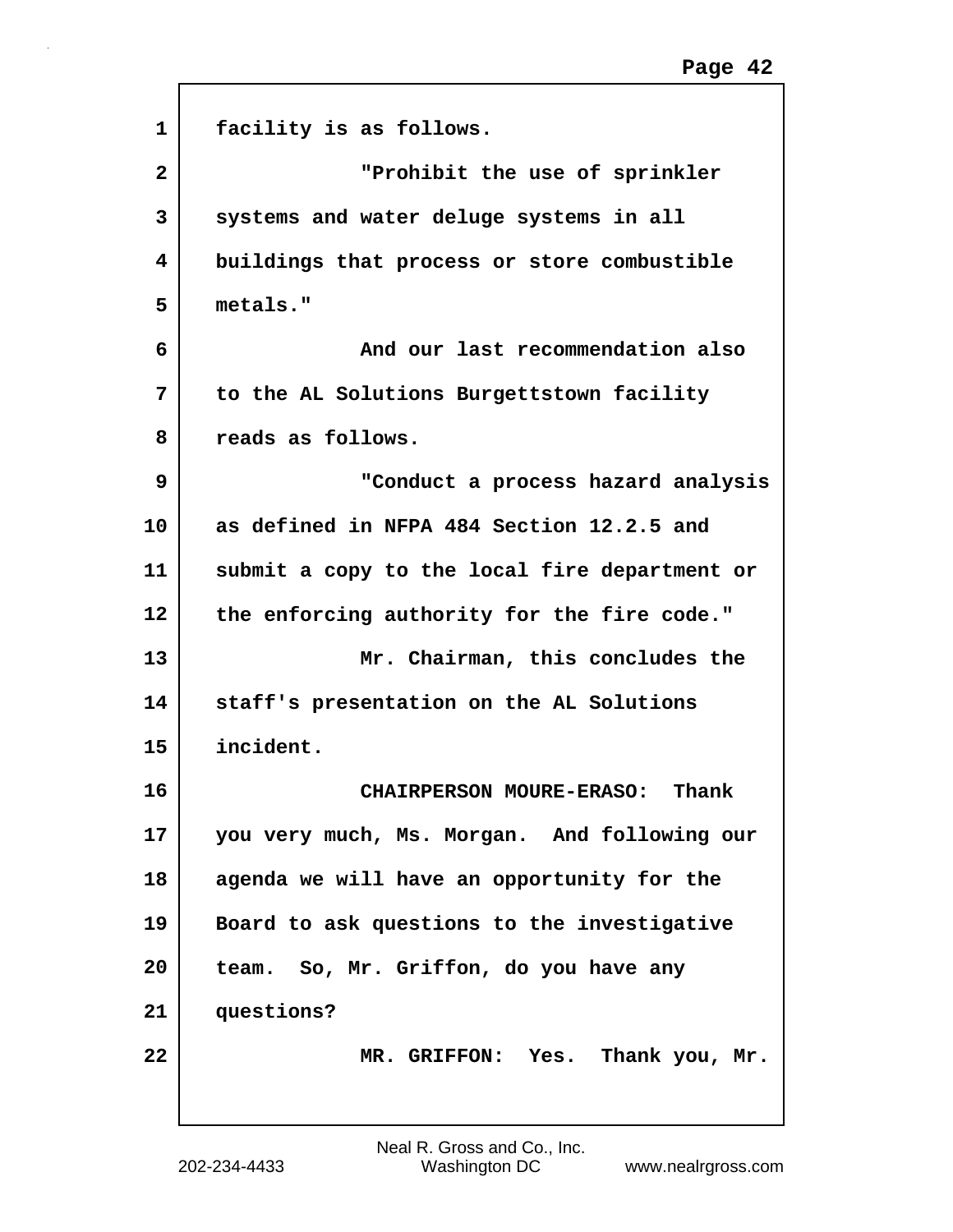| $\mathbf{1}$ | Chairman. Just a couple of questions.          |
|--------------|------------------------------------------------|
| $\mathbf{2}$ | The report makes a few                         |
| 3            | recommendations that we just went through here |
| 4            | to AL Solutions Company.                       |
| 5            | I'm just curious if you know what              |
| 6            | they've done since 2010. Have they put any     |
| 7            | controls in place? Any training? Is there      |
| 8            | any update on what they've done since the      |
| 9            | incident?                                      |
| 10           | MR. WINGARD: They have made                    |
| 11           | changes in the Burgettstown. Still doesn't     |
| 12           | seem to us that it's in line with NFPA 484.    |
| 13           | A lot of it was eliminating --                 |
| 14           | making it more automated. So eliminating the   |
| 15           | frequency of time people spend in contact with |
| 16           | the process itself. And so really, instead of  |
| 17           | eliminating the combustible dust hazard they   |
| 18           | eliminated just people as much as possible.    |
| 19           | MR. GRIFFON: And anything on the               |
| 20           | training front? Or was it mainly moving        |
| 21           | employees away from the operation that was the |
| 22           | focus?                                         |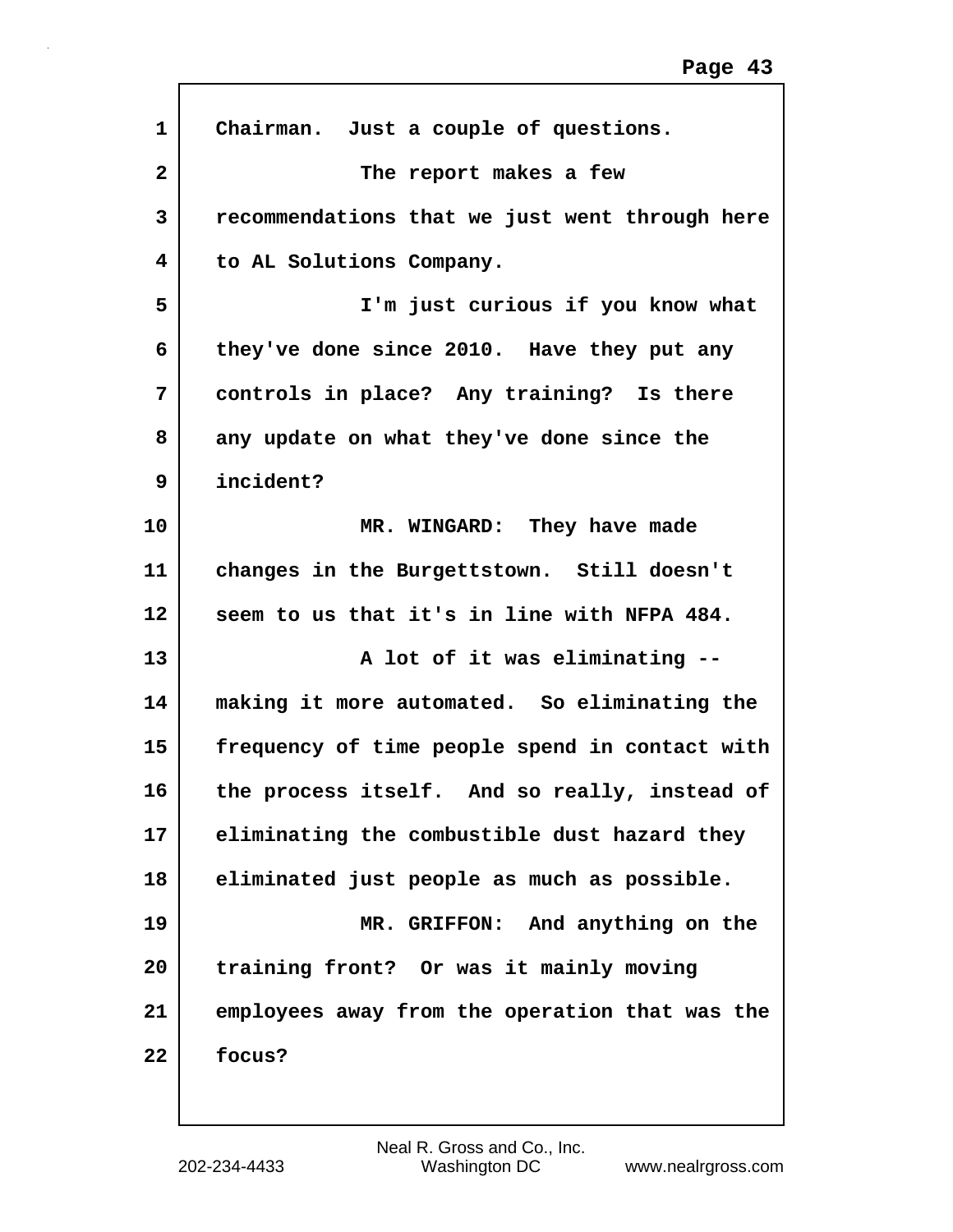| $\mathbf{1}$ | MR. WINGARD: I think it's mainly              |
|--------------|-----------------------------------------------|
| $\mathbf{2}$ | moving people away from the operation. But I  |
| 3            | can't speak to the training now.              |
| 4            | MR. GRIFFON: And just one other               |
| 5            | one on the OSHA recommendation. You know, I   |
| 6            | totally support reissuing the recommendation  |
| 7            | for a federal standard. And it's been out     |
| 8            | there for a long time.                        |
| 9            | I think we have to play a more                |
| 10           | active role in advocacy for this. It's on our |
| 11           | most wanted list. I think the Board has to    |
| 12           | move on that as well.                         |
| 13           | But I'm just curious what OSHA has            |
| 14           | done. I know it's mentioned a little in the   |
| 15           | report, but what OSHA has done short of       |
| 16           | issuing a standard obviously. They had some   |
| 17           | activities. I just wondered if you could tell |
| 18           | us a little about that.                       |
| 19           | MS. TYLER: Yes, sure. Over the                |
| 20           | last couple of weeks we've had a couple of    |
| 21           | discussions with OSHA in discussing the       |
| 22           | reiterated recommendation.                    |
|              |                                               |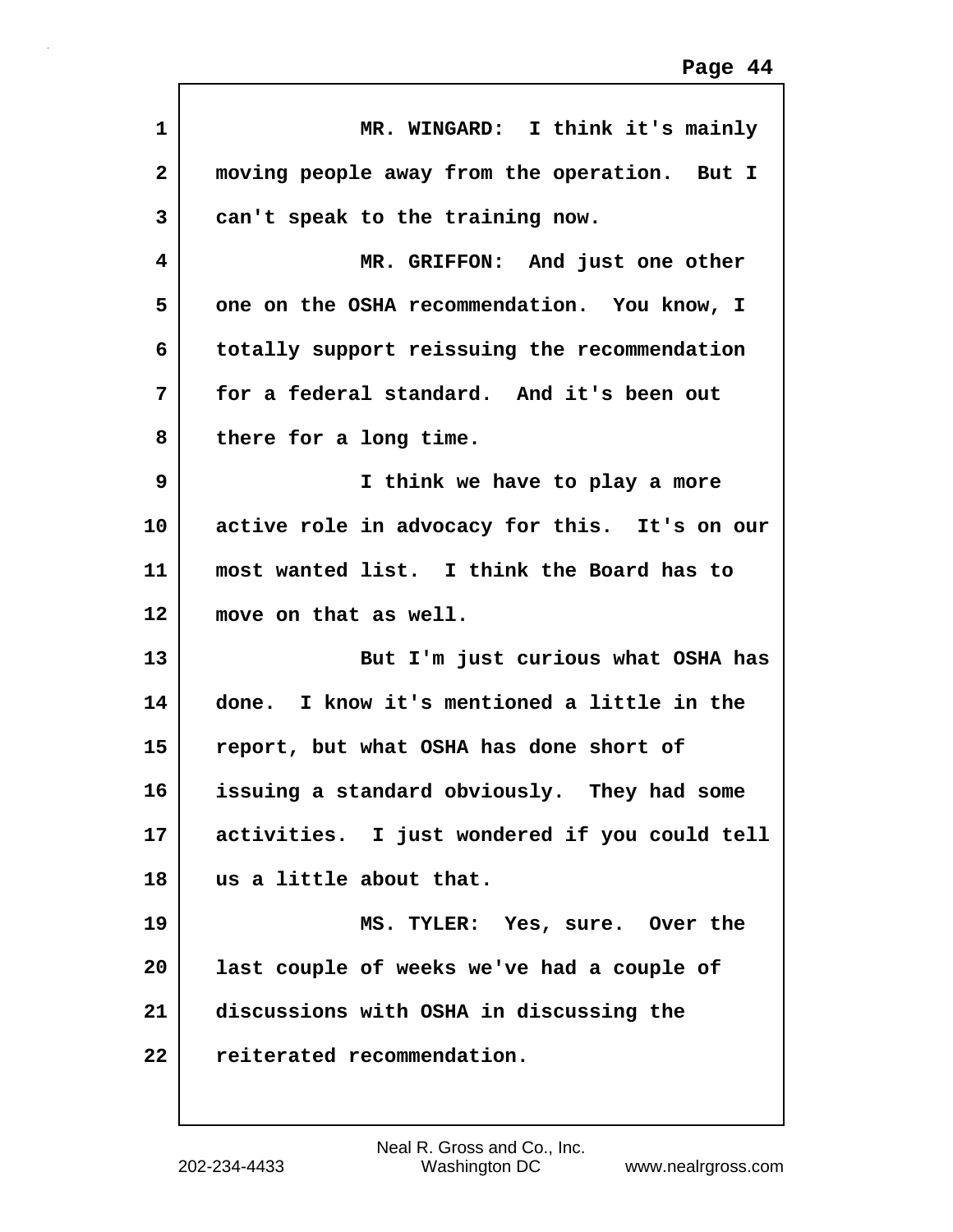| 1                       | And we've learned through those                |
|-------------------------|------------------------------------------------|
| $\overline{\mathbf{2}}$ | discussions that in addition to working toward |
| 3                       | the combustible dust rule OSHA has been        |
| 4                       | involved in several activities to increase     |
| 5                       | awareness of combustible dust among industry,  |
| 6                       | emergency responders such as fire fighters as  |
| 7                       | well as their compliance officers. And all of  |
| 8                       | this guidance to date has been -- it's non-    |
| 9                       | regulatory.                                    |
| 10                      | But starting in 2008 after                     |
| 11                      | Imperial Sugar they published a fact sheet on  |
| 12                      | some general combustible dust hazards.         |
| 13                      | They mailed alert letters to                   |
| 14                      | 30,000 employers across the country that       |
| 15                      | handle combustible dust.                       |
| 16                      | They published a combustible dust              |
| 17                      | hazard communication guide, a manual for fire- |
| 18                      | fighting precautions.                          |
| 19                      | And they've had some additional                |
| 20                      | training for compliance officers and           |
| 21                      | compliance assistance staff, and that's        |
| 22                      | ongoing as part of the National Emphasis       |

Г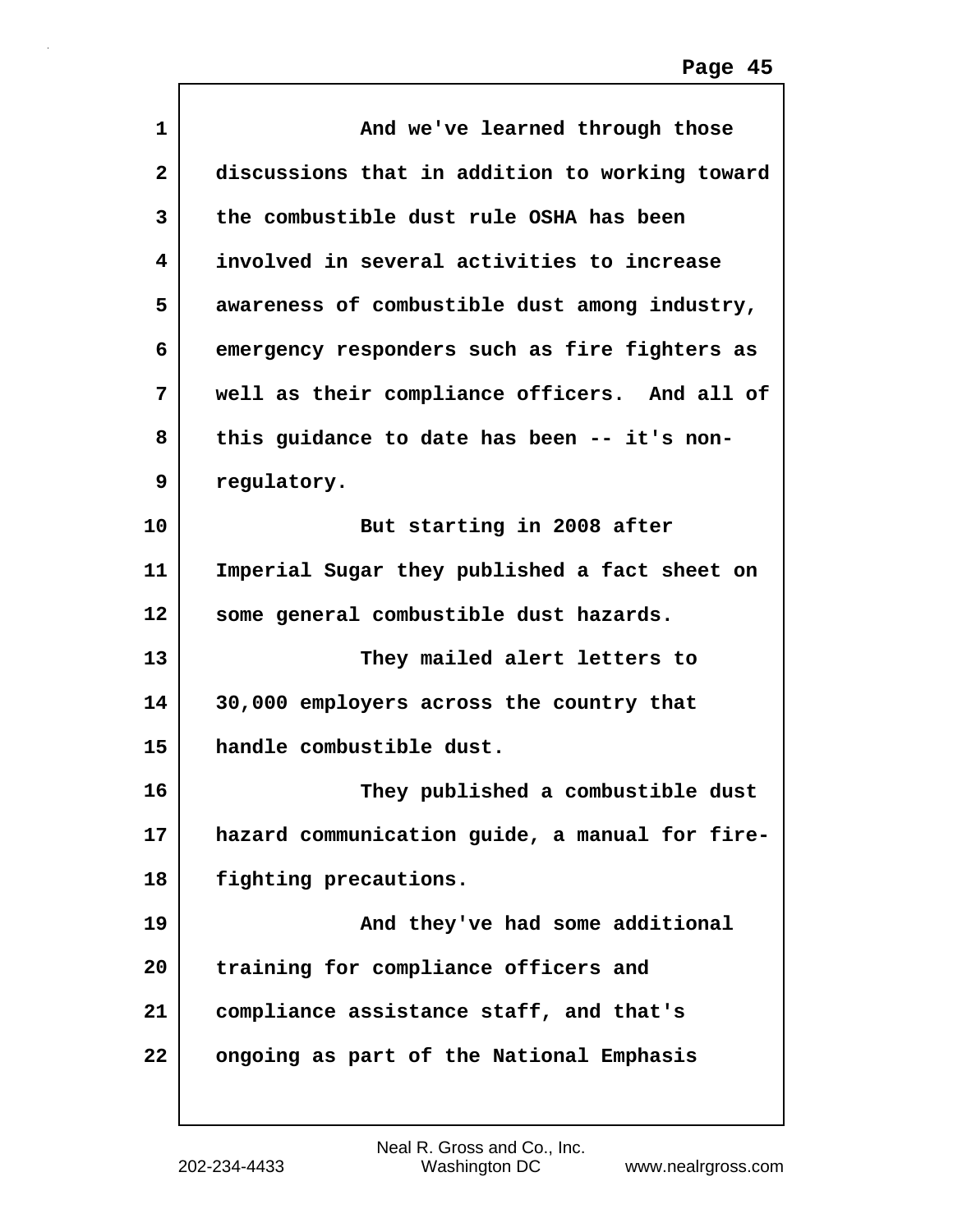| 1                       | Program that they developed in October 2007.   |
|-------------------------|------------------------------------------------|
| $\overline{\mathbf{2}}$ | And additionally, they've created              |
| 3                       | a combustible dust website through osha.gov    |
| 4                       | which has all the resources for combustible    |
| 5                       | dust. So that's some of the activities that    |
| 6                       | they've been involved in.                      |
| 7                       | MR. GRIFFON: Thank you, thank                  |
| 8                       | you. And just one follow-up on that. Did AL    |
| 9                       | Solutions -- would they have received any of   |
| 10                      | these communications? The 30,000 that you      |
| 11                      | mentioned, would AL Solutions have received    |
| 12                      | this information before the 2010 incident?     |
| 13                      | MS. TYLER: I'm not 100 percent                 |
| 14                      | certain that they did, but know that the       |
| 15                      | 30,000 letters that were sent out are based on |
| 16                      | the industry code classifications that would   |
| 17                      | likely be handling the I guess most highly     |
| 18                      | hazards combustible dust materials. And we do  |
| 19                      | know that their industry code was on that list |
| 20                      | I believe under the standard industrial        |
| 21                      | classification list. So it is possible that    |
| 22                      | they may have received it but I'm not 100      |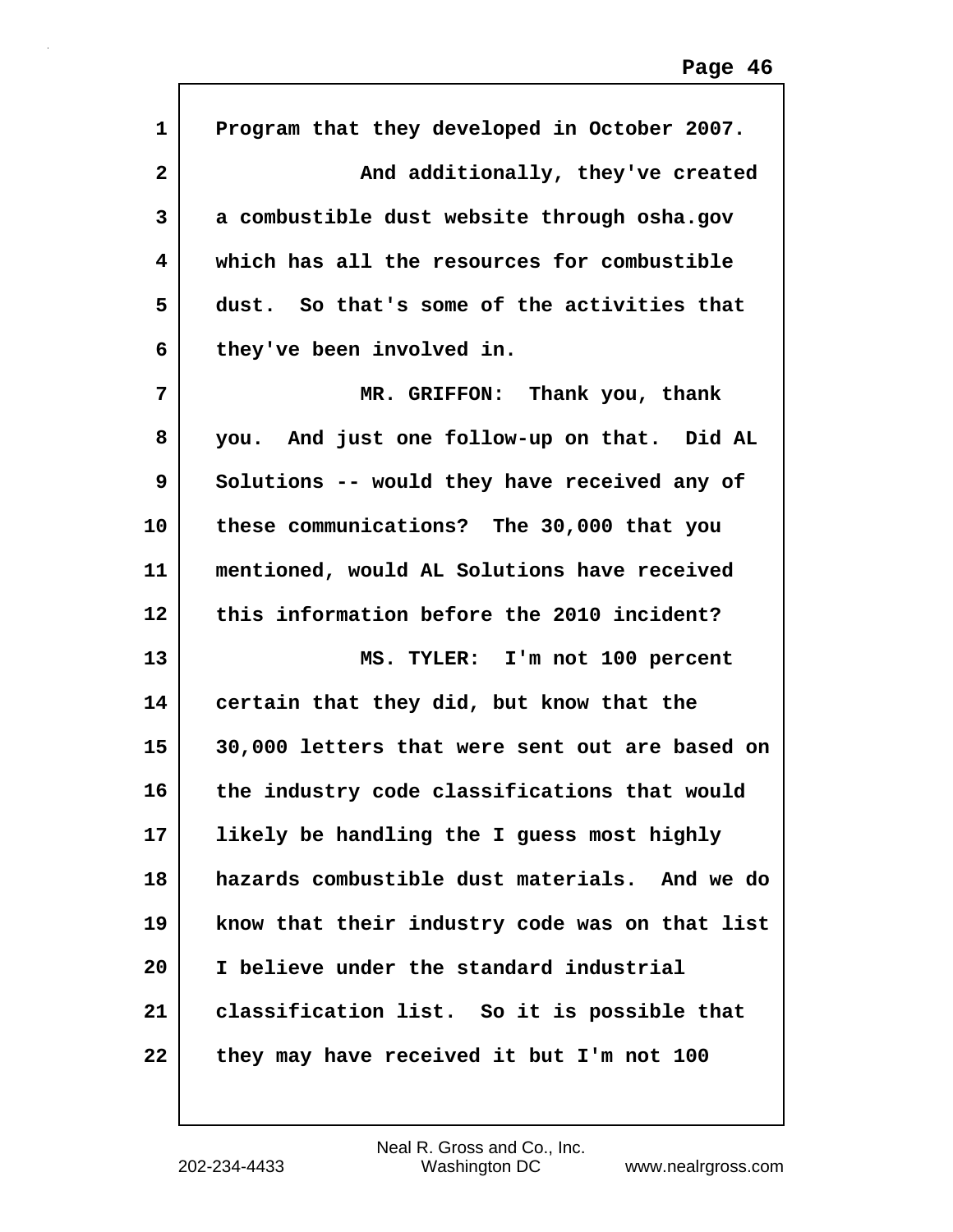| $\mathbf{1}$ | percent certain.                               |
|--------------|------------------------------------------------|
| $\mathbf{2}$ | MR. GRIFFON: Yes, I'd be                       |
| 3            | surprised if they didn't. But anyway, thank    |
| 4            | you for answering those questions.             |
| 5            | CHAIRPERSON MOURE-ERASO: Thank                 |
| 6            | you, Mr. Griffon.                              |
| 7            | I just would like to follow up                 |
| 8            | with a question in that vein. The              |
| 9            | recommendations that have come from the        |
| 10           | federal government on combustible dust so far  |
| 11           | has been recommendations that the users or the |
| 12           | people handling combustible dust should        |
| 13           | volunteer to embrace them and use them or not. |
| 14           | And it is voluntary for people to do it since  |
| 15           | there is not a federal regulation that will    |
| 16           | compel them to do it.                          |
| 17           | So my question to you is how will              |
| 18           | an OSHA combustible standard that is a         |
| 19           | regulation will have contribute to prevent an  |
| 20           | explosion like happened in AL Solutions.       |
| 21           | MS. MORGAN: In 2006 the CSB's                  |
| 22           | recommendation to OSHA in creating the         |
|              |                                                |

ľ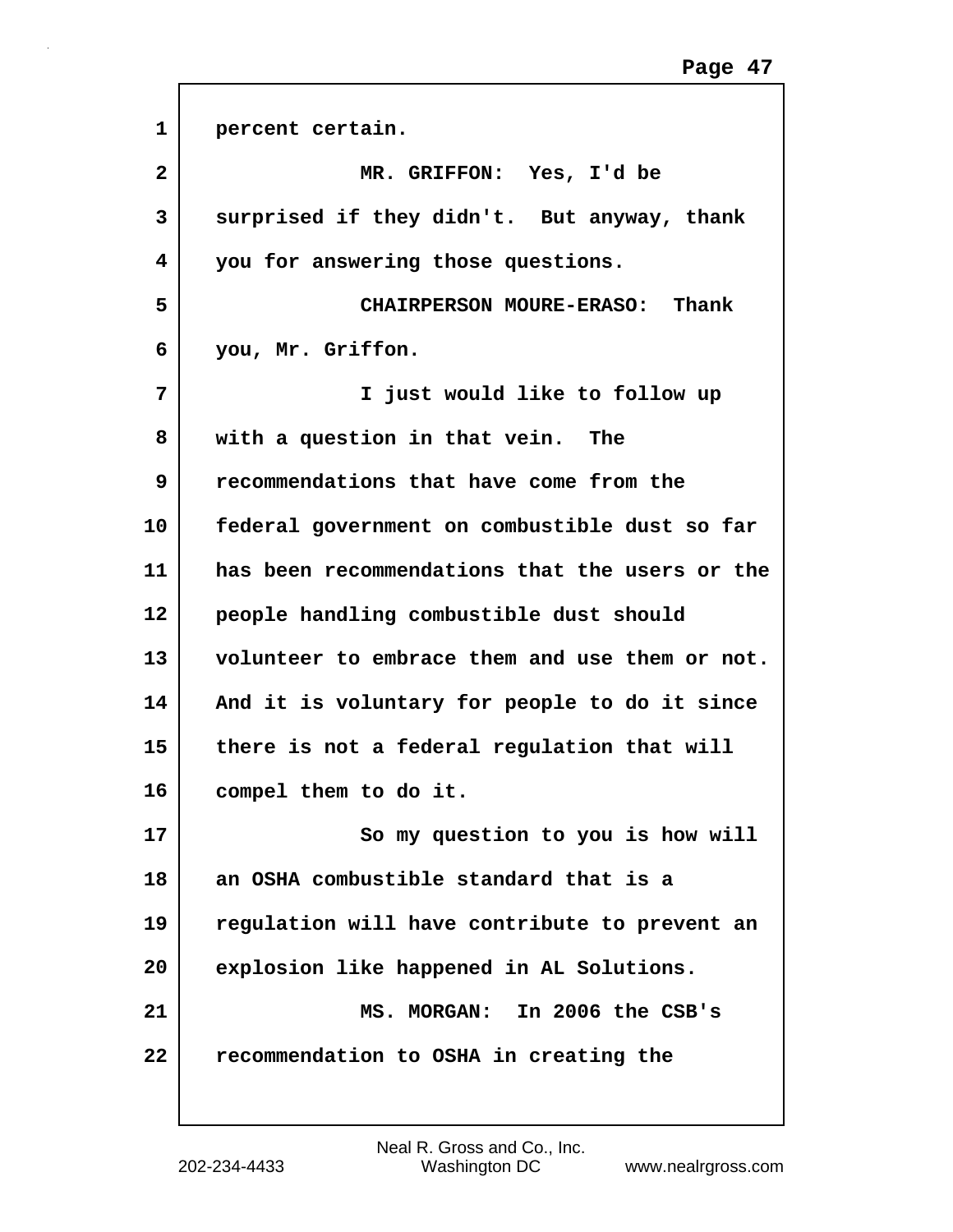| 1            | combustible dust rule was to incorporate the   |
|--------------|------------------------------------------------|
| $\mathbf{2}$ | provisions that exist in NFPA 484 and 654.     |
| 3            | They are industry consensus standards that     |
| 4            | have provisions for preventing dust explosions |
| 5            | or fires.                                      |
| 6            | So we feel that if OSHA were to                |
| 7            | incorporate this into a combustible dust rule  |
| 8            | companies would have defined requirements to   |
| 9            | follow and they would be enforceable           |
| 10           | requirements for the prevention of dust        |
| 11           | accumulations for engineering controls, for    |
| $12 \,$      | flame-resistant clothing, all the types of     |
| 13           | company practices that you would expect        |
| 14           | employers to follow when handling combustible  |
| 15           | dusts.                                         |
| 16           | Thank<br><b>CHAIRPERSON MOURE-ERASO:</b>       |
| 17           | you very much. At this time we would like to   |
| 18           | ask if anybody from the public would like to   |
| 19           | make some comments on the AL Solutions         |
| 20           | investigation.                                 |
| 21           | As we normally do here I'm going               |
| 22           | to ask our managing director if he could like  |
|              |                                                |

 $\mathsf{I}$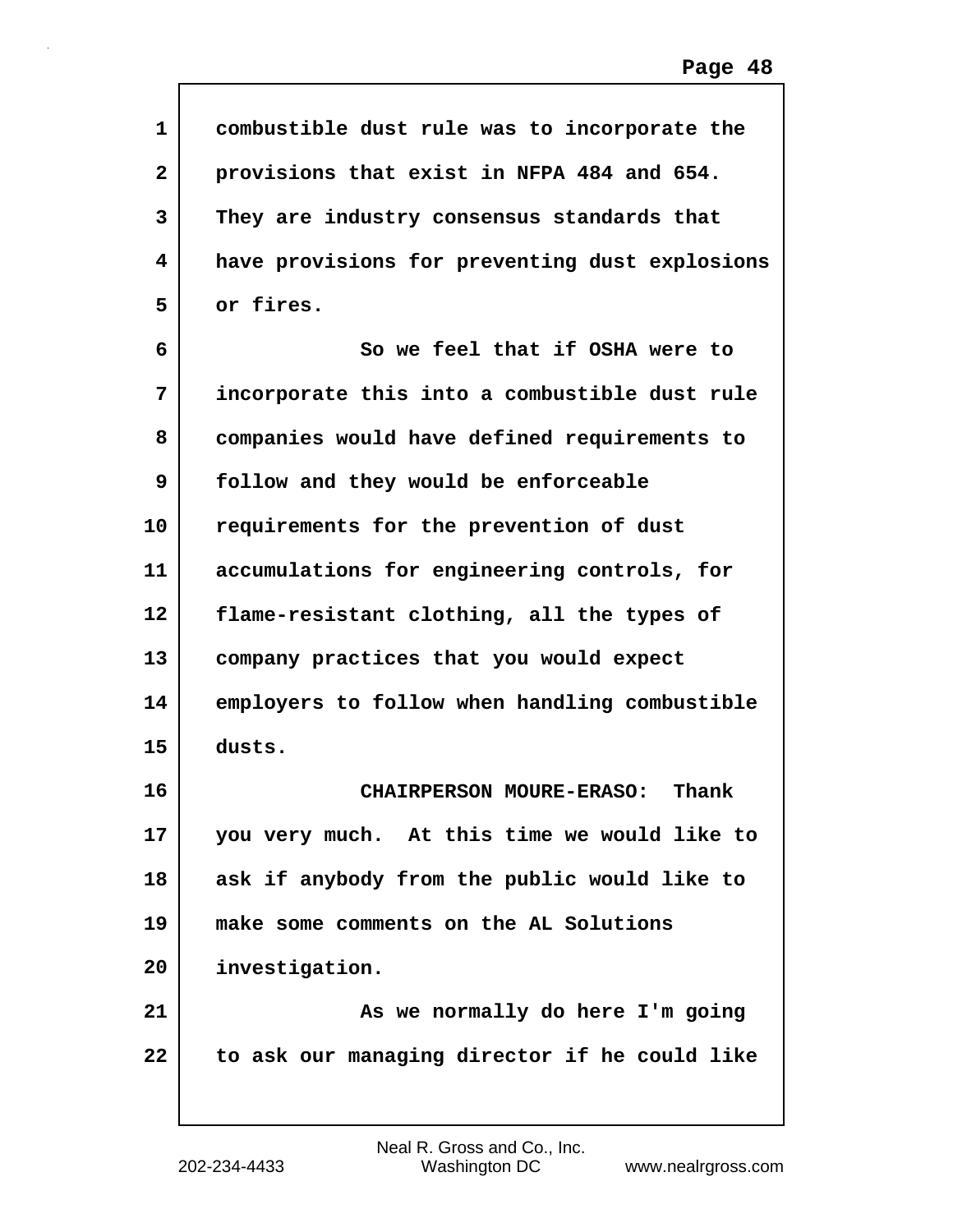| 1            | to direct the discussion and to invite people  |
|--------------|------------------------------------------------|
| $\mathbf{2}$ | to make any statement. A three-minute          |
| 3            | statement, please.                             |
| 4            | I would like to remind everybody               |
| 5            | that we'll request that you make your comments |
| 6            | on AL Solutions now and that you make -- you   |
| 7            | have any comments on Freedom Enterprise to     |
| 8            | please wait until the end of the presentation  |
| 9            | that will happen after the intermission.       |
| 10           | So, Dr. Horowitz.                              |
| 11           | DR. HOROWITZ: Thank you, Mr.                   |
| 12           | Chairman.                                      |
| 13           | The first commenter is John                    |
| 14           | Morawetz of the International Chemical Workers |
| 15           | Union.                                         |
| 16           | Thank you.<br>MR. MORAWETZ:<br>One,            |
| 17           | just a comment on process. Sitting here I      |
| 18           | just got the report when I got here. I'm       |
| 19           | trying to look at the report, hear the         |
| 20           | presentations and figure how to formulate      |
| 21           | questions.                                     |
| 22           | So on a statement which I think                |
|              |                                                |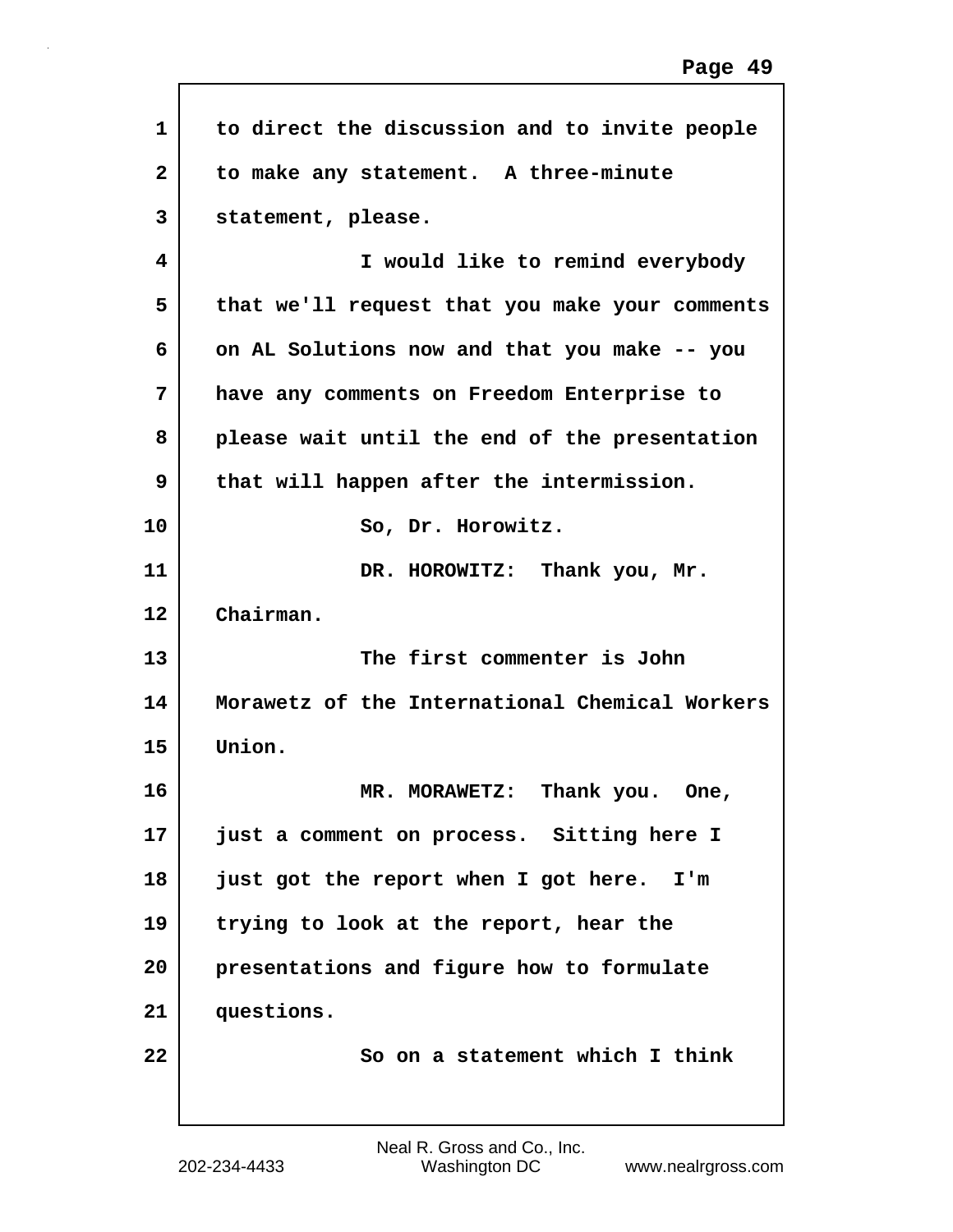| 1            | I've said before on process it would be very     |
|--------------|--------------------------------------------------|
| $\mathbf{2}$ | helpful for the public, all interested           |
| 3            | parties, family members to get a copy of the     |
| 4            | report in advance, maybe embargoed, not for      |
| 5            | publication, so we can make comments and look    |
| 6            | at it thoughtfully to have some input on then    |
| 7            | the final vote and final deliberation.           |
| 8            | It's also possible I would hope                  |
| 9            | that you could also say there's a vote           |
| 10           | provisionally perhaps based upon the comments    |
| 11           | that all of us may or may not present and you    |
| $12 \,$      | analyze them and you figure out where you want   |
| 13           | to go with that.                                 |
| 14           | I'll also -- I have a number of                  |
| 15           | points in trying to follow this that I would     |
| 16           | like to make and I'll put them in writing.<br>I. |
| 17           | know there's a limit of three minutes.           |
| 18           | I was a little bit puzzled in                    |
| 19           | looking at all the recommendations that, first   |
| 20           | of all, fully supporting the OSHA combustible    |
| 21           | dust standard, long overdue, that all the        |
| 22           | other recommendations are only for AL            |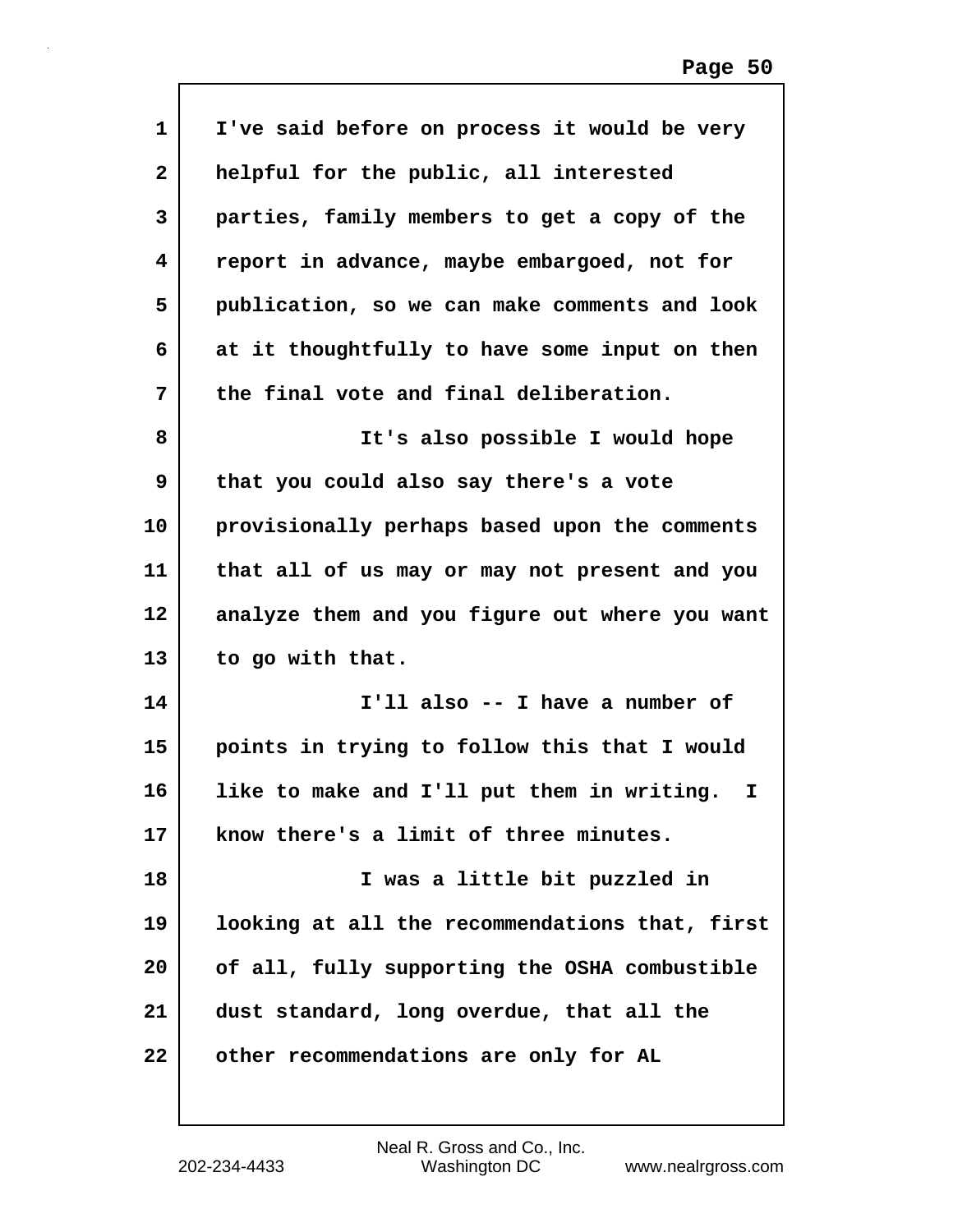| $\mathbf{1}$   | Industry.                                      |
|----------------|------------------------------------------------|
| $\overline{2}$ | One of the strengths of the                    |
| 3              | Chemical Safety Board historically has been    |
| 4              | that your reports are for the industry. Your   |
| 5              | reports are broad and they're far-reaching.    |
| 6              | I know, for instance, the                      |
| 7              | explosion in Hawaii, the fireworks explosion,  |
| 8              | that it was a very good recommendation about   |
| 9              | the contracting out, and how contracting by    |
| 10             | the federal government should take into        |
| 11             | account a company's history in health and      |
| 12             | safety.                                        |
| 13             | So, I would wonder in particular               |
| 14             | whether there's a combustible metal recycling  |
| 15             | industry, group, et cetera, organization that  |
| 16             | our recommendations could be made to beyond AL |
| 17             | Industry. I don't know whether anybody wants   |
| 18             | to respond?                                    |
| 19             | MR. BANKS: I believe we made some              |
| 20             | recommendations along those lines in a recent  |
| 21             | report.                                        |
| 22             | I think we did make such                       |
|                |                                                |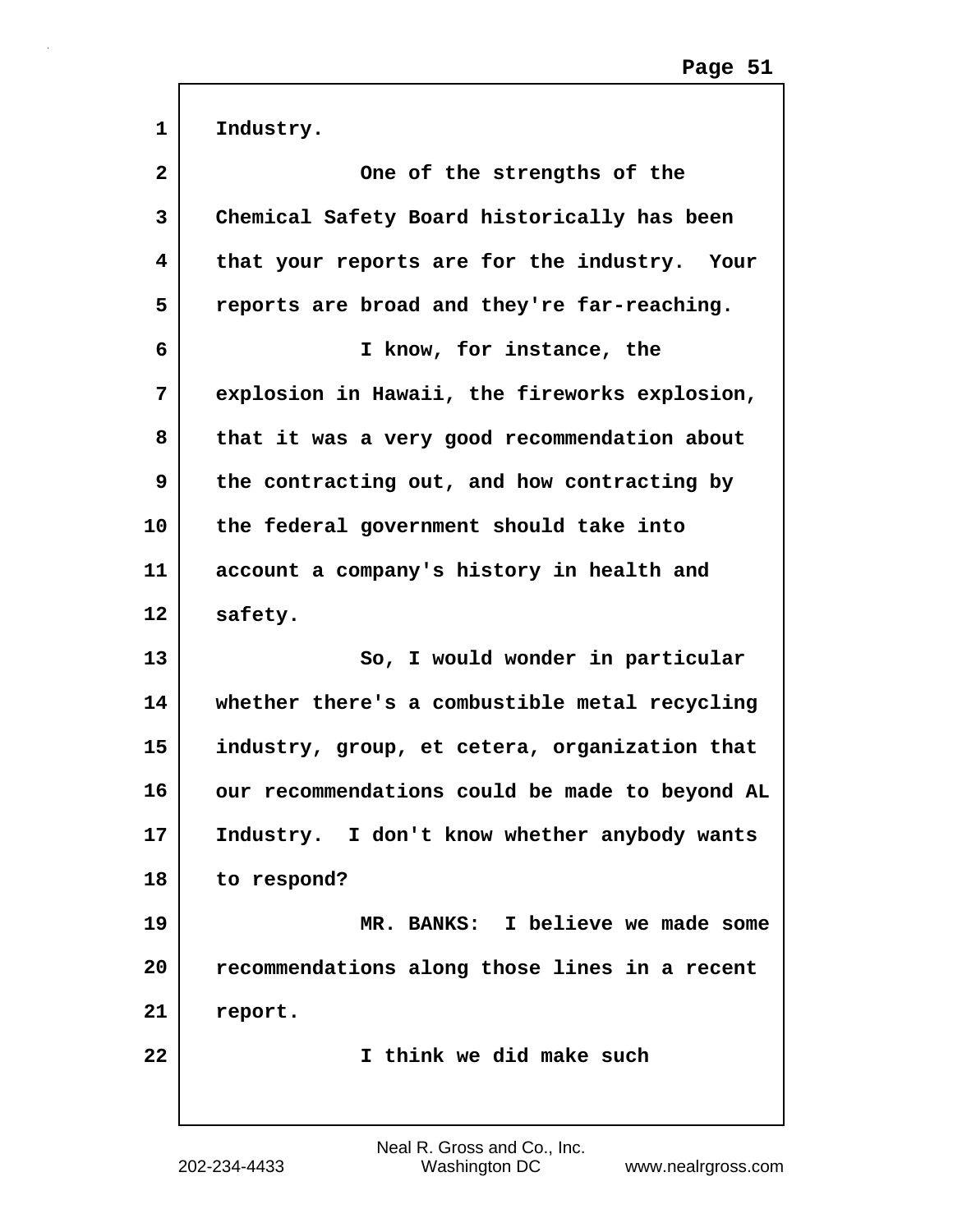| $\mathbf{1}$ | recommendations for education in our Hoeganaes |
|--------------|------------------------------------------------|
| $\mathbf{2}$ | report. And I'll just ask the team to clarify  |
| 3            | if that is so.                                 |
| 4            | There are certain industry                     |
| 5            | organizations that handle combustible metals   |
| 6            | or powdered metals.                            |
| 7            | MR. MORAWETZ: So, limited in time              |
| 8            | I would just hope you look at this and take a  |
| 9            | look at whether some of those other            |
| 10           | recommendations are equally as valid industry- |
| 11           | wide, the findings on combustible dust.        |
| 12           | I'd also just in order also say                |
| 13           | that you have a finding though from West       |
| 14           | Virginia OSHA office but no recommendations.   |
| 15           | I wonder whether there should be               |
| 16           | recommendations?<br>I don't know.              |
| 17           | The Fire Marshal's Office. There               |
| 18           | was no finding. State budgets are in a         |
| 19           | crisis. It's very difficult. But should        |
| 20           | there be a finding or a recommendation? I      |
| 21           | don't know.                                    |
| 22           | And lastly, I don't know whether               |
|              |                                                |

Г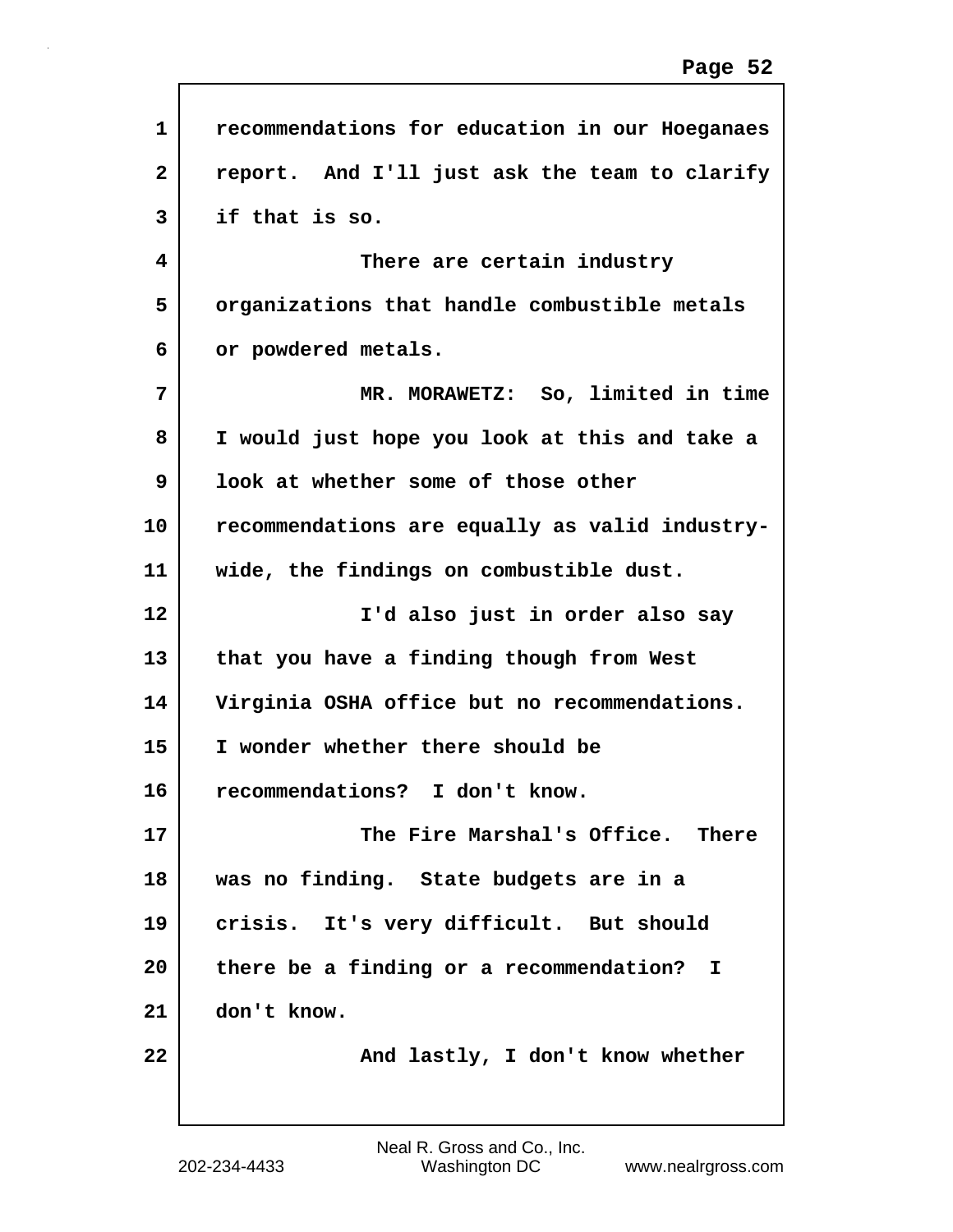| $\mathbf{1}$ | any state plans beyond federal OSHA, whether   |
|--------------|------------------------------------------------|
| $\mathbf{2}$ | sometimes state OSHA plans are at the          |
| 3            | forefront of taking action before federal      |
| 4            | OSHA.                                          |
| 5            | I don't know if any state plans a              |
| 6            | combustible standard or recommendations, but   |
| 7            | at a minimum these reports should cover what   |
| 8            | the current status is in general for the state |
| 9            | plans. Thank you.                              |
| 10           | DR. HOROWITZ: Thank you. Any                   |
| 11           | other commenters on AL Solutions?              |
| 12           | CHAIRPERSON MOURE-ERASO: Hearing               |
| 13           | none I think we'll move to the next point in   |
| 14           | the agenda, that is the vote on the report.    |
| 15           |                                                |
|              | I make a motion as a Board Member              |
| 16           | to approve the report on AL Solutions as       |
| 17           | presented.                                     |
| 18           | The formal way of doing the motion             |
| 19           | is I move that the Chemical Safety Board       |
| 20           | approve the Investigation Report No. 201131WB  |
| 21           | entitled "Metal Dust Explosion and Fire at AL  |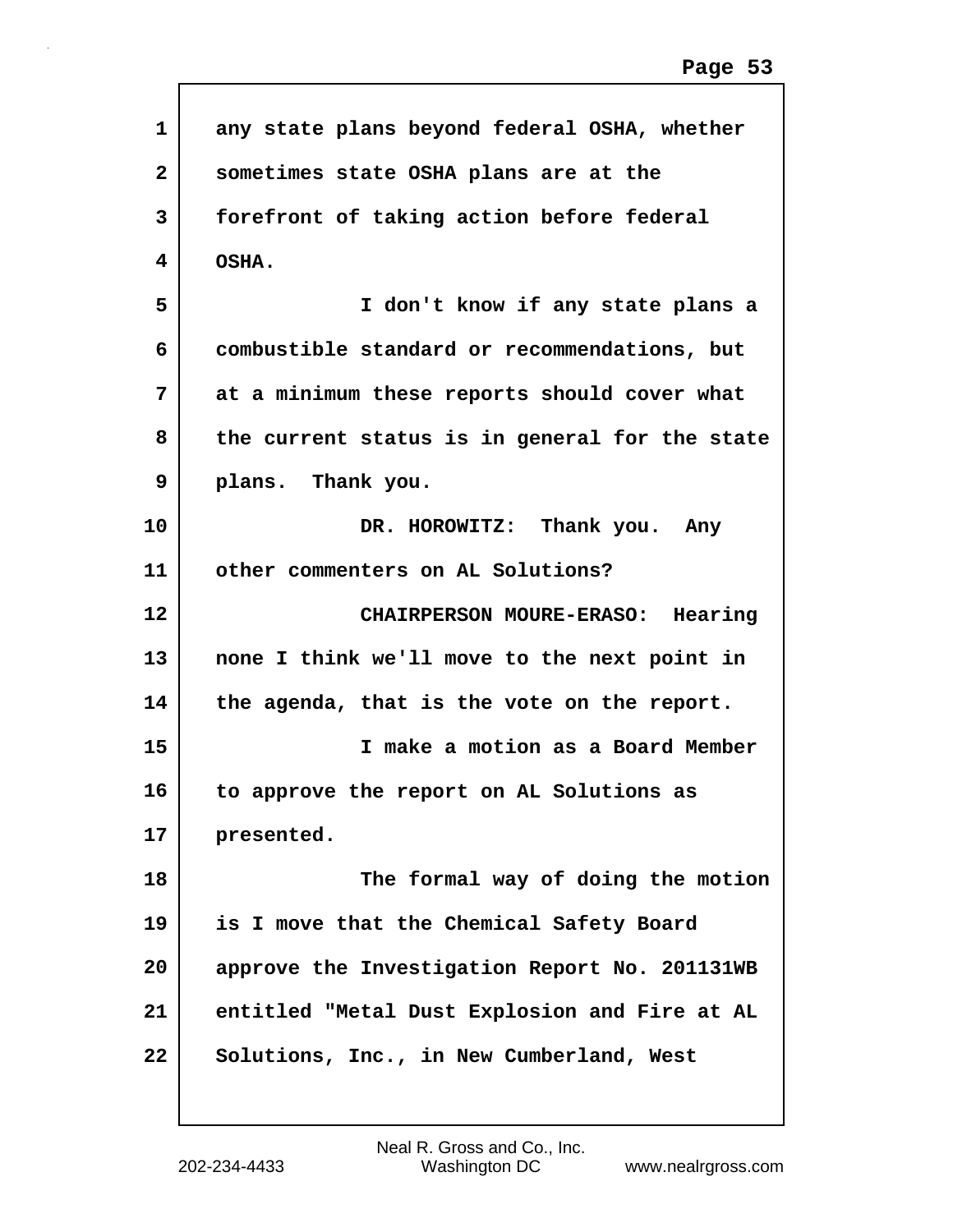| Virginia that Occurred on December 9, 2010,"<br>including all findings, recommendations and<br>associated figures, progress contained or |
|------------------------------------------------------------------------------------------------------------------------------------------|
|                                                                                                                                          |
|                                                                                                                                          |
|                                                                                                                                          |
| referenced in the July 16, 2014 case as                                                                                                  |
| studied.                                                                                                                                 |
| Do I hear a second for this                                                                                                              |
| motion?                                                                                                                                  |
| MR. GRIFFON: I second the motion.                                                                                                        |
| CHAIRPERSON MOURE-ERASO: Okay, so                                                                                                        |
| do we have a discussion on the motion? No                                                                                                |
| discussion. So I call on Mr. Loeb, our                                                                                                   |
| general counsel, to proceed with the vote.                                                                                               |
| MR. LOEB: This will be a quick                                                                                                           |
| vote, I imagine. Mr. Griffon?                                                                                                            |
| MR. GRIFFON: Yes.                                                                                                                        |
| MR. LOEB: Mr. Chairman?                                                                                                                  |
| CHAIRPERSON MOURE-ERASO: Yes.                                                                                                            |
| MR. LOEB: The motion is approved.                                                                                                        |
| CHAIRPERSON MOURE-ERASO: Thank                                                                                                           |
| you very much. I would like to thank the                                                                                                 |
|                                                                                                                                          |
| people that talked here today around AL                                                                                                  |
|                                                                                                                                          |

Г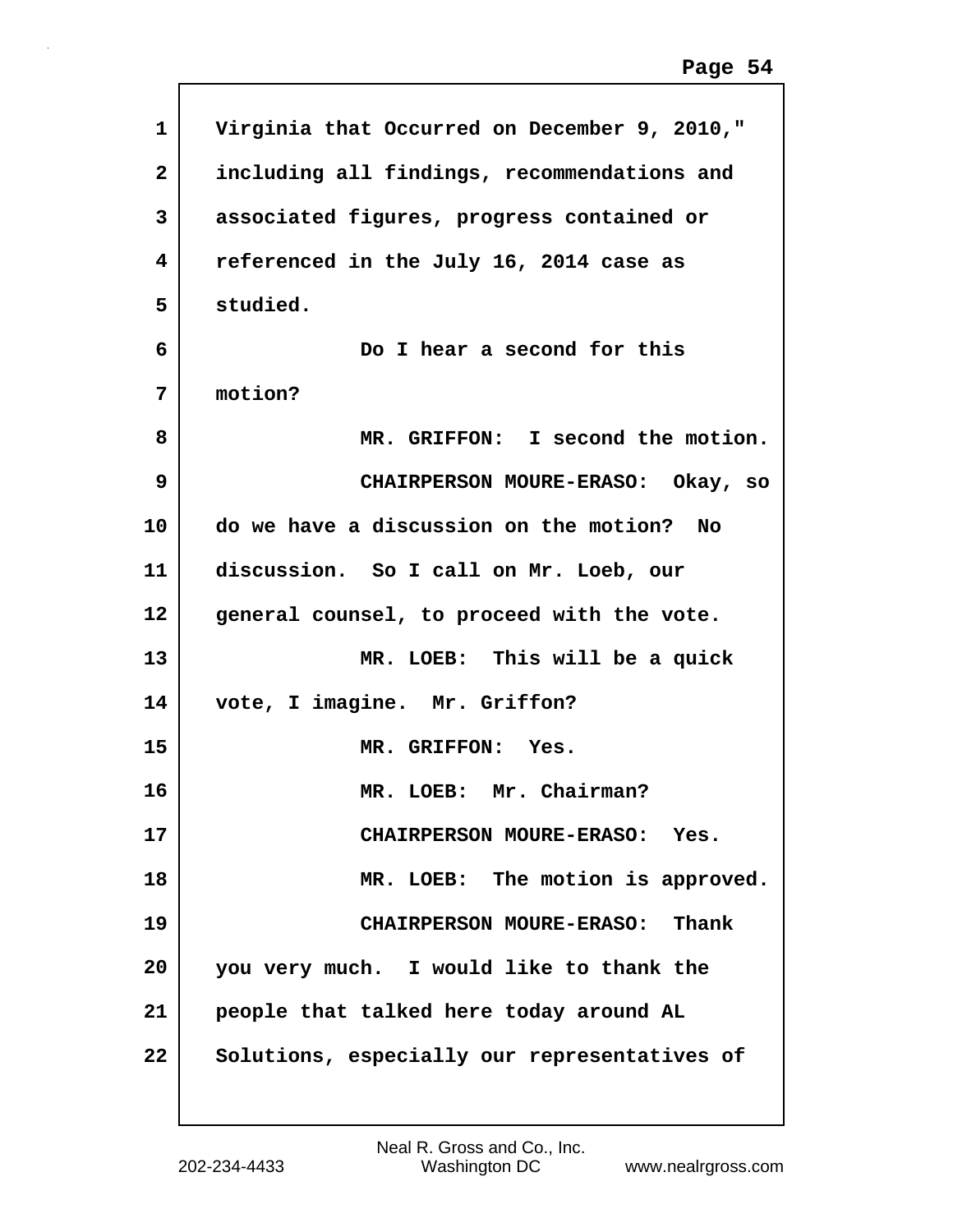| 1            | our elected officials and also the persons     |
|--------------|------------------------------------------------|
| $\mathbf{2}$ | that presented comments on the details of the  |
| 3            | report.                                        |
| 4            | Now, I would like to call for a                |
| 5            | 10-minute break and we'll reconvene to discuss |
| 6            | the Freedom Enterprise progress report. So     |
| 7            | we'll take a 10-minute break. Thank you.       |
| 8            | (Whereupon, the above-entitled                 |
| 9            | matter went off the record at 1:02 p.m. and    |
| 10           | resumed at $1:15$ p.m.)                        |
| 11           | CHAIRPERSON MOURE-ERASO: We are                |
| 12           | going to proceed. I am going to ask Mr.        |
| 13           | Johnnie Banks to take over the podium and      |
| 14           | provide us with an update on the CSB Freedom   |
| 15           | Enterprises investigations.                    |
| 16           | So, Mr. Banks.                                 |
| 17           | MR. BANKS: Thank you, Mr.                      |
| 18           | Chairman.                                      |
| 19           | I will now provide an update on                |
| 20           | the Freedom Industries investigation just to   |
| 21           | give folks a sense of where we are with that   |
| 22           | investigation.                                 |
|              |                                                |

 $\sqrt{ }$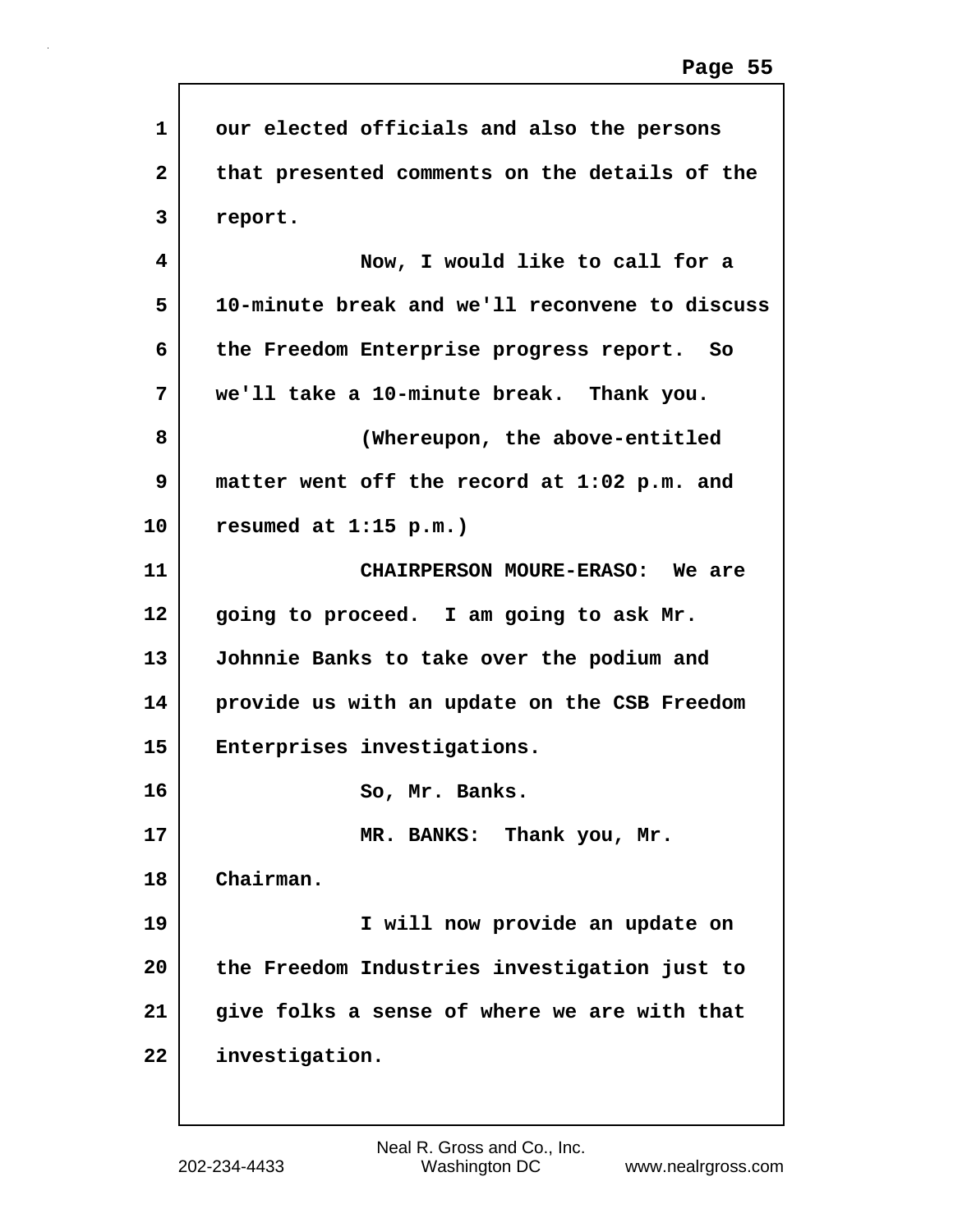| 1              | On January 9, 2014, 10,000 gallons             |
|----------------|------------------------------------------------|
| $\overline{2}$ | of 4-methylcyclohexanemethanol, or MCHM, mixed |
| 3              | with 5.6 percent propylene glycol phenol       |
| 4              | ethers, or POPULATION HEALTH, was released     |
| 5              | into the Elk River due to the failure of a     |
| 6              | tank, the secondary containment.               |
| 7              | The mixture leaked from a 48,000               |
| 8              | capacity aboveground storage tank, or AST, at  |
| 9              | the Etowah River terminal facility.            |
| 10             | The MCHM and PPH mixture entered               |
| 11             | the soil and eventually migrated to the Elk    |
| 12             | River by moving through the soil, gravel and   |
| 13             | water systems located under the facility until |
| 14             | finally reaching water.                        |
| 15             | The Freedom facility was located               |
| 16             | about 1.5 miles upstream from intake of West   |
| 17             | Virginia American Water Company.               |
| 18             | The company provides water to over             |
| 19             | 580,000 citizens in West Virginia including    |
| 20             | residents and industrial clients.              |
| 21             | When the leak occurred at Freedom              |
| 22             | up to 300,000 residents and industrial users   |
|                |                                                |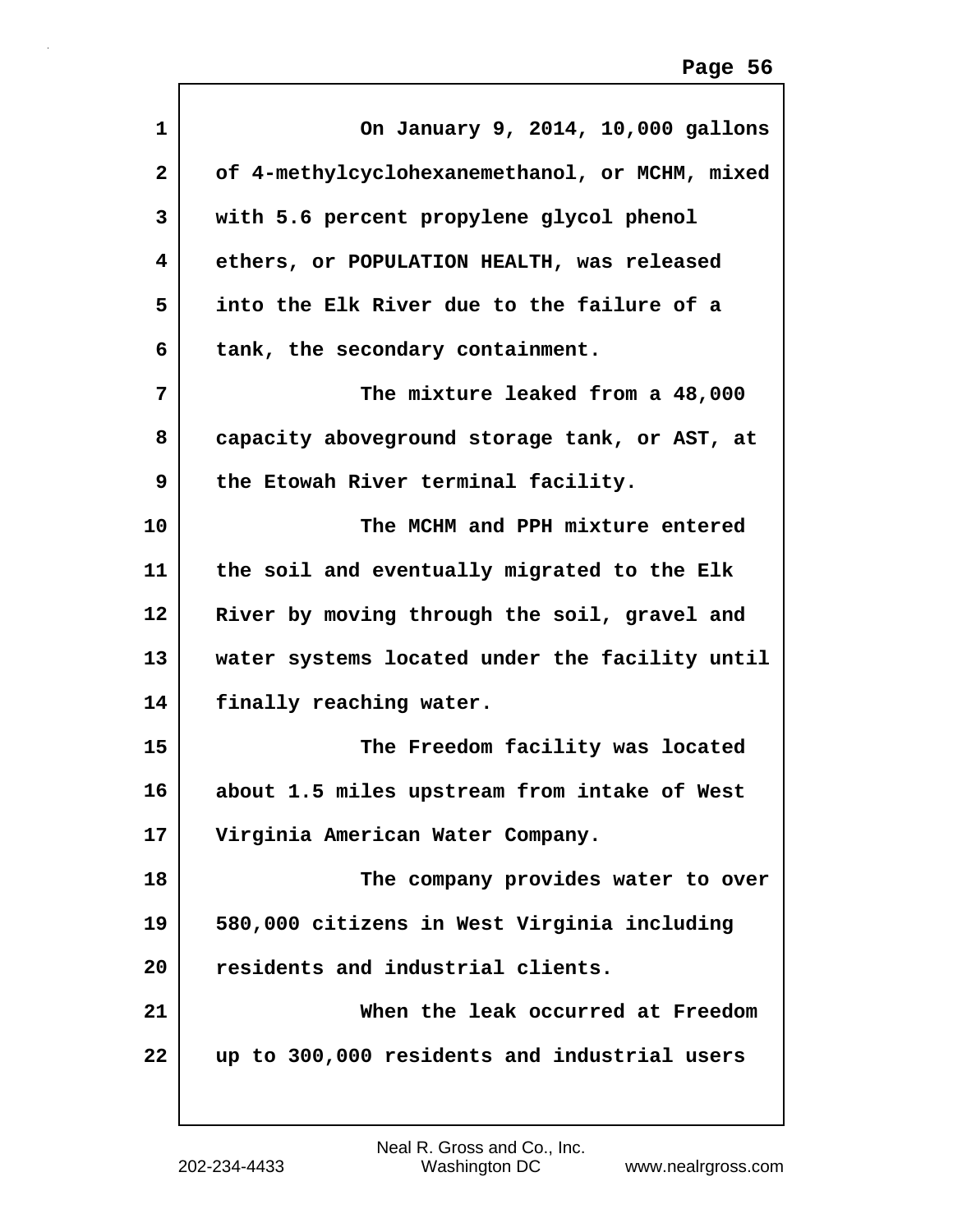| $\mathbf{1}$ | in 9 counties were impacted.                   |
|--------------|------------------------------------------------|
| $\mathbf{2}$ | Now, the West Virginia Department              |
| 3            | of Environmental Protection received odor      |
| 4            | complaints early on the morning of January 9,  |
| 5            | 2014, and arrived onsite at 11:15 that day and |
| 6            | identified the release at the base of T-396.   |
| 7            | It wasn't until 5:45 p.m., or over             |
| 8            | five hours later that the West Virginia        |
| 9            | American Water Company issued a do not use     |
| 10           | order. And at 9:30 that night the Governor     |
| 11           | issued a state of emergency order to West      |
| 12           | Virginia.                                      |
| 13           | The following morning, January 10,             |
| 14           | President Obama declared a federal disaster    |
| 15           | area for the nine counties impacted by the     |
| 16           | leak.                                          |
| 17           | In the days following the release              |
| 18           | there were several announcements communicated  |
| 19           | to the public regarding water usage.           |
| 20           | On January 13, the West Virginia               |
| 21           | American Water company advised the flushing of |
| 22           | water systems.                                 |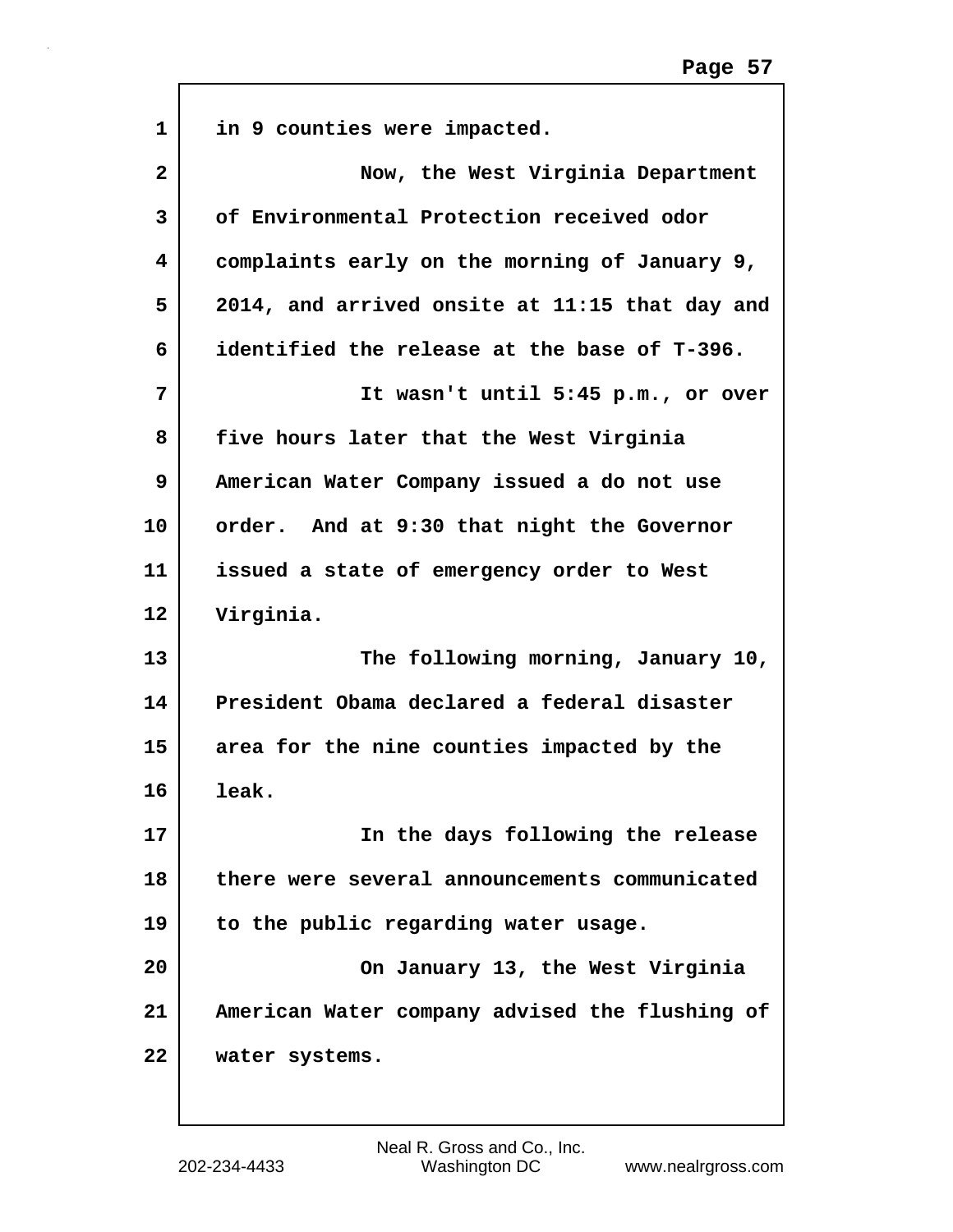| $\mathbf{1}$ | On January 15, the CDC issued a               |
|--------------|-----------------------------------------------|
| $\mathbf{2}$ | water advisory for pregnant women to drink    |
| 3            | bottled water.                                |
| 4            | On January 21, Freedom revealed               |
| 5            | that PPH was in the mixture released into the |
| 6            | water supply in addition to the MCHM.         |
| 7            | On February 5, a spokesman from               |
| 8            | the CDC, or Centers for Disease Control,      |
| 9            | announced that the water was appropriate for  |
| 10           | use. However, odor complaints continued and   |
| 11           | many area schools reported closures over the  |
| 12           | following days and weeks.                     |
| 13           | On February 21, the CDC issued a              |
| 14           | statement that described the water as safe.   |
| 15           | However, the CSB found the message to be      |
| 16           | obscure and it was not widely communicated.   |
| 17           | In late February, the Governor of             |
| 18           | West Virginia lifted the state of emergency   |
| 19           | order. And in March the CDC announced that no |
| 20           | adverse health effects in MCHM in             |
| 21           | concentrations below 10 parts per billion.    |
| 22           | So the Governor's office has                  |
|              |                                               |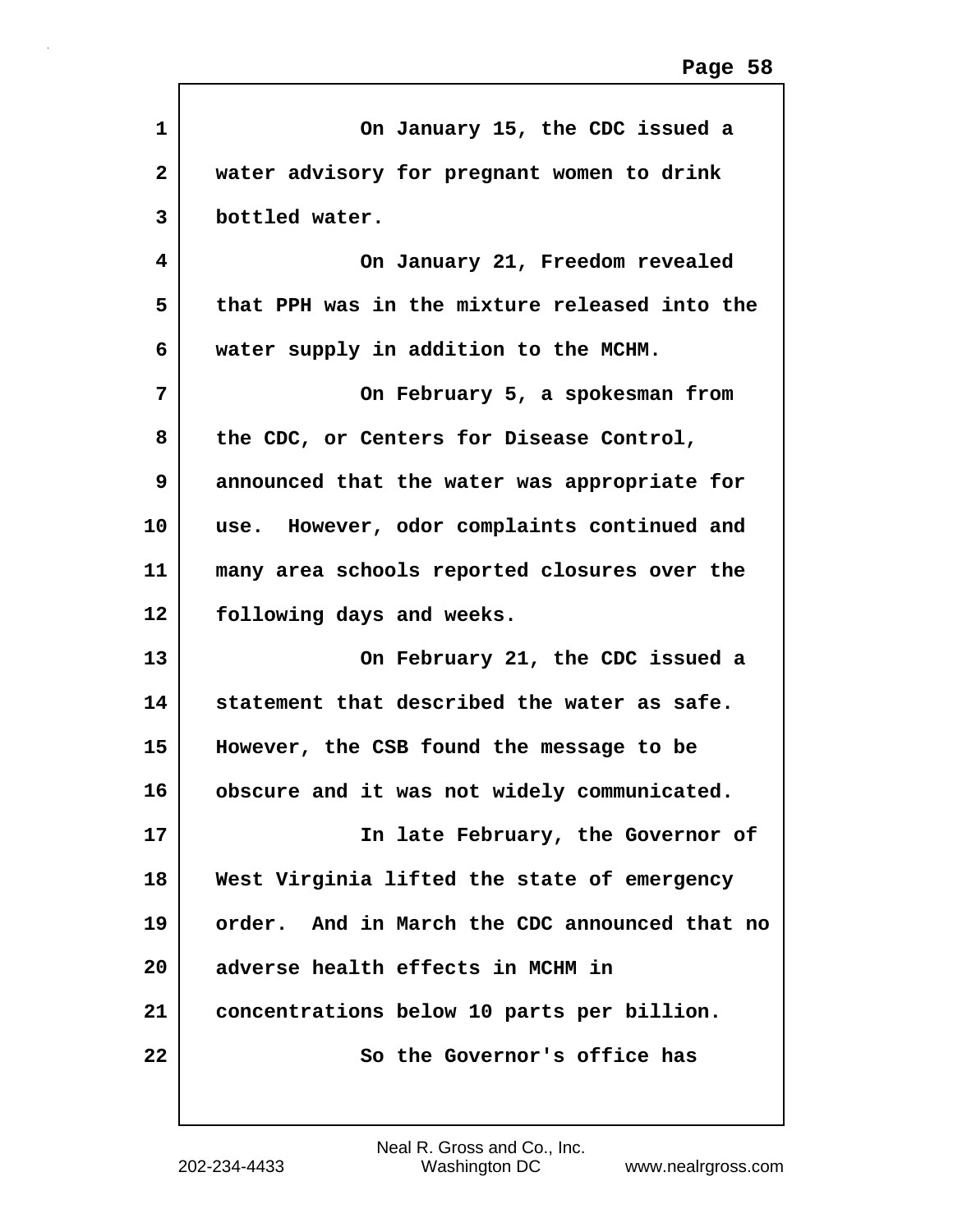| 1            | lifted the water advisories and the CDC has    |
|--------------|------------------------------------------------|
| $\mathbf{2}$ | declared the water safe for drinking.          |
| 3            | Residents continue to distrust the information |
| 4            | that the water is safe.                        |
| 5            | A lingering odor remained in the               |
| 6            | water after CDC declared the water was         |
| 7            | appropriate for use.                           |
| 8            | The long-term health impacts of                |
| 9            | MCHM and PPH at low concentration remains      |
| 10           | unknown.                                       |
| 11           | Now, I'll turn the proceedings                 |
| 12           | over to Ms. Tyler for this part.               |
| 13           | MS. TYLER: Thank you.<br>From                  |
| 14           | January 9 to January 23, 2014, the West        |
| 15           | Virginia Bureau of Public Health reviewed 369  |
| 16           | records of patients who had symptoms and       |
| 17           | reported exposure to the water.                |
| 18           | Thirteen of the three hundred                  |
| 19           | sixty-nine patients were hospitalized.<br>The  |
| 20           | rest were treated and released with            |
| 21           | intravenous fluids and medications to reduce   |
| 22           | the effects of exposure such as nausea and     |
|              |                                                |

 $\sqrt{ }$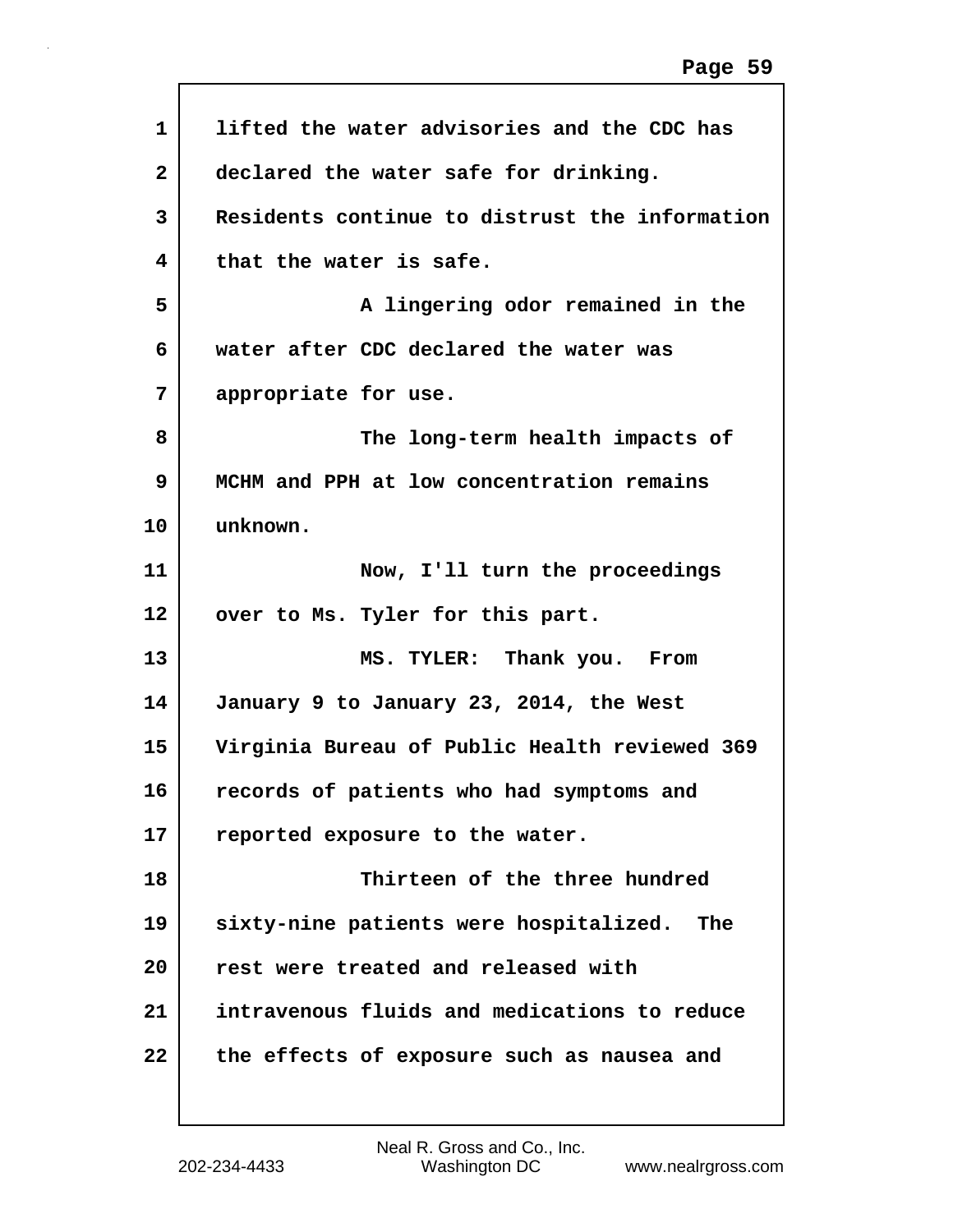| $\mathbf{1}$   | skin irritations.                              |
|----------------|------------------------------------------------|
| $\overline{2}$ | People were most commonly exposed              |
| 3              | to the chemicals in the water from bathing and |
| 4              | showering. Other routes of exposure were       |
| 5              | ingestion and inhalation, and some patients    |
| 6              | reported exposure to more than one possible    |
| 7              | type for their symptoms.                       |
| 8              | In preliminary health impact data              |
| 9              | provided by the Kanawha County Health          |
| 10             | Department common complaints included nausea   |
| 11             | 38 percent, skin rash 28.5 percent and         |
| 12             | vomiting 28 percent.                           |
| 13             | The Kanawha County Health                      |
| 14             | Department reported that these symptoms are    |
| 15             | consistent with known health effects of MCHM.  |
| 16             | And those are based on very limited animal     |
| 17             | studies.                                       |
| 18             | One of the preliminary findings                |
| 19             | related to the public health impact is that    |
| 20             | there is limited toxicological information on  |
| 21             | MCHM, PPH and their chemical constituents.     |
| 22             | The CSB reviewed toxicological                 |
|                |                                                |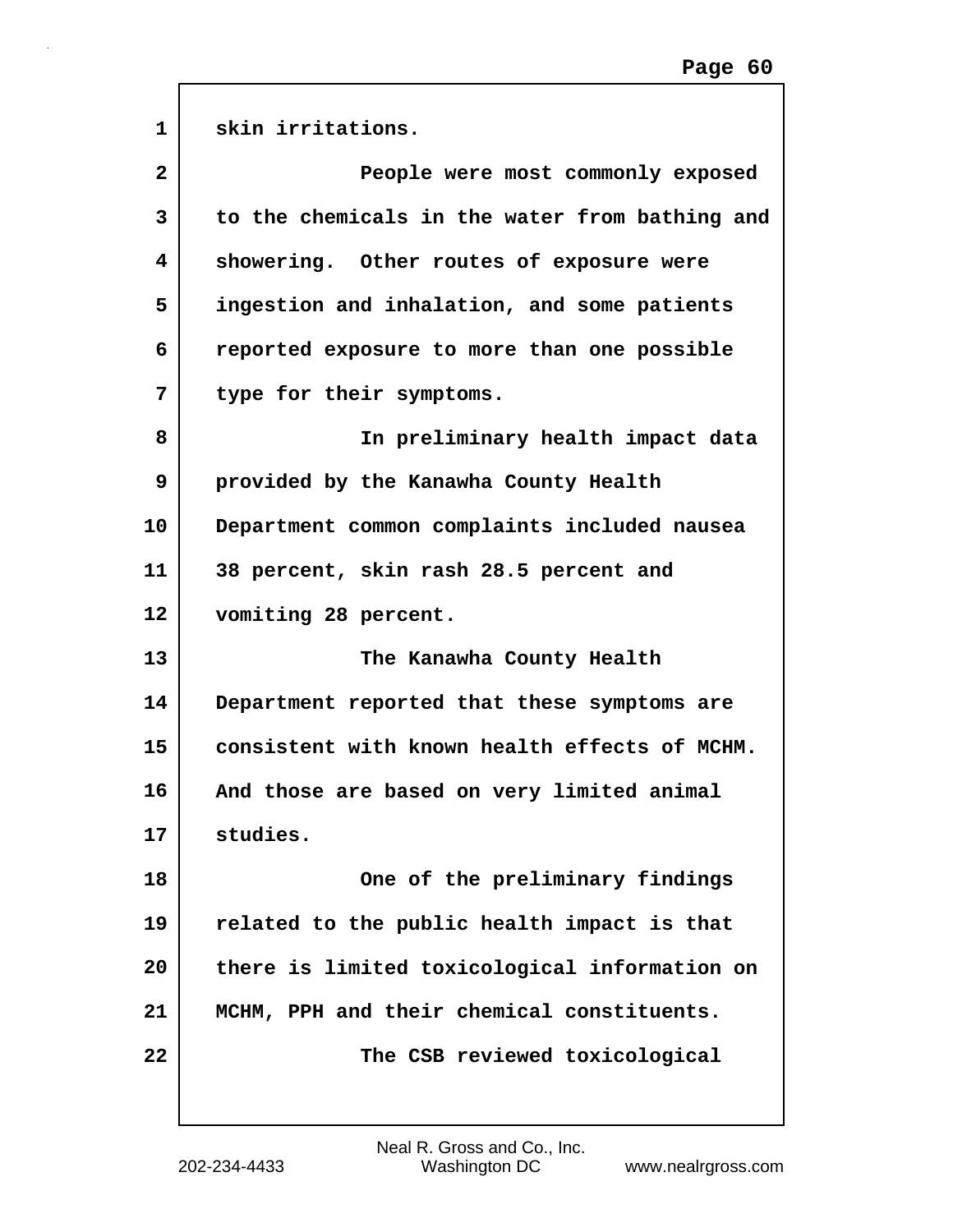| $\mathbf{1}$   | data from MCHM manufacturer and found that     |
|----------------|------------------------------------------------|
| $\overline{2}$ | there is little data available on exposures at |
| 3              | low concentrations. Almost all the studies     |
| 4              | for MCHM include short-term exposures to high  |
| 5              | doses of MCHM.                                 |
| 6              | Also, the material safety data                 |
| 7              | sheets, or MSDSs, did not provide information  |
| 8              | on the potential health hazards to assist in   |
| 9              | a timely notification of water usage           |
| 10             | restrictions.                                  |
| 11             | And now Mr. Banks will return to               |
| 12             | the podium to discuss the tank inspections at  |
| 13             | Freedom Industries.                            |
| 14             | MR. BANKS: Thank you. The CSB                  |
| 15             | commissioned an inspection of the tank from    |
| 16             | which the tank leak occurred and similar tanks |
| 17             | at the Freedom Industries facility.            |
| 18             | Testing included a scanning of the             |
| 19             | tank, the interior, the surrounding topography |
| 20             | of the facility and the riverbank, and         |
| 21             | portions of the tank were cut out and set for  |
| 22             | metallurgical examinations which are yet to be |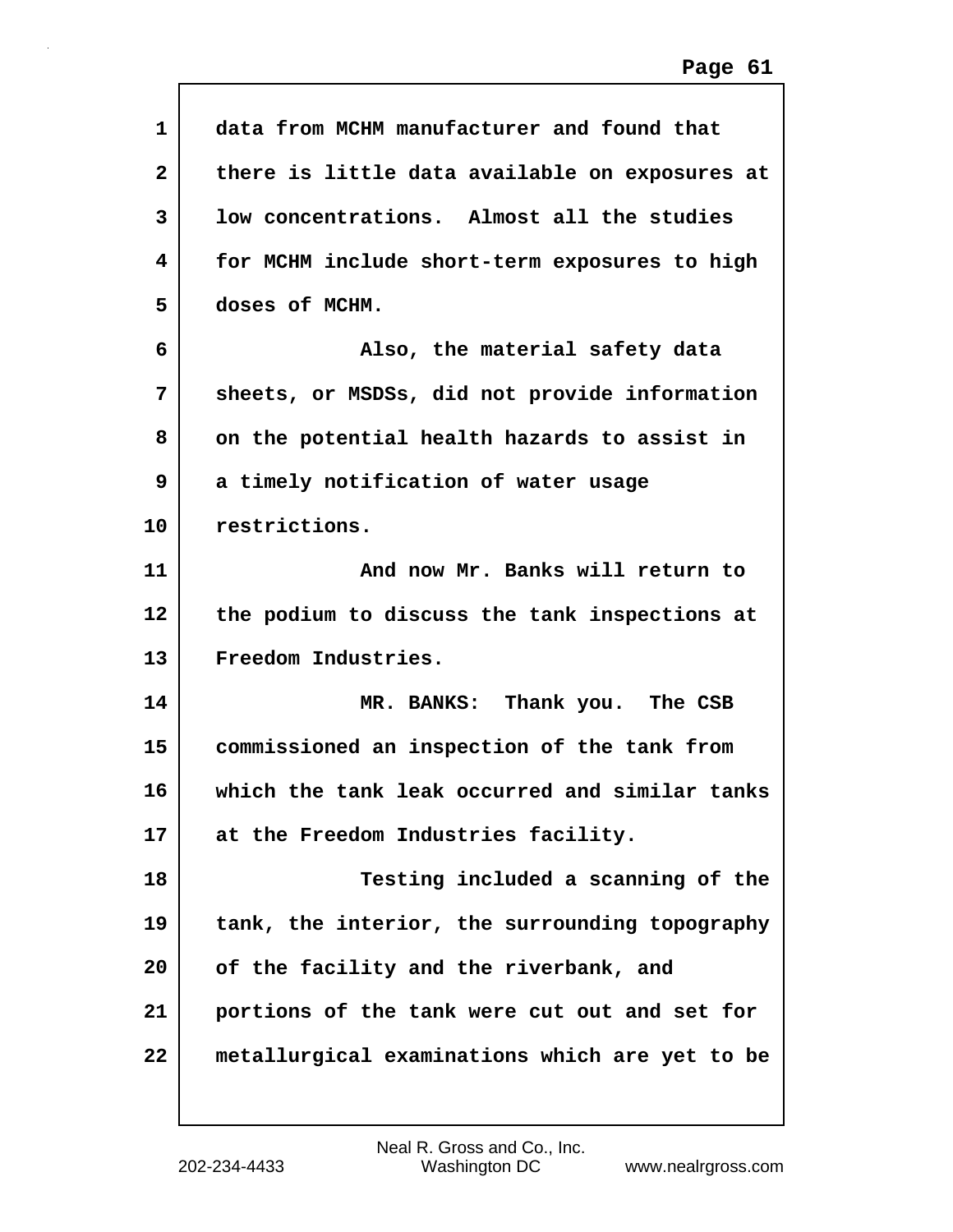| 1              | conducted.                                     |
|----------------|------------------------------------------------|
| $\overline{2}$ | We've got a short video that shows             |
| 3              | some of the work that went on I'd like to      |
| 4              | share with you.                                |
| 5              | (Whereupon, the video was played)              |
| 6              | MR. BANKS: This is some activity               |
| 7              | just prior to openings being cut into the tank |
| 8              | for access for removal of portions of the      |
| 9              | metal.                                         |
| 10             | This is the tank where the leak                |
| 11             | was most prominent.                            |
| 12             | This is the technique that was                 |
| 13             | used to cut the samples. It's a high-pressure  |
| 14             | water-cutting technique which minimized the    |
| 15             | risk to the folks that were doing the work.    |
| 16             | In the presence of possible flammable          |
| 17             | atmospheres they use a high-pressure water     |
| 18             | system and were able to conduct all the        |
| 19             | cutting that we wanted on the tanks.           |
| 20             | The tanks themselves, this is the              |
| 21             | area of the main section of the tank where the |
| 22             | holes were noted.                              |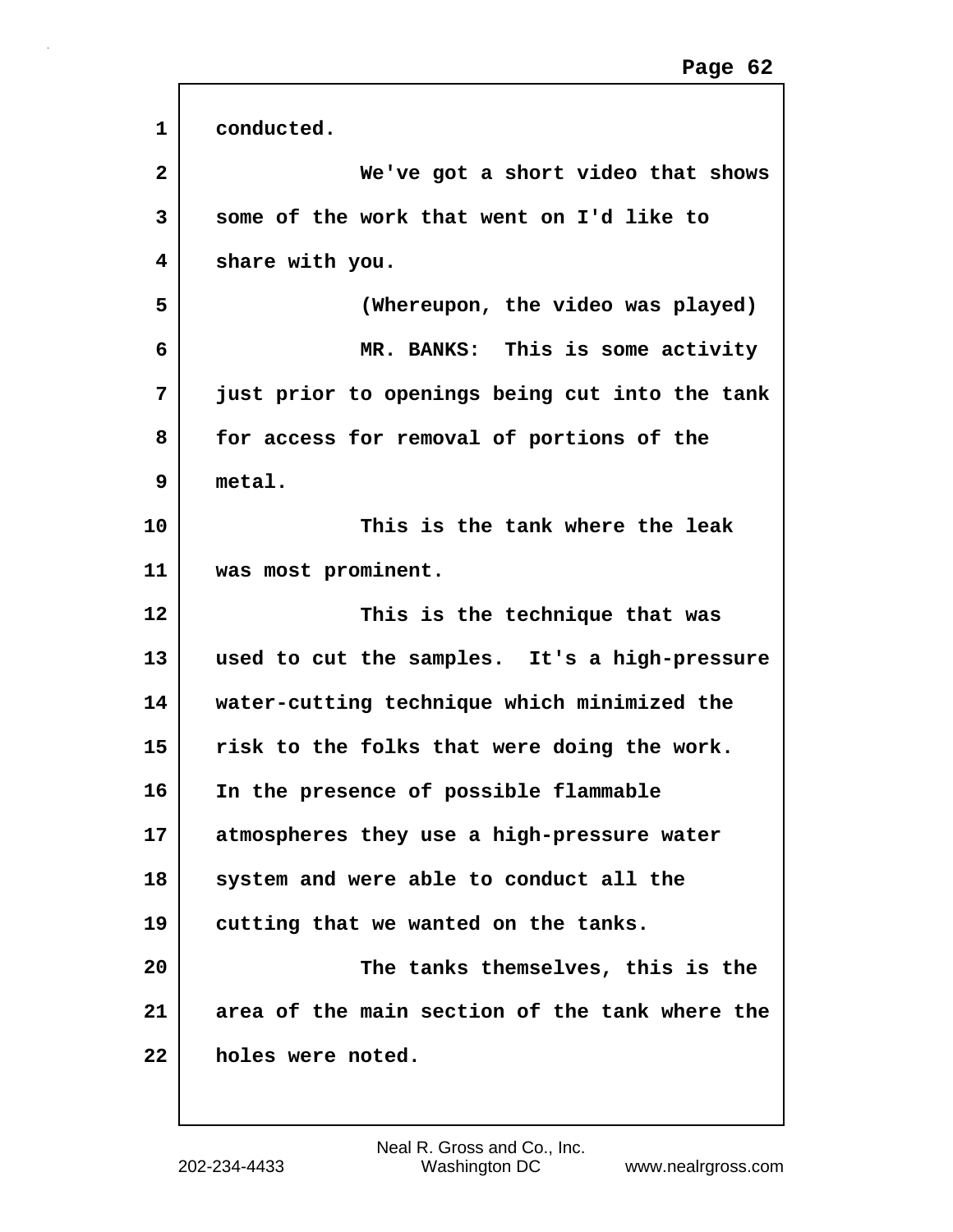| 1                 | Here we have the two holes. One               |
|-------------------|-----------------------------------------------|
| $\mathbf{2}$      | is about three quarters of an inch in         |
| 3                 | diameter, the other a little bit less than a  |
| 4                 | half an inch. And as you'll see in later      |
| 5                 | slides there is a series of other             |
| 6                 | characteristics that indicate potential       |
| 7                 | failure sites as well.                        |
| 8                 | This is the technique that was                |
| 9                 | used to cut the samples that are called       |
| 10                | coupons. They are round sections of the tank  |
| 11                | that we gathered. There were other            |
| $12 \overline{ }$ | representatives from plaintiffs and the       |
| 13                | company there also to observe the removal of  |
| 14                | these pieces of equipment.                    |
| 15                | And post cutting we did a pretty              |
| 16                | thorough inspection of the site to make sure  |
| 17                | that all the samples that we needed for steps |
| 18                | moving forward were gathered.                 |
| 19                | Now, preliminarily one of the                 |
| 20                | early findings in this case, the inspections  |
| 21                | were conducted in accordance with the best    |
| 22                | practices today which are the test methods as |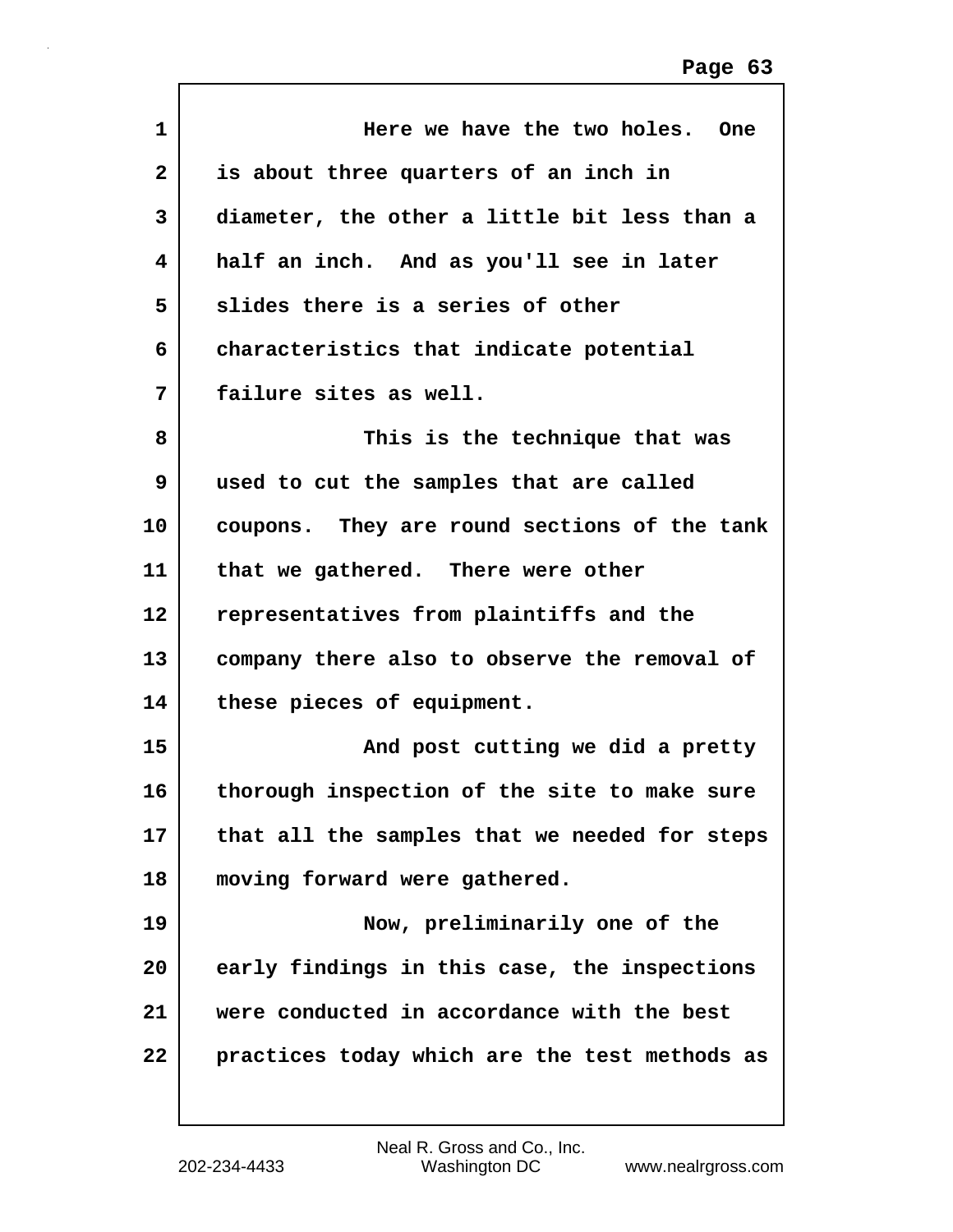| $\mathbf{1}$            | found in API 653.                              |
|-------------------------|------------------------------------------------|
|                         |                                                |
| $\overline{\mathbf{2}}$ | The API 653 inspection clearly                 |
| 3                       | indicated that the holes in T-396 were a       |
| 4                       | mechanism for the large spill that occurred on |
| 5                       | January 9, 2014. And these are those two       |
| 6                       | holes that I just pointed out, the two-quarter |
| 7                       | inch hole and the little bit more than half an |
| 8                       | inch.                                          |
| 9                       | But then you'll also see that                  |
| 10                      | there is some pitting observed here which      |
| 11                      | indicates areas that would have potentially    |
| 12                      | failed as well.                                |
| 13                      | In this slide there, there was a               |
| 14                      | deformation in the tank wall. And we've cut    |
| 15                      | this section of the tank out and we'll subject |
| 16                      | this to analysis as well to determine if there |
| 17                      | might have been any leaking that occurred      |
| 18                      | there prior to January 9.                      |
| 19                      | The final determination on the                 |
| 20                      | failure mechanism will be made through         |
| 21                      | forensic examination of the metals that we     |
| 22                      | have extracted from the tanks at a lab that    |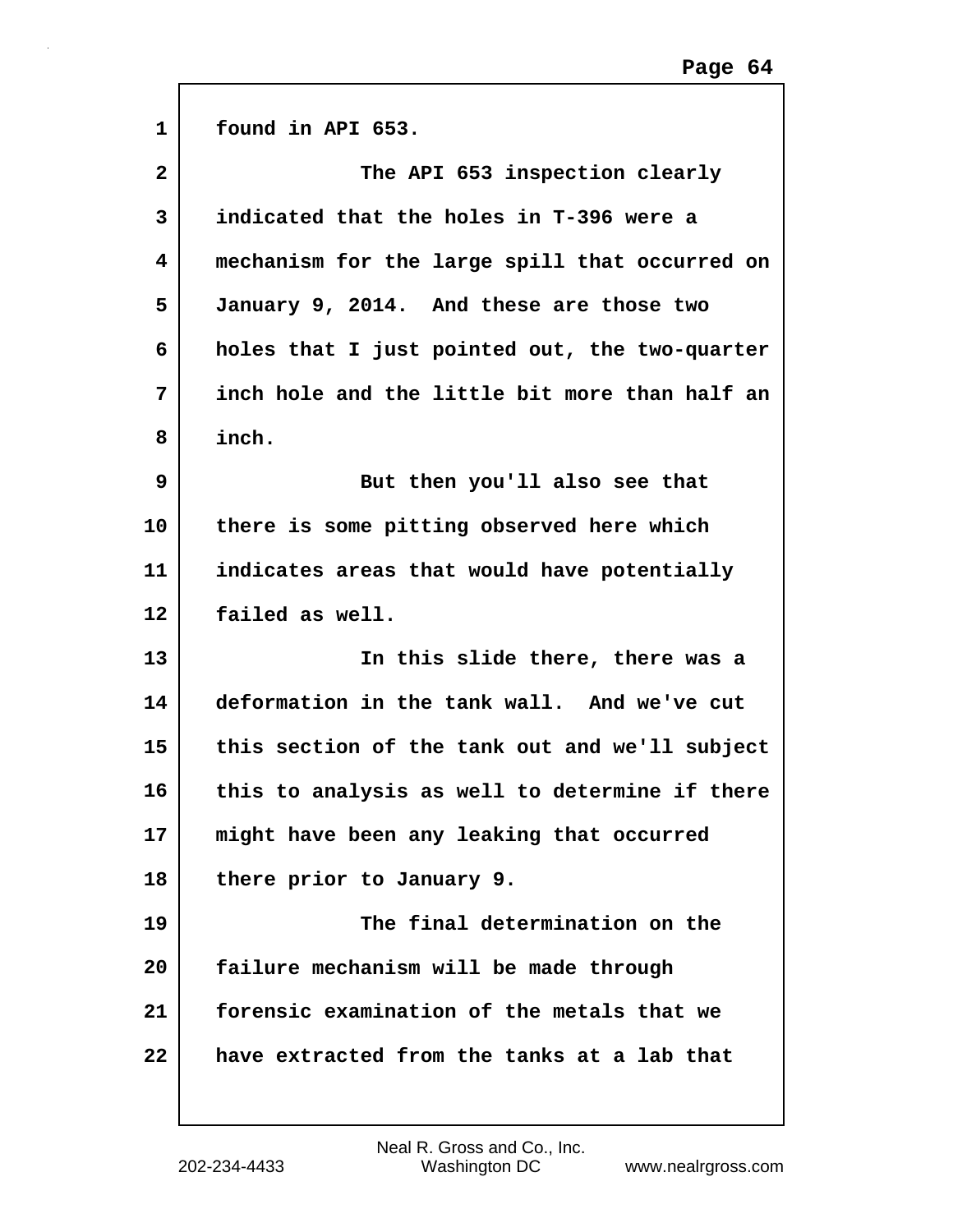| $\mathbf{1}$   | we've selected for the tests to be conducted.  |
|----------------|------------------------------------------------|
| $\overline{a}$ | We'll examine the corrosion                    |
| 3              | modeling by an AST, aboveground storage tank   |
| 4              | expert. And preliminarily there is growing     |
| 5              | evidence that the holes did not originate from |
| 6              | outside the tank but from within due to the    |
| 7              | characteristics that we noted earlier where -  |
| 8              | as you will note here this hole is bored       |
| 9              | through. This hole is a little bit smaller     |
| 10             | and these are ones that appear to be forming.  |
| 11             | So as we proceed with this                     |
| 12             | investigation we're going to subject this      |
| 13             | portion of the tank to a really close analysis |
| 14             | to determine if a failure did occur of the     |
| 15             | corrosion from the inside.                     |
| 16             | To date we have not found any                  |
| 17             | records of inspections that would indicate a   |
| 18             | rigorous, programmatic, regular inspection     |
| 19             | frequency.                                     |
| 20             | And the lack of engineering                    |
| 21             | inspections that would prescribe the frequency |
| 22             | and the rigor is something that is noteworthy  |
|                |                                                |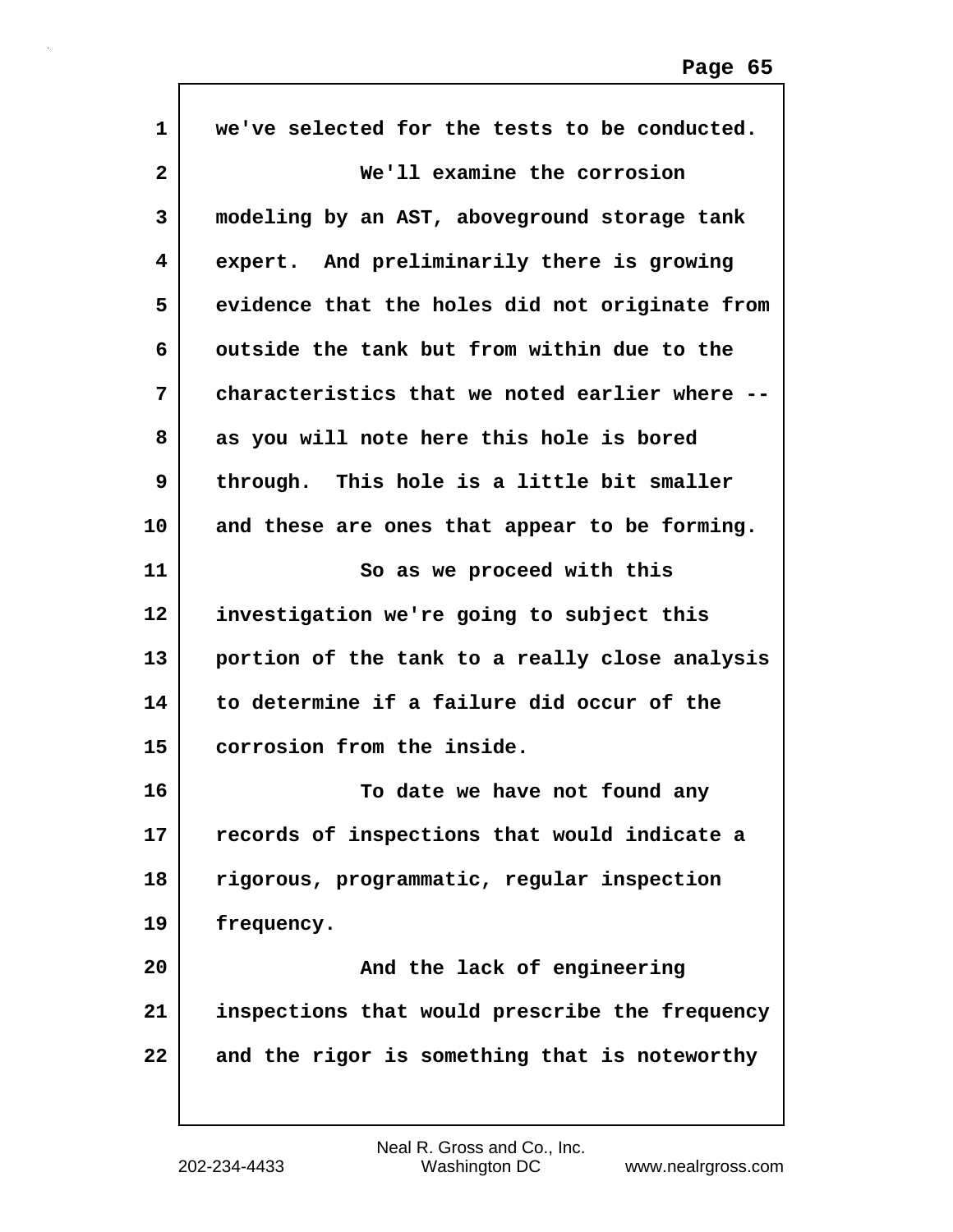| $\mathbf{1}$ | for our findings so far.                      |
|--------------|-----------------------------------------------|
| $\mathbf{2}$ | Tank 397, another tank that also              |
| 3            | contained MCHM and PPH mixture had a hole in  |
| 4            | it. And this to us indicates that there was   |
| 5            | the possibility of a leak from that tank as   |
| 6            | well. That's an area of interest for us       |
| 7            | moving forward that we will pursue to         |
| 8            | determine if this hole was leaking material,  |
| 9            | and if so, the amounts that might have been   |
| 10           | leaked from the tank prior to or after or up  |
| 11           | to January 9 of this year.                    |
| 12           | Due to the extensive corrosion the            |
| 13           | CSB suspects that the leaks existed prior to  |
| 14           | January 9.                                    |
| 15           | One of the key indicators from                |
| 16           | these findings is that the multiple pitting   |
| 17           | and metallurgical damage to 396 and other     |
| 18           | tanks in the MCHM service.                    |
| 19           | This is the hole that was observed            |
| 20           | in T-397 and an area that we will continue to |
| 21           | pursue. This is the deformation that I noted  |
| 22           | earlier on the tank wall.                     |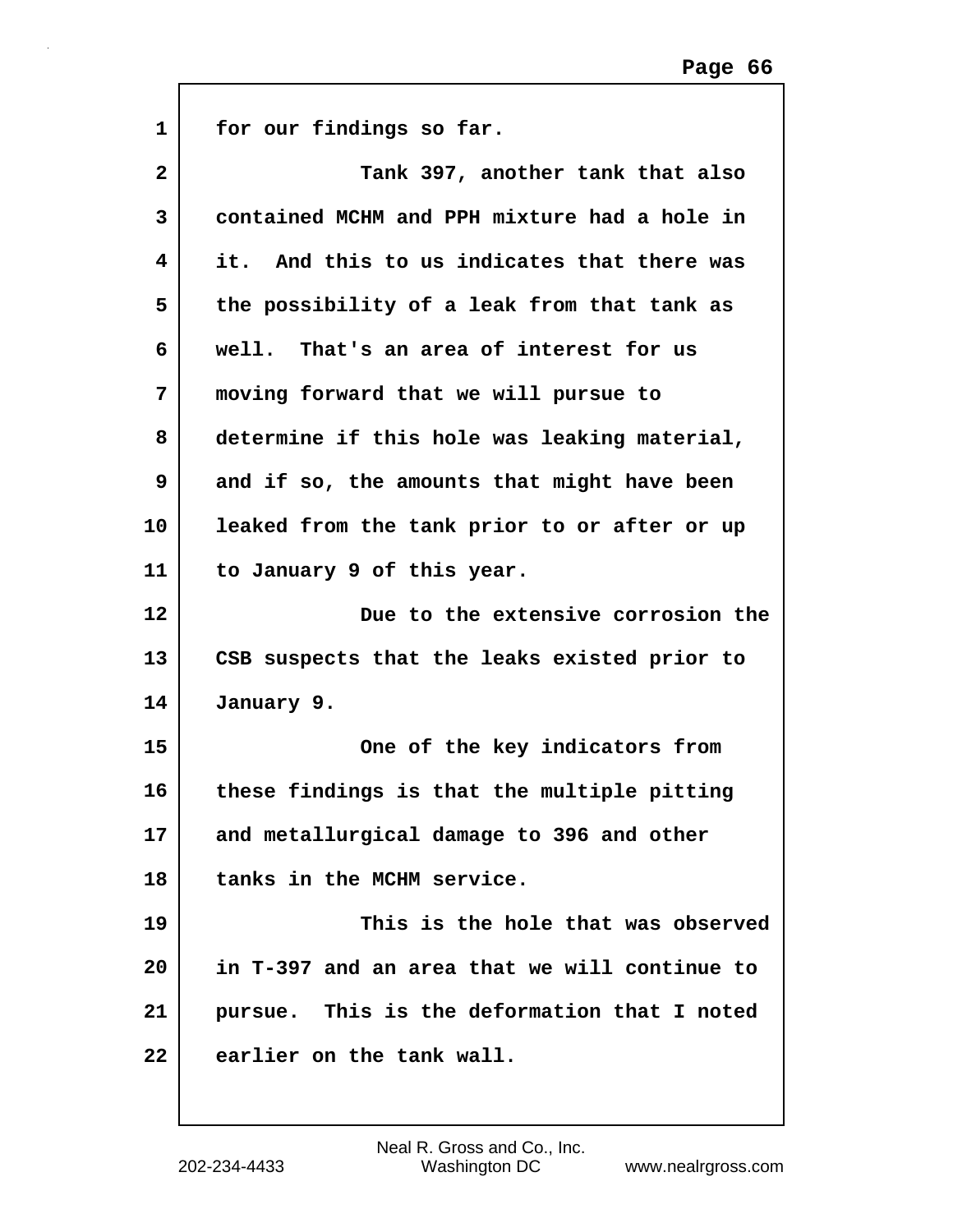| $\mathbf{1}$ | In this slide we've got the                    |
|--------------|------------------------------------------------|
| $\mathbf{2}$ | depiction of the API 653 diagram of the        |
| 3            | corrosion that was observed on T-396 which is  |
| 4            | located here.                                  |
| 5            | But if you'll note, on T-395 there             |
| 6            | were areas of concern as well and 397 where    |
| 7            | the hole which was located right in this area. |
| 8            | And it's important to note that                |
| 9            | these API 653 tests were conducted by multiple |
| 10           | API 653-proficient experts.                    |
| 11           | The CSB commissioned our own                   |
| 12           | expert but there were several other API 653    |
| 13           | inspectors onsite that day. And they used      |
| 14           | their own independent devices, but they have   |
| 15           | a marking system to denote where the corrosion |
| 16           | was.                                           |
| 17           | And because the -- for good or                 |
| 18           | bad, the conditions were kind of wet, so as    |
| 19           | one API 653 inspector would conclude his work, |
| 20           | his work would be obscured because the surface |
| 21           | of the tank was wet and the chalk markings     |
| 22           | would be obliterated.                          |
|              |                                                |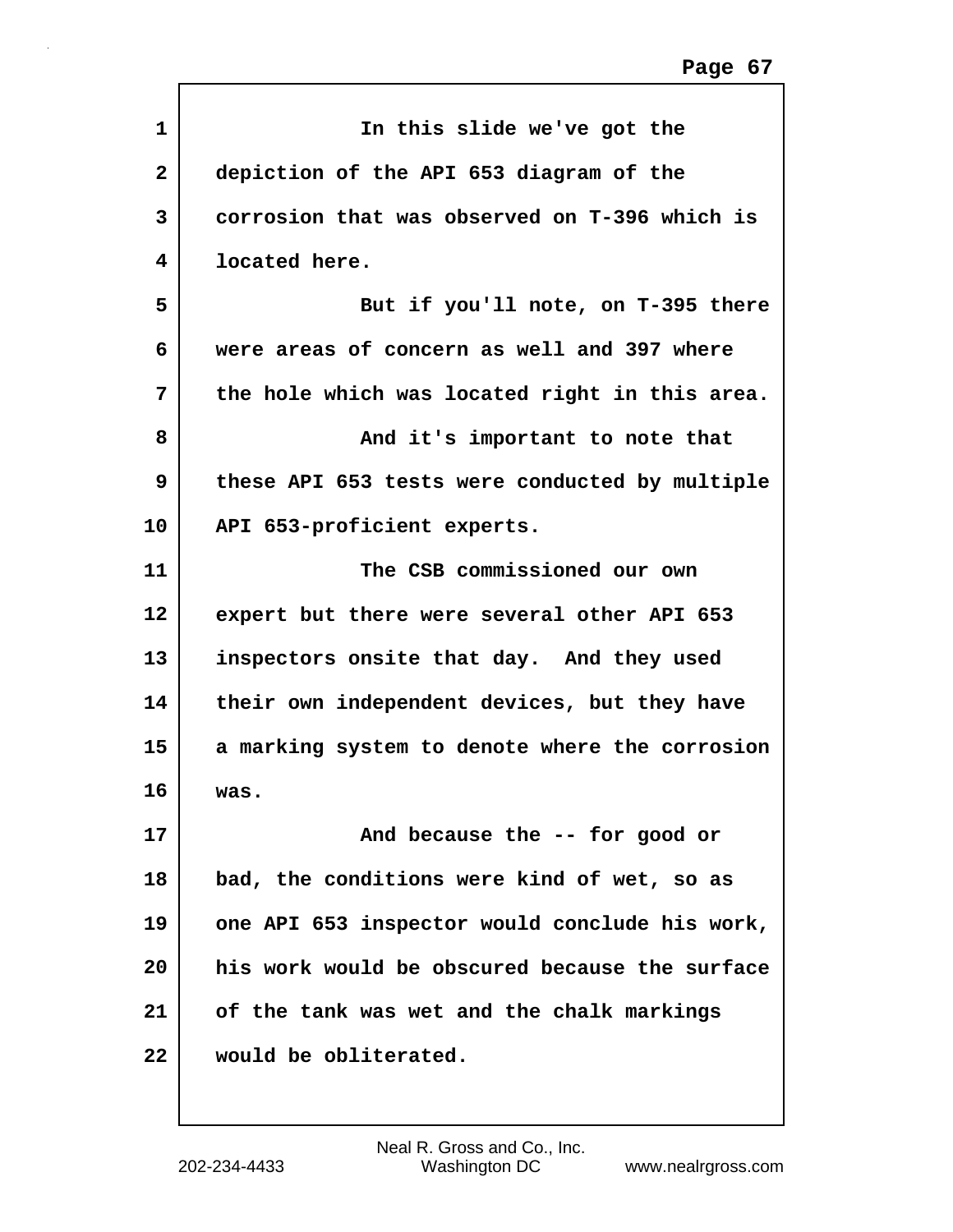| 1            | But over the course of the two                 |
|--------------|------------------------------------------------|
| $\mathbf{2}$ | days that these tests were conducted it looked |
| 3            | like a child's hopscotch area in terms of the  |
| 4            | number of areas that the corrosion were noted  |
| 5            | by the independent inspections that were       |
| 6            | ongoing.                                       |
| 7            | So, these are key indicators to us             |
| 8            | that there was a serious corrosion problem     |
| 9            | growing in all the tanks and just manifested   |
| 10           | itself in 396 the worst. But 397 is showing    |
| 11           | signs of that type of failure, the multiple    |
| 12           | pitting, the pattern that we noted in 396.     |
| 13           | And then the fact that there were              |
| 14           | possibly holes in the roof that led to water   |
| 15           | entering into the tank and pooling in areas.   |
| 16           | There was an odd shape that's associated with  |
| 17           | the holes in 396. We think that the water may  |
| 18           | have laid there and kind of facilitated the    |
| 19           | corrosion that we noted.                       |
| 20           | Moving forward, as we continue                 |
| 21           | with the investigation we'll subject the metal |
| 22           | the we've extracted from these tanks to a      |
|              |                                                |

 $\sqrt{ }$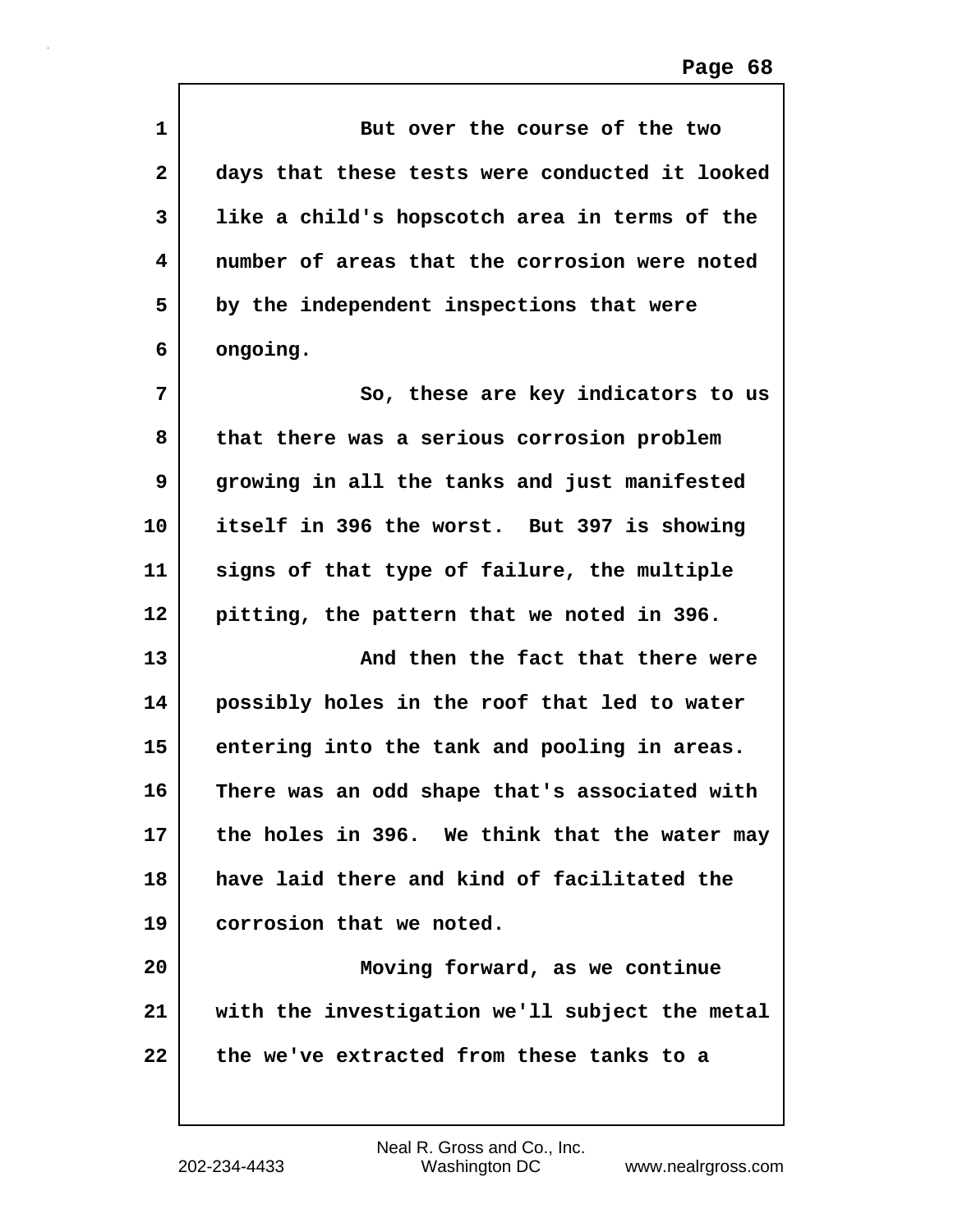| $\mathbf{1}$ | metallurgical examination.                     |
|--------------|------------------------------------------------|
| $\mathbf{2}$ | We will hope to bring about a                  |
| 3            | computer modeling of the release. And that     |
| 4            | would take into consideration the topography   |
| 5            | of the site itself, the lay of the land so to  |
| 6            | speak, and help to determine why the material  |
| 7            | would flow the way that it did, how it would   |
| 8            | find access to the Elk River.                  |
| 9            | We'll examine any information that             |
| 10           | speaks to the public health impact that's of   |
| 11           | import to this agency, but one that we would   |
| 12           | consign to agencies and organizations that are |
| 13           | proficient to speak to those issues. But we    |
| 14           | have a keen interest in following those        |
| 15           | developments.                                  |
| 16           | We would also look at the                      |
| 17           | regulation of aboveground storage tanks to see |
| 18           | the applicability of existing rules and if     |
| 19           | there is a need to strengthen or implement new |
| 20           | rules.                                         |
| 21           | We would look at the tank siting               |
| 22           | of a chemical plant with this close to a water |
|              |                                                |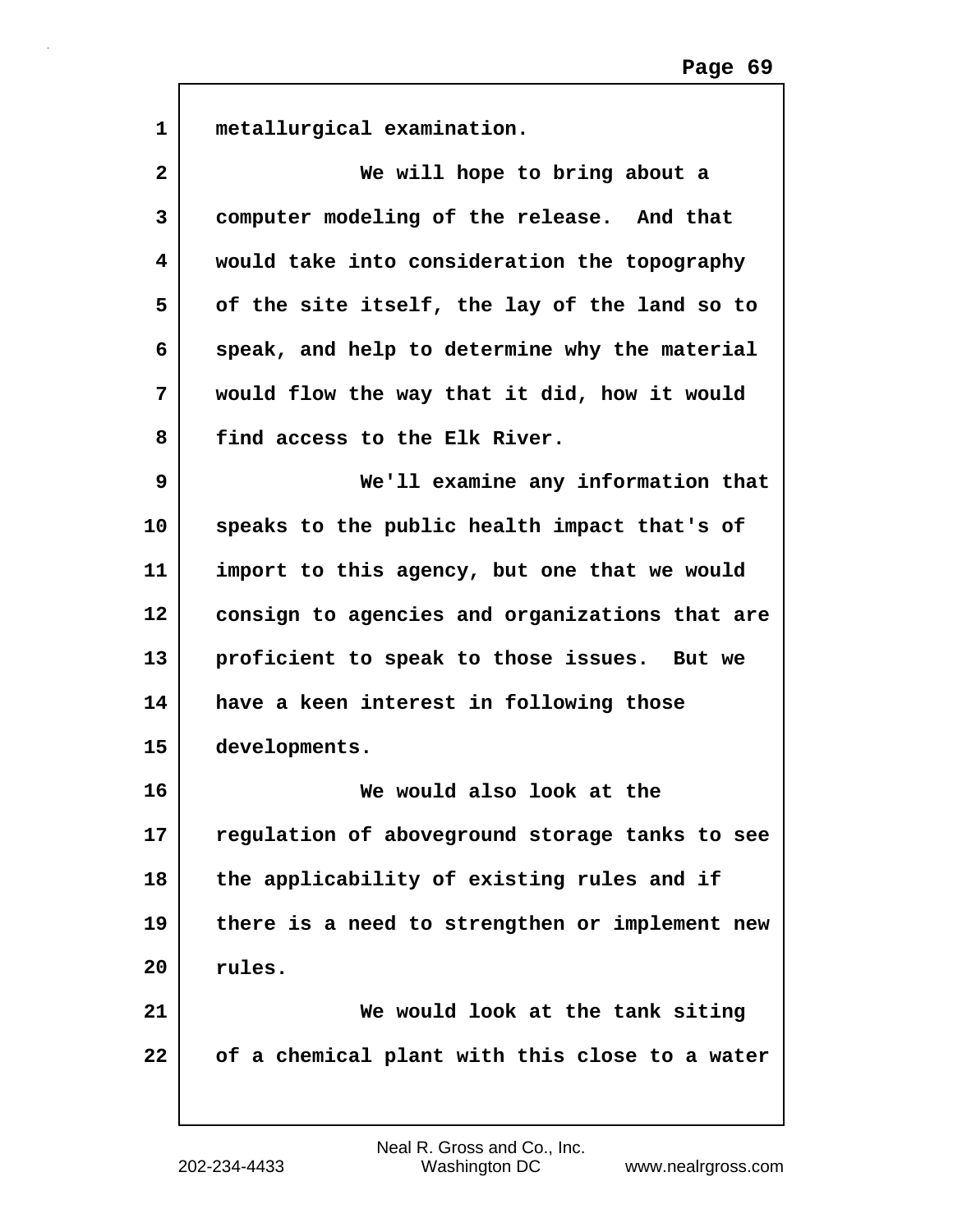| $\mathbf{1}$   | intake system. Obviously that's something of |
|----------------|----------------------------------------------|
| $\overline{2}$ | keen interest to us.                         |
| 3              | We'll also look at the evolution             |
| 4              | of the water treatment intake systems, the   |
| 5              | nature of that process and any changes that  |
| 6              | might be necessary moving forward.           |
| 7              | And then also the emergency                  |
| 8              | planning and notification process that took  |
| 9              | place when this incident occurred.           |
| 10             | These are some of the key areas              |
| 11             | that we will be pursuing as we move forward. |
| 12             | That concludes the update on the             |
| 13             | Freedom Industries investigation but we're   |
| 14             | happy to entertain any questions that the    |
| 15             | Board might have.                            |
| 16             | CHAIRPERSON MOURE-ERASO:<br>Thank            |
| 17             | you, Mr. Banks.                              |
| 18             | First of all, I -- on the things             |
| 19             | that you observed and presented I think it's |
| 20             | important to note that the underlying root   |
| 21             | cause of many of our investigations,         |
| 22             | especially the ones that you have been       |
|                |                                              |

Г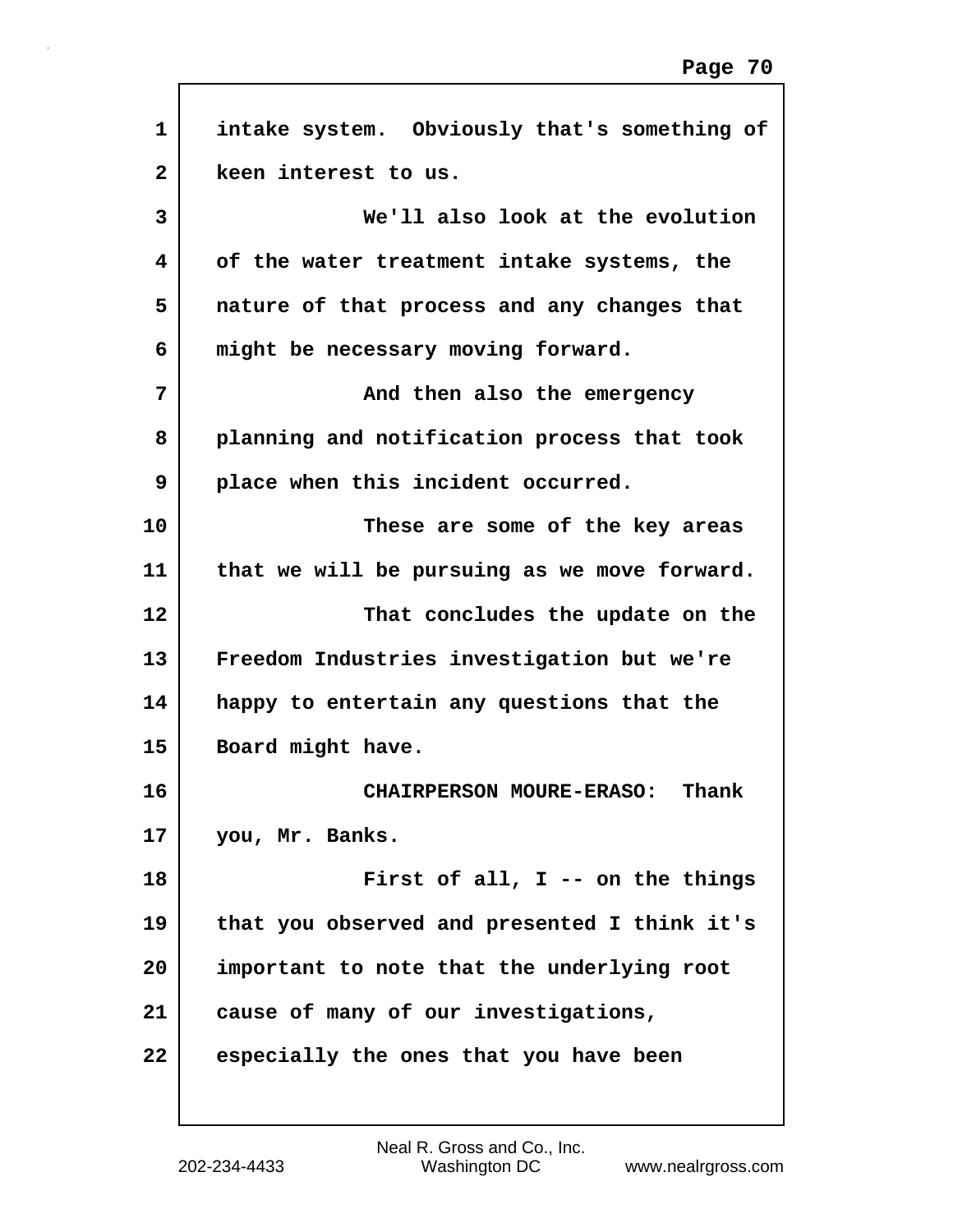| 1            | involved yourself, including these last two in |
|--------------|------------------------------------------------|
| $\mathbf{2}$ | West Virginia is the lack of thorough          |
| 3            | inspections and hazard reviews. And the need   |
| 4            | for instructive regulations in areas where we  |
| 5            | find that volunteering, that self-policing is  |
| 6            | not preventing the accidents.                  |
| 7            | The Board looks forward to the                 |
| 8            | team's final report that will examine          |
| 9            | regulatory oversight of aboveground storage    |
| 10           | tanks in West Virginia and the U.S.            |
| 11           | Thank you for your presentation,               |
| 12           | Mr. Banks. And now we will see if there is     |
| 13           | some questions from the Board to you.          |
| 14           | Mr. Griffon, do you have any                   |
| 15           | questions to the team?                         |
| 16           | Thank you, Mr.<br>MR. GRIFFON:                 |
| 17           | Chairman. Just a couple of questions.          |
| 18           | One is on the metallurgical                    |
| 19           | testing. And I was just wondering if you       |
| 20           | could expand a little more on what we expect   |
| 21           | to find out with the metallurgical testing.    |
| 22           | I think it's primarily to confirm              |
|              |                                                |

 $\sqrt{ }$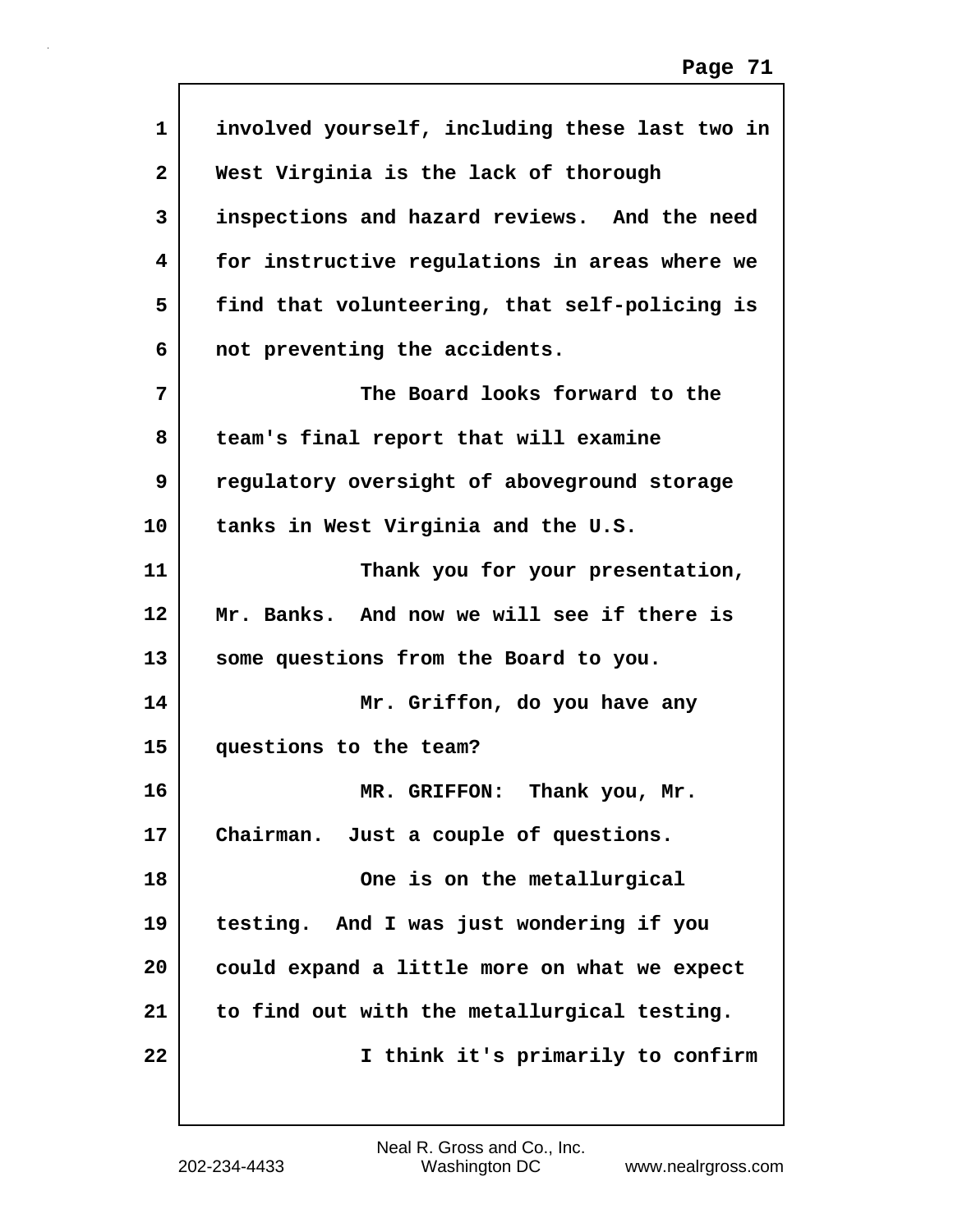| 1            | or test our hypothesis that the corrosion came |
|--------------|------------------------------------------------|
| $\mathbf{2}$ | from within the tank, not the other way        |
| 3            | around. But are there other learnings that we  |
| 4            | might gain from the testing?                   |
| 5            | MR. BANKS: I think in addition to              |
| 6            | the obvious we want to determine where the     |
| 7            | failure most likely originated from.           |
| 8            | But the fact that you have a tank              |
| 9            | of vintage that extends beyond earlier than    |
| 10           | World War II we're looking at the metals that  |
| 11           | were used there and considering what type of   |
| 12           | metallurgy might be appropriate for this type  |
| 13           | of service now.                                |
| 14           | We're hoping to consider the                   |
| 15           | changing of the material from a petroleum-     |
| 16           | based process to one that's seemingly not of   |
| 17           | that type but still had a detrimental effect   |
| 18           | on the waterways and the intakes to the West   |
| 19           | Virginia Water Treatment Association.          |
| 20           | MR. GRIFFON: Thank you. And                    |
| 21           | these other questions are more on some of the  |
| 22           | information on the toxicity issues and things  |
|              |                                                |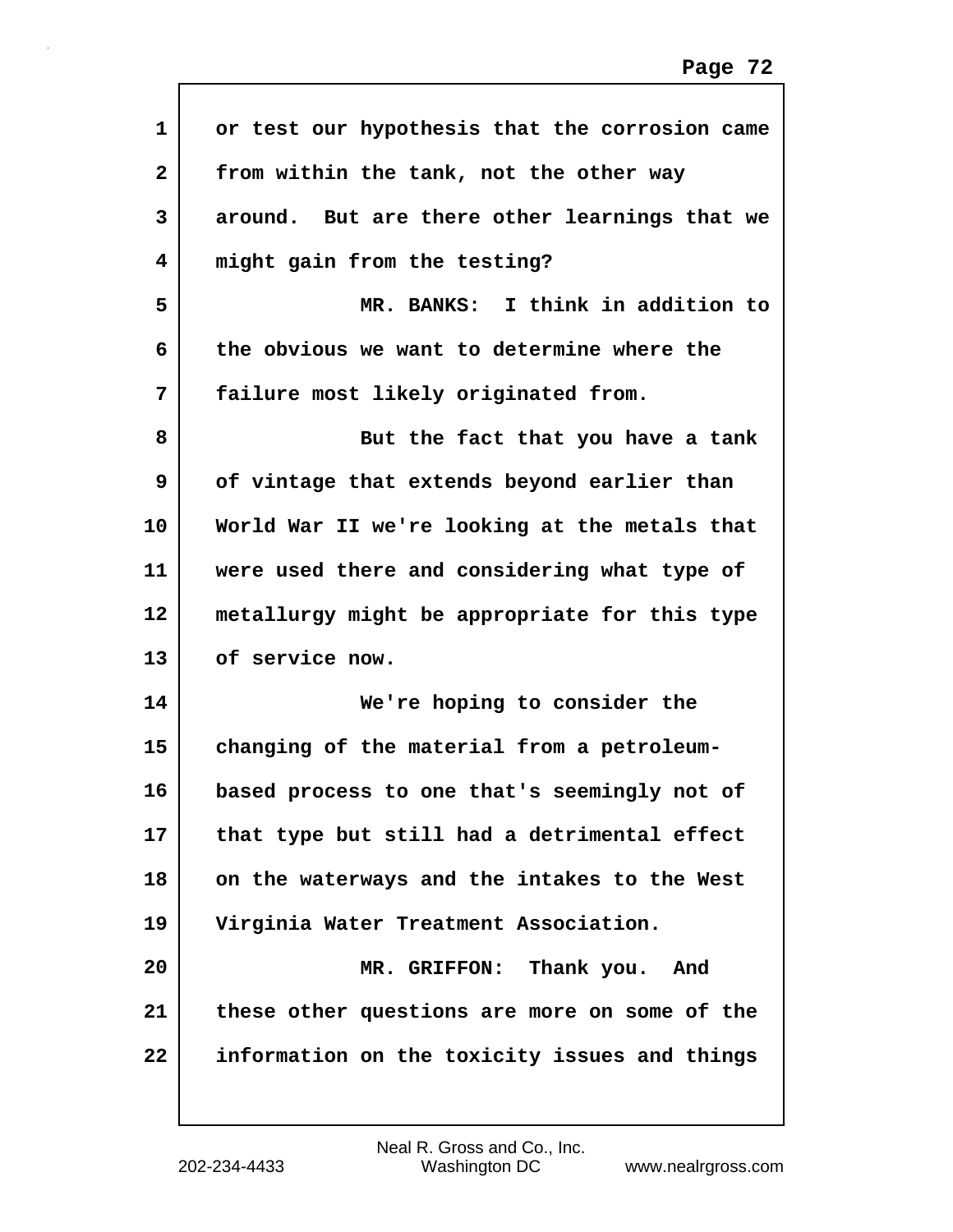| $\mathbf{1}$ | like that.                                     |
|--------------|------------------------------------------------|
| $\mathbf{2}$ | I'm trying to square -- there's a              |
| 3            | couple of slides we have in here. I'm just     |
| 4            | trying to square this in my mind.              |
| 5            | On the water advisory time line we             |
| 6            | say that there's no adverse -- or I'll restate |
| 7            | that. I think CDC determined that there were   |
| 8            | no adverse health effects below 10 parts per   |
| 9            | billion.                                       |
| 10           | And then later in our finding, the             |
| 11           | first finding slide, we say there's limited    |
| 12           | information on long-term health impact at low  |
| 13           | concentrations.                                |
| 14           | I'm just trying to square those                |
| 15           | two statements in my mind. Can you help me     |
| 16           | with that?                                     |
| 17           | MS. TYLER: The statement that we               |
| 18           | made about the fact that there is little       |
| 19           | information available is based on our review   |
| 20           | of the manufacturer's toxicology reports.      |
| 21           | And from that information we                   |
| 22           | learned that they had all animal studies for   |
|              |                                                |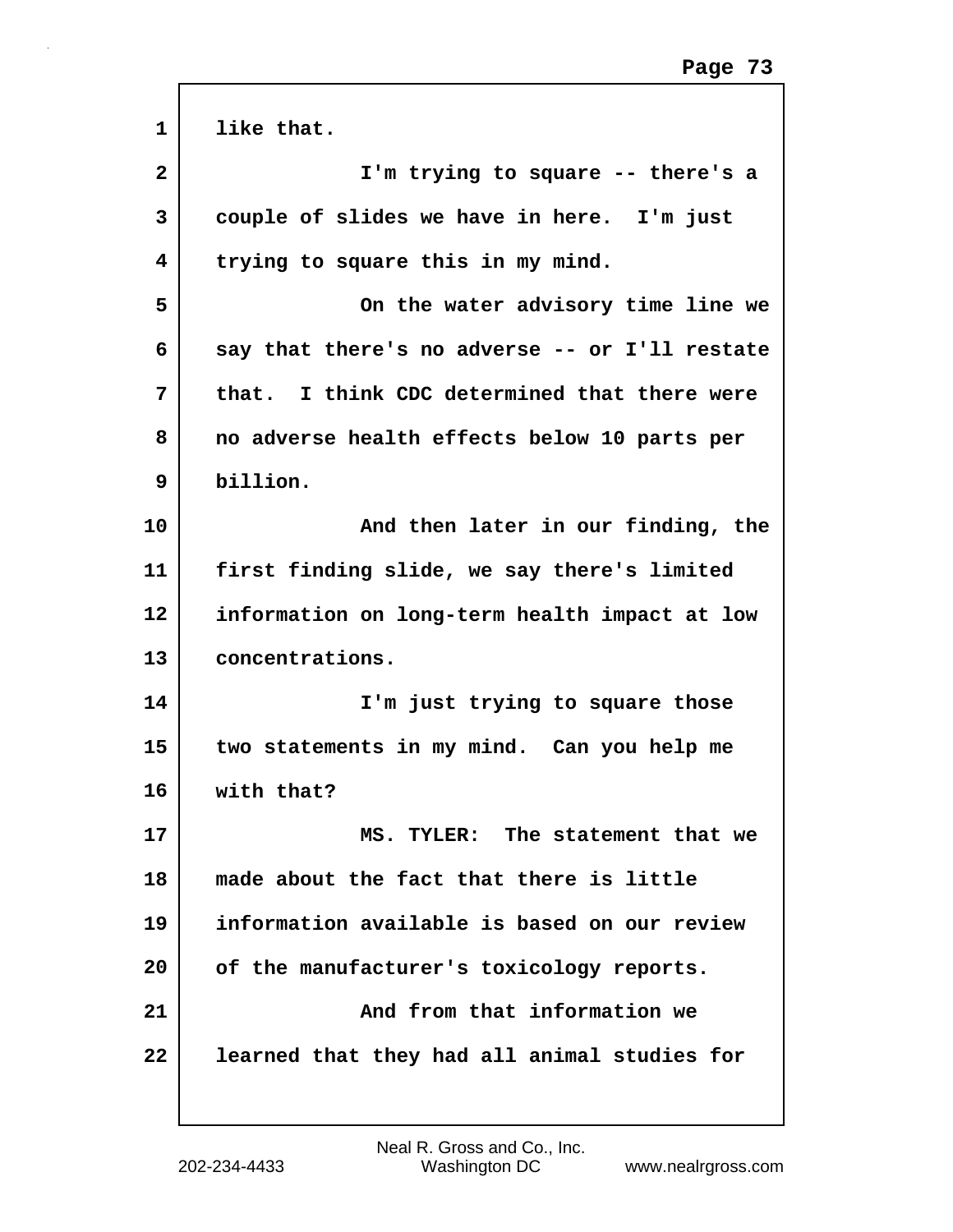| $\mathbf{1}$ | acute or short-term exposures to MCHM at high  |
|--------------|------------------------------------------------|
| $\mathbf{2}$ | concentrations.                                |
| 3            | So with that we concluded so far               |
| 4            | in our investigation that there is very        |
| 5            | limited information available that we have     |
| 6            | reviewed thus far for low concentrations, the  |
| 7            | type of exposures that would have been in the  |
| 8            | water over several days or several weeks.      |
| 9            | MR. GRIFFON: Okay. And I think                 |
| 10           | this sort of -- my next question builds on the |
| 11           | last one.                                      |
| 12           | The Bureau of Public Health and                |
| 13           | CDC apparently are continuing work on this     |
| 14           | matter. Is there any update? I mean I know     |
| 15           | we're not doing the study of those issues, but |
| 16           | we're following it as Johnnie indicated.       |
| 17           | Can you give us an update on what              |
| 18           | actions the West Virginia Bureau of Public     |
| 19           | Health, or CDC, or I think there's another     |
| 20           |                                                |
|              | group, West Virginia Testing Assessment        |
| 21           | Project. Can you give us a brief update on     |
| 22           | where they're going with their investigations? |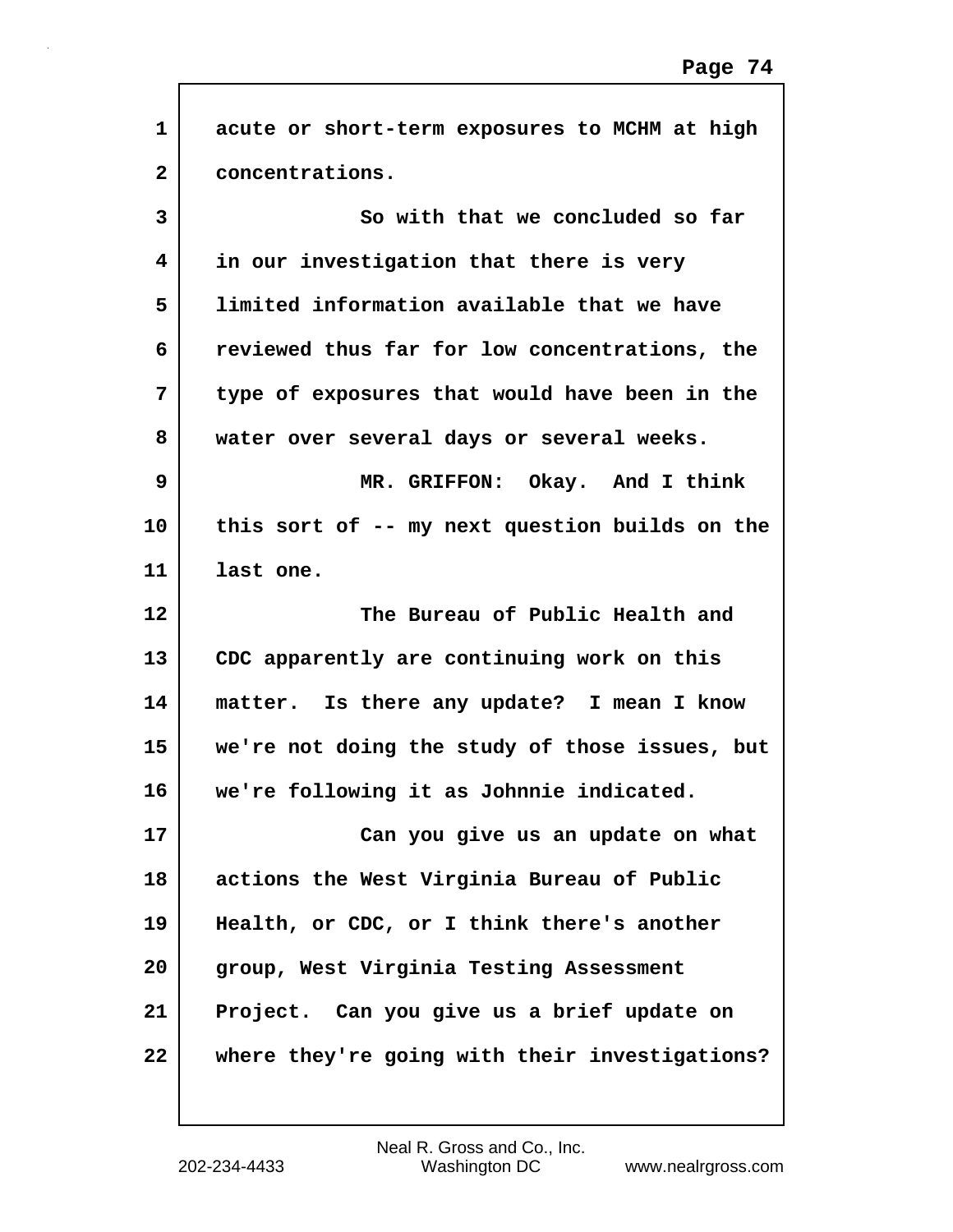| $\mathbf{1}$ | MR. BANKS: Sure. We've been                    |
|--------------|------------------------------------------------|
| $\mathbf{2}$ | working closely with the West Virginia         |
| 3            | Department of Public Health from previous      |
| 4            | incidents. But this may vary.                  |
| 5            | But it's, as I said, a keen                    |
| 6            | interest for us. There was the release of      |
| 7            | information I think last week of the effects   |
| 8            | of MCHM not being or being more severe than    |
| 9            | was originally reported.                       |
| 10           | So those areas that we're looking              |
| 11           | to try to wrap our arms around and see and     |
| 12           | engage the significance of those findings. We  |
| 13           | rely on the expertise that those bodies have   |
| 14           | within to provide the type of information that |
| 15           | the public is requesting and in need of to     |
| 16           | make decisions on whether -- how they feel     |
| 17           | about the state of affairs regarding the       |
| 18           | water.                                         |
| 19           | The Bureau of Public Health,                   |
| 20           | Department of Public Health, the TAP project,  |
| 21           | those are all ongoing processes. So we'll      |
| 22           | continue to partner with them to gather        |
|              |                                                |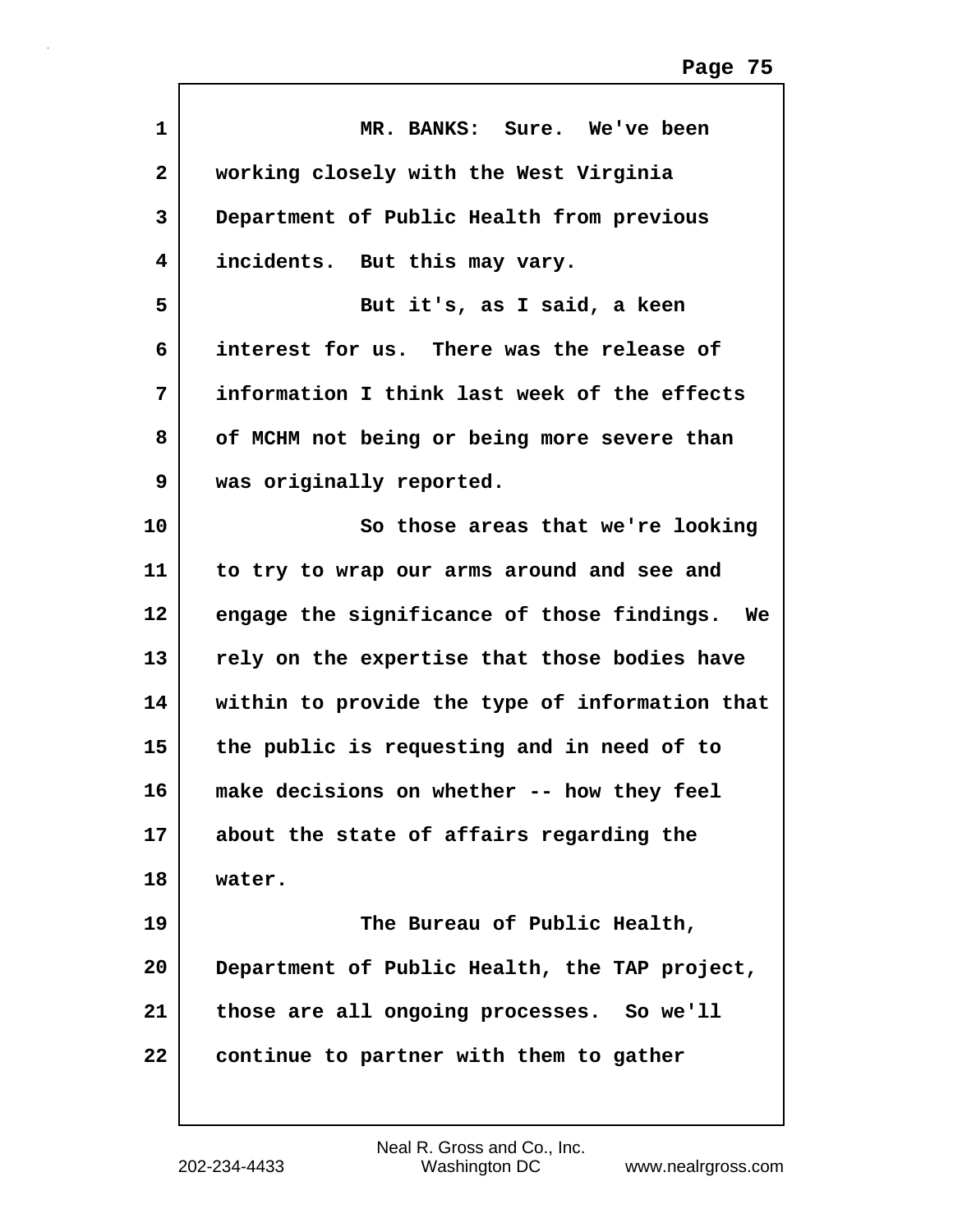| 1  | information and through those collective      |
|----|-----------------------------------------------|
| 2  | activities I think we'll provide some         |
| 3  | information that the public can find useful.  |
| 4  | MR. GRIFFON: Thank you. And just              |
| 5  | the last question, and I think this may have  |
| 6  | been said in the presentation but I think it  |
| 7  | might bear repeating.                         |
| 8  | The actions that you list at the              |
| 9  | end of your presentation. One was the         |
| 10 | consideration of public health impact.        |
| 11 | And perhaps you mentioned this                |
| 12 | already, but can you maybe restate for me as  |
| 13 | well as the audience what the CSB's role in   |
| 14 | that.                                         |
| 15 | In other words, I don't think                 |
| 16 | we're -- we're certainly not in a position to |
| 17 | be doing a health study. But I think -- what  |
| 18 | are we going to do in that regard regarding   |
| 19 | health impacts, public health impacts?        |
| 20 | MR. BANKS: We are not, you know,              |
| 21 | public health experts. But I think we will    |
| 22 | examine the reports that come from these      |
|    |                                               |

 $\mathsf{l}$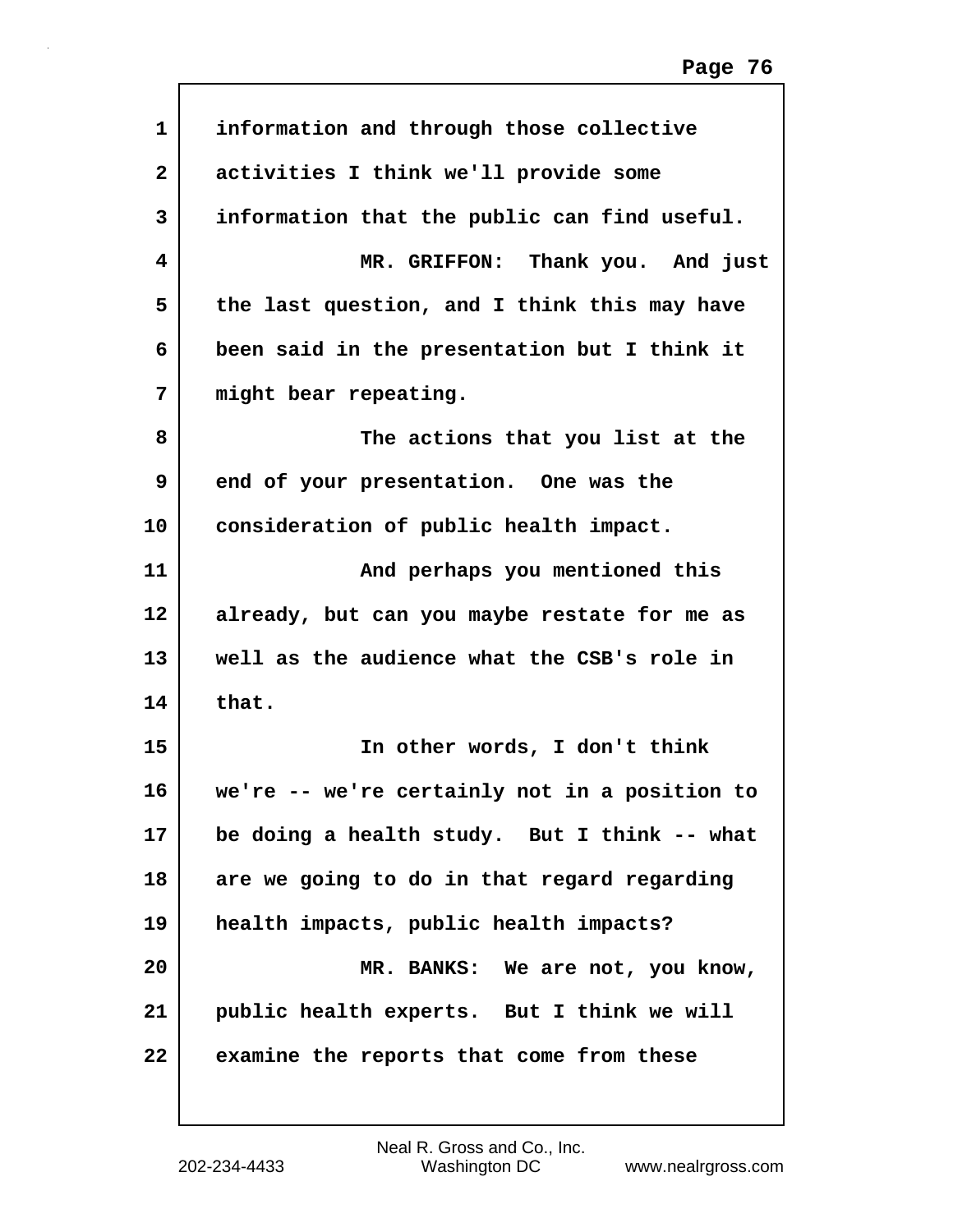| $\mathbf{1}$ | bodies that have the expertise. Those facts    |
|--------------|------------------------------------------------|
| $\mathbf{2}$ | will be -- I think we are in a position to     |
| 3            | disseminate that information certainly.        |
| 4            | But we rely on them to have                    |
| 5            | resources and the wherewithal to give the      |
| 6            | public the information that they need to make  |
| 7            | the decisions on usage moving forward.         |
| 8            | MR. GRIFFON: And I'm hopeful also              |
| 9            | that in doing, in reviewing this information   |
| 10           | that will give us some insights as to possible |
| 11           | gaps in how public health and environmental    |
| 12           | impact are regulated. So I think that's        |
| 13           | probably part of the equation.                 |
| 14           | We'll consider this data that's in             |
| 15           | front of us but then we'll also look and see   |
| 16           | how the overall system should be changed.      |
| 17           | Thank you very much.                           |
| 18           | MR. BANKS: Thank you.                          |
| 19           | CHAIRPERSON MOURE-ERASO: Thank                 |
| 20           | you, Mr. Griffon.                              |
| 21           | I have a question for the panel                |
| 22           | too. It seems that the issue of storage of     |
|              |                                                |

Г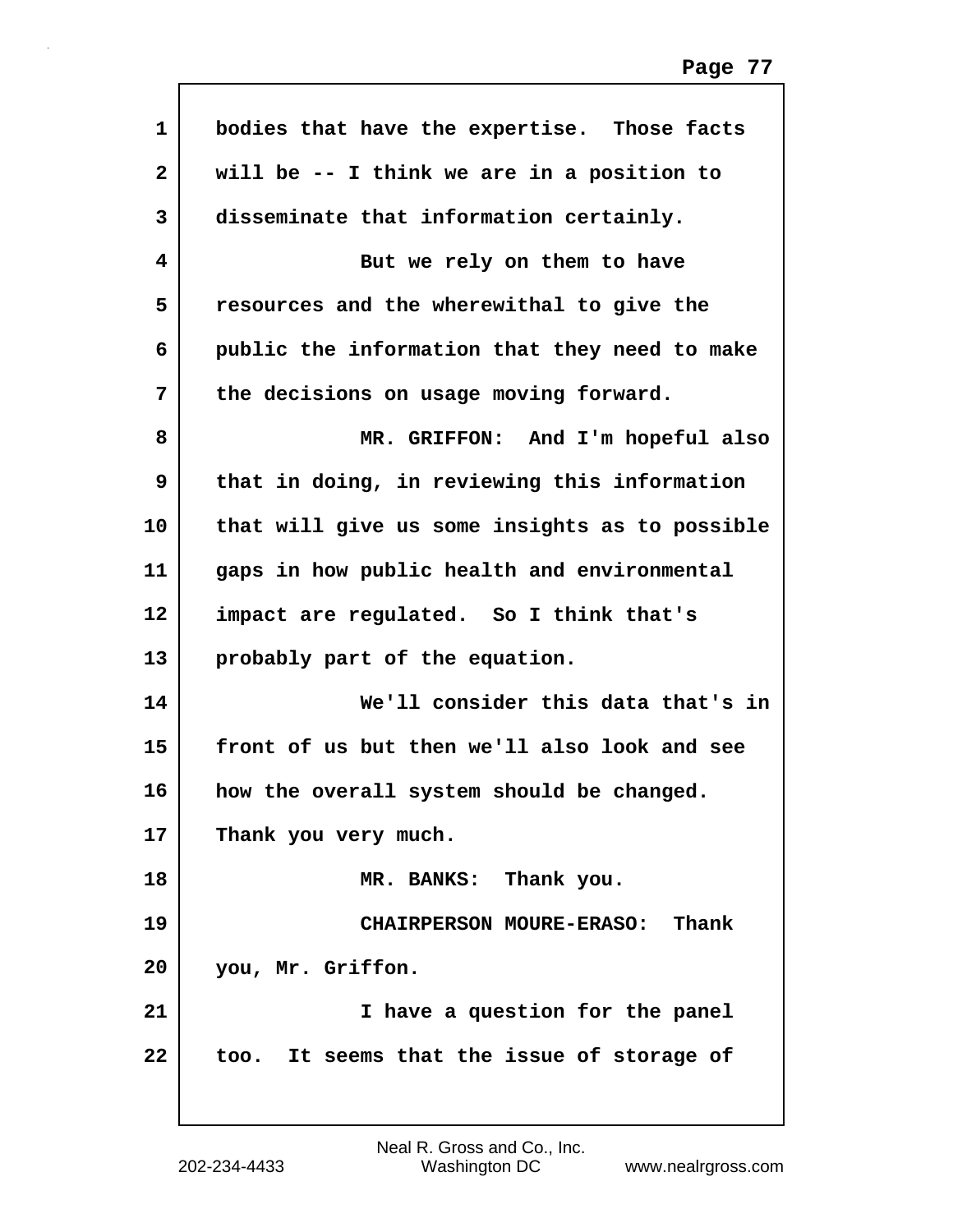| $\mathbf{1}$ | chemicals near waterways is not a West         |
|--------------|------------------------------------------------|
| $\mathbf{2}$ | Virginia problem but is a nationwide problem.  |
| 3            | And one of the issues that you are             |
| 4            | looking at and that you have talked about in   |
| 5            | this preliminary investigation is how an       |
| 6            | inspection of the integrity of these tanks     |
| 7            | will be necessary.                             |
| 8            | And my question is are there                   |
| 9            | specific regulations that give instructions to |
| 10           | operators on how to inspect the tank and how   |
| 11           | to find out if the corrosion might or might    |
| 12           | not be a problem? Or are these voluntary       |
| 13           | regulations? Or what do we know so far about   |
| 14           | in this issue?                                 |
| 15           | MR. BANKS: Well, using API 653                 |
| 16           | guidance there's a prescribed methodology for  |
| 17           | examining tanks that are in service that if    |
| 18           | followed and adhered to these type of failures |
| 19           | can be detected early, the corrections made    |
| 20           | and there's no impact on the environment or    |
| 21           | the community when something like this         |
| 22           | happens.                                       |
|              |                                                |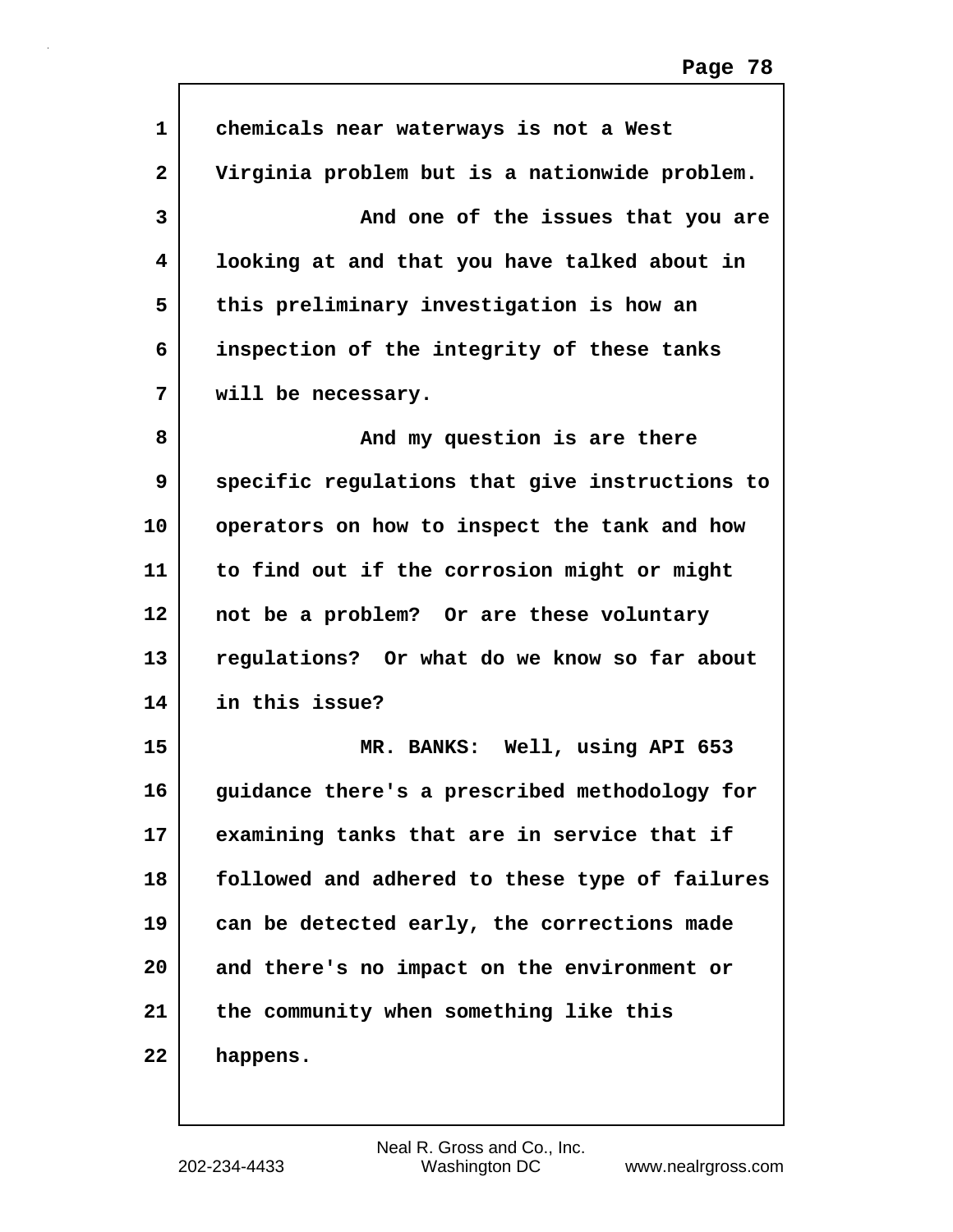| $\mathbf{1}$ | I think one of the observations                |
|--------------|------------------------------------------------|
| $\mathbf{2}$ | that I came away from in observing the testing |
| 3            | with the various API 653 inspectors was that   |
| 4            | they were finding areas of concern. And had    |
| 5            | one of the tanks been emptied and an API 653   |
| 6            | inspection conducted in all likelihood the     |
| 7            | potential failures might have been found and   |
| 8            | we're not having this conversation.            |
| 9            | So, it speaks to being proactive               |
| 10           | in considering the potential impact of a       |
| 11           | failure of a tank such as these in proximity   |
| 12           | to a water intake for such a large population. |
| 13           | It's a tributary to the Kanawha River, the     |
| 14           | intake to the West Virginia American Water     |
| 15           | Company. There's a number of different issues  |
| 16           | there that loom as large and significant for   |
| 17           | our agency in terms of impact of an event like |
| 18           | this on the community.                         |
| 19           | <b>CHAIRPERSON MOURE-ERASO:</b><br>Thank       |
| 20           | you, Mr. Banks.                                |
| 21           | And another question that I have               |
| 22           | is I understand that OSHA responded to this    |
|              |                                                |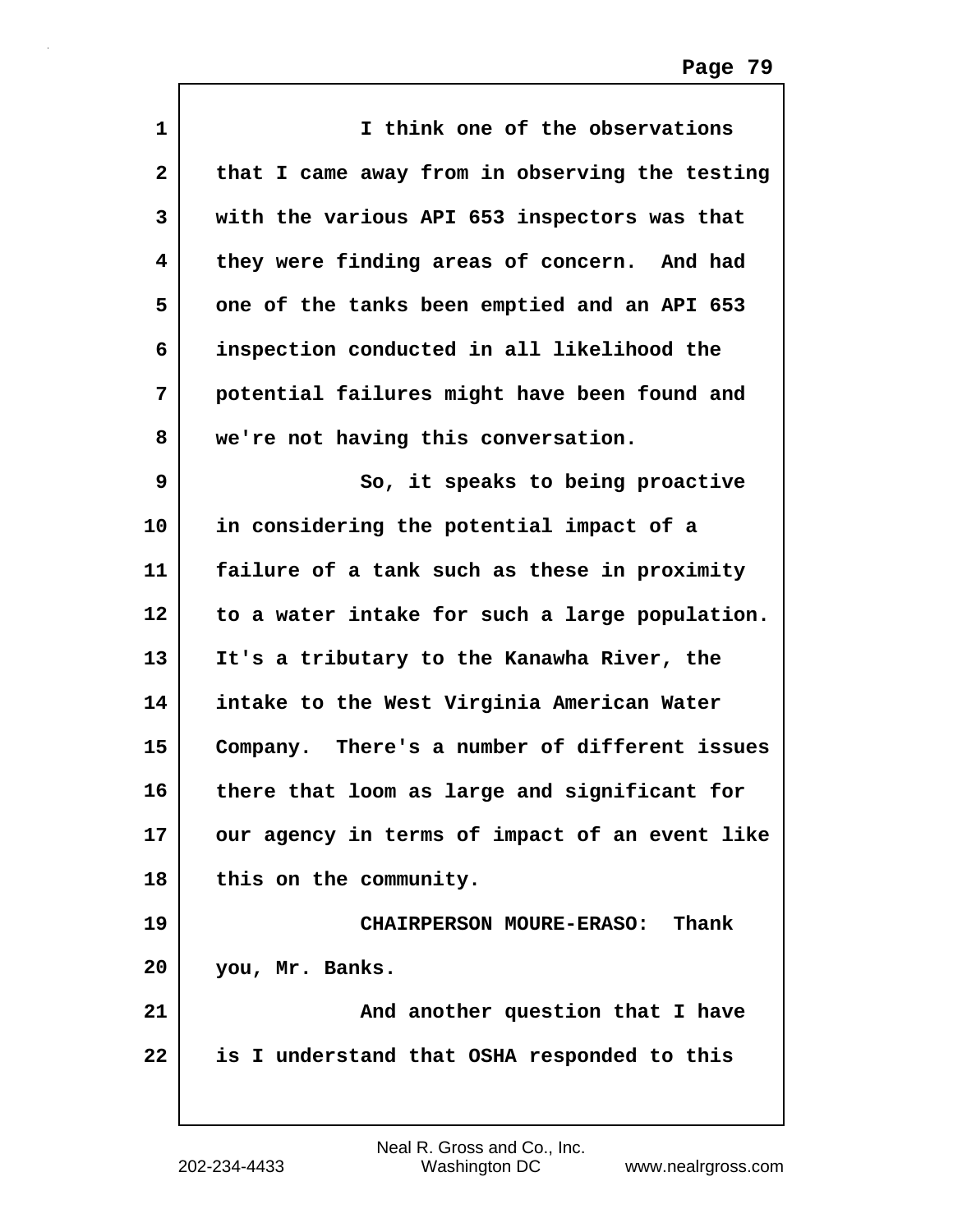| $\mathbf 1$  | situation and they issued some citations.      |
|--------------|------------------------------------------------|
| $\mathbf{2}$ | Could you refresh my memory about how did OSHA |
| 3            | participate in this?                           |
| 4            | MS. TYLER: Yes. OSHA just                      |
| 5            | recently issued three citations to Freedom     |
| 6            | Industries. There were two Serious and one     |
| 7            | Other Than Serious citations totaling \$11,000 |
| 8            | as of now.                                     |
| 9            | The citations include, one, they               |
| 10           | had a violation for not having railings on an  |
| 11           | elevated platform at the facility.             |
| 12           | Another one was the walls of the               |
| 13           | dyked area or the secondary containment were   |
| 14           | not liquid-tight.                              |
| 15           | And the third one was there was                |
| 16           | improper labeling of the storage tank.<br>In   |
| 17           | particular, it was containing MCHM but it was  |
| 18           | labeled as containing something else. Those    |
| 19           | were the citations.                            |
| 20           | <b>CHAIRPERSON MOURE-ERASO:</b><br>Thank       |
| 21           | you very much.                                 |
| 22           | At this time I would like to open              |
|              |                                                |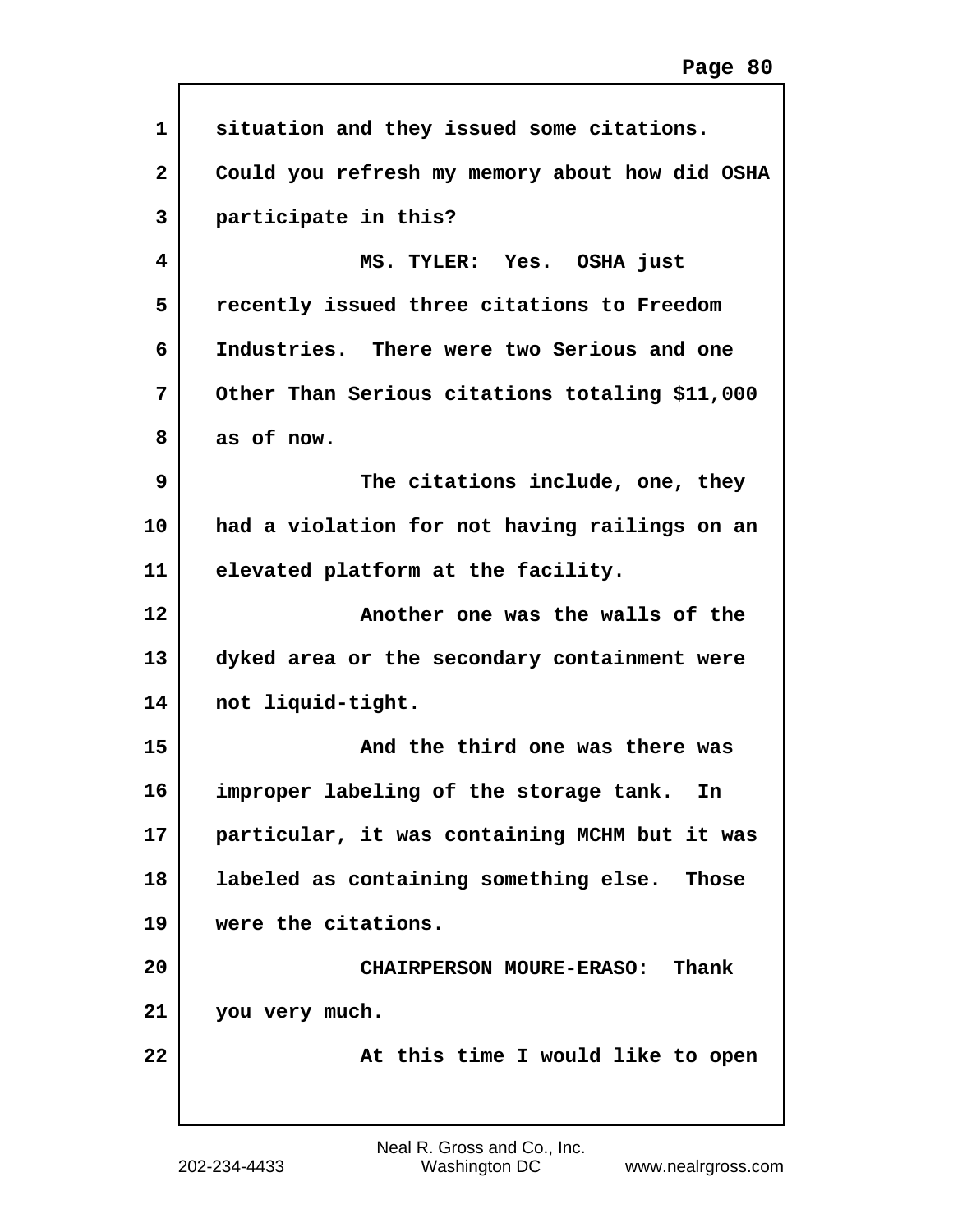| $\mathbf{1}$      | the floor for public comment. I would like to  |
|-------------------|------------------------------------------------|
| $\mathbf{2}$      | ask Dr. Horowitz to lead the discussion.       |
| 3                 | DR. HOROWITZ: Thank you, Mr.                   |
| 4                 | Chairman.                                      |
| 5                 | The first commenter is it looks                |
| 6                 | like Janet J.T. Thompson. And Ms. Thompson,    |
| 7                 | if you could please spell your name for the    |
| 8                 | transcriber and state your affiliation if you  |
| 9                 | would be so kind.                              |
| 10                | MS. THOMPSON: J-A-N-E-T T-H-O-M-               |
| 11                | P-S-O-N. I'm just representing community       |
| $12 \overline{ }$ | citizens of counties involved in the state.    |
| 13                | Initially I thought I would be                 |
| 14                | coming here to -- not having ever came to a    |
| 15                | findings and recommendation before. I kind of  |
| 16                | thought it would be like the county where we   |
| 17                | make our comments. So I thought we'd be        |
| 18                | discussing the criminal aspect of Freedom      |
| 19                | hiding this spill because it's obvious from    |
| 20                | the information that it's been going on longer |
| 21                | which is verified with the tanks.              |
| 22                | And I thought, well, there will be             |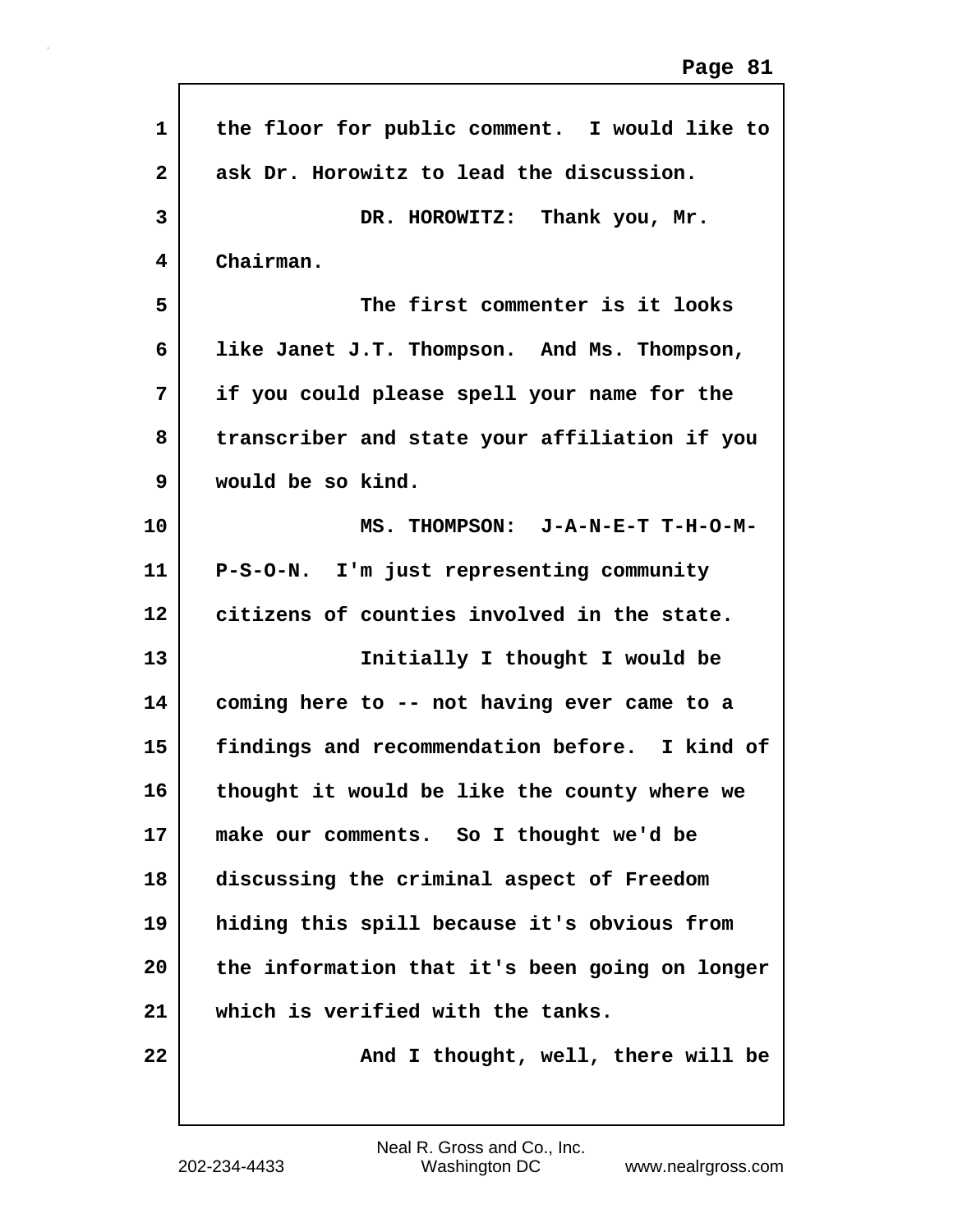| $\mathbf{1}$ | conversation on the bankruptcy fraud, there's |
|--------------|-----------------------------------------------|
| $\mathbf{2}$ | conspiracy on that because the information is |
| 3            | out about that.                               |
| 4            | But now that I understand it's                |
| 5            | about your investigation my concern is this.  |
| 6            | Freedom -- the Etowah terminal facility, the  |
| 7            | DEP was supposedly monitoring it since about  |
| 8            | 2005 regarding remediation with the Quaker    |
| 9            | Pennzoil, the diesel and everything. So I'm   |
| 10           | not quite sure how this went on for so long.  |
| 11           | And also, I don't know if you have            |
| 12           | anything to do with this but it was 400,000   |
| 13           | gallons of seven chemicals located there. So  |
| 14           | I basically get my information from the       |
| 15           | papers.                                       |
| 16           | So I'm trying to figure out are               |
| 17           | the chemicals removed? And if so, why is      |
| 18           | there still a smell not of the licorice by    |
| 19           | Washington Manor next to the water plant and  |
| 20           | in front of Freedom even now? Not the         |
| 21           | licorice smell, but a strong chemical smell.  |
| 22           | I don't know if you have anything             |
|              |                                               |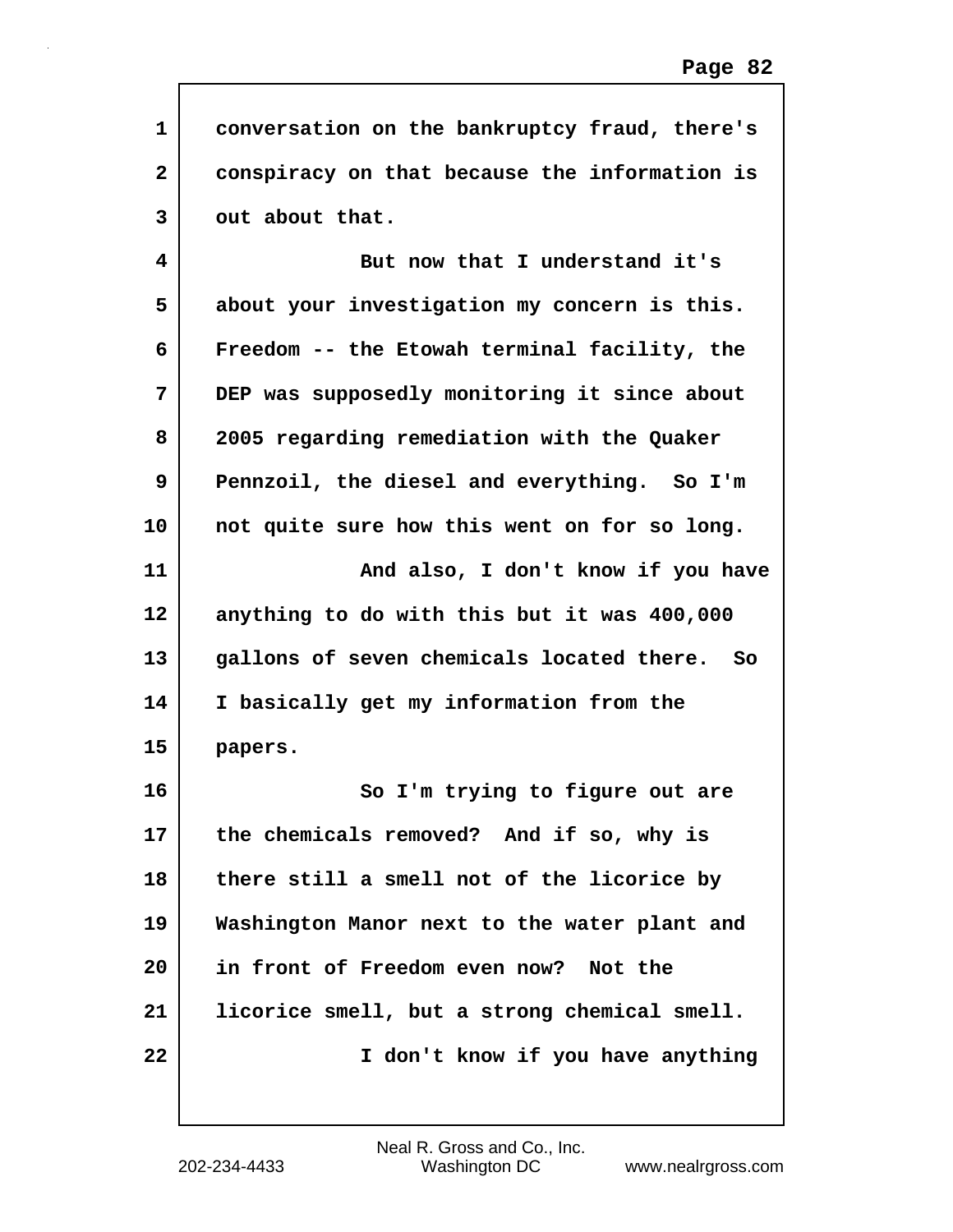| 1               | to do with that but that's our concerns.       |
|-----------------|------------------------------------------------|
| $\overline{2}$  | And I'm mostly concerned about the             |
| 3               | children because of the families who didn't    |
| 4               | know about the spill and don't understand the  |
| 5               | chemical issues regarding it. You say there's  |
| 6               | no tests and -- our tests as regarding to what |
| 7               | the effect is.                                 |
| 8               | I'm just concerned that this is                |
| 9               | still an ongoing thing. And why would the      |
| 10              | water company change filters before the plant  |
| 11              | was tore down?                                 |
| 12 <sub>2</sub> | So I don't know if you all have                |
| 13              | anything to do with that but those are my      |
| 14              | concerns and comments.                         |
| 15              | MR. BANKS: Regarding the nature                |
| 16              | of our investigation as we make known in any   |
| 17              | venue that we give oversight of what we do,    |
| 18              | we're an independent agency. And by that we    |
| 19              | are independent of other entities that are     |
| 20              | investigating this case.                       |
| 21              | There are other agencies and                   |
| 22              | organizations that have an enforcement or a    |
|                 |                                                |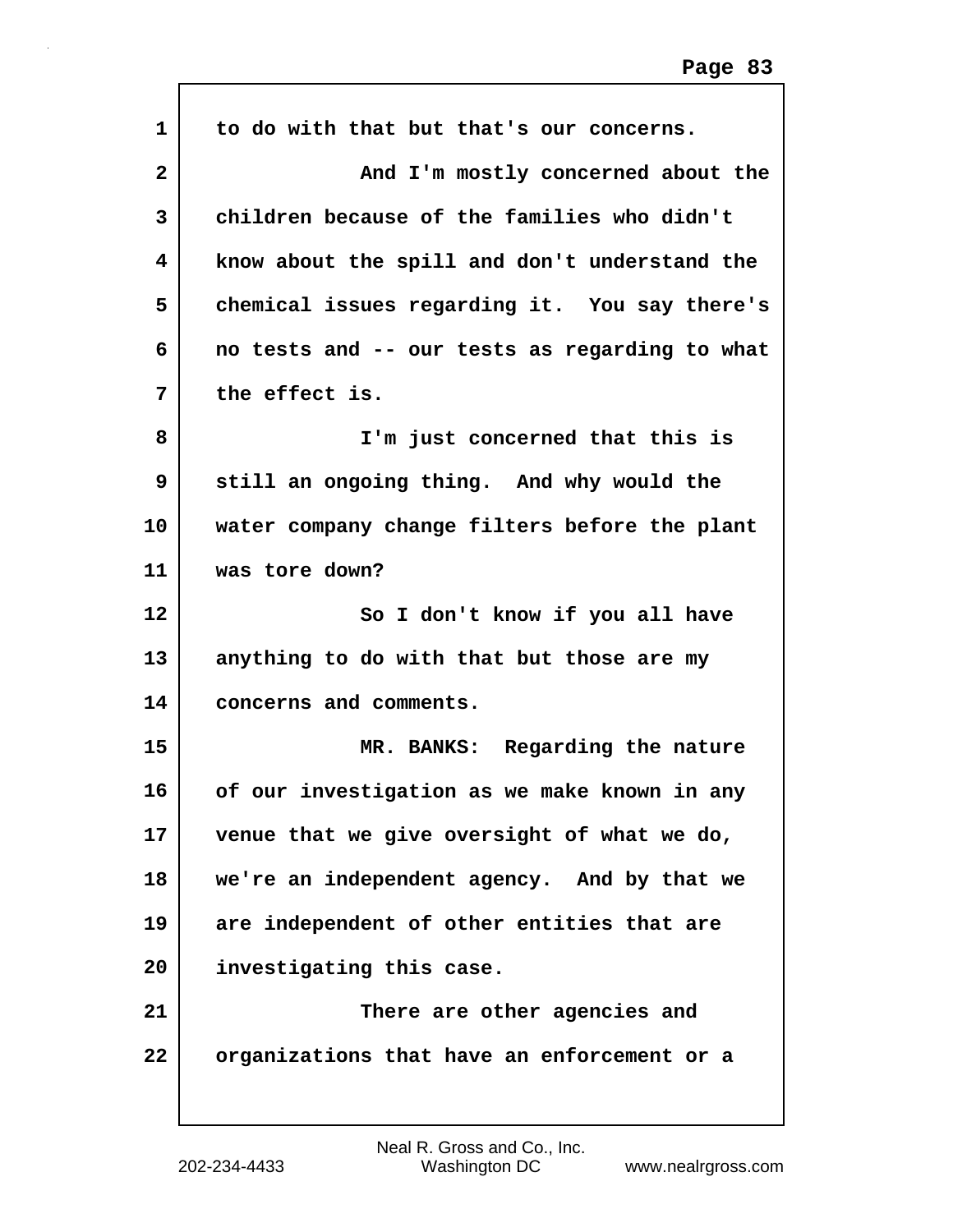| $\mathbf{1}$ | penalty component to their findings. Ours is   |
|--------------|------------------------------------------------|
| $\mathbf{2}$ | by design independent and non-blaming, non-    |
| 3            | punishing so that we can get to the facts.     |
| 4            | And we have conducted our                      |
| 5            | investigation in that vein from the very       |
| 6            | outset.                                        |
| 7            | I think the note that you make of              |
| 8            | the odors, that is to be expected. That's not  |
| 9            | making excuses for anything.                   |
| 10           | But they have started the process              |
| 11           | of removing these tanks from the site. They    |
| 12           | have cut holes in the tank and there is        |
| 13           | material that -- residue.                      |
| 14           | And so I don't know that that's                |
| 15           | what you're smelling but it's very likely what |
| 16           | you're smelling.                               |
| 17           | There's a very high likelihood                 |
| 18           | that when the MCHM tanks come up that there    |
| 19           | will be a reintroduction of the smell of       |
| 20           | licorice into the atmosphere. It would be      |
| 21           | prudent for folks to -- to give folks a heads  |
| 22           | up that that's in the offing, that the tanks   |
|              |                                                |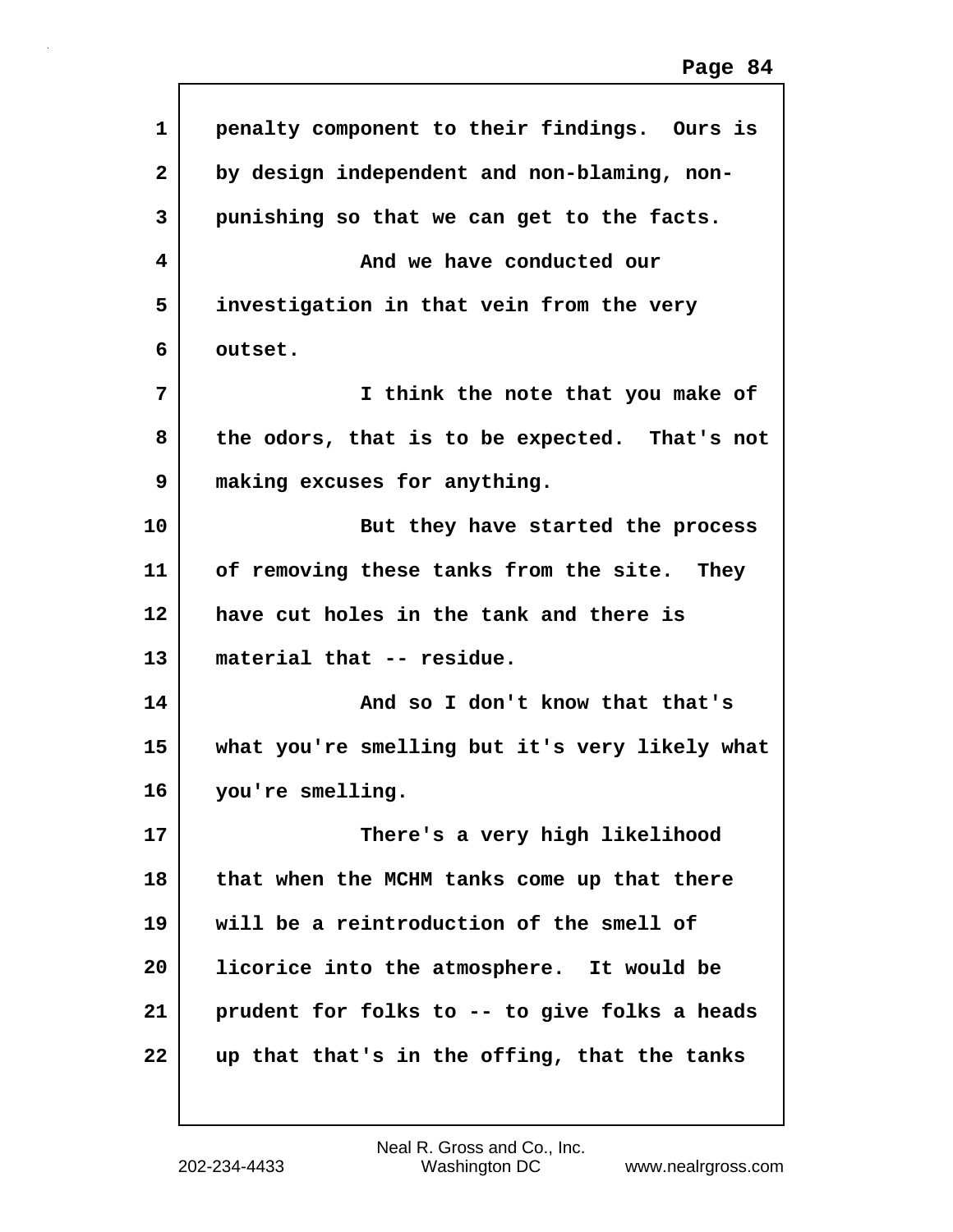| 1               | are coming up and they may smell MCHM.         |
|-----------------|------------------------------------------------|
| 2               | All of the concerns that you                   |
| 3               | raised, the concerns of the children, we're    |
| 4               | concerned for everybody. We have a concern     |
| 5               | for providing information that is as accurate  |
| 6               | as we can possibly make it so that folks can   |
| 7               | make informed decisions on what they need to   |
| 8               | do.                                            |
| 9               | And that's our commitment and will             |
| 10              | continue to be.                                |
| 11              | DR. HOROWITZ: Next is Maya Nye,                |
| 12              | People Concerned About Chemical Safety.        |
| 13              | MS. NYE: Hello, Mr. Chairman.                  |
| 14              | Thank you for once again coming to town, Board |
| 15              | Members and trustee staff, investigators.      |
| 16              | It's always reassuring to see you here because |
| 17 <sub>2</sub> | we know that there will be a thorough          |
| 18              | investigation of what happens at yet another   |
| 19              | chemical disaster.                             |
| 20              | I want to reiterate Brother John's             |
| 21              | point from the Chemical Workers Union from the |
| 22              | previous presentation and just say that        |
|                 |                                                |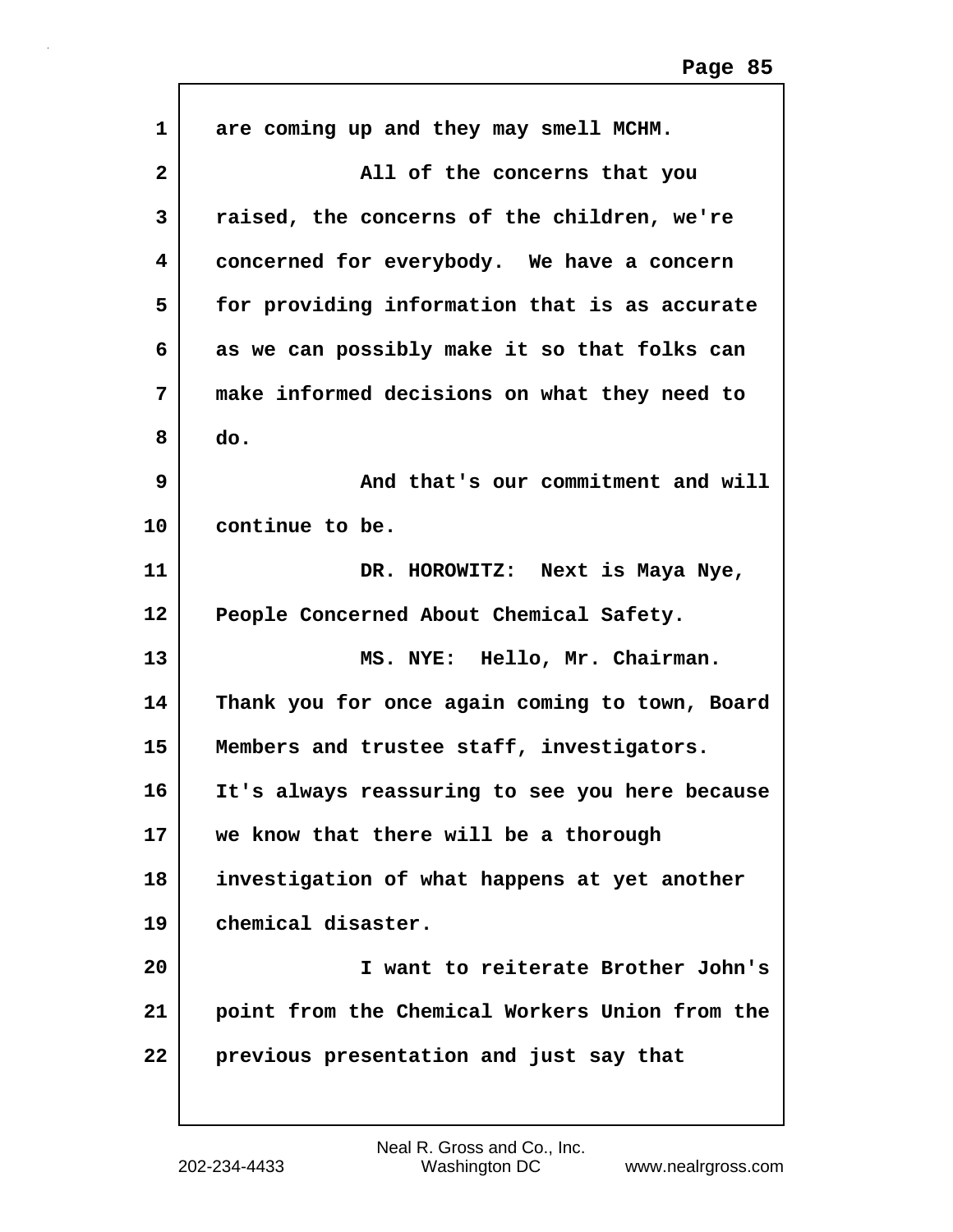| $\mathbf{1}$ | hopefully the information will be available to |
|--------------|------------------------------------------------|
| $\mathbf{2}$ | the public prior to the meeting to be able to  |
| 3            | give thoughtful comment that you can then      |
| 4            | utilize when making your decisions whether or  |
| 5            | not to pass the report.                        |
| 6            | I also, I heard you mention that               |
| 7            | lack of inspections and review are a major     |
| 8            | That's something that we have<br>issue.        |
| 9            | reiterated time and time again. So it's good   |
| 10           | to hear that that is something on your radar.  |
| 11           | And that volunteer programs, it                |
| 12           | seems it's very apparent that those do not     |
| 13           | work.                                          |
| 14           | And speaking to Mr. Griffon, to                |
| 15           | your point about what is the role of the       |
| 16           | Chemical Safety Board in addressing the public |
| 17           | health concern.                                |
| 18           | Well, the issue is that we need to             |
| 19           | have accurate scientific information in order  |
| 20           | to determine what the hazards are.             |
| 21           | And in this case it's becoming                 |
| 22           | clearer and clearer that we do not have that   |

 $\mathsf{l}$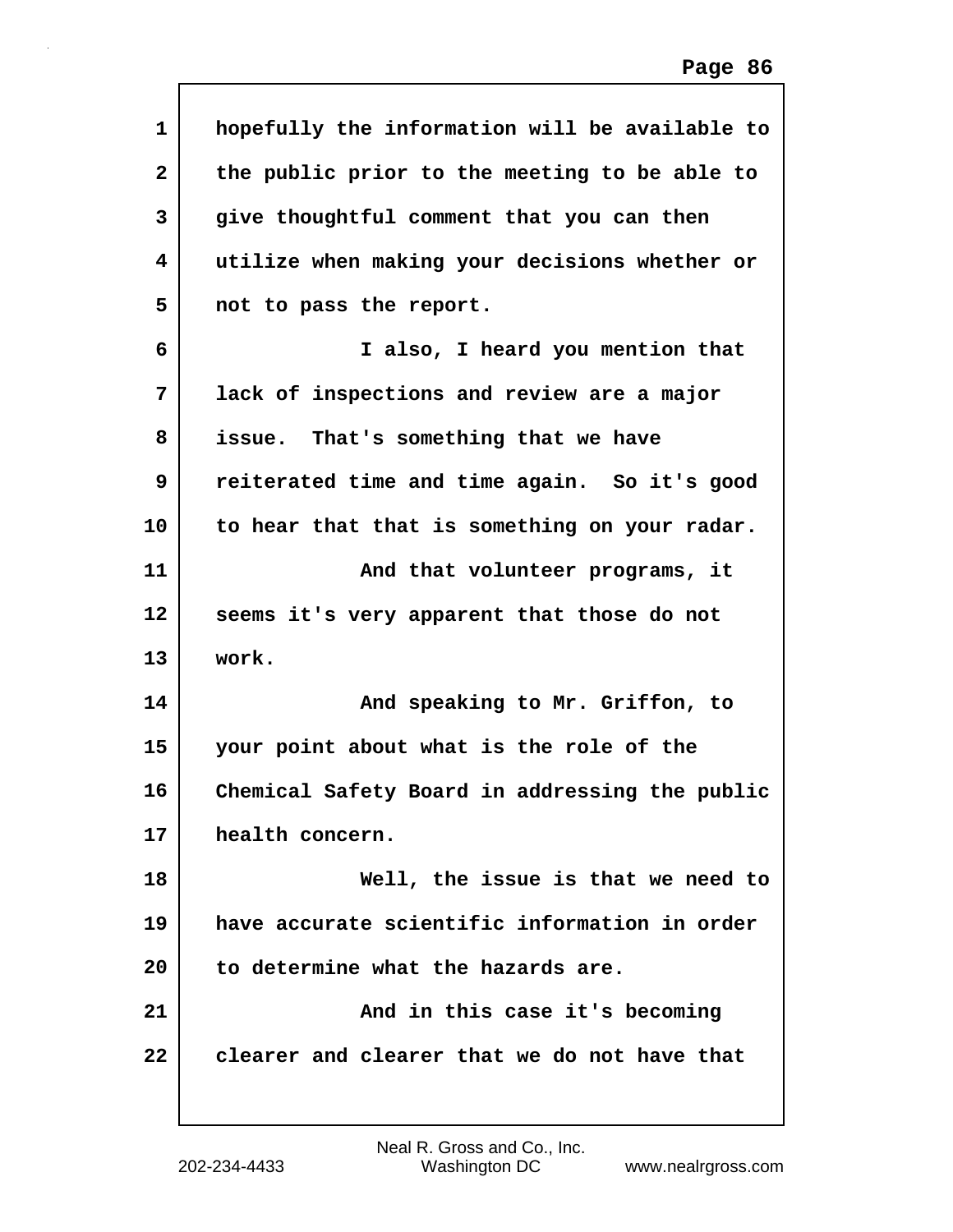| $\mathbf{1}$ | information. As highlighted by the reports     |
|--------------|------------------------------------------------|
| $\mathbf{2}$ | recently from Dr. Welton and the information   |
| 3            | that he previously put out.                    |
| 4            | So it's very concerning to hear                |
| 5            | that potentially this chemical could be 2 to   |
| 6            | 6 times more hazardous than reported, than     |
| 7            | voluntarily or self-reported from industry.    |
| 8            | So that's very important.                      |
| 9            | I wonder if you will take into                 |
| 10           | consideration any sort of additional financial |
| 11           | penalties, in making recommendations on        |
| 12           | increasing the financial penalties that are    |
| 13           | given to industry. Because time and time       |
| 14           | again slaps on the wrist show that it doesn't  |
| 15           | prevent future chemical disasters.             |
| 16           | And going back to the point on the             |
| 17           | lack of information about this chemical, the   |
| 18           | information that was utilized to make public   |
| 19           | health decisions was based on the information  |
| 20           | that was provided by Eastman Chemical.         |
| 21           | That information is also what is               |
| 22           | reported on the material safety data sheets    |
|              |                                                |

Г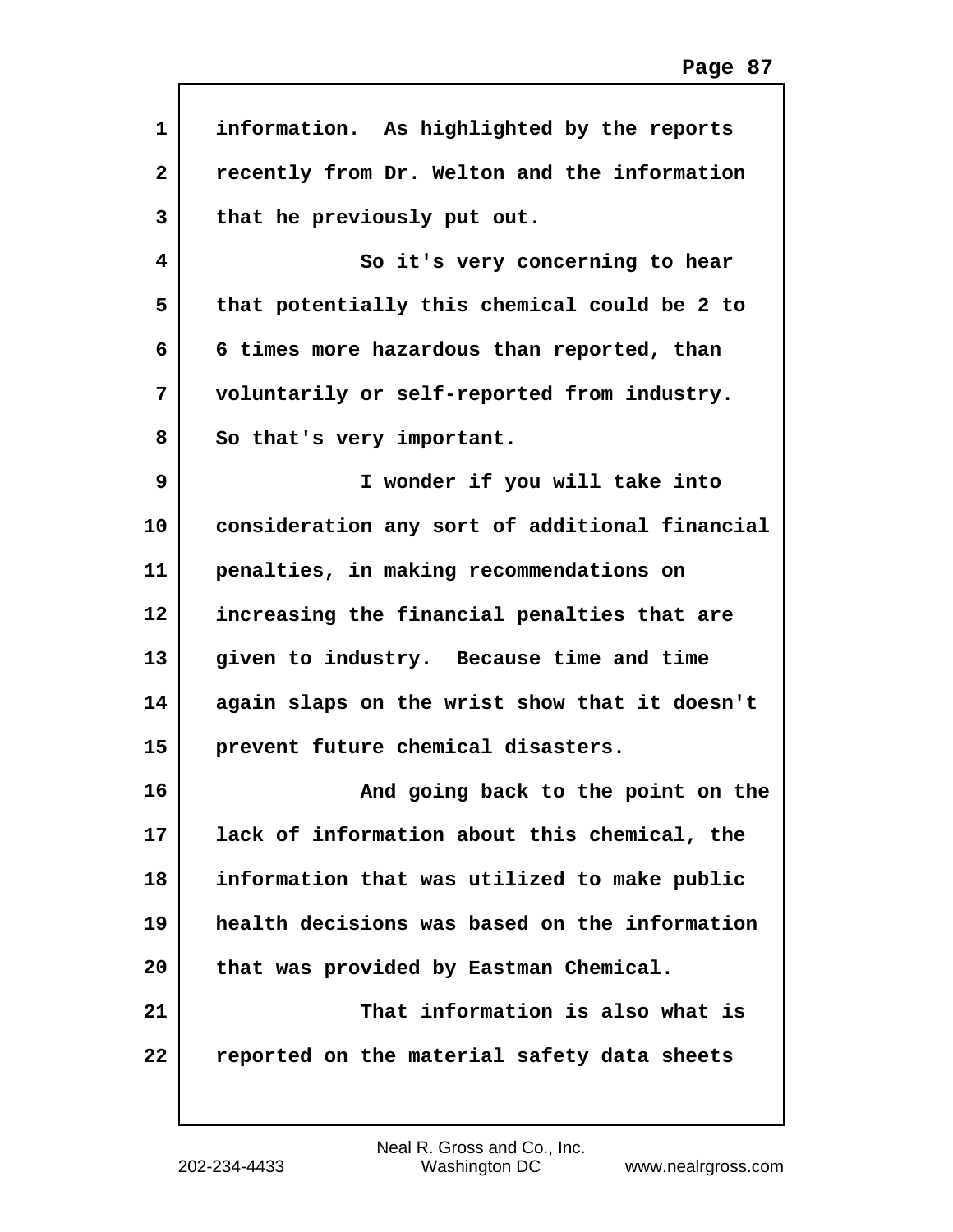| 1            | which workers use to determine exposure        |
|--------------|------------------------------------------------|
| $\mathbf{2}$ | limits, all kinds of issues. So it's very,     |
| 3            | very important that we have accurate data and  |
| 4            | it just proves that we need checks and         |
| 5            | balances.                                      |
| 6            | I obviously have a whole lot to                |
| 7            | say but maybe I'll present some written        |
| 8            | comments. Thank you for being here once        |
| 9            | again.                                         |
| 10           | DR. HOROWITZ: Thank you. Next is               |
| 11           | Vernon Haltom, Coal River Mountain Watch. And  |
| 12           | could you spell your name for the transcriber, |
| 13           | please?                                        |
| 14           | MR. HALTOM: Vernon, V-E-R-N-O-N,               |
| 15           | Haltom, H-A-L-T-O-M as in Mary. And I am with  |
| 16           | Coal River Mountain Watch and the Appalachian  |
| 17           | Community Health Emergency Campaign.           |
| 18           | On January 9 I watched the news                |
| 19           | that evening and was appalled when the news    |
| 20           | report stated that this chemical was non-      |
| 21           | toxic.                                         |
| 22           | And I thought of all the people,               |
|              |                                                |

Г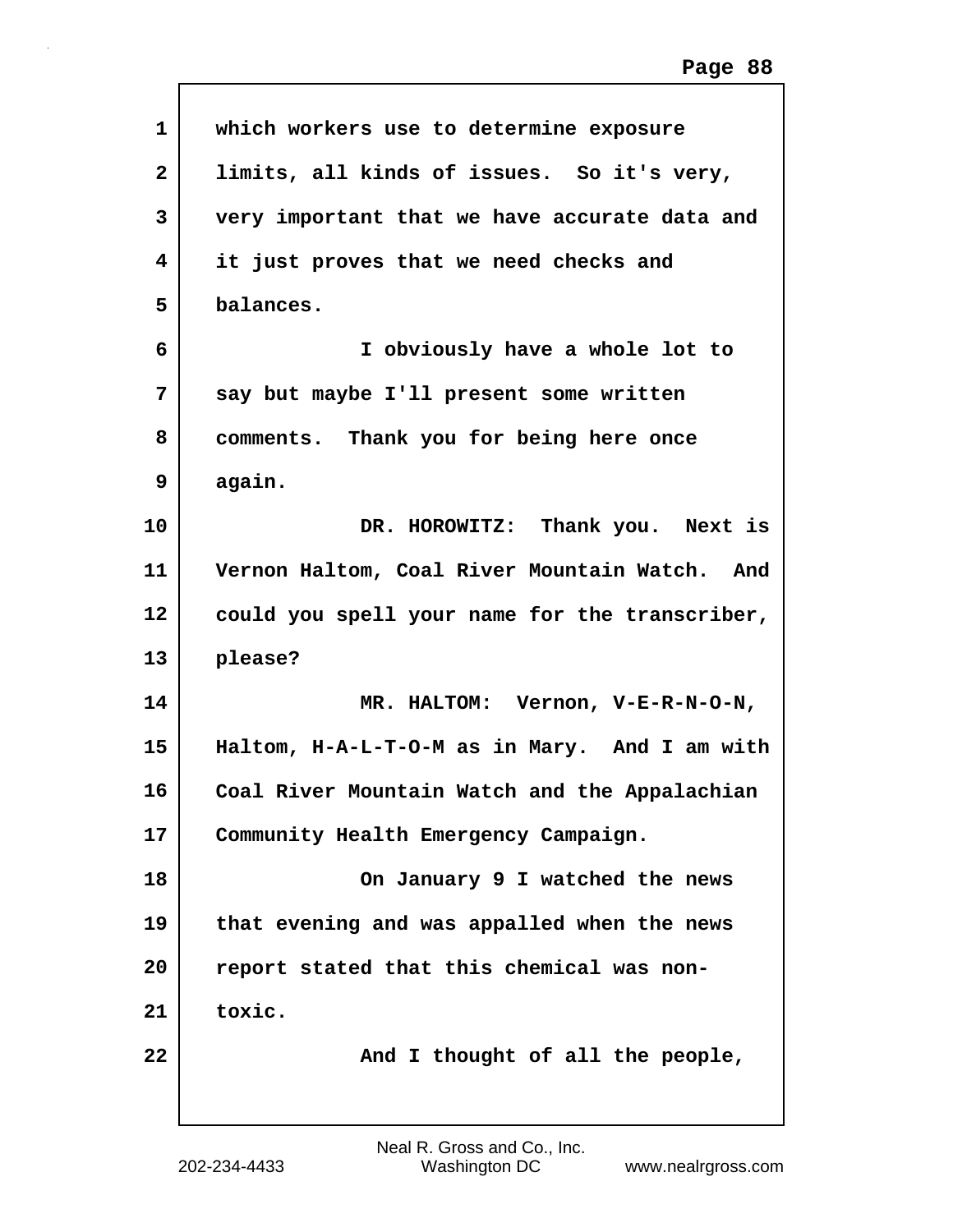| $\mathbf 1$  | our friends and members who were in the        |
|--------------|------------------------------------------------|
| $\mathbf{2}$ | affected area who might take that seriously    |
| 3            | and think that, well, if it's non-toxic it     |
| 4            | should be okay.                                |
| 5            | And that information was put out               |
| 6            | by the Department of Environmental Protection. |
| 7            | And I think that was somewhat irresponsible in |
| 8            | making that statement so early in the crisis.  |
| 9            | As we found this chemical is far               |
| 10           | from non-toxic and we're still just learning   |
| 11           | about it.                                      |
| 12           | I think it's also important to                 |
| 13           | note that this was not merely the result of    |
| 14           | the corrosion of one tank or two tanks, but a  |
| 15           | culture of resistance to regulation and        |
| 16           | enforcement of regulations statewide.          |
| 17           | The previous Governor Joe Manchin              |
| 18           | once told a coal industry gathering that he    |
| 19           | didn't want his inspectors going out with a    |
| 20           | ball bat, cease and desist order and fines.    |
| 21           | That guidance has not been lifted              |
| 22           | to my knowledge and that culture is still what |

 $\mathbf l$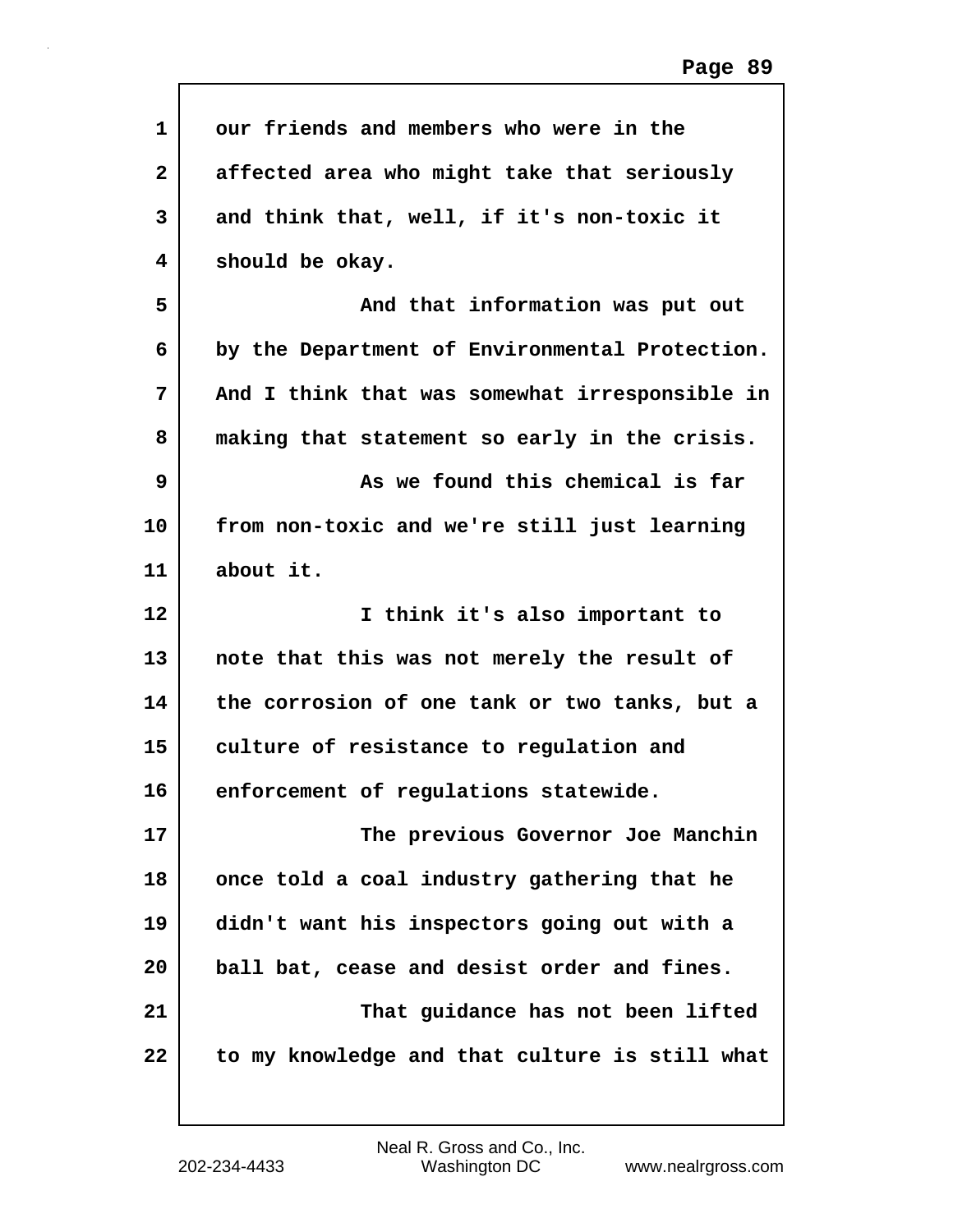| $\mathbf{1}$            | has permeated the regulatory agencies in West  |
|-------------------------|------------------------------------------------|
| $\overline{\mathbf{2}}$ | Virginia so that they do not take their job    |
|                         |                                                |
| 3                       | seriously.                                     |
| 4                       | They do not conduct inspections in             |
| 5                       | a timely manner or in an effective manner, and |
| 6                       | they do not issue appropriate fines and cease  |
| 7                       | and desist orders when those things are        |
| 8                       | appropriate. There is no deterrence to this    |
| 9                       | sort of bad behavior.                          |
| 10                      | And we've seen the slaps on the                |
| 11                      | wrist that Freedom Industries has received and |
| 12                      | that's par for the course in West Virginia.    |
| 13                      | The coal industry has many, many               |
| 14                      | violations. This chemical and others leak      |
| 15                      | into streams and is pumped into well water     |
| 16                      | supplies throughout the coal fields where      |
| 17                      | mountaintop removal occurs and in many places. |
| 18                      | And it doesn't make the news because it is so  |
| 19                      | routine.                                       |
| 20                      | So I do hope that the                          |
| 21                      | recommendations include, one, that the state   |
| 22                      | regulators insist and instill a culture of     |
|                         |                                                |

 $\mathsf{l}$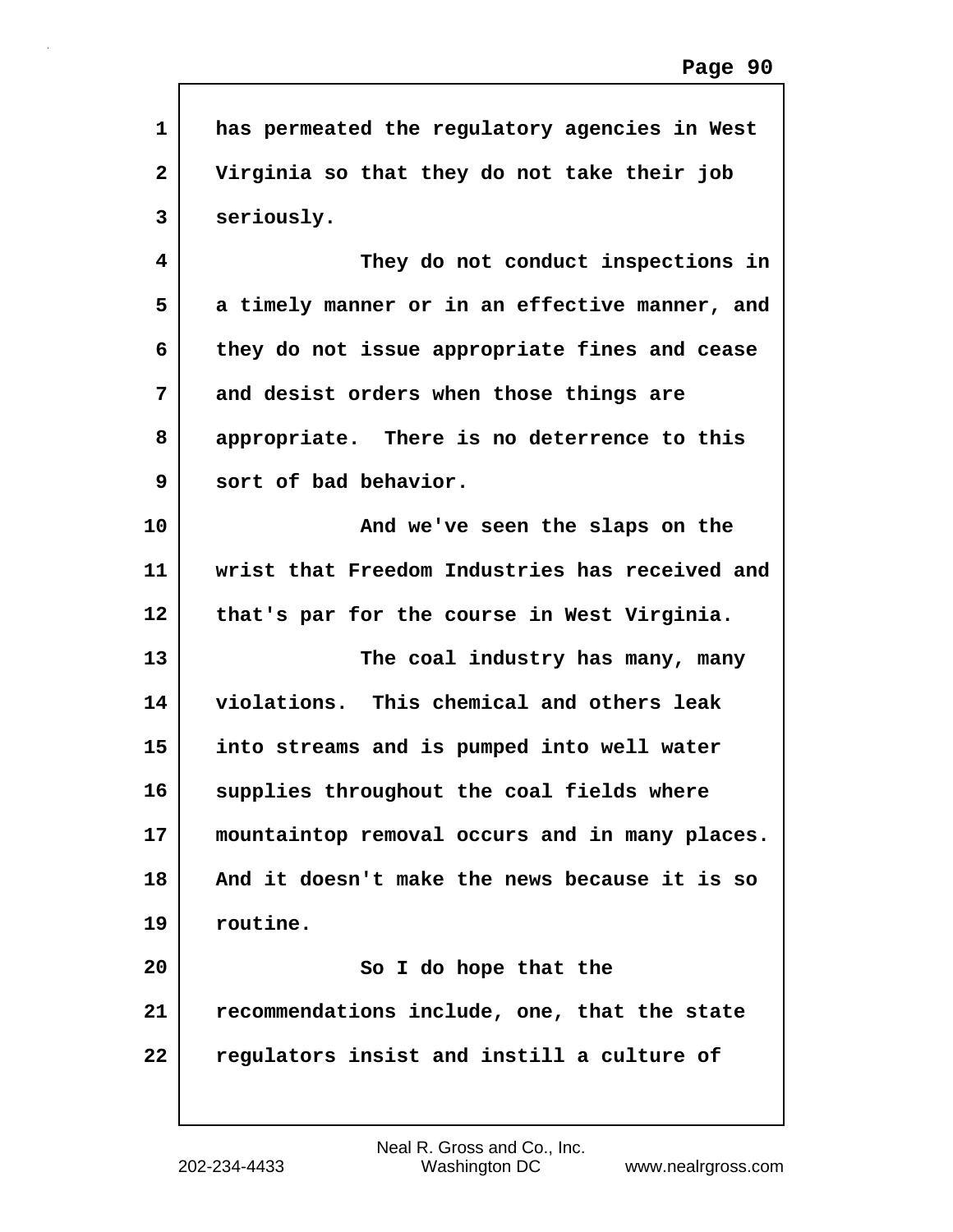| 1                       | making people's health and safety the top        |
|-------------------------|--------------------------------------------------|
| $\overline{\mathbf{2}}$ | priority, not an afterthought, not after the     |
| 3                       | disaster has occurred, and place that health     |
| 4                       | and safety ahead of industry profits and         |
| 5                       | convenience.                                     |
| 6                       | Now, we need to institute the                    |
| 7                       | precautionary principle in West Virginia.<br>Not |
| 8                       | wait until people are sick and dead and their    |
| 9                       | heirs possibly sue a polluting industry and      |
| 10                      | settle for pennies on the dollar years down      |
| 11                      | the road.                                        |
|                         |                                                  |
| $12 \overline{ }$       | And I appreciate your time and                   |
| 13                      | thank you for coming and making your results     |
| 14                      | known. Thank you.                                |
| 15                      | DR. HOROWITZ: Thank you. Next is                 |
| 16                      | John Morawetz from the National Chemical         |
| 17                      | Workers Union.                                   |
| 18                      | MR. MORAWETZ: And for the record                 |
| 19                      | it's M-O-R-A-W-E-T-Z.                            |
| 20                      | One, thanks for the staff and the                |
| 21                      | Board for some information. In terms of          |

 $\mathsf{l}$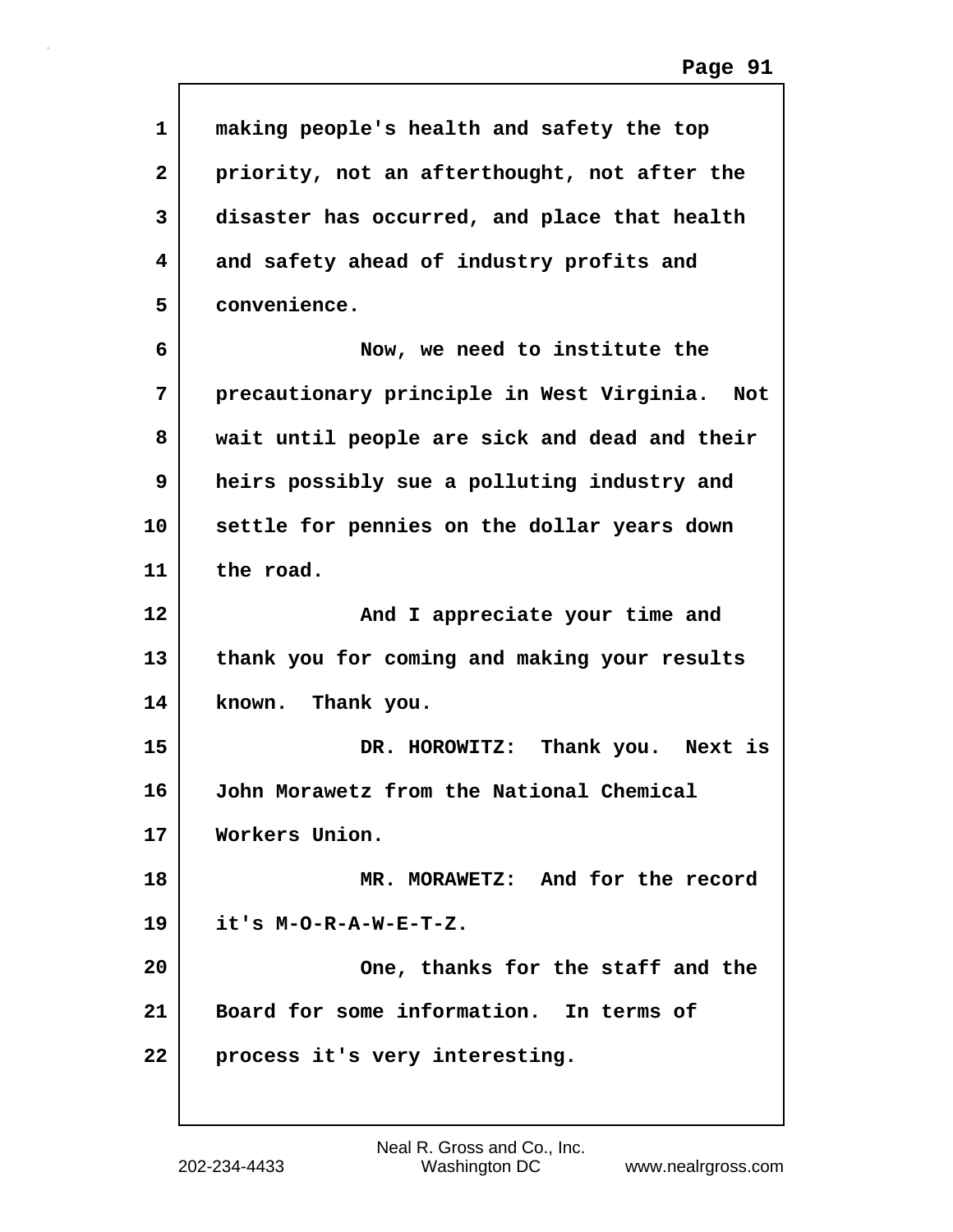| $\mathbf 1$  | It's the first public meeting I've             |
|--------------|------------------------------------------------|
| $\mathbf{2}$ | been to that's an update, not a final report.  |
| 3            | It gives us some insight as to where the staff |
| 4            | are going with the report. It's helpful        |
| 5            | information and helpful also for you to hear   |
| 6            | from the public.                               |
| 7            | So as an idea of where the process             |
| 8            | may go I think you may want to consider -- I   |
| 9            | know it's expensive for everybody to be here,  |
| 10           | but a few investigators coming to a public     |
| 11           | meeting, releasing what's going on could be    |
| 12           | helpful in the future.                         |
| 13           | Two is I work in Cincinnati, Ohio.             |
| 14           | We are painfully aware of problems that happen |
| 15           | upstream of the Ohio River, Kanawha River.     |
| 16           | In this instance we -- the gates               |
| 17           | for the water intake are upstream of           |
| 18           | Cincinnati on the Ohio River and about --      |
| 19           | we're used to this. A week after the spill     |
| 20           | they closed the gates. They get the water      |
| 21           | from inland in Ohio and that's what feeds our  |
| 22           | system. And then they're closed again. I       |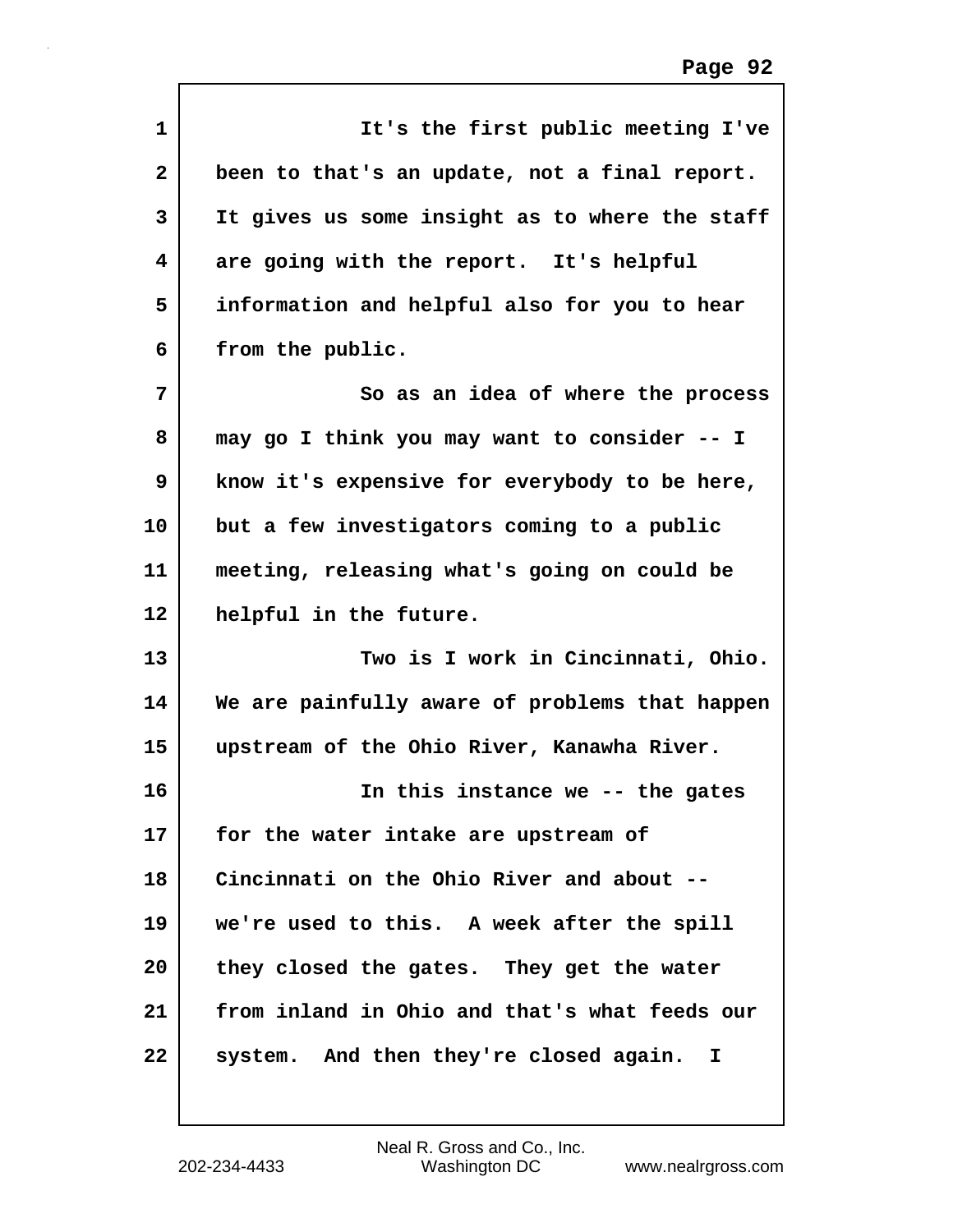| $\mathbf{1}$   | also personally drank a lot of bottled water.  |
|----------------|------------------------------------------------|
| $\overline{2}$ | Our particular involvement is that             |
| 3              | the Chemical Workers works very closely with   |
| 4              | American Federation of Teachers. And AFT       |
| 5              | approached us with their West Virginia         |
| 6              | affiliate for information because on January   |
| 7              | 10th or 11th, maybe 12th, somewhere around     |
| 8              | there, the custodians who are represented by   |
| 9              | the West Virginia Teachers Association were    |
| 10             | asked to purge the lines in the schools.       |
| 11             | So we came up with a fact sheet                |
| 12             | which I've given to Johnnie Banks and to the   |
| 13             | Board Members, Chairman Moure-Eraso and Member |
| 14             | Griffon.                                       |
| 15             | And also the Bureau of Public                  |
| 16             | Health in West Virginia basically copied it    |
| 17             | within a day and put the same thing out. And   |
| 18             | we're very pleased to be able to help get      |
| 19             | information out.                               |
| 20             | I'm looking at it now sitting here             |
| 21             | and realizing at that point in time the        |
| 22             | recommendation was 1 part per million.<br>The  |
|                |                                                |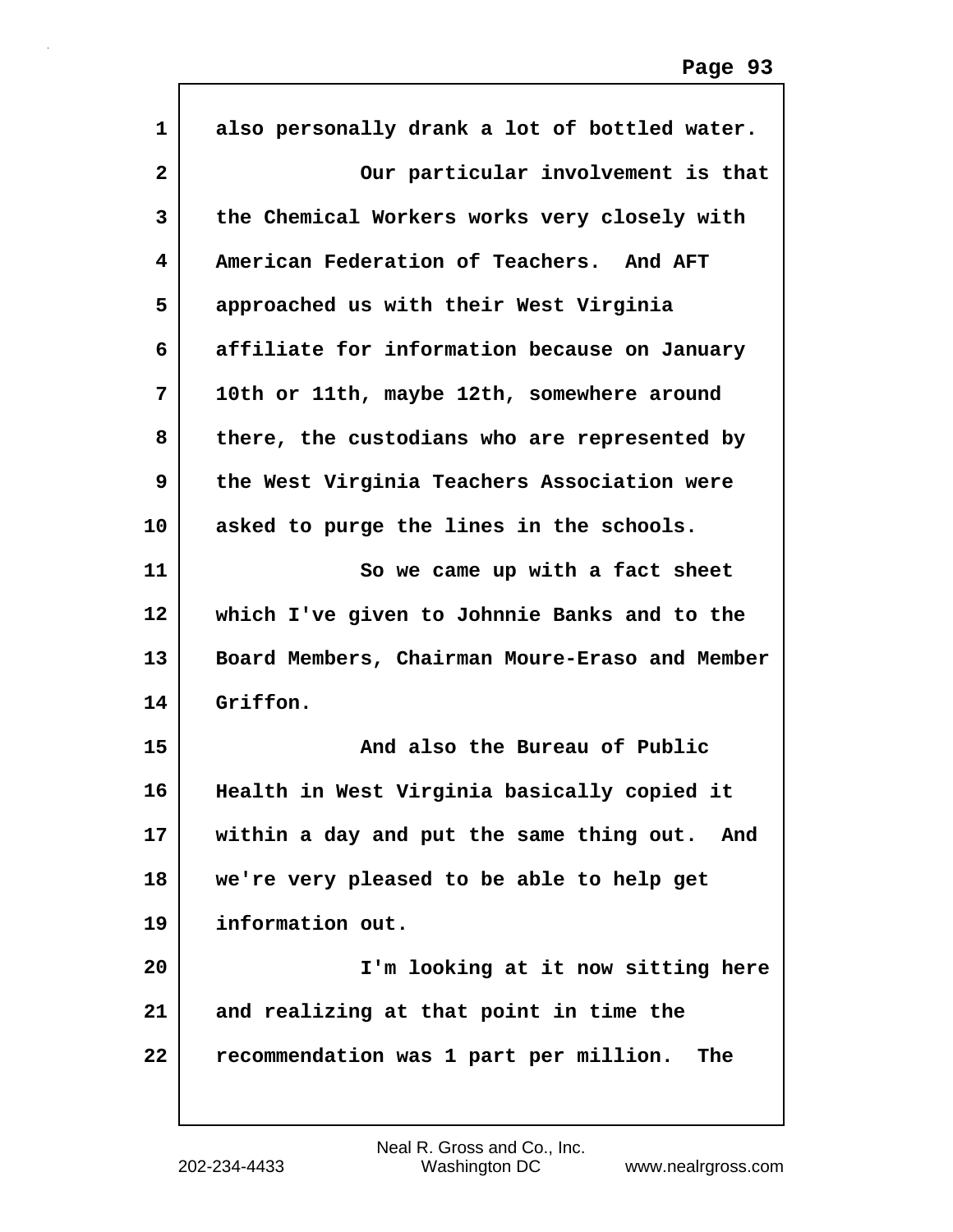| $\mathbf{1}$ | recommendation now is 10 parts per billion.      |
|--------------|--------------------------------------------------|
| $\mathbf{2}$ | The numbers are very strange. Ten parts per      |
| 3            | billion is -- with the recommendation            |
| 4            | originally it was 1,000 parts per billion.<br>So |
| 5            | basically it was dropped by 2 orders of          |
| 6            | magnitude divided by 100.                        |
| 7            | And I remember controversy among                 |
| 8            | toxicologists. And what underlies this all?      |
| 9            | We don't have enough information. It was pure    |
| 10           | MCHM. You hear all these discussions.<br>We      |
| 11           | don't know and regretfully all too often         |
| 12           | there's a rush to "it's safe" without a sort     |
| 13           | of reasoned discussion, what evidence do we      |
| 14           | have, and what can we do to have a safe,         |
| 15           | precautionary principle for people, whether      |
| 16           | it's workers or the community that could be      |
| 17           | exposed.                                         |
| 18           | Because every community situation,               |
| 19           | you scratch the surface, there's a worker        |
| 20           | situation. Every worker situation, sooner or     |
| 21           | later it's going to be an environmental          |
| 22           | exposure. So we should look at all of those.     |
|              |                                                  |

 $\mathsf{I}$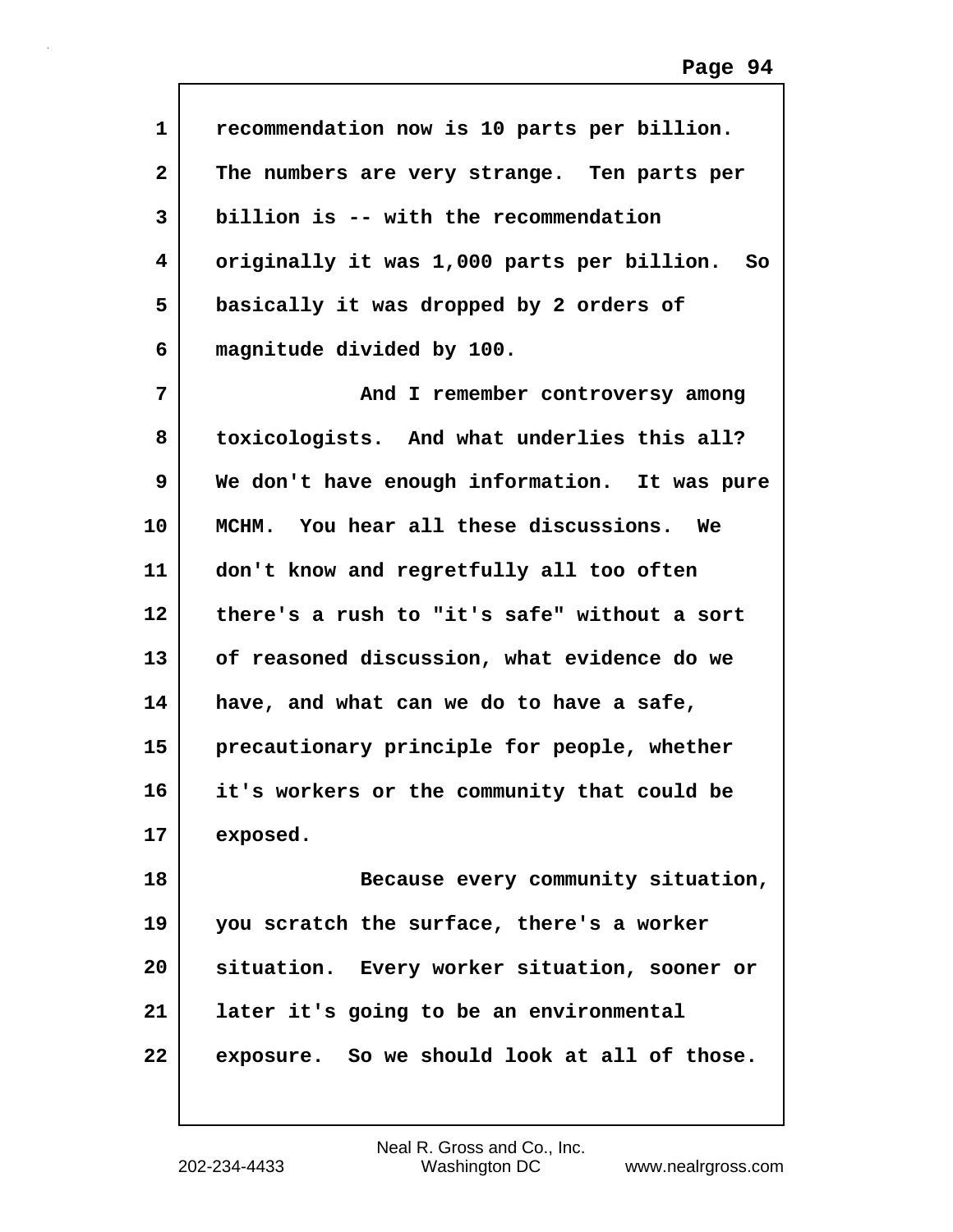| $\mathbf{1}$      | I would say also in terms of the               |
|-------------------|------------------------------------------------|
| $\mathbf{2}$      | root cause analysis I was very pleased in I    |
| 3                 | think Johnnie's presentation or Lucy's -- I    |
| 4                 | think it was Johnnie Banks' -- that there was  |
| 5                 | a question of siting of the facilities.        |
| 6                 | From the beginning I was shocked               |
| 7                 | to hear that a mile upstream of a water intake |
| 8                 | for any community let alone a city can have    |
| 9                 | this possibility. It seems to me we need to    |
| 10                | grandfather in some zoning situation, a        |
| 11                | question that the CSB has dealt with before,   |
| $12 \overline{ }$ | NDK Crystal. There was an explosion that was   |
| 13                | -- this facility was close, within a couple    |
| 14                | hundred feet of Interstate 90. A trucker was   |
| 15                | killed.                                        |
| 16                | There should be some question of               |
| 17                | zoning, not just West Virginia, but where do   |
| 18                | we want to have facilities that have thousands |
| 19                | of gallons of toxic chemicals that are this    |
| 20                | close to our water intake.                     |
| 21                | I also hope that in your report                |
| 22                | you'll talk about the odor threshold.          |

Г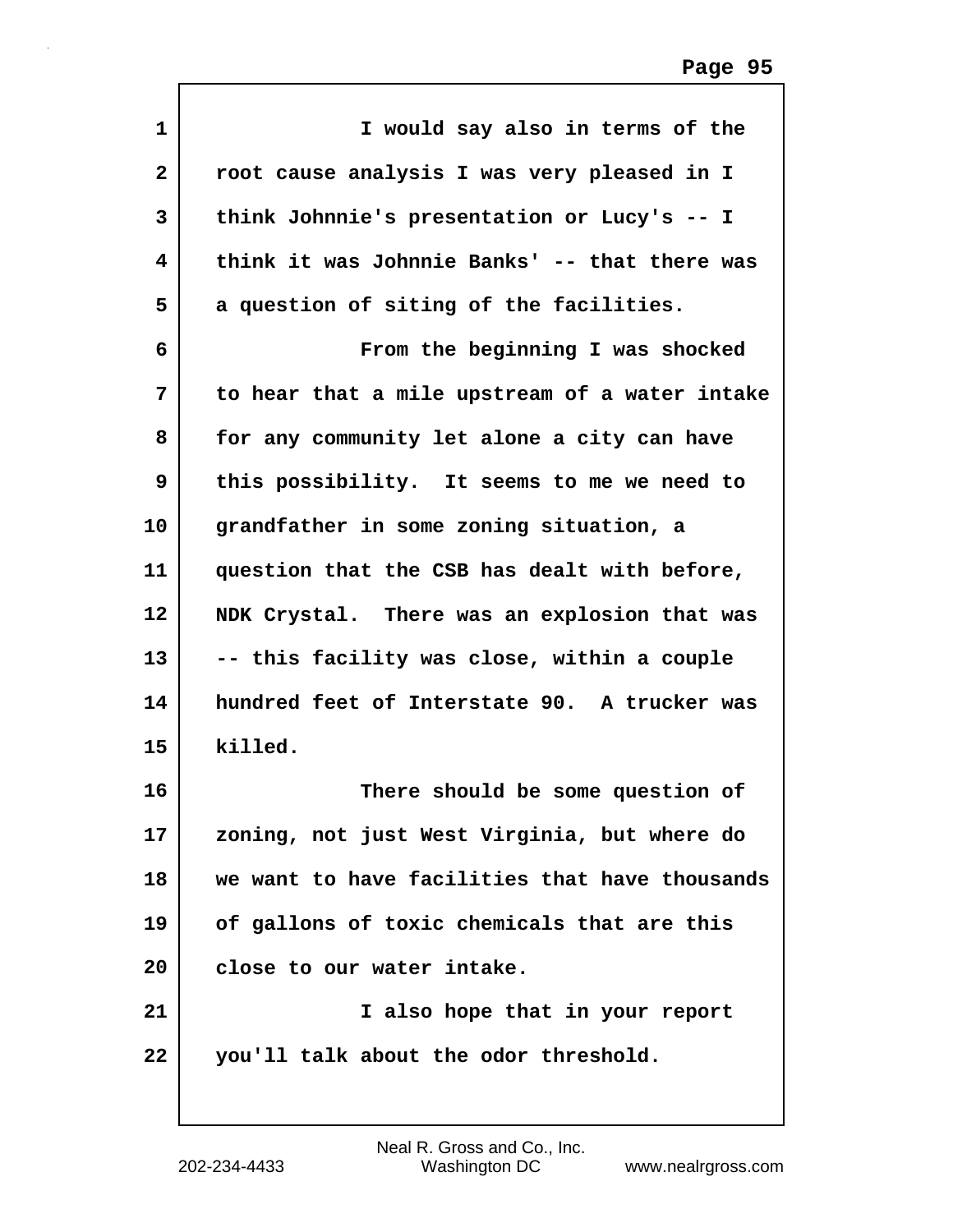| 1            | Clearly, is it adequate. What are the warning |
|--------------|-----------------------------------------------|
| $\mathbf{2}$ | properties there? And thank you very much for |
| 3            | your time.                                    |
| 4            | DR. HOROWITZ: Thank you, Mr.                  |
| 5            | Morawetz. And next is David Christianson. Go  |
| 6            | ahead, sir.                                   |
| 7            | MR. CHRISTENSEN: My name's Dave               |
| 8            | Christensen. I'm a retired chemical engineer, |
| 9            | registered.                                   |
| 10           | DR. HOROWITZ: Sir, would you mind             |
| 11           | spelling it for the transcriber?              |
| 12           | MR. CHRISTENSEN: Certainly. C-H-              |
| 13           | $R-I-S-T-E-N-S-E-N.$                          |
| 14           | I'm a retired chemical engineer,              |
| 15           | registered professional engineer, 37 years in |
| 16           | the chemical business. Half of that in        |
| 17           | process risk assessment. That's my            |
| 18           | background.                                   |
| 19           | And my point is that, to use a                |
| 20           | West Virginia expression, let's not get bore- |
| 21           | sighted. Consider what we're looking at here. |
| 22           | MCHM and PPH are not unique                   |
|              |                                               |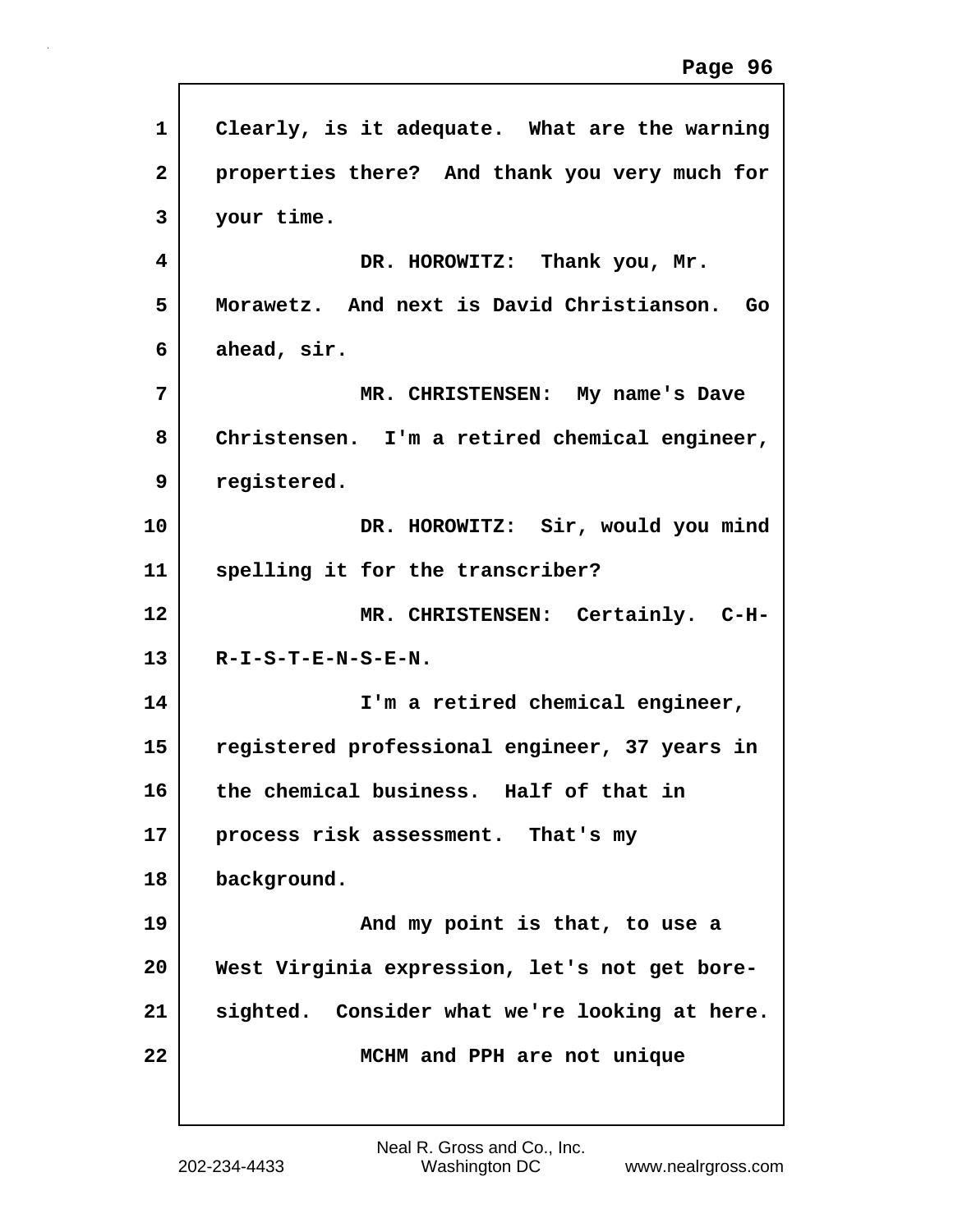| 1            | chemicals in the lack of knowledge of them.    |
|--------------|------------------------------------------------|
| $\mathbf{2}$ | In fact, I think the majority of them out      |
| 3            | there in the chemical business do not have     |
| 4            | complete toxicology data.                      |
| 5            | Animal studies are not -- and most             |
| 6            | of the time that's the limit. So it's not      |
| 7            | unusual to be confronted with this. That's my  |
| 8            | point on bore-sighted. Let's just not focus    |
| 9            | on these two chemicals.                        |
| 10           | The other point is that we heard -             |
| 11           | - we talk about concentrations, 10 parts per   |
| 12           | billion, 1 part people million. How many       |
| 13           | chemicals do we have in our water supply at    |
| 14           | the 10 part per billion level? It would be a   |
| 15           | list as long as this room.                     |
| 16           | How many of those do we have                   |
| 17           | toxicology information on? How many of them    |
| 18           | are in the same state as the two chemicals     |
| 19           | that we're talking about?                      |
| 20           | So that's really my message. It's              |
| 21           | a broader issue than just these two chemicals. |
| 22           | DR. HOROWITZ: Thank you. Thank                 |
|              |                                                |

Г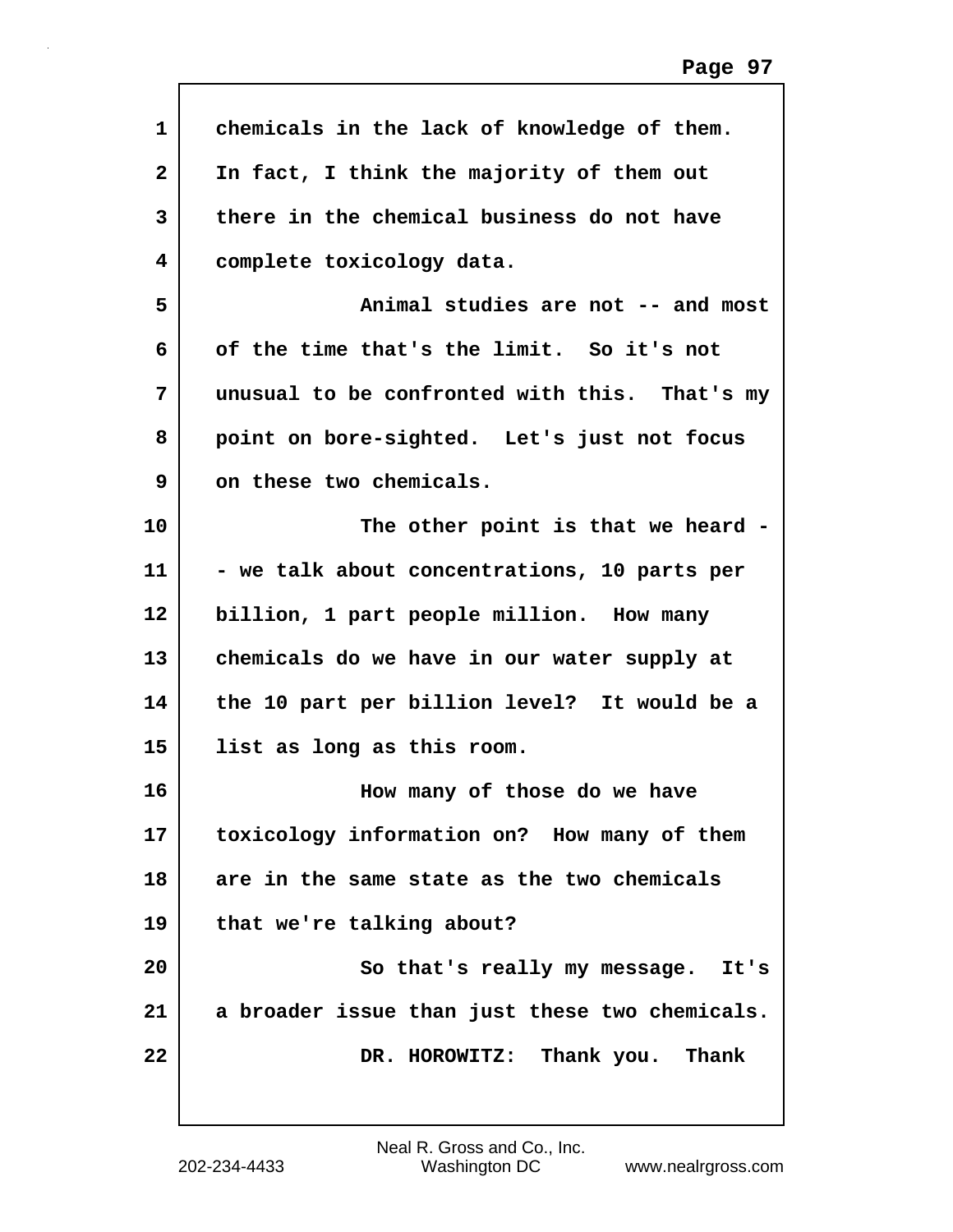| 1            | you for the comment. Next is John Robinson,    |
|--------------|------------------------------------------------|
| $\mathbf{2}$ | KCHD.                                          |
| 3            | MR. ROBINSON: Actually I thought               |
| 4            | that was an attendance sheet so I signed in on |
| 5            | the wrong page.                                |
| 6            | (Laughter)                                     |
| 7            | MR. ROBINSON: For the record.                  |
| 8            | But thank you.                                 |
| 9            | DR. HOROWITZ: Okay. Did you have               |
| 10           | a comment?                                     |
| 11           | MR. ROBINSON: Actually I'm here                |
| 12           | to ask if there will ever be any studies done  |
| 13           | on the species that live in the river and how  |
| 14           | that might affect the environment as well.     |
| 15           | DR. HOROWITZ: Do you want to                   |
| 16           | speak to that? Environmental impacts?          |
| 17           | MR. BANKS: I think early on there              |
| 18           | was an assessment of fish. And there were no   |
| 19           | fish-kill recorded. And that was early, early  |
| 20           | on in the investigation. I've not heard of     |
| 21           | anything subsequent to that, but again, those  |
| 22           | are areas of expertise that are beyond our     |

Г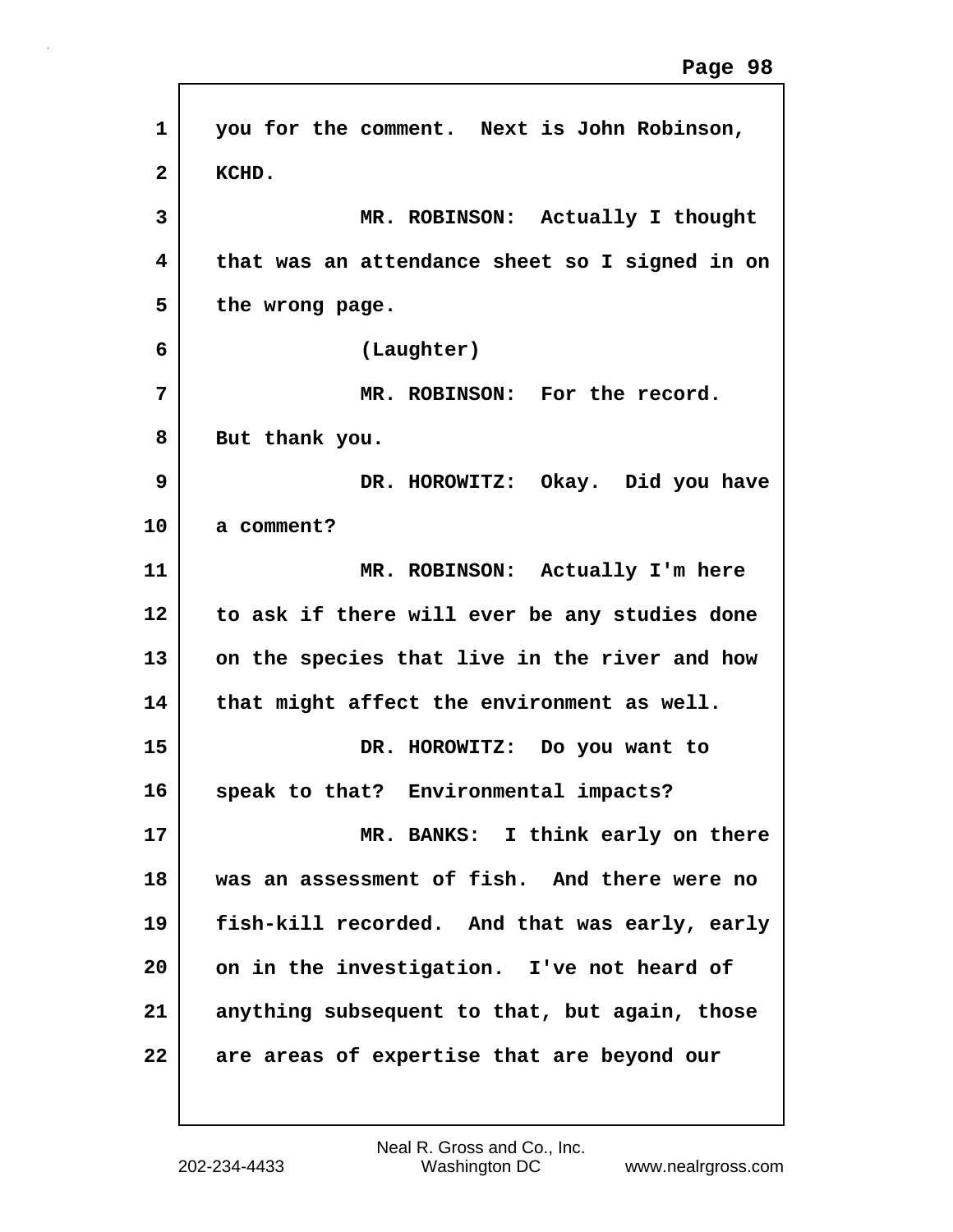| $\mathbf{1}$ | scope of our investigation. But those are      |
|--------------|------------------------------------------------|
| $\mathbf{2}$ | things that can help to develop really a solid |
| 3            | base of information from which folks can learn |
| 4            | and grow from.                                 |
| 5            | DR. HOROWITZ: There's one that                 |
| 6            | I'm just having trouble with the handwriting   |
| 7            | so if you don't notice your name called please |
| 8            | come up after the other three. And it's just   |
| 9            | a little hard to decipher here.                |
| 10           | And then next I think is Vivian                |
| 11           | Stockman, OVEC.                                |
| 12           | MS. STOCKMAN: Yes, that's                      |
|              |                                                |
| 13           | Stockman, S-T-O-C-K-M-A-N. OVEC is Ohio        |
| 14           | Valley Environmental Coalition.                |
| 15           | Thank you for your investigation               |
| 16           | We definitely need the scrutiny.<br>here.      |
| 17           | As the Chairman of the Board noted             |
| 18           | your investigation so far shows that the self- |
| 19           | policing does not work. And it shows that the  |
| 20           | state government, the DEP is failing to do its |
| 21           | job of inspections and enforcement of          |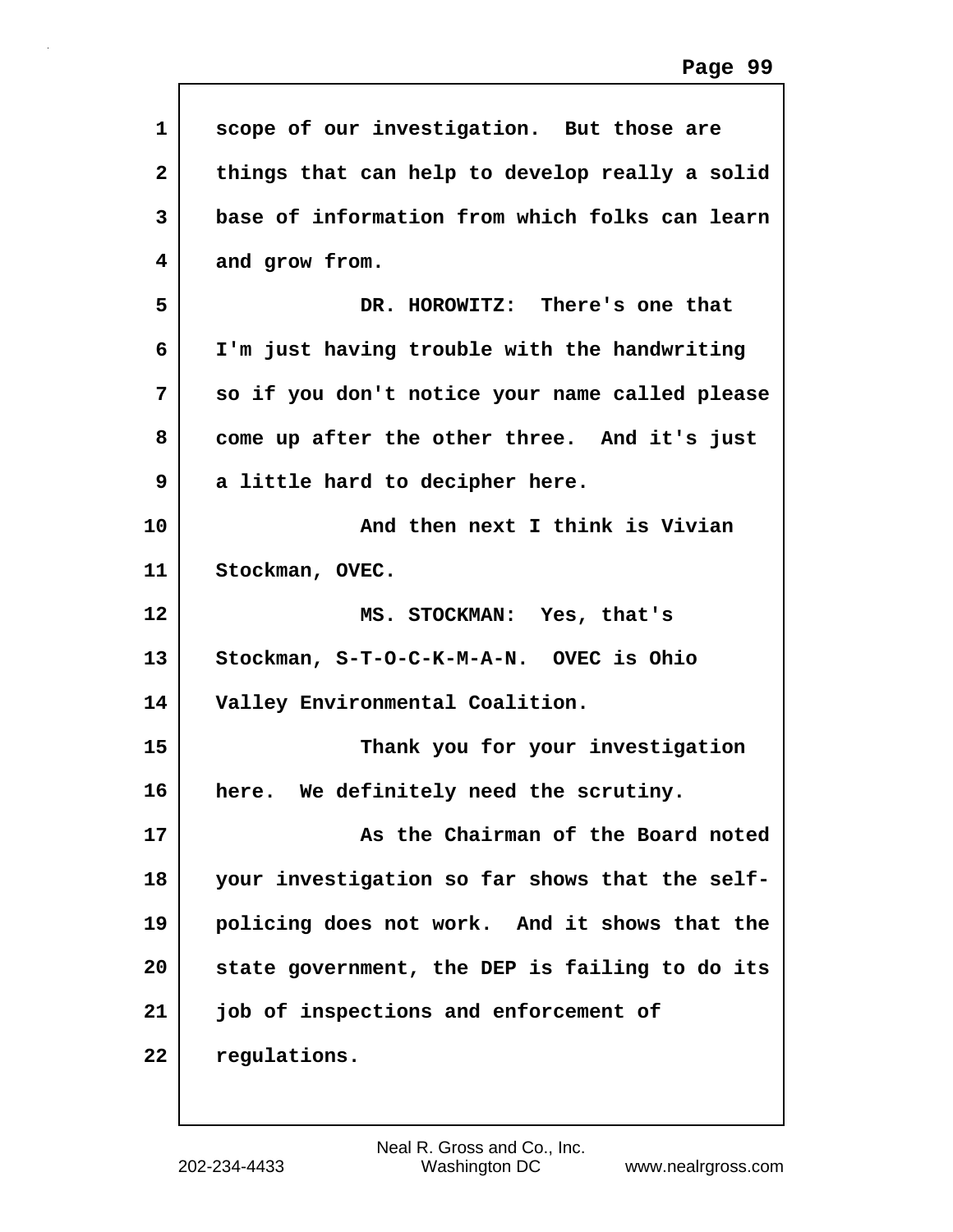| I'm struck especially by the                   |
|------------------------------------------------|
| statement in the press release from the        |
| Chairman which says the accident was a         |
| disaster of the highest magnitude, was         |
| preventible and must be averted in any other   |
| community to prevent disasters in other        |
| communities.                                   |
| I think in one case or several                 |
| cases we're a little too late. I'm thinking    |
| of the communities of Rawl, Lick Creek,        |
| Merrimac and Sprigg in Mingo County and        |
| Prenter in Boone County where waste from coal  |
| plants has poisoned the well water. So that's  |
| what this MCHM chemical was.                   |
| And we're finding there's probably             |
| dozens if not close to a hundred of different  |
| type of chemicals used in the coal prep        |
| plants.                                        |
| So I'm just wondering if there is              |
| any possibility of a recommendation of another |
| study looking into these plants and what       |
| chemicals are used at the plants.              |
|                                                |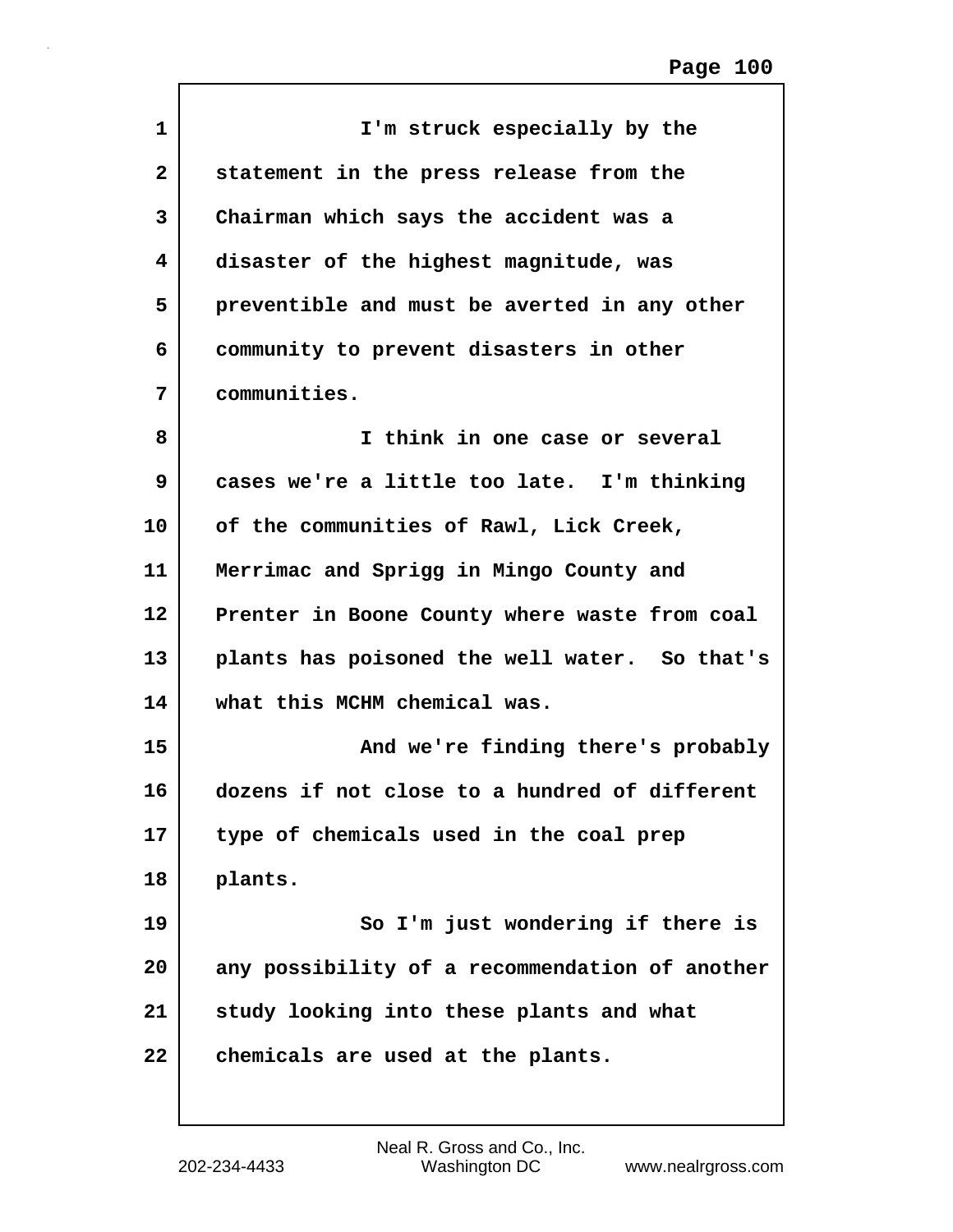| 1            | And no more proprietary formula                  |
|--------------|--------------------------------------------------|
| $\mathbf{2}$ | secrets. We need to know where the chemicals     |
| 3            | are stored, how those tanks are investigated,    |
| 4            | how they're inspected rather at the prep         |
| 5            | plants.                                          |
| 6            | We need monitoring of the effluent               |
| 7            | coming out of these plants. And I'm just         |
| 8            | fearful that the MCHM type chemicals have        |
| 9            | already leached into the waterways and           |
| 10           | communities in the areas that I've mentioned     |
| 11           | and elsewhere where there's coal slurry          |
| 12           | impoundments, underground coal slurry            |
| 13           | injections and these prep plants.                |
| 14           | I'm afraid this same type of                     |
| 15           | disaster is unfolding in these areas. So I       |
| 16           | appreciate it if there's any possibility to      |
| 17           | extend some sort of investigation to all the     |
| 18           | chemicals used at those plants.                  |
| 19           | DR. HOROWITZ: Thank you. Next is                 |
| 20           | Chris Hale, Friends of Water.                    |
| 21           | MR. C. HALE: Hello. Chris Hale.                  |
| 22           | And just want to thank you for being here.<br>We |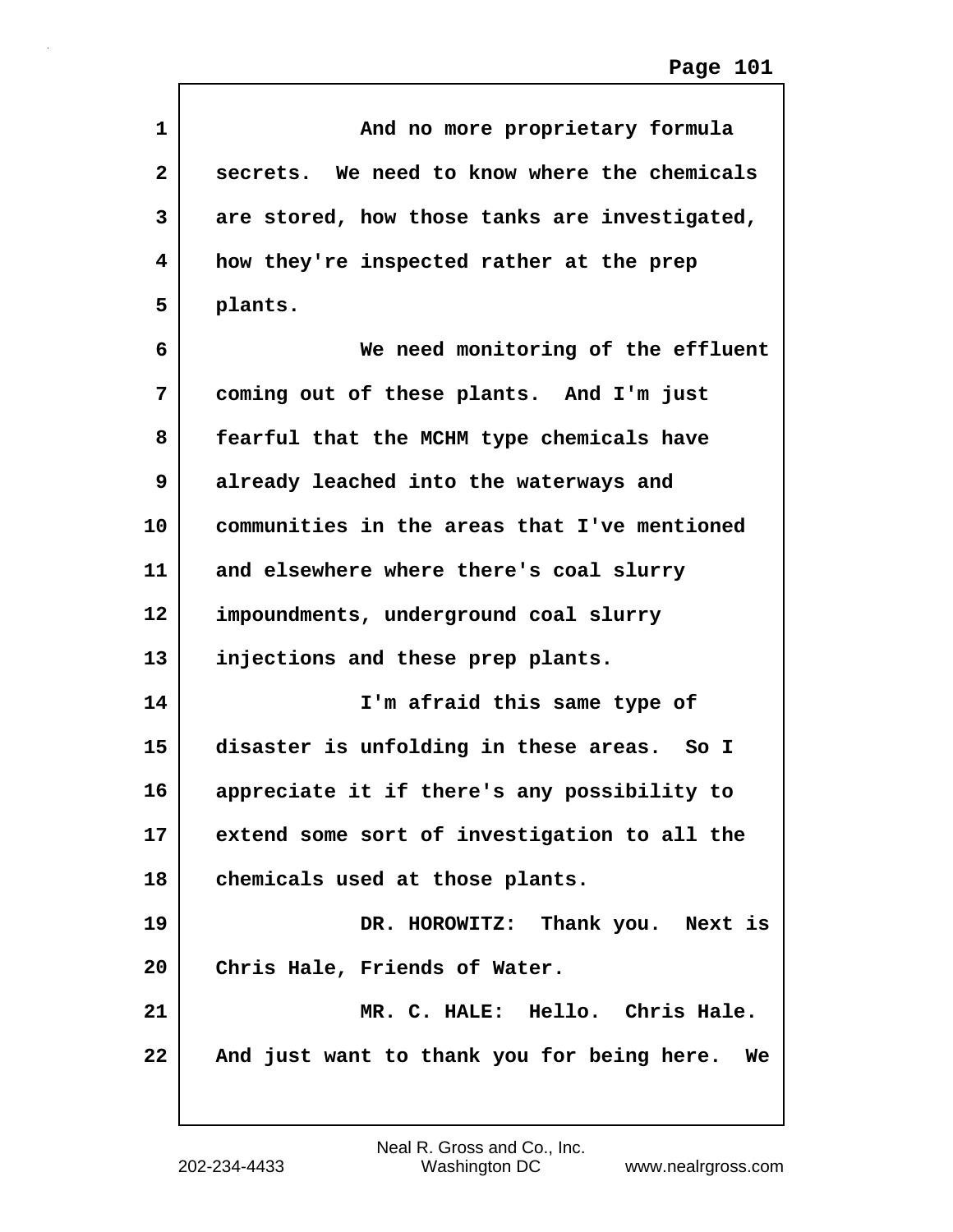| 1              | need you.                                      |
|----------------|------------------------------------------------|
| $\overline{2}$ | To echo a couple of earlier                    |
| 3              | comments with regard to the fees that they're  |
| 4              | paying their attorneys per month are about     |
| 5              | roughly \$2,500 more than the OSHA fine to put |
| 6              | that number in perspective. And we find that   |
| 7              | troubling.                                     |
| 8              | We do want to thank you here and               |
| 9              | this comment is more directed toward our       |
| 10             | regional and state leaders to finally          |
| 11             | implement the recommendations.                 |
| 12             | The Chemical Safety Board was here             |
| 13             | in 2008, 2011 and in 2014. And the cycle of    |
| 14             | carelessness and industrial negligence needs   |
| 15             | to stop now.                                   |
| 16             | And I will too say that I have                 |
| $17 \,$        | family members down river in Louisville,       |
| 18             | Kentucky. So this didn't only affect           |
| 19             | Cincinnati. They also had to shut off the      |
| 20             | mains in Louisville. And this is a great       |
| 21             | concern. Thank you.                            |
| 22             | DR. HOROWITZ: Thank you, Mr.                   |
|                |                                                |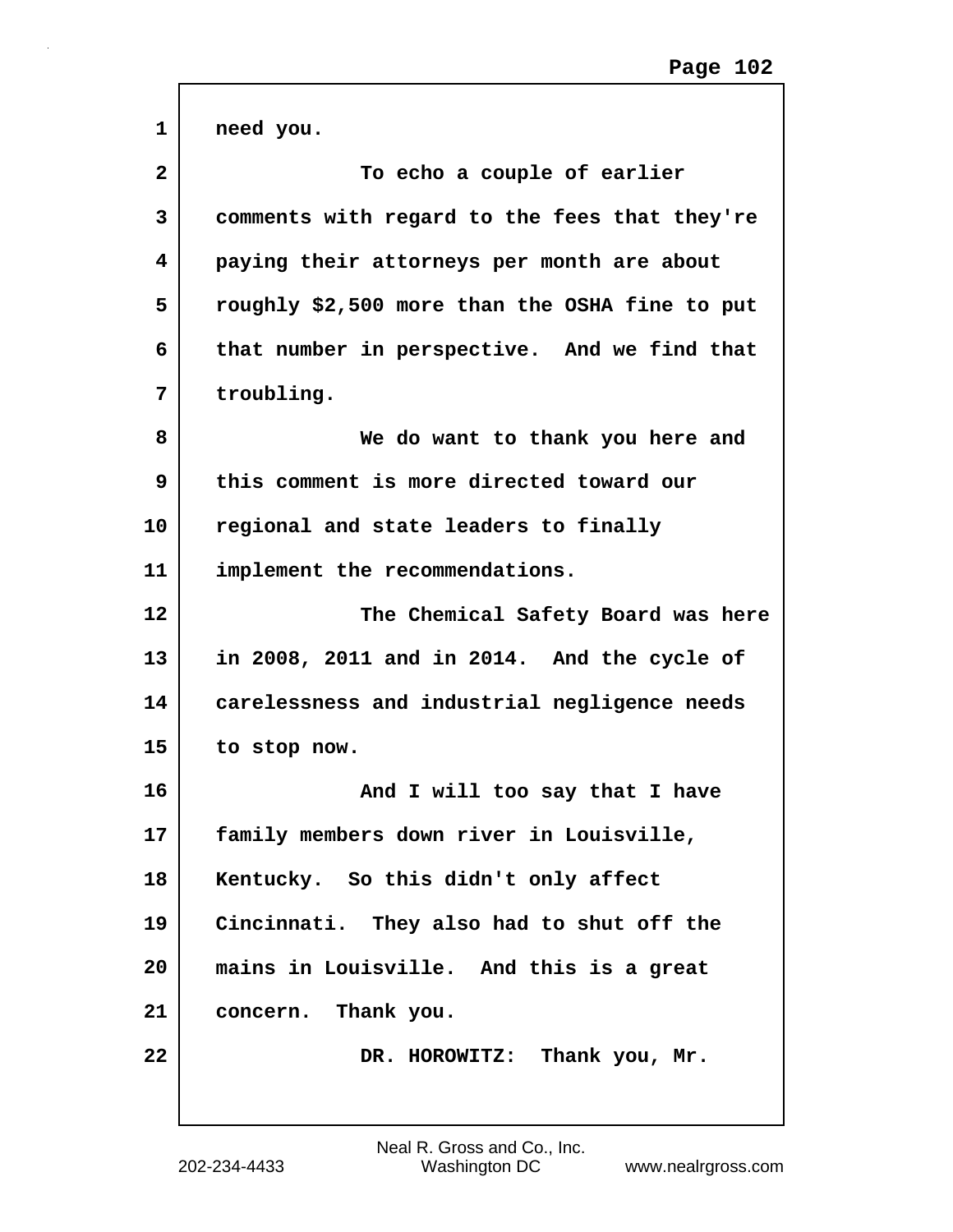| $\mathbf 1$     | Hale. And the next is Kenneth Hale, NAACP.    |
|-----------------|-----------------------------------------------|
| $\mathbf{2}$    | MR. K. HALE: No relation to Chris             |
| 3               | that I know of.                               |
| 4               | Historically, Charleston has been             |
| 5               | known as the chemical capital of the world.   |
| 6               | And for us in the NAACP it's a concern that   |
| 7               | environmental justice is not happening in the |
| 8               | way that protects its citizens.               |
| 9               | You've given some figures from                |
| 10              | your documents and your findings of 10,000    |
| 11              | gallons being spilled, and the tanks have the |
| 12              | capacity of 48,000. And folks can speculate   |
| 13              | because of the lack of inspections and the    |
| 14              | lack of reports from Freedom Industries that  |
| 15              | the amount of spill could have been greater.  |
| 16              | That's not my concern.<br>That's not          |
| 17 <sub>2</sub> | what I'm a resident expert on.                |
| 18              | My concern as far as the NAACP and            |
| 19              | the citizens of West Virginia, we thank the   |
| 20              | City of Charleston for using the fire         |
| 21              | departments as distribution points for those  |
| 22              | to pick up water.                             |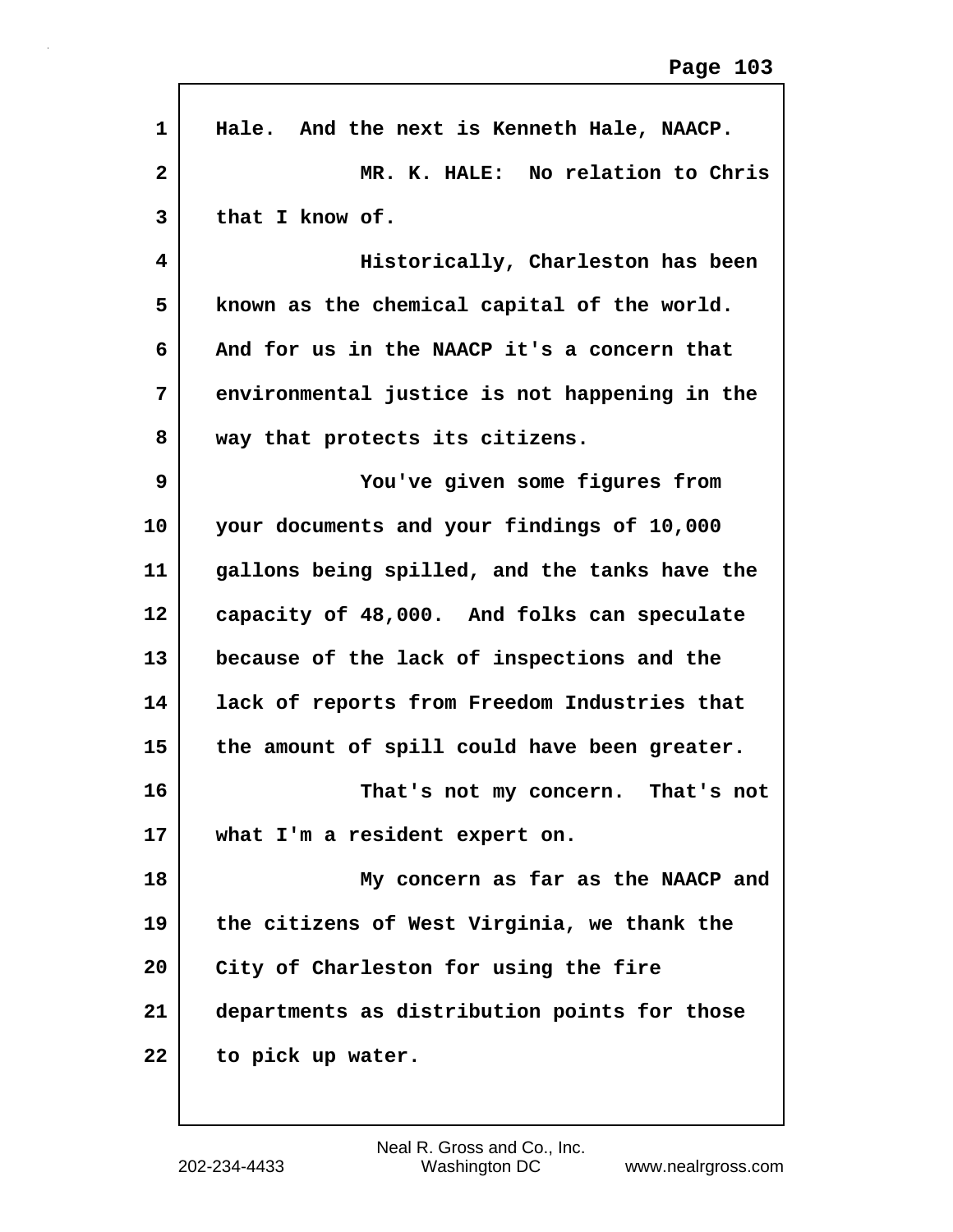| 1                 | But it seemed to have a lack of                |
|-------------------|------------------------------------------------|
| $\mathbf{2}$      | concern for those who could least afford to    |
| 3                 | purchase water. And the areas that were        |
| 4                 | mentioned by J.T., Washington Manor, Orchard   |
| 5                 | Manor, Littlepage, South Park, all are located |
| 6                 | near community centers which could have been   |
| 7                 | used and made available by the city to         |
| 8                 | distribute water to the poor and indigent      |
| 9                 | folks of the City of Charleston.               |
| 10                | And when you consider the fact                 |
| 11                | that it was a week later or even possibly      |
| $12 \overline{ }$ | further that folks were able to get to the     |
| 13                | water or even -- and even have notice.         |
| 14                | Because not everybody has a TV or a radio in   |
| 15                | their home. The indigent folks I'm talking     |
| 16                | about. So they may not have even known that    |
| 17                | the water was not even potable.                |
| 18                | And the concern is we need a plan.             |
| 19                | And I say "we" West Virginia, City of          |
| 20                | Charleston needs a plan that takes these       |
| 21                | things into consideration of how water will be |
| 22                | dispersed.                                     |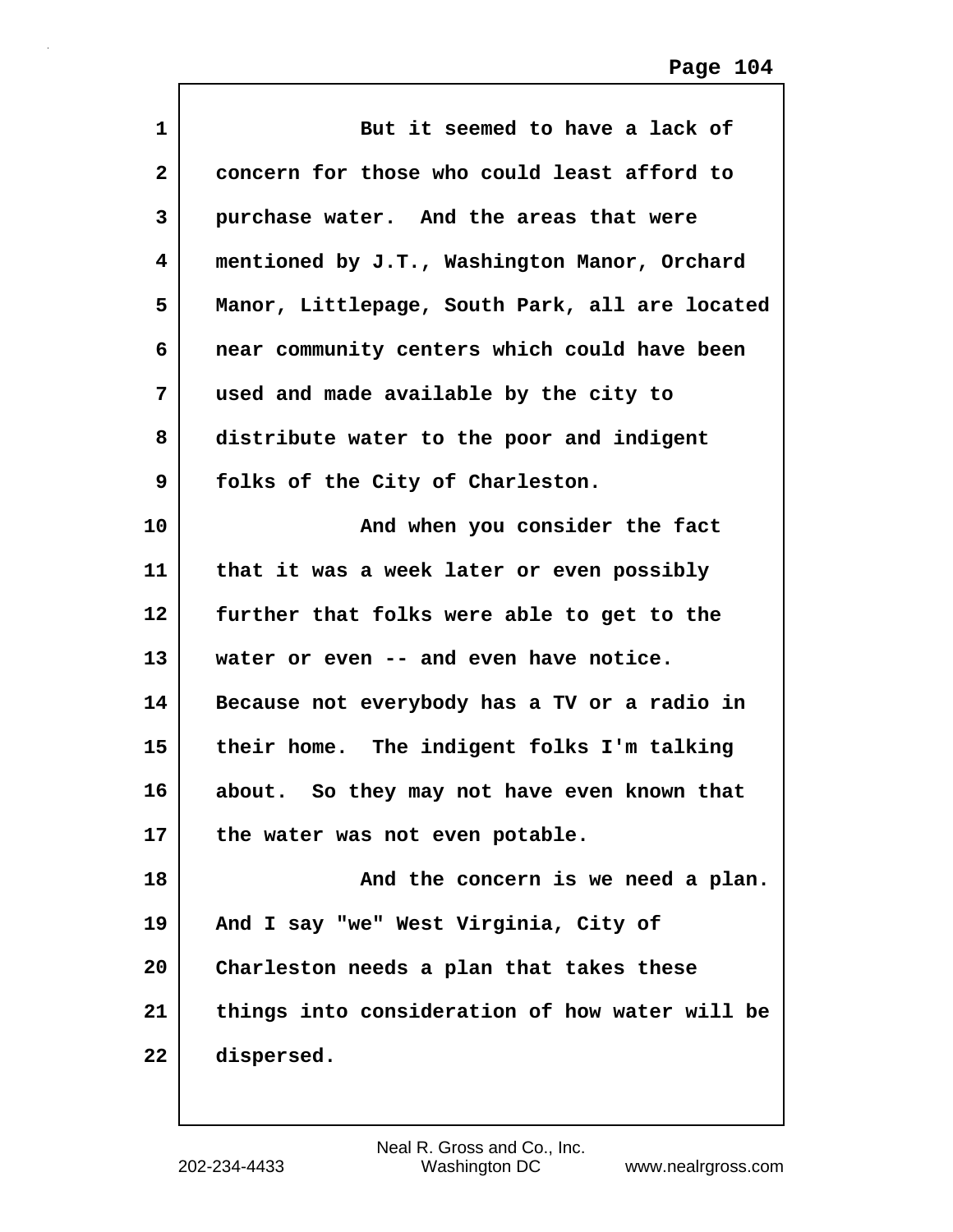| 1            | And not only the water and what                |
|--------------|------------------------------------------------|
| $\mathbf{2}$ | happened with the chemical plant. We have a    |
| 3            | lot of chemical tanks going up and down our    |
| 4            | tracks which could easily spill into our water |
| 5            | system.                                        |
| 6            | So when you're looking at above                |
| 7            | storage tanks I think you also need to look at |
| 8            | another industry and that would be the         |
| 9            | railroad industry, and how they store their    |
| 10           | tanks, and what type of things. Because this   |
| 11           | could happen again and especially in this      |
| 12           | community.                                     |
| 13           | And again, we've got a lot of                  |
| 14           | chemical plants, Monsanto, DuPont, all around  |
| 15           | here. And again, when you're looking at        |
| 16           | Freedom Industries I think you need to take a  |
| 17           | closer look at all the industries around the   |
| 18           | valley. Thank you.                             |
| 19           | DR. HOROWITZ: Thank you. And is                |
| 20           | there anyone else in the audience who'd like   |
| 21           | to comment who hasn't signed up? Yes, sir.     |
| 22           | MR. PRICE: Yes, I'm Phil Price                 |
|              |                                                |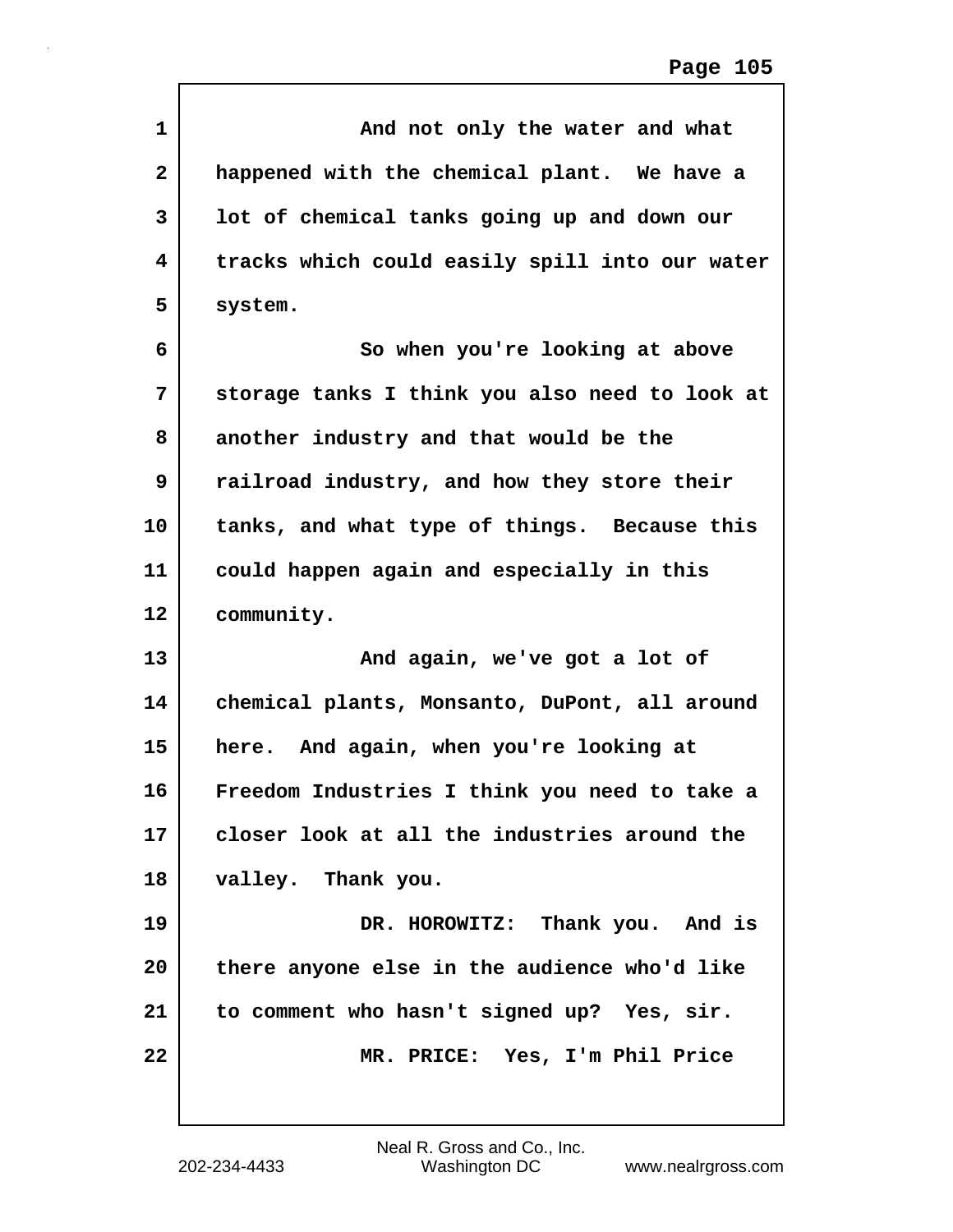| 1              | with Neoteric Associates.                      |
|----------------|------------------------------------------------|
| $\overline{2}$ | My question was relating to the                |
| 3              | very first slide that mentions two chemical    |
| 4              | components in the spill. And yet public        |
| 5              | domain data from Tennessee Eastman and Dow     |
| 6              | Chemical easily indicates 10 compounds in the  |
| 7              | spill.                                         |
| 8              | My question is has this group                  |
| 9              | actually done LCMS and GCMS analyses to        |
| 10             | produce accurate qualitative and quantitative  |
| 11             | analyses of a retained sample of what was      |
| 12             | actually spilled. Or are we merely taking      |
| 13             | Freedom's word for it as to what was in the    |
| 14             | tank?                                          |
| 15             | DR. HOROWITZ: Fair question.                   |
| 16             | MR. BANKS: We obtained samples of              |
| 17             | the MCHM-PPH mixture early on.<br>That         |
| 18             | information has not been processed in the lab  |
| 19             | as yet. We are in the process of winding up    |
| 20             | our information- and data-gathering portion of |
| 21             | the investigation.                             |
| 22             | Now we have to make sense of it                |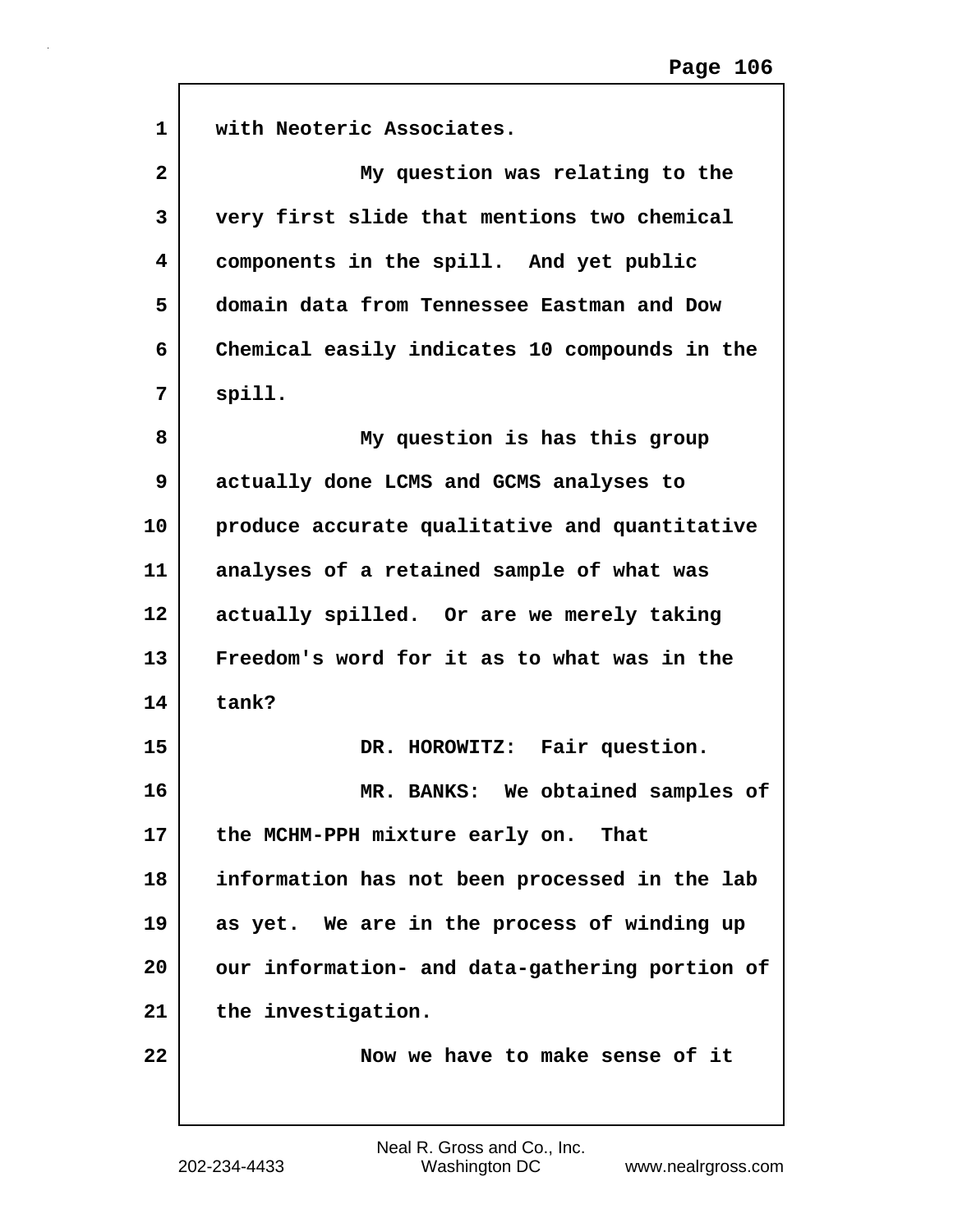| $\mathbf{1}$            | all. I mean, we go out there and we have a    |
|-------------------------|-----------------------------------------------|
| $\mathbf{2}$            | relatively small team of folks that have been |
| 3                       | assigned to this investigation since January. |
| $\overline{\mathbf{4}}$ | And the bulk of that has been                 |
| 5                       | conducting interviews, photo documenting,     |
| 6                       | getting the metal and the samples.            |
| 7                       | Okay, so now comes the really                 |
| 8                       | heart and soul of what we do is making sense  |
| 9                       | of it all. So that's the next step in the     |
| 10                      | process.                                      |
| 11                      | So we do have samples that we have            |
| $12 \,$                 | gathered with our partners at OSHA and the    |
| 13                      | plan is to get the results from that.         |
| 14                      | DR. HOROWITZ: Any others? Yes,                |
| 15                      | ma'am. Or -- either one.                      |
| 16                      | MS. LEWIS: My name is Conni                   |
| 17                      | Gratop Lewis. For the transcriber, C-O-N-N-I  |
| 18                      | Gratop G-R-A-T-O-P Lewis L-E-W-I-S.           |
| 19                      | Like J.T. and Kenneth I'm here on             |
| 20                      | behalf of the citizens of Charleston.<br>And  |
| 21                      | this, what I have to offer is some guidance   |
| 22                      | for the staff as they move forward.           |
|                         |                                               |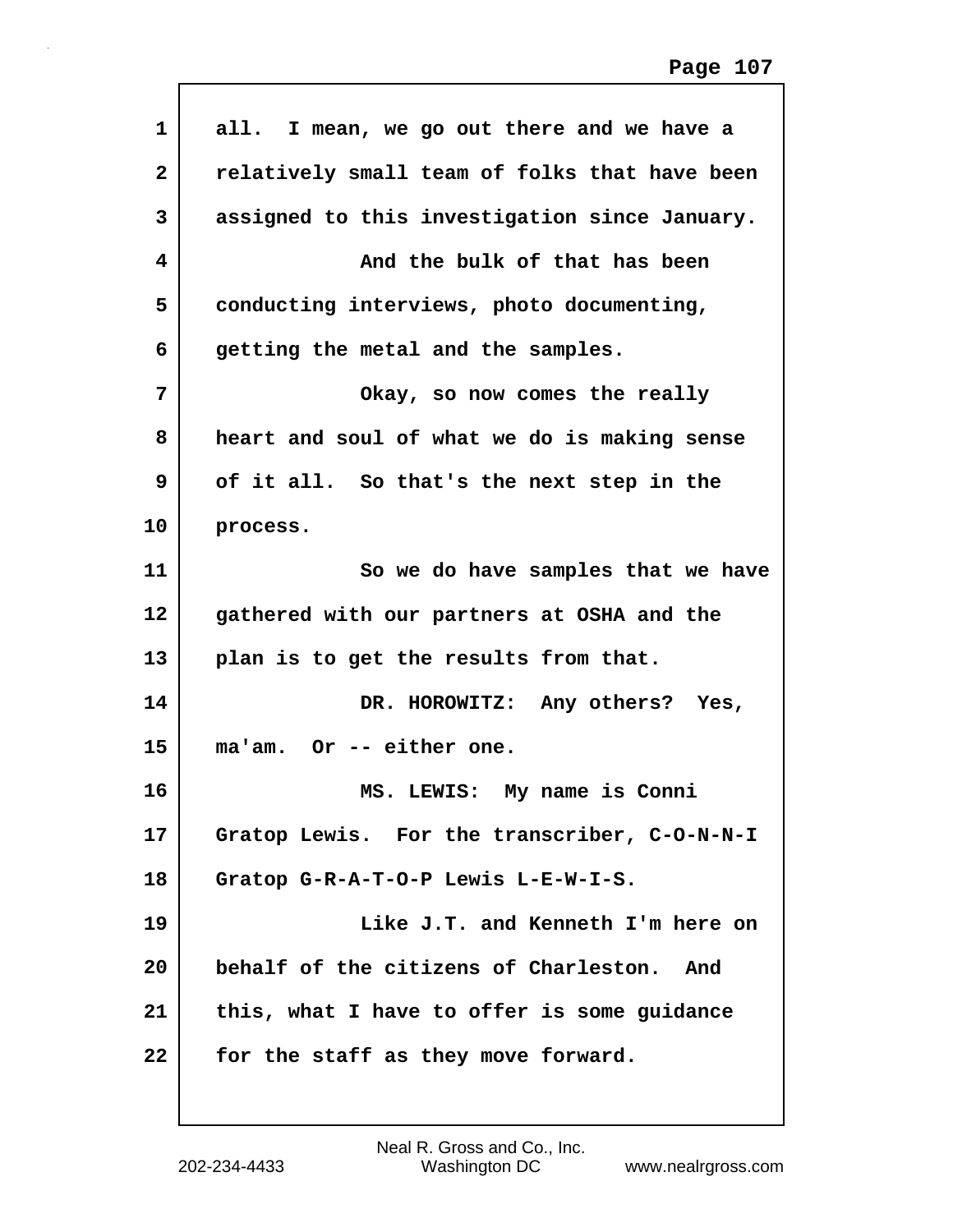| 1              | It is not sufficient in studying               |
|----------------|------------------------------------------------|
| $\overline{2}$ | the health impacts to rely on the Bureau of    |
| 3              | Public Health or the West Virginia State       |
| 4              | Health Department. You must talk to the        |
| 5              | Kanawha Charleston Health Department.          |
| 6              | There were approximately, the best             |
| 7              | studies indicate 100,000 of the 300,000 people |
| 8              | most impacted who reported -- who had physical |
| 9              | symptoms.                                      |
| 10             | They may have gone to their                    |
| 11             | individual private doctor. They may have       |
| 12             | decided they weren't sick enough to report to  |
| 13             | a hospital emergency room or to a clinic like  |
| 14             | MedExpress.                                    |
| 15             | When the state health department               |
| 16             | and the CDC commented on the health impacts    |
| 17             | they were extremely dismissive. In fact, they  |
| 18             | were insulting to the thousands of citizens    |
| 19             | who were impacted although perhaps not         |
| 20             | seriously.                                     |
| 21             | DR. HOROWITZ: Thank you. And I                 |
| 22             | believe we are in contact with that health     |
|                |                                                |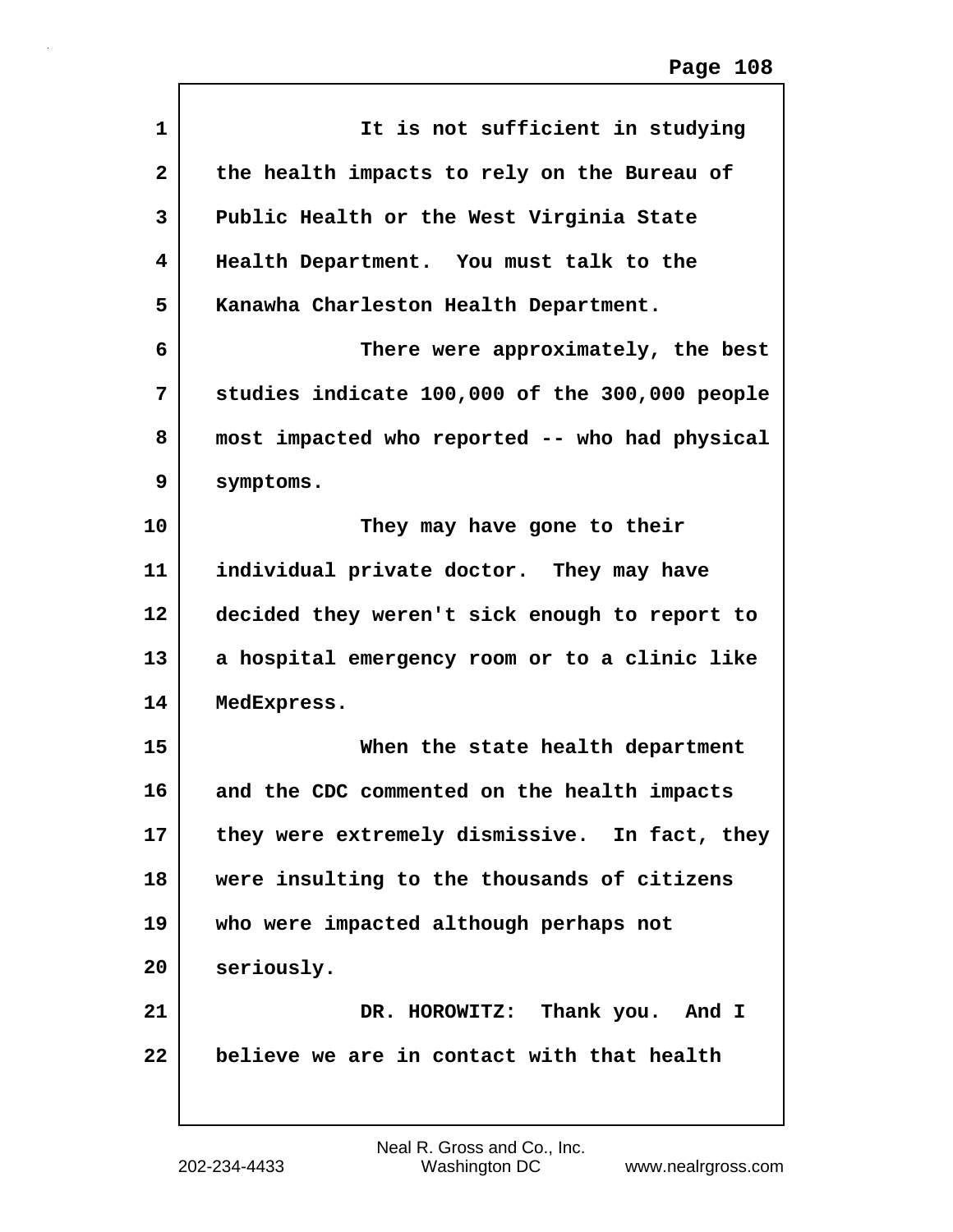| 1            | department.                                    |
|--------------|------------------------------------------------|
| $\mathbf{2}$ | MR. BANKS: I was remiss in not                 |
| 3            | mentioning the fact that we have been in close |
| 4            | contact with Kanawha County Health Department  |
| 5            | as well.                                       |
| 6            | So it's the whole suite of folks               |
| 7            | that are looking at this incident. We have     |
| 8            | had some dialogue with most if not all of      |
| 9            | them. And we value their input. And so it's    |
| 10           | multiple sources to get information on this    |
| 11           | incident.                                      |
| 12           | DR. HOROWITZ: Thank you for the                |
| 13           | comment and clarification. And yes, ma'am, I   |
| 14           | think you had a comment too.                   |
| 15           | MS. SODARO: My name is Linda                   |
| 16           | Sodaro, L-I-N-D-A S-O-D-A-R-O.<br>I'm a        |
| 17           | community member who went through this like    |
| 18           | everybody else.                                |
| 19           | And I noticed that you talked                  |
| 20           | about water coming into the tank and causing   |
| 21           | corrosion at the bottom of the tank.           |
| 22           | Did you consider water coming                  |
|              |                                                |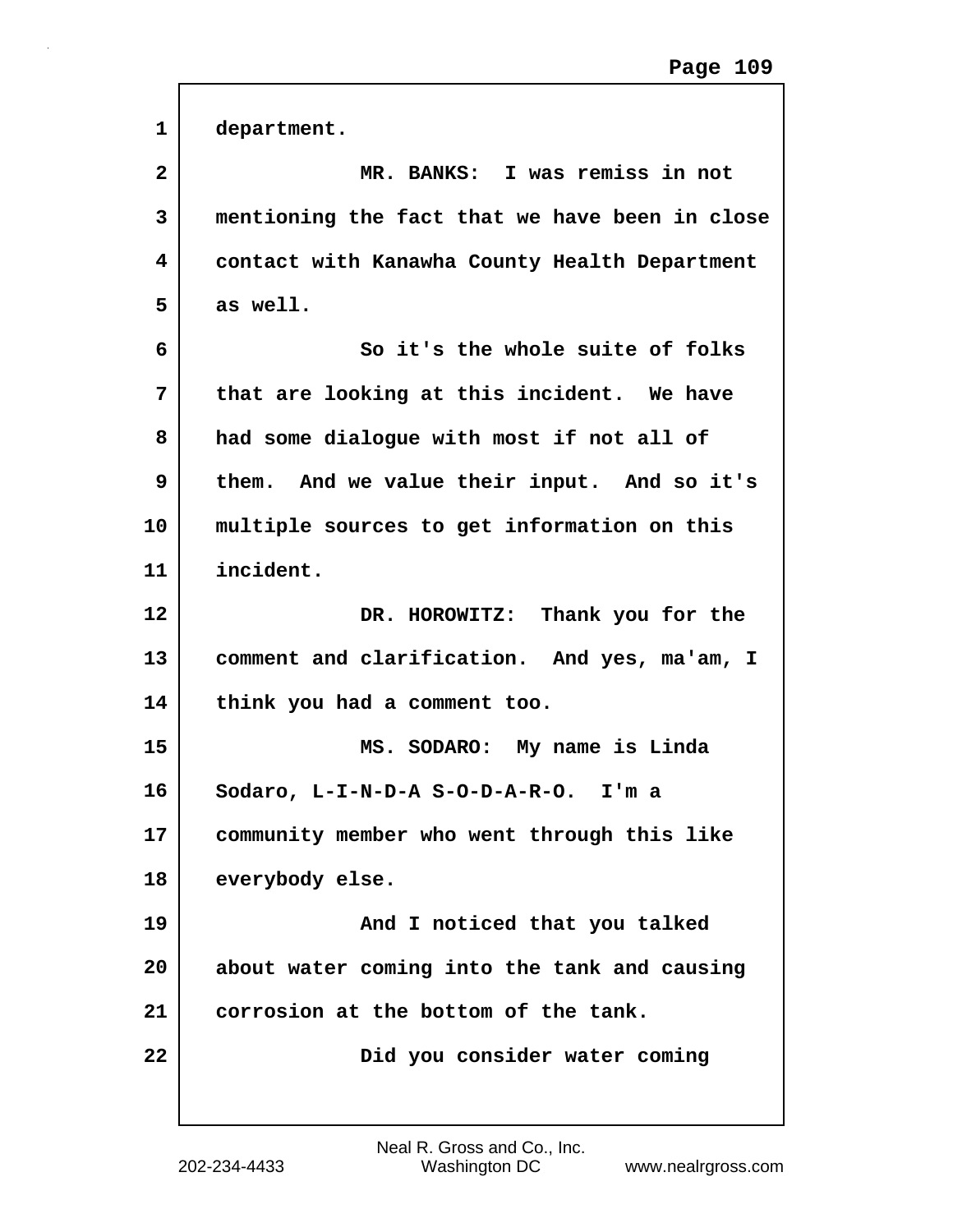| $\mathbf{1}$ | under the tank as Freedom has tried to point   |
|--------------|------------------------------------------------|
| $\mathbf{2}$ | the fingers at the airport?                    |
| 3            | MR. BANKS: Yes. We've not ruled                |
| 4            | anything out. What we do is we gather as much  |
| 5            | physical evidence as we possibly can and draw  |
| 6            | conclusions based on that evidence.            |
| 7            | The evidence based on our                      |
| 8            | observations and input from our tank expert is |
| 9            | that the corrosion occurred from within the    |
| 10           | tank based on the slide that we showed there   |
| 11           | of the development of two holes and then the   |
| 12           | gradual lessening of pits that were issuing    |
| 13           | forth from those first two holes. Which does   |
| 14           | indicate that there may have been some         |
| 15           | deformation in the tank floor that allowed     |
| 16           | water to pool there, which would tend to       |
| 17           | increase the corrosion.                        |
| 18           | But those are things that we want              |
| 19           | to make an absolute determination of through   |
| 20           | our forensic examination of this metal at the  |
| 21           | lab.                                           |
| 22           | So those are things that we hope               |
|              |                                                |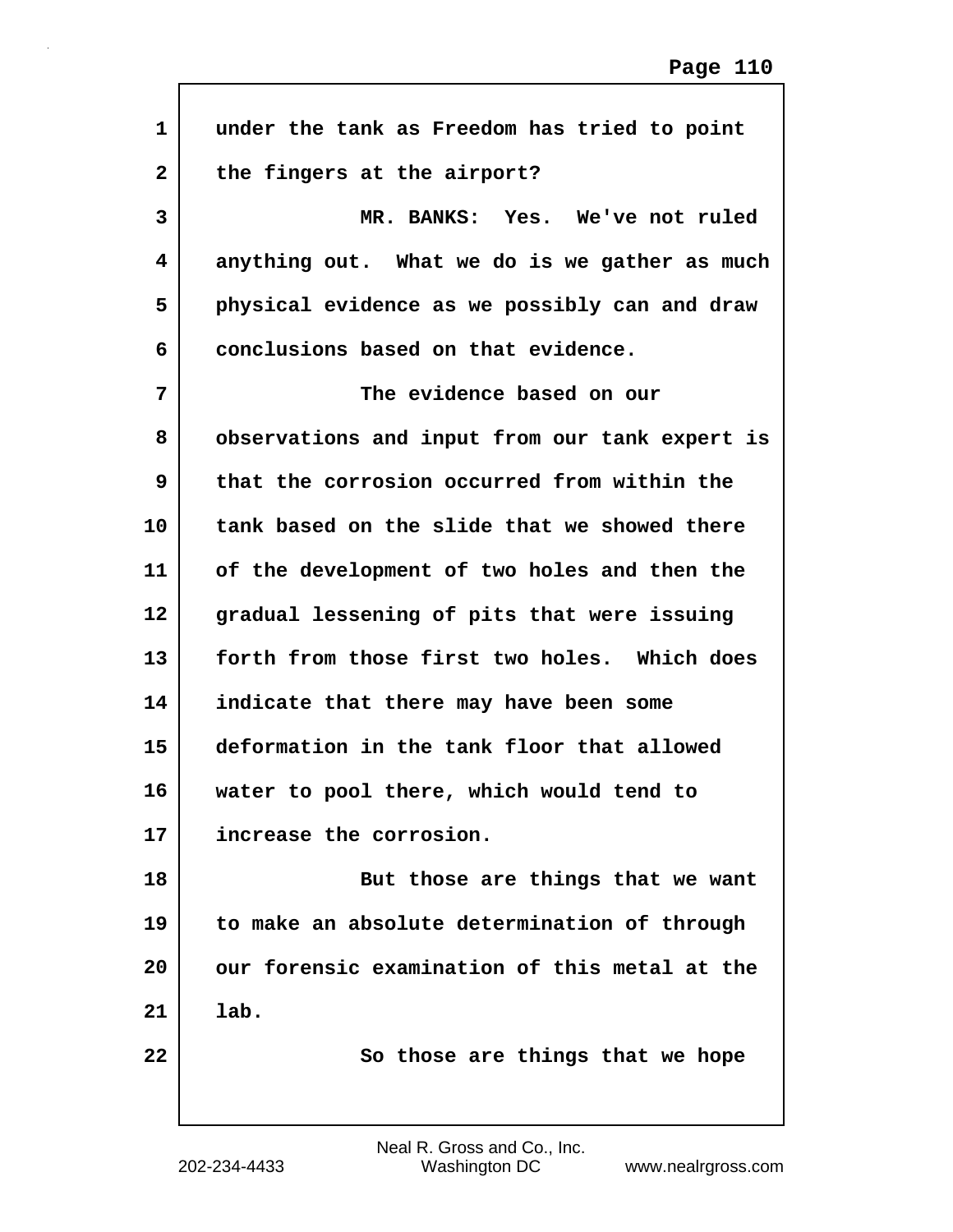| to really make a really firm declaration on.    |
|-------------------------------------------------|
| MS. SODARO:<br>I have another                   |
| question.                                       |
| DR. HOROWITZ: Go ahead.                         |
| MS. SODARO: Are you going to be                 |
| able to determine exactly how long the spill    |
| was going on? Because I know for a fact I       |
| tasted it in the water in the middle of         |
| December. And I thought it was my filter        |
| pitcher that needed the filter changed. So I    |
| know it was in there before, well before        |
| January 9.                                      |
| MR. BANKS: We're in the process                 |
| of coming back to the site to grab soil         |
| samples which will help us to determine the     |
| permeability of the soil which kind of          |
| indicates the retention characteristics.<br>How |
| readily would material that is leached into     |
| that soil migrate out towards the Elk River.    |
|                                                 |
| So those are things that will help              |
| us to determine leak rates and possibly step    |
|                                                 |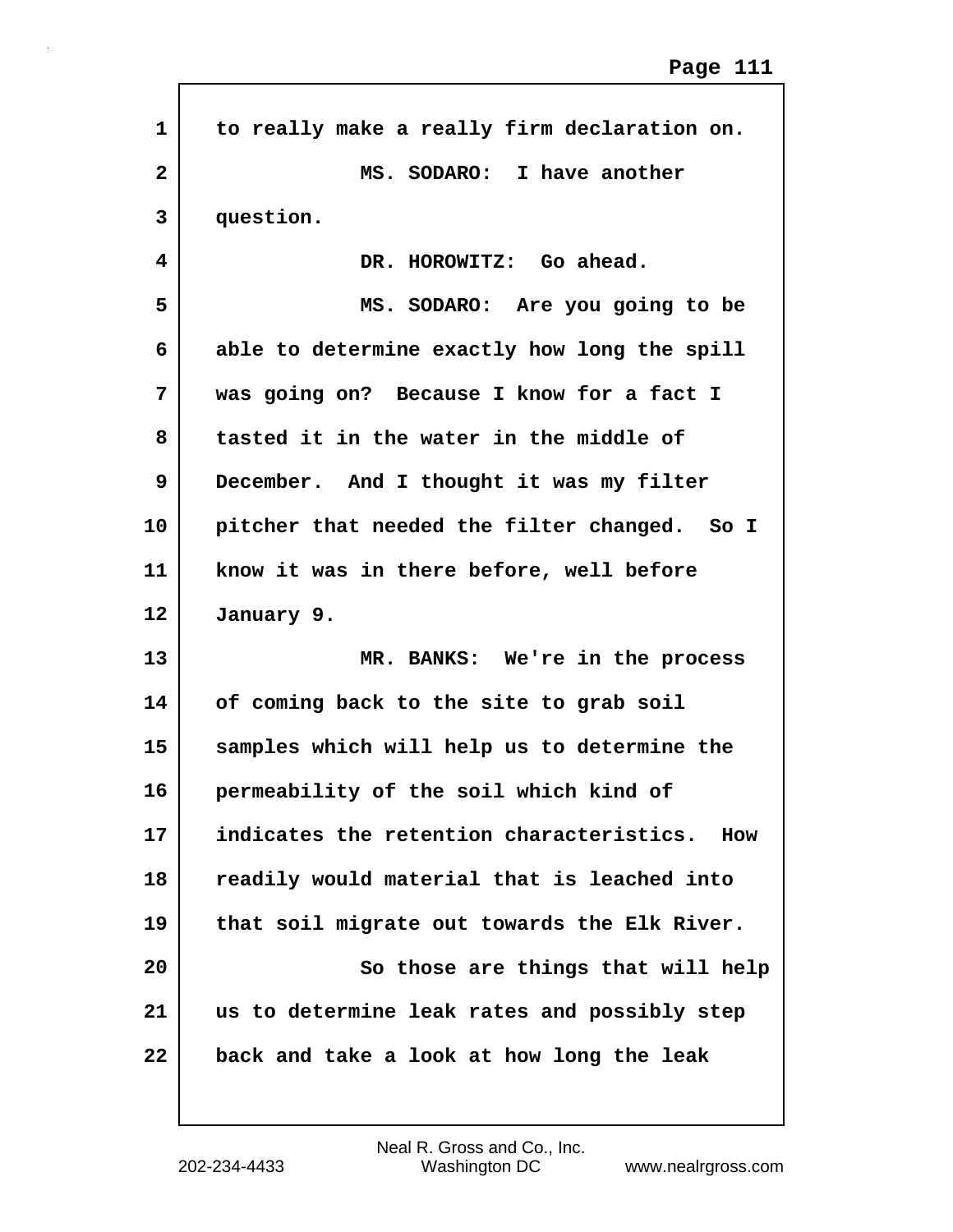| $\mathbf 1$  | might have occurred.                           |
|--------------|------------------------------------------------|
| $\mathbf{2}$ | I'm -- not absolute surety at this             |
| 3            | stage of the game, but if we can determine the |
| 4            | amount of retention characteristic in the soil |
| 5            | we may be able to make those things available. |
| 6            | MS. SODARO: I thank you for being              |
| 7            | here because living in fear of your water is   |
| 8            | no way to live. Thank you.                     |
| 9            | DR. HOROWITZ: Thank you. Any                   |
| 10           | others?                                        |
| 11           | MS. THOMPSON: Could I just ask                 |
| 12           | Mr. Banks one more question?                   |
| 13           | DR. HOROWITZ: Sure. Can you come               |
| 14           | up to the microphone?                          |
| 15           | MS. THOMPSON: Mr. Banks, I                     |
| 16           | appreciate you all too, but as I stated        |
| 17           | earlier, Freedom site indicates they held      |
| 18           | seven different chemicals, 400,000 gallons.    |
| 19           | So my question is will you check               |
| 20           | all the tanks for holes? And be sure that      |
| 21           | none of the other seven, because you had three |
| 22           | you checked, aren't leaking.                   |

 $\sqrt{ }$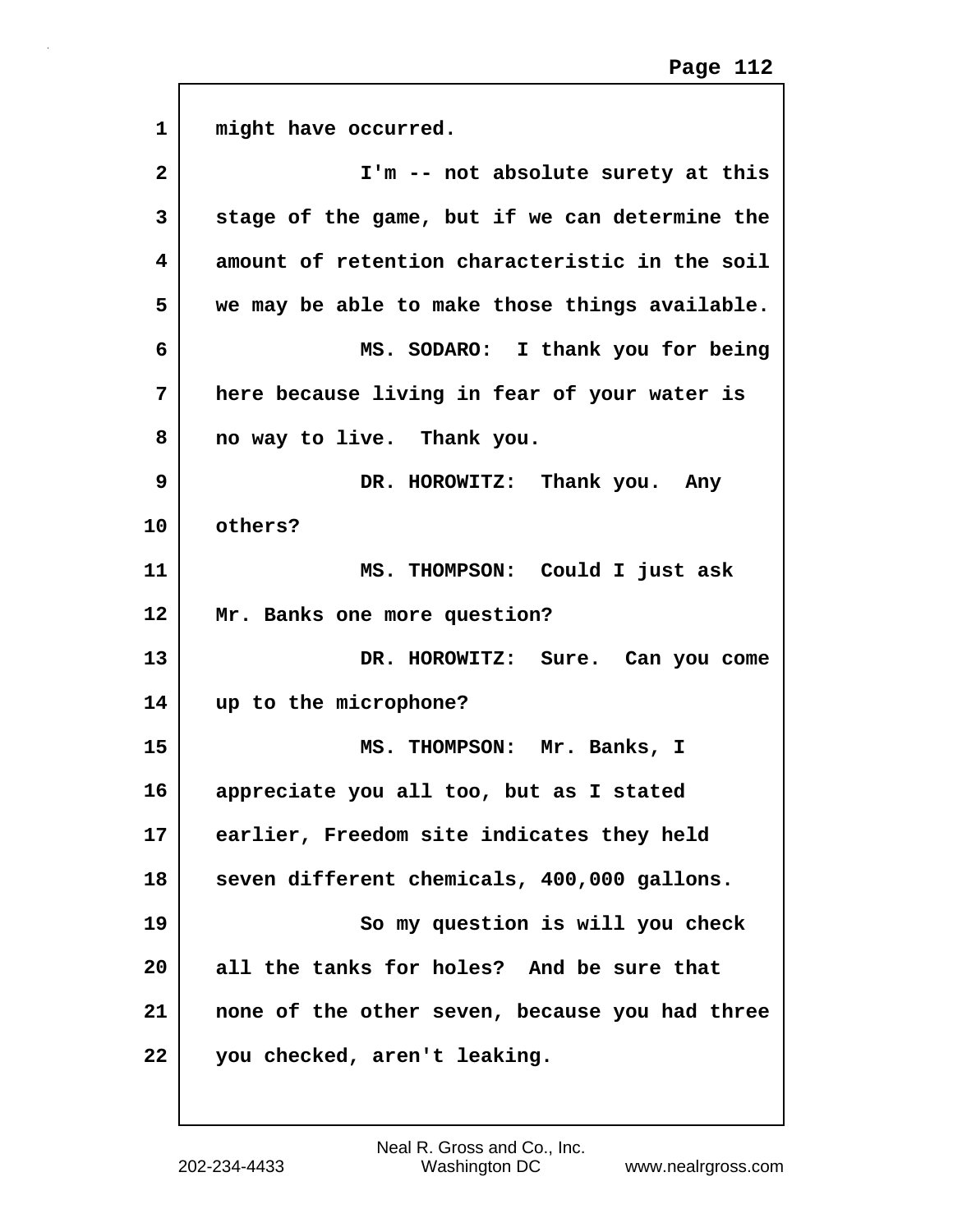| $\mathbf{1}$ | And if so, will you do that and                |
|--------------|------------------------------------------------|
| $\mathbf{2}$ | then we have even more on our mind that        |
| 3            | there's other chemicals that actually came out |
| 4            | of those? Because all the tanks were leaking.  |
| 5            | Will you do that? I mean, I don't know.<br>I.  |
| 6            | hope you do.                                   |
| 7            | MR. BANKS: We have not done that               |
| 8            | and there are no plans to do that.             |
| 9            | What we do is we're looking for a              |
| 10           | root cause for this event which was the        |
| 11           | release of a significant amount of MCHM and    |
| 12           | PPH into the Elk River that impacted 300,000   |
| 13           | people.                                        |
| 14           | We -- if there were indications                |
| 15           | that there were other chemicals in the water   |
| 16           | that were detected obviously we would look at  |
| 17           | those other tanks.                             |
| 18           | But we have limited resources and              |
| 19           | so what we've done is to wrap our arms around  |
| 20           | what we see is clearly the source of the       |
| 21           | problem.                                       |
| 22           | And we don't rule out the                      |
|              |                                                |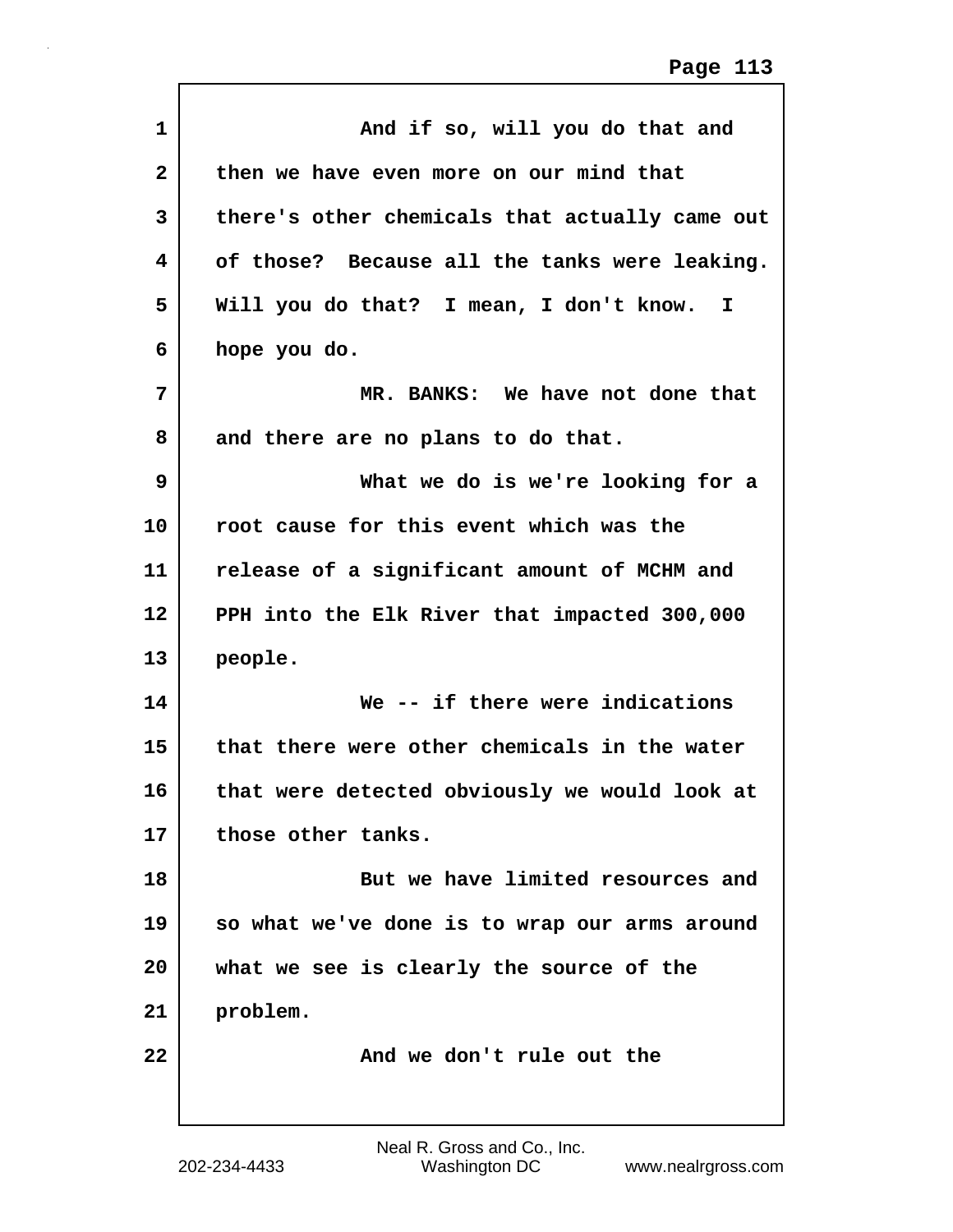| $\mathbf{1}$ | possibility of other things but we're not      |
|--------------|------------------------------------------------|
| $\mathbf{2}$ | seeing any other constituents that were        |
| 3            | involved.                                      |
| 4            | Now, if we were to see that there              |
| 5            | are some tanks there that are marked glycerin, |
| 6            | for instance. If we were to see that there     |
| 7            | was a pronounced quantity or concentration of  |
| 8            | glycerin in the water then we would look at    |
| 9            | those tanks as well.                           |
| 10           | DR. HOROWITZ: Any others? Yes,                 |
| 11           | sir. Come back.                                |
|              |                                                |
| $12 \,$      | MR. K. HALE: I know this is                    |
| 13           | turning into a discussion now because one of   |
| 14           | our concerns was not just the chemical spill   |
| 15           | but what type of impact to the intake system   |
| 16           | to West Virginia water would these chemicals   |
| 17           | have on its filtering system, you know, things |
| 18           | of that nature.                                |
| 19           | So what I'm concerned is our                   |
| 20           | drinking water, our potable water. So I mean,  |
| 21           | it was two or three months later before this   |

 $\sqrt{ }$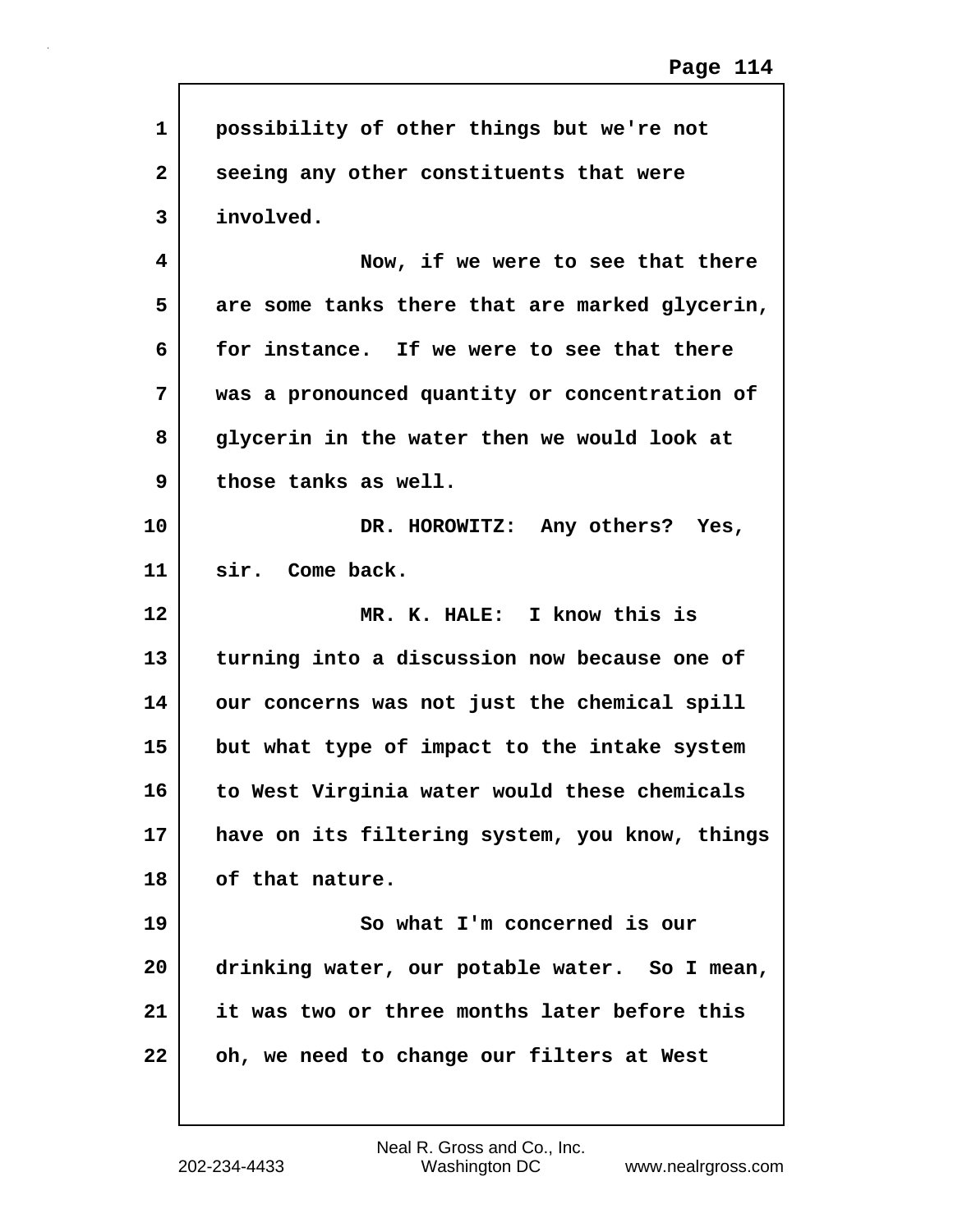| 1  | Virginia American Water.                       |
|----|------------------------------------------------|
| 2  | Maybe the spill had been stopped               |
| 3  | but the water intake process and what was      |
| 4  | being distributed to the community could still |
| 5  | be unsafe if these chemicals, MCHM and PPH     |
| 6  | could affect or get into the water system      |
| 7  | itself.                                        |
| 8  | So there's still some questions                |
| 9  | about West Virginia American Water, whether    |
| 10 | they're taking all due diligence in relieving  |
| 11 | us. Because again, they won't -- in            |
| 12 | Charleston still feel unsafe to drink the      |
| 13 | water.                                         |
| 14 | And then creating a second intake              |
| 15 | system from another water source. You know,    |
| 16 | those questions have been asked                |
| 17 | So whatever information you all                |
| 18 | come out I think needs to go to the Public     |
| 19 | Service Commission in your report to indicate  |
| 20 | whether West Virginia American Water has done  |
| 21 | its due diligence.                             |
| 22 | DR. HOROWITZ: Any others?<br>I                 |
|    |                                                |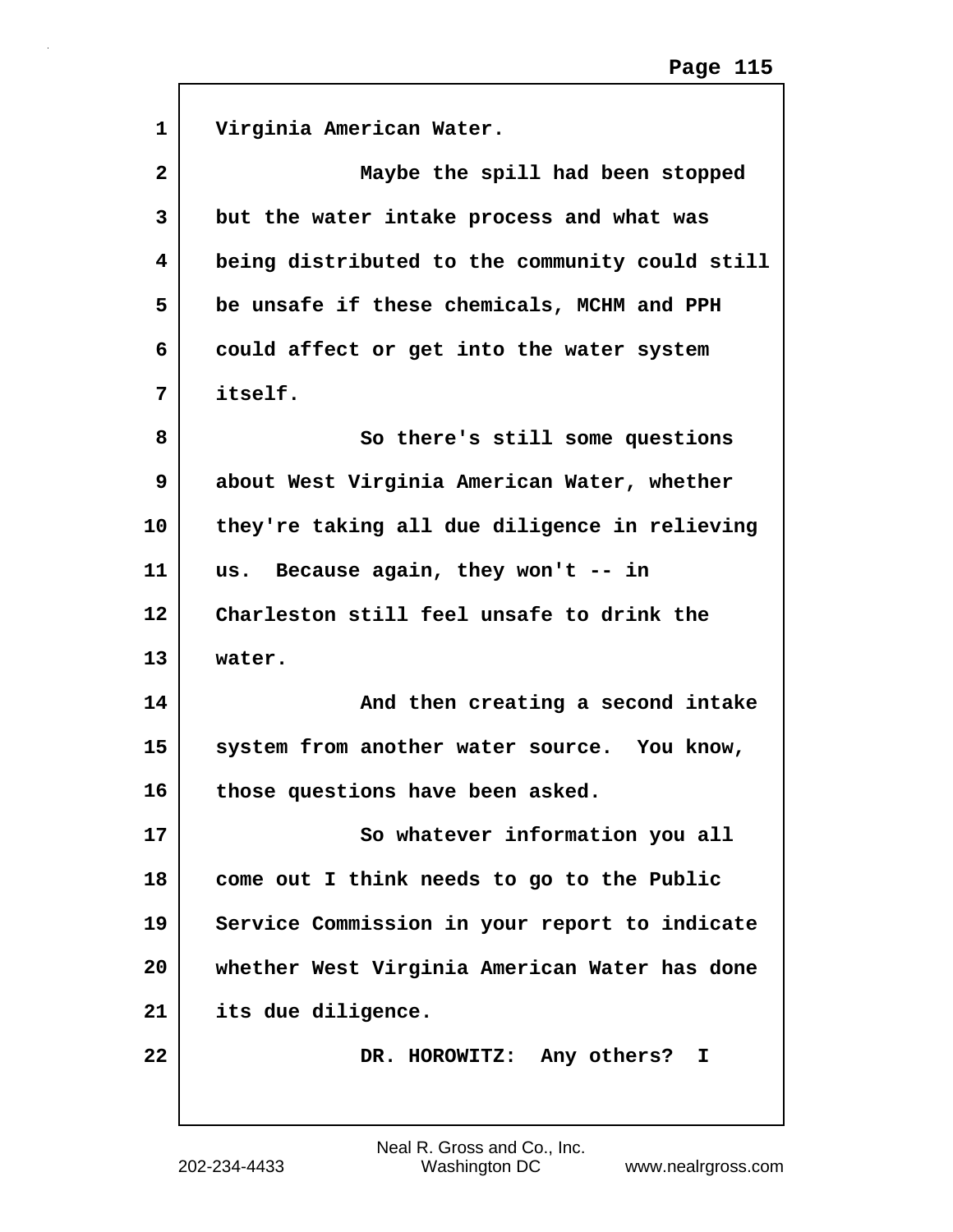| 1            | think that's it, Mr. Chair.                    |
|--------------|------------------------------------------------|
| $\mathbf{2}$ | CHAIRPERSON MOURE-ERASO: Thank                 |
| 3            | you, Dr. Horowitz.                             |
| 4            | I would like to thank all of you               |
| 5            | here in the room for your attendance at this   |
| 6            | public meeting. And I also would like to       |
| 7            | thank the CSB team that is sitting here in the |
| 8            | front for their dedication to both of these    |
| 9            | two projects.                                  |
| 10           | I also want to mention my fellow               |
| 11           | Board Member Mark Griffon for his comments     |
| 12           | here today.                                    |
| 13           | And all of us share a strong                   |
| 14           | interest in preventing these tragic explosions |
| 15           | and chemical releases in the future.           |
| 16           | I also would like to reiterate my              |
| 17           | recognition and thanks to Senator Rockefeller  |
| 18           | for his consistent support for -- to obtain    |
| 19           | for the agency the necessary resources to      |
| 20           | conduct our mission.                           |
| 21           | Moving forward with our Freedom                |
| 22           | Industries investigation we will all be        |
|              |                                                |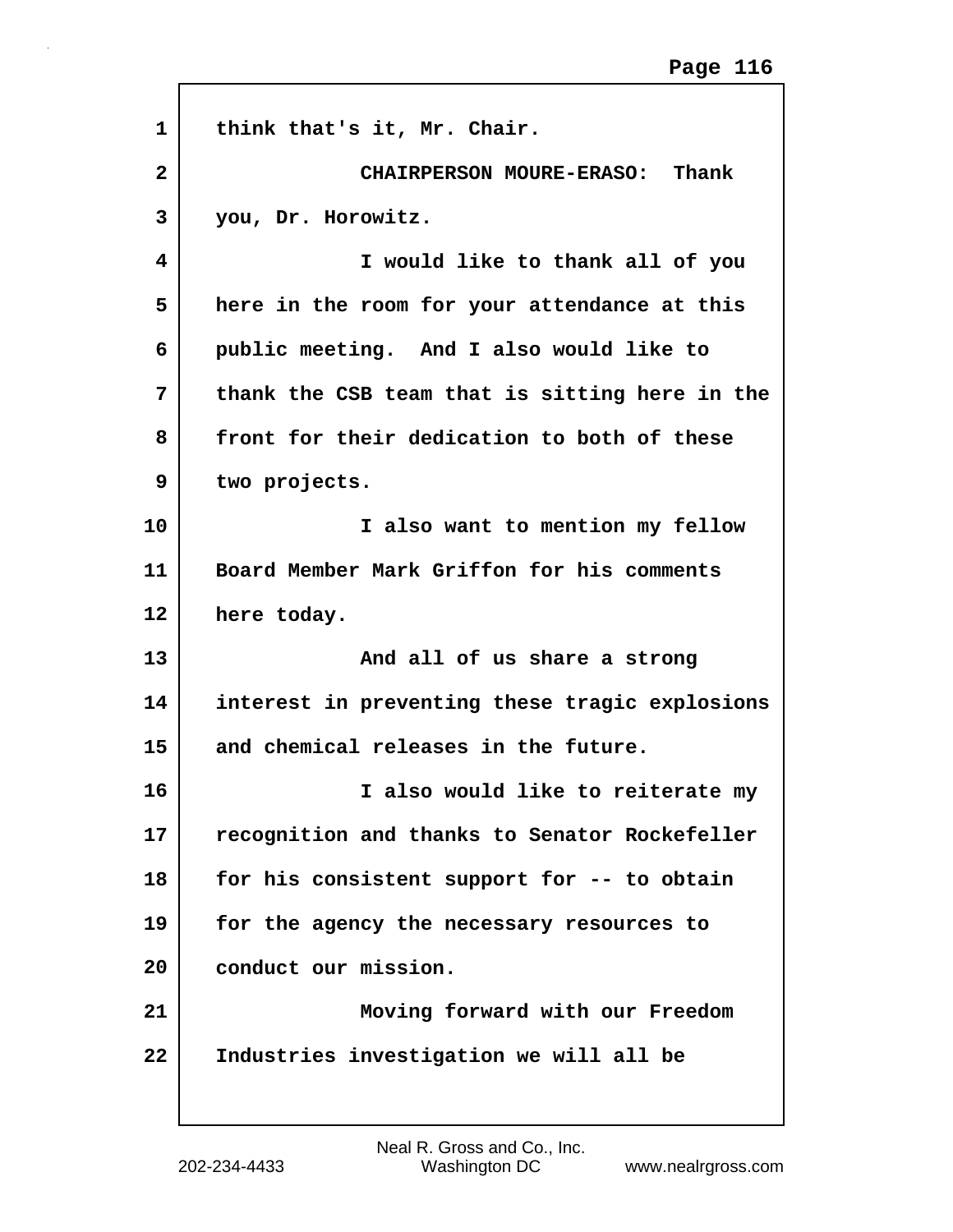| 1            | working together with the staff to see that    |
|--------------|------------------------------------------------|
| $\mathbf{2}$ | the important recommendations are developed to |
| 3            | prevent future accidents that affect the       |
| 4            | health and safety of local residents and       |
| 5            | businesses and their implications for the      |
| 6            | nation.                                        |
| 7            | I would again like to thank all of             |
| 8            | you today and to the audience and the staff.   |
| 9            | With that this meeting is                      |
| 10           | adjourned.                                     |
| 11           | (Whereupon, the above-entitled                 |
| 12           | matter went off the record at 2:34 p.m.)       |
| 13           |                                                |
| 14           |                                                |
| 15           |                                                |
| 16           |                                                |
| 17           |                                                |
| 18           |                                                |
| 19           |                                                |
| 20           |                                                |
| 21           |                                                |
| 22           |                                                |
|              |                                                |
|              |                                                |

 $\sqrt{ }$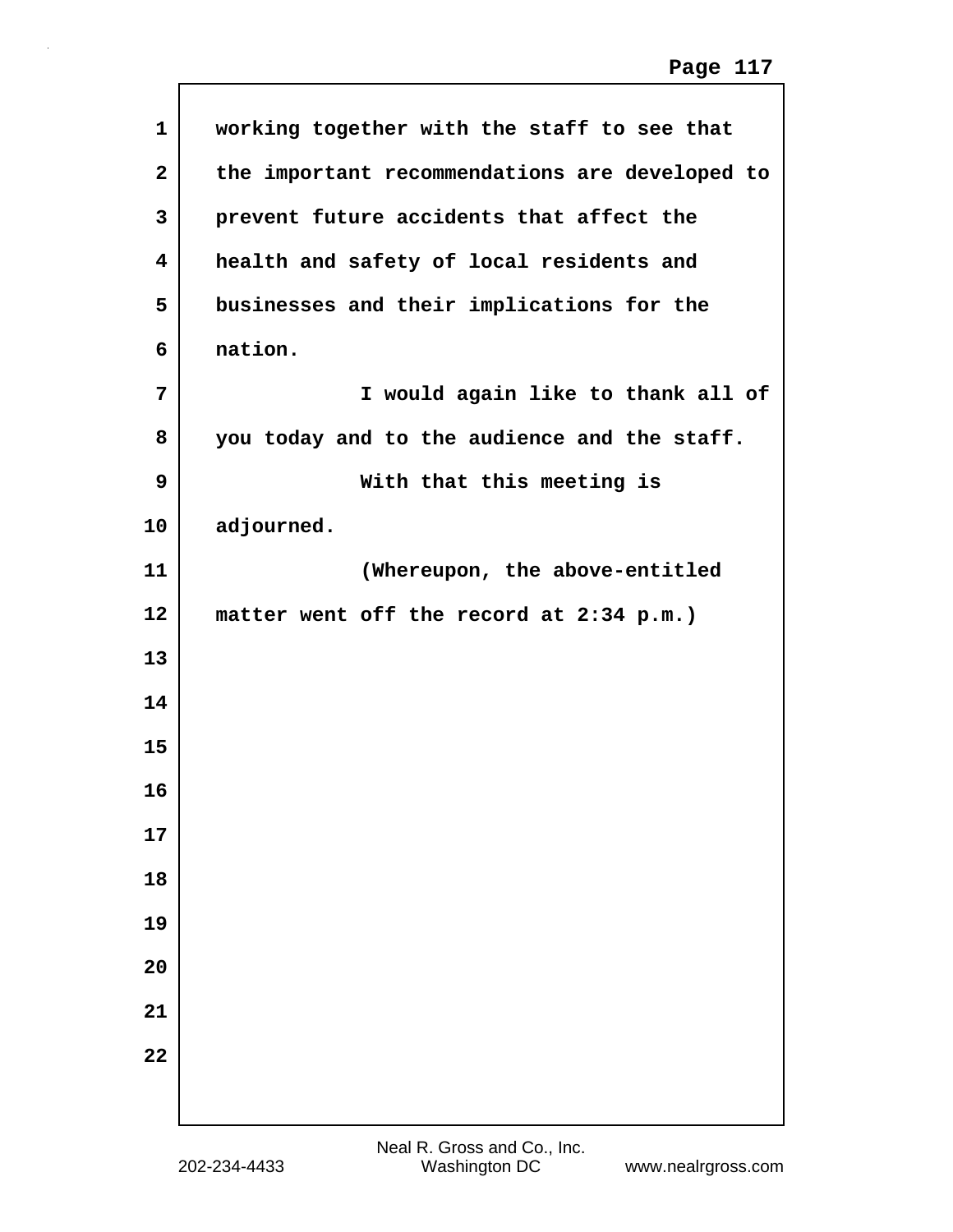| $\mathbf A$               | 16:14 40:19 45:2                     | agenda 4:19 7:4<br>21:5 42:18 53:14 | 27:20,22                 | arms 75:11 113:19                          |
|---------------------------|--------------------------------------|-------------------------------------|--------------------------|--------------------------------------------|
| \$11 15:21                | 58:672:5<br>additional 45:19         |                                     | announced 33:22          | arrived 57:5<br>asked 15:18 93:10          |
| \$11,000 80:7             | 87:10                                | ago 34:11                           | 58:9,19<br>announcements | 115:16                                     |
| \$2 16:12                 |                                      | agree $11:8$<br>ahead 91:4 96:6     | 57:18                    |                                            |
| \$2,500 102:5             | additionally 30:6<br>46:2            | 111:4                               | annual $41:19$           | asking $10:6$                              |
| $A-G-E-N-D-A2:1$          | additives 23:5                       | air 25:15 26:2                      | answering 47:4           | aspect $81:18$<br><b>aspects</b> 4:3 24:14 |
| ability 16:6              | <b>address</b> 5:5 12:9              | airport 110:2                       | answers 15:6             | assessment 40:15                           |
| able 62:18 86:2           | 32:1 41:16                           | AL 1:3 2:6,12 5:1,5                 | anybody 5:20             | 74:20 96:17 98:18                          |
| 93:18 104:12              | addressed 32:20                      | 5:16 6:9,20 7:9                     | 48:18 51:17              |                                            |
| 111:6 112:5               |                                      | 8:3,17,199:21                       | anymore 6:3              | assigned 107:3<br>assist $61:8$            |
| above-entitled 55:8       | addressing 86:16<br><b>adds</b> 23:8 |                                     |                          | assistance 45:21                           |
| 117:11                    |                                      | 10:20 12:13,20                      | anyway 47:3              |                                            |
| aboveground 56:8          | adequate 96:1                        | 13:18 14:4 17:12                    | API 64:1,2 67:2,9        | associated 30:4                            |
| 65:3 69:17 71:9           | <b>adhere</b> 37:16                  | 18:10 20:9,14,17                    | 67:10,12,19 78:15        | 54:3 68:16                                 |
| absolute 110:19           | adhered 78:18                        | 21:9 22:1 23:2,2,6                  | 79:3,5                   | <b>Associates 106:1</b>                    |
| 112:2                     | <b>Adjourn</b> 2:22                  | 23:11,16,19,21                      | Appalachian 88:16        | <b>Association 40:12</b>                   |
| access 62:8 69:8          | adjourned 117:10                     | 24:19,21 25:9,17                    | appalled 88:19           | 72:19 93:9                                 |
| accident 5:1,5 6:11       | <b>Administration</b>                | 26:8,12 28:6,14                     | apparent 86:12           | AST 56:8 65:3                              |
| 6:19 8:2 9:2              | 38:21                                | 29:17 30:6,17                       | apparently 74:13         | atmosphere 84:20                           |
| 100:3                     | adopted 36:3                         | 32:5 36:7,12 37:8                   | appear $65:10$           | atmospheres 30:9                           |
| accidents $3:224:4$       | advance 50:4                         | 37:12,15,21 38:22                   | applicability 69:18      | 62:17                                      |
| 4:7,14 10:2 15:4          | adverse 58:20 73:6                   | 39:2 41:1,4,14,22                   | apply $41:6$             | attempt 16:11                              |
| 71:6 117:3                | 73:8                                 | 42:7,14 43:4 46:8                   | appreciate 13:1          | attendance 98:4                            |
| account 51:11             | advised 57:21                        | 46:11 47:20 48:19                   | 14:19 18:2 91:12         | 116:5                                      |
| accountable 17:1          | advisories 59:1                      | 49:6 50:22 51:16                    | 101:16 112:16            | attending 18:1                             |
| accumulated 27:5          | advisory 58:2 73:5                   | 53:11,16,21 54:21                   | approached 93:5          | attorneys 102:4                            |
| accumulating              | advocacy 44:10                       | alert 45:13                         | appropriate 58:9         | audience 76:13                             |
| 29:18                     | advocate 11:12                       | allocate 15:20                      | 59:7 72:12 90:6,8        | 105:20 117:8                               |
| accumulations             | affairs 75:17                        | allowed 110:15                      | <b>Appropriations</b>    | audio 1:21                                 |
| 29:22 30:8 48:11          | affect 98:14 102:18                  | allowing 17:17                      | 15:19                    | August 31:4                                |
| accurate 85:5             | 115:6 117:3                          | alloy 23:5                          | approve 5:8 53:16        | authority 42:12                            |
| 86:19 88:3 106:10         | affiliate 93:6                       | alloys 23:10                        | 53:20                    | auto-ignite 26:2                           |
| <b>Acoustics 32:12</b>    | affiliation 81:8                     | aluminum $23:5,10$                  | approved 54:18           | automated 43:14                            |
| <b>Act</b> 16:18          | afford 104:2                         | <b>American 56:17</b>               | approximately            | available 12:7 28:4                        |
| acted 20:4                | afraid $101:14$                      | 57:9,21 79:14                       | 24:6 108:6               | 61:2 73:19 74:5                            |
| action $5:149:8$          | <b>AFT 93:4</b>                      | 93:4 115:1,9,20                     | April 33:21 34:5         | 86:1 104:7 112:5                           |
| 10:2 11:9 16:15           | aftermath 32:21                      | <b>amount</b> 103:15                | area 24:10,10            | averted 100:5                              |
| 34:6 53:3                 | afternoon 3:4                        | 112:4 113:11                        | 37:20 57:15 58:11        | avoid 28:16                                |
| actions 74:18 76:8        | 20:13                                | amounts 66:9                        | 62:21 66:6,20            | aware 7:15,19                              |
| active 19:13 44:10        | afterthought 91:2                    | analyses 106:9,11                   | 67:7 68:3 80:13          | 92:14                                      |
| activities 14:17          | <b>agencies</b> 15:11 16:4           | analysis 42:9 64:16                 | 89:2                     | awareness 45:5                             |
| 18:4 44:17 45:4           | 69:12 83:21 90:1                     | 65:13 95:2                          | areas 29:8 64:11         |                                            |
| 46:5 76:2                 | <b>agency</b> 3:21 4:2               | analyze 50:12                       | 67:6 68:4,15             | B                                          |
| activity 62:6             | 17:15 18:13 34:11                    | anemic 16:13                        | 70:10 71:4 75:10         | <b>bachelor</b> 19:5,10                    |
| acute $74:1$              | 40:3 69:11 79:17                     | animal 60:16 73:22                  | 79:4 98:22 101:10        | back 87:16 111:14                          |
| add 20:7                  | 83:18 116:19                         | 97:5                                | 101:15 104:3             | 111:22 114:11                              |
| <b>addition</b> 7:15 8:22 | agency's 39:22                       | animation 22:19                     | arising 36:20            | background 22:17                           |
|                           |                                      |                                     |                          | 96:18                                      |
|                           |                                      |                                     |                          |                                            |

Г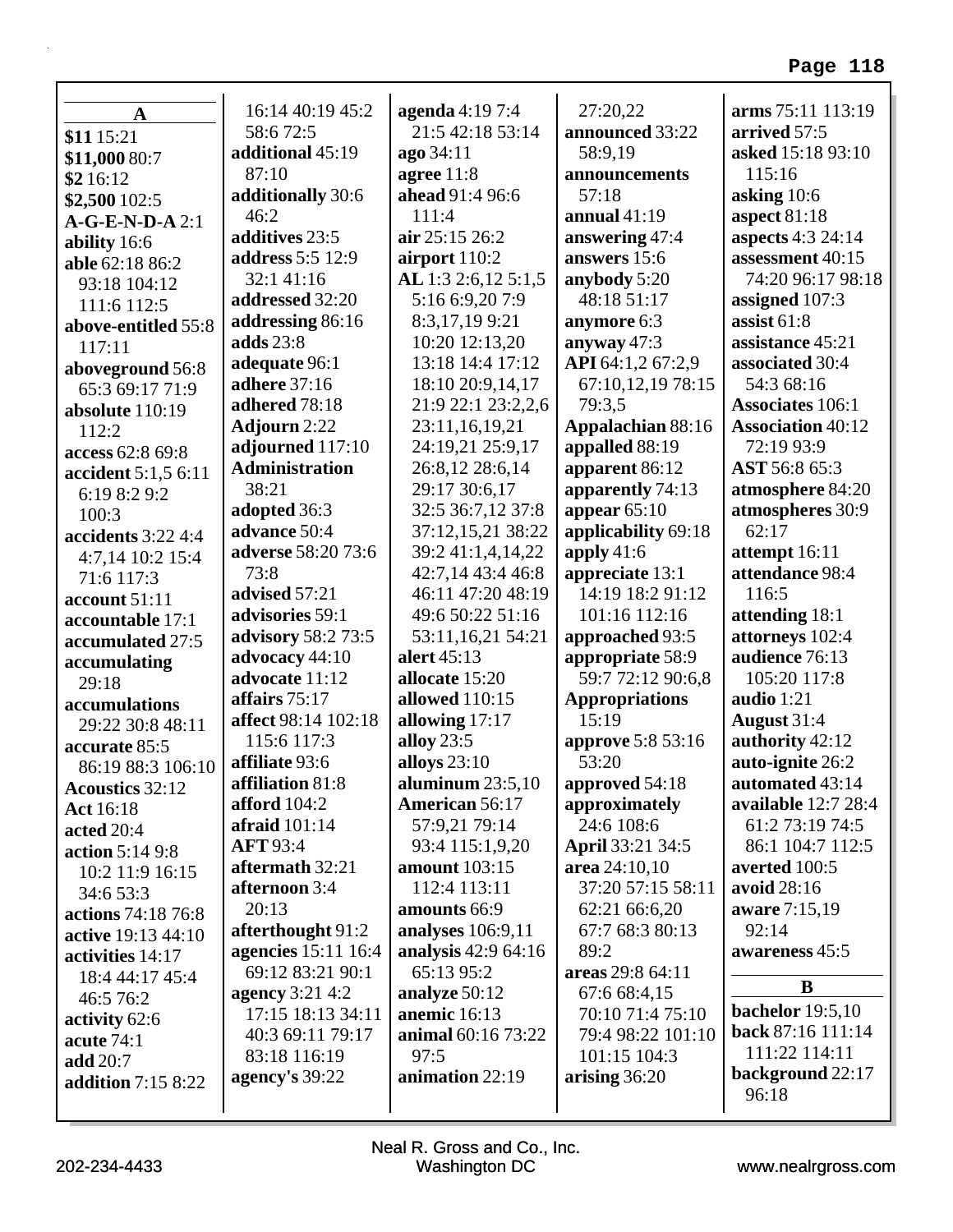| <b>bad</b> 67:18 90:9<br>balances 88:5<br><b>ball</b> 89:20 | <b>billion</b> 58:21 73:9<br>94:1,3,4 97:12,14<br><b>bills</b> 16:21 | <b>building 26:16 31:3</b><br>31:11,13 36:14<br>40:16 | caused 8:14 26:18<br>31:8,12 36:14<br>39:10 | chapters 41:6<br>char $29:1$<br>characteristic |
|-------------------------------------------------------------|----------------------------------------------------------------------|-------------------------------------------------------|---------------------------------------------|------------------------------------------------|
| <b>bank</b> 24:4                                            | bit 50:18 63:3 64:7                                                  | buildings 42:4                                        | causes 4:4 12:1                             | 112:4                                          |
| bankruptcy 82:1                                             | 65:9                                                                 | builds $74:10$                                        | causing 28:11                               | characteristics                                |
| <b>Banks</b> 1:17 2:7,15                                    | <b>blast</b> 31:9                                                    | buildup $27:16$                                       | 29:14 37:10                                 | 25:13 63:6 65:7                                |
| 18:9,12 20:6,10                                             | blended 25:2                                                         | <b>bulk</b> 107:4                                     | 109:20                                      | 111:17                                         |
| 20:11 22:4 24:17                                            | blender 25:6 28:7,9                                                  | <b>Bureau</b> 59:15                                   | CDC 58:1,8,13,19                            | charge 19:20                                   |
| 51:19 55:13,16,17                                           | 28:10,13,15,20                                                       | 74:12,18 75:19                                        | 59:1,6 73:7 74:13                           | charges 25:20                                  |
| 61:11,14 62:6                                               | 29:1,3,4 36:18,21                                                    | 93:15 108:2                                           | 74:19 108:16                                | <b>Charleston</b> 103:4                        |
| 70:17 71:12 72:5                                            | <b>Board</b> 1:1,11,12,13                                            | <b>Burgettstown</b> 39:3                              | cease 89:20 90:6                            | 103:20 104:9,20                                |
| 75:1 76:20 77:18                                            | 1:22 2:3,11,13,17                                                    | 41:22 42:7 43:11                                      | ceiling 29:1                                | 107:20 108:5                                   |
| 78:15 79:20 83:15                                           | $3:5,7,8,11\ 5:3,7$                                                  | burn $27:1$                                           | cell 7:22                                   | 115:12                                         |
| 93:12 95:4 98:17                                            | $10:11$ $11:1,11$                                                    | burned 28:22                                          | centers 58:8 104:6                          | chart $35:6$                                   |
| 106:16 109:2                                                | 13:5,15 15:16                                                        | burning $29:2$                                        | certain 25:16 26:3                          | check 112:19                                   |
| 110:3 111:13                                                | 16:4,10 17:7                                                         | burns $27:15$                                         | 46:14 47:1 52:4                             | checked 112:22                                 |
| 112:12,15 113:7                                             | 20:11 21:1,11,13                                                     | <b>business</b> 96:16 97:3                            | certainly 76:16                             | checks 88:4                                    |
| Barbara 16:17                                               | 21:15 36:3 39:12                                                     | businesses 117:5                                      | 77:3 96:12                                  | chemical $1:1,11,12$                           |
| <b>base</b> 40:11 57:6                                      | 39:16,20 40:20,21                                                    |                                                       | certified 18:19,21                          | 1:13,22 3:5,10,22                              |
| 99:3                                                        | 42:19 44:11 51:3                                                     | $\mathbf C$                                           | cetera 51:15                                | 4:4,11 9:14 13:5                               |
| <b>based</b> 18:12 33:8                                     | 53:15,19 70:15                                                       | $C$ 1:16 3:1 101:21                                   | CFEI 1:17 2:7,8,15                          | 13:15 14:13,14                                 |
| 35:10 38:4 46:15                                            | 71:7,13 85:14                                                        | C-H 96:12                                             | <b>Chair</b> 21:6,20                        | 15:16,21 16:3,10                               |
| 50:10 60:16 72:16                                           | 86:16 91:21 93:13                                                    | C-O-N-N-I 107:17                                      | 116:1                                       | 16:17,20 17:5,6                                |
| 73:19 87:19 110:6                                           | 99:17 102:12                                                         | California 18:15                                      | Chairman 10:14                              | 17:11 19:10 36:2                               |
| 110:7,10                                                    | 116:11                                                               | 18:18                                                 | 11:8 12:16 13:14                            | 40:1 49:14 51:3                                |
| basic $7:14$                                                | <b>Board's 11:10</b>                                                 | call 54:11 55:4                                       | 20:11 42:13 43:1                            | 53:19 60:21 69:22                              |
| basically 5:18                                              | 15:21 16:6,12                                                        | called 6:8 15:15                                      | 49:12 54:16 55:18                           | 82:21 83:5 85:12                               |
| 82:14 93:16 94:5                                            | 17:12                                                                | 34:5 63:9 99:7                                        | 71:17 81:4 85:13                            | 85:19,21 86:16                                 |
| <b>bat 89:20</b>                                            | <b>bodies</b> 75:13 77:1                                             | calling 9:6 16:14                                     | 93:13 99:17 100:3                           | 87:5,15,17,20                                  |
| <b>bathing</b> $14:1860:3$                                  | <b>Boone</b> 100:12                                                  | 39:13                                                 | <b>Chairperson</b> 1:12                     | 88:20 89:9 90:14                               |
| <b>bear</b> 76:7                                            | <b>bore 96:20</b>                                                    | Campaign 88:17                                        | 2:2 3:3,7 7:3                               | 91:16 93:3 96:8                                |
| becoming 18:7                                               | bore-sighted 97:8                                                    | capable 29:14                                         | 12:17 17:19 42:16                           | 96:14,16 97:3                                  |
| 86:21                                                       | <b>bored</b> 65:8                                                    | 37:10                                                 | 47:5 48:16 53:12                            | 100:14 102:12                                  |
| beg $6:3$                                                   | <b>bottled</b> 58:3 93:1                                             | capacity 56:8                                         | 54:9,17,19 55:11                            | 103:5 105:2,3,14                               |
| beginning 95:6                                              | <b>bottom</b> 109:21                                                 | 103:12                                                | 70:16 77:19 79:19                           | 106:3,6 114:14                                 |
| <b>behalf</b> 2:4 13:14                                     | <b>Boxer</b> 16:17                                                   | capital 103:5                                         | 80:20 116:2                                 | 116:15                                         |
| 17:16 107:20                                                | break $55:5,7$                                                       | Capito 18:1                                           | chalk 67:21                                 | chemicals 12:2                                 |
| behavior 90:9                                               | <b>Brian</b> 16:22                                                   | carelessness 102:14                                   | chance 6:2                                  | 60:3 78:1 82:13                                |
| <b>believe</b> 39:7 46:20                                   | brief 21:1 74:21                                                     | carried 29:11                                         | change $83:10$                              | 82:17 95:19 97:1                               |
| 51:19 108:22                                                | bring $69:2$                                                         | carries 25:22                                         | 114:22                                      | 97:9,13,18,21                                  |
| <b>Berkeley</b> 18:18                                       | broad $51:5$                                                         | case 21:9,12 22:2                                     | changed $77:16$                             | 100:17,22 101:2,8                              |
| best 63:21 108:6                                            | broader 97:21                                                        | 27:8 54:4 63:20                                       | 111:10                                      | 101:18 112:18                                  |
| <b>better</b> 19:18                                         | broke 25:1                                                           | 83:20 86:21 100:8                                     | changes 19:3 43:11                          | 113:3,15 114:16                                |
| <b>beyond</b> 51:16 53:1                                    | Brother 85:20                                                        | cases 100:9                                           | 70:5                                        | 115:5                                          |
| 72:9 98:22                                                  | brought $22:14$                                                      | catastrophic 27:5                                     | changing $72:15$                            | Chevron 18:14                                  |
| big $13:5$                                                  | <b>budget</b> 16:2,13                                                | 32:22 35:4                                            | Chapter $41:8,9,9$                          | child's $68:3$                                 |
| <b>bill</b> 16:9                                            | budgets 52:18                                                        | cause 27:5 70:21                                      | 41:11                                       | children 83:3 85:3                             |
|                                                             |                                                                      | 95:2 113:10                                           |                                             |                                                |
|                                                             |                                                                      |                                                       |                                             |                                                |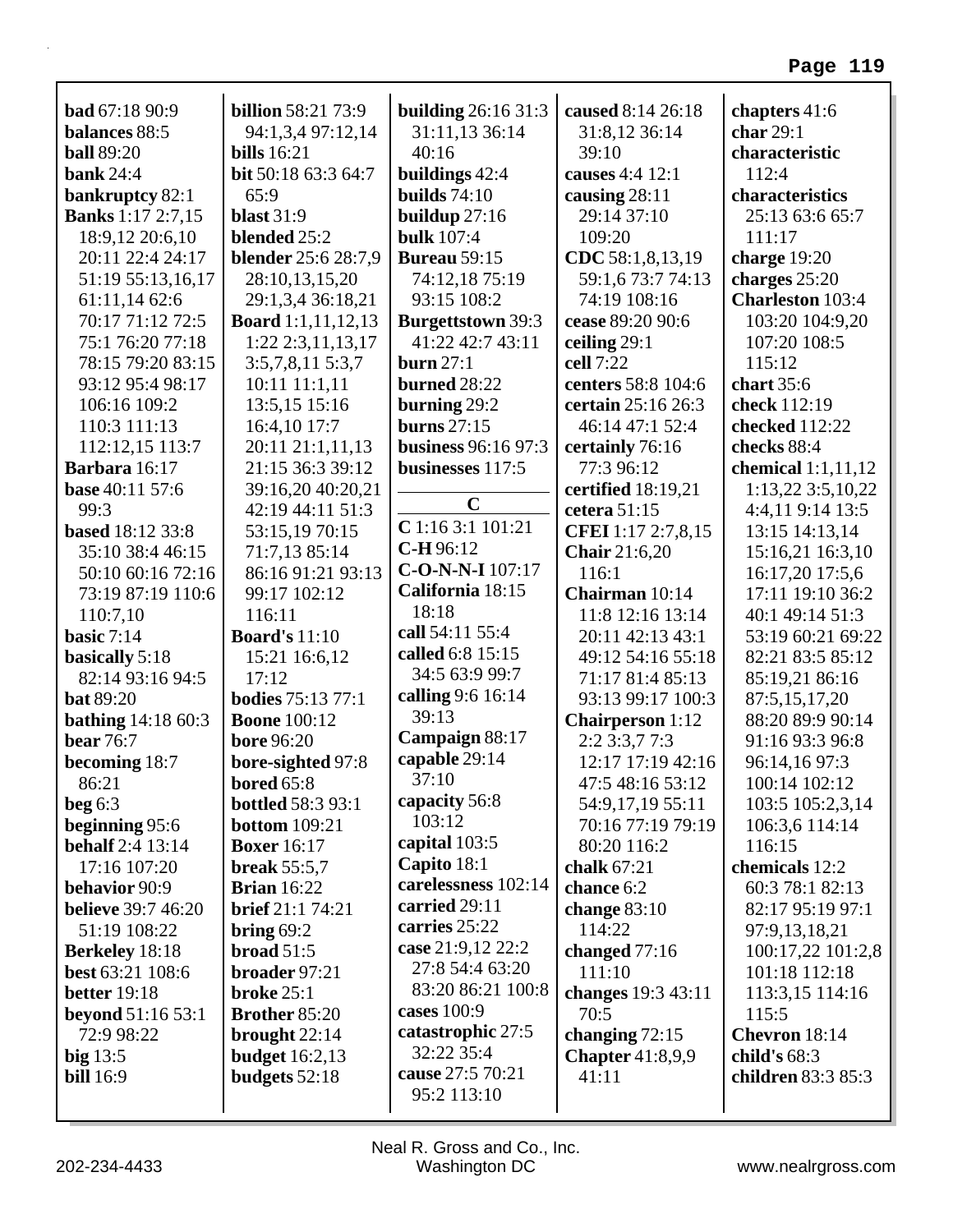| <b>Chris</b> 101:20,21        | 90:13,16 100:12                      | 102:9 105:21              | compel $47:16$                     | 107:5                            |
|-------------------------------|--------------------------------------|---------------------------|------------------------------------|----------------------------------|
| 103:2                         | 100:17 101:11,12                     | 109:13,14                 | complaint 38:6                     | confinement 27:14                |
| Christensen 96:7,8            | Coalition 99:14                      | commented 108:16          | complaints 57:4                    | 27:16,17                         |
| 96:12                         | code 42:12 46:16                     | commenter 49:13           | 58:10 60:10                        | confirm 71:22                    |
| <b>Christianson</b> 96:5      | 46:19                                | 81:5                      | complete 97:4                      | confronted 97:7                  |
| <b>Christina 2:9 22:9</b>     | colleague 24:12                      | commenters 53:11          | Completing 13:22                   | Congress 16:8                    |
| <b>Christine 19:17</b>        | colleagues 11:11                     | comments $2:12,19$        | completion 34:2                    | Congressman                      |
| Christy 38:15                 | 15:18                                | 5:3,19 6:1,6 7:8,8        | compliance 45:7,20                 | 17:22                            |
| Cincinnati 92:13              | collect 29:18                        | 7:10 21:12 48:19          | 45:21                              | <b>Conni</b> 107:16              |
| 92:18 102:19                  | collected 29:7                       | 49:5,7 50:5,10            | component 84:1                     | consensus 48:3                   |
| citations 31:22               | 34:16 35:10 37:8                     | 55:2 81:17 83:14          | components 15:12                   | consider 72:14                   |
| 80:1,5,7,9,19                 | collection 29:17                     | 88:8 102:3 116:11         | 106:4                              | 77:14 92:8 96:21                 |
| citizens 56:19                | 37:15                                | <b>Commission</b>         | compounds 106:6                    | 104:10 109:22                    |
| 81:12 103:8,19                | collective 76:1                      | 115:19                    | computer 69:3                      | consideration 69:4               |
| 107:20 108:18                 | combined 14:12                       | commissioned 26:7         | concentration 59:9                 | 76:10 87:10                      |
| city 95:8 103:20              | Combustibility                       | 61:15 67:11               | 114:7                              | 104:21                           |
| 104:7,9,19                    | 29:11                                | commit 34:9               | concentrations                     | considering 72:11                |
| claimed 33:1<br>clarification | combustible 8:11                     | commitment 85:9           | 26:4 27:3 58:21                    | 79:10                            |
|                               | 9:8,9,13,18 10:22                    | committed 15:6,9<br>35:18 | 61:3 73:13 74:2,6<br>97:11         | consign 69:12                    |
| 109:13                        | 11:5,13 19:2                         | Committee 15:19           | concern 67:6 79:4                  | consistent 26:19<br>60:15 116:18 |
| clarify 52:2<br>classic 27:11 | 20:16 26:7,13<br>27:8 28:16 29:14    | common $60:10$            | 82:5 85:4 86:17                    | conspiracy 82:2                  |
| classification 46:21          |                                      | commonly 60:2             |                                    | constant 13:6                    |
| classifications               | 32:7,9,18 33:2,4,7<br>33:21 34:17,19 | communicated              | 102:21 103:6,16<br>103:18 104:2,18 | constituents 60:21               |
| 46:16                         | 35:1,3,14,16,22                      | 57:18 58:16               | concerned 83:2,8                   | 114:2                            |
| classified 35:20              | 36:14 37:9,18,21                     | communication             | 85:4,12 114:19                     | constraints 16:3                 |
| cleaning 17:5 31:15           | 38:3,9,12 39:9,15                    | 45:17                     | concerning 87:4                    | contact 13:7 43:15               |
| clearer 86:22,22              | 39:22 40:9 41:5,8                    | communications            | concerns 83:1,14                   | 108:22 109:4                     |
| clearly 11:16 64:2            | 41:11,16 42:4                        | 46:10                     | 85:2,3 114:14                      | contained 28:20                  |
| 96:1 113:20                   | 43:17 45:3,5,12                      | communities 15:3          | conclude 67:19                     | 54:3 66:3                        |
| Clemson 19:9                  | 45:15,16 46:3,4                      | 100:7,10 101:10           | concluded 26:17                    | containing 36:18                 |
| clients 56:20                 | 46:18 47:10,12,18                    | community 11:19           | 29:13 74:3                         | 80:17,18                         |
| clinic 108:13                 | 48:1,7,14 50:20                      | 11:20 78:21 79:18         | concludes 42:13                    | containment 56:6                 |
| close 65:13 69:22             | 51:14 52:5,11                        | 81:11 88:17 94:16         | 70:12                              | 80:13                            |
| 95:13,20 100:16               | 53:6                                 | 94:18 95:8 100:6          | conclusion 17:13                   | contains 24:8                    |
| 109:3                         | come 38:15 47:9                      | 104:6 105:12              | conclusions 110:6                  | continue 7:4 11:12               |
| closed 22:12 92:20            | 76:22 84:18 99:8                     | 109:17 115:4              | conditions 25:16                   | 38:9 59:3 66:20                  |
| 92:22                         | 112:13 114:11                        | compacts 23:4,8           | 26:3 67:18                         | 68:20 75:22 85:10                |
| closely 18:3 75:2             | 115:18                               | 25:3,8                    | condolences 10:18                  | continued 58:10                  |
| 93:3                          | comes 107:7                          | companies 17:1            | 13:2                               | continues 39:7                   |
| closer 105:17                 | coming 81:14 85:1                    | 48:8                      | conduct 37:20 42:9                 | continuing 74:13                 |
| closing $21:19$               | 85:14 91:13 92:10                    | company 19:12             | 62:18 90:4 116:20                  | contracting 51:9,9               |
| closure 22:14                 | 101:7 109:20,22                      | 22:17 43:4 48:13          | conducted 24:12                    | contractor 8:8                   |
| closures 58:11                | 111:14                               | 56:17,18 57:9,21          | 31:18 37:6 62:1                    | contractors 41:18                |
| clothing $48:12$              | <b>comment</b> 7:7 10:4              | 63:13 79:15 83:10         | 63:21 65:1 67:9                    | 41:20                            |
| clouds $26:4$                 | 21:20 49:17 81:1                     | company's 38:1            | 68:2 79:6 84:4                     | contribute 47:19                 |
| coal 88:11,16 89:18           | 86:3 98:1,10                         | 51:11                     | conducting 12:4                    | contributed 26:9                 |
|                               |                                      |                           |                                    |                                  |
|                               |                                      |                           |                                    |                                  |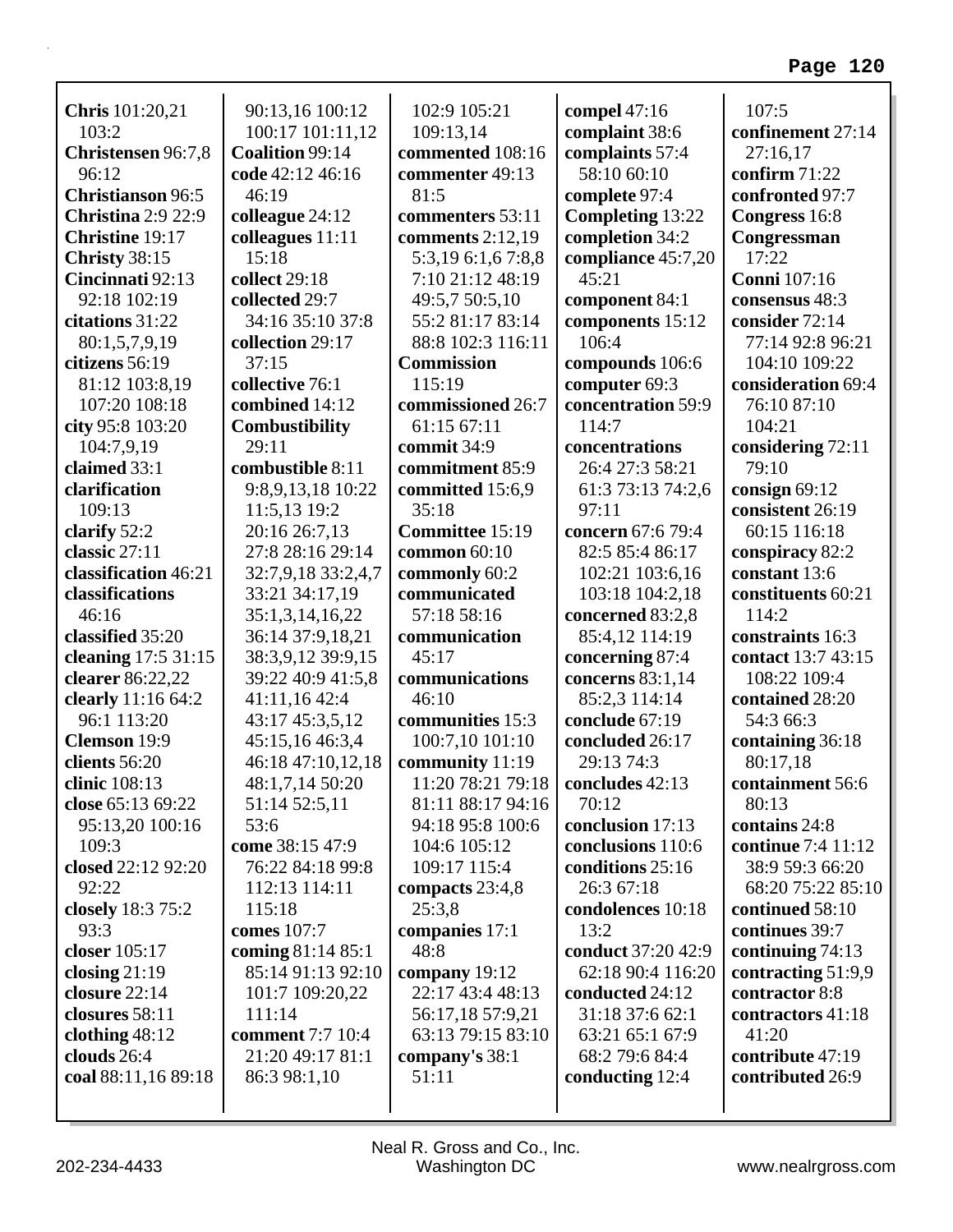| 37:4                         | 9:6,11,17 11:22                      | days 28:8 57:17                     | depiction 67:2                    | diligence 115:10,21          |
|------------------------------|--------------------------------------|-------------------------------------|-----------------------------------|------------------------------|
| control 29:18 30:7           | 18:13,22 26:6,15                     | 58:12 68:2 74:8                     | depicts 34:22                     | direct 49:1                  |
| 32:2 58:8                    | 28:4 29:7,16                         | dead 91:8                           | deposits 29:2                     | directed 102:9               |
| controlling 37:17            | 30:18 31:1 32:8                      | dealt $95:11$                       | described 7:5                     | director 1:16 48:22          |
| controls 37:14               | 32:16 33:1,6,19                      | death $20:20$                       | 58:14                             | disaster 15:12               |
| 40:15 43:7 48:11             | 34:3,15 35:12,21                     | deaths 8:14 32:10                   | design $4:540:16$                 | 57:14 85:19 91:3             |
| controversy 94:7             | 36:1,5 38:19 39:7                    | 32:13                               | 84:2                              | 100:4 101:15                 |
| convenience 91:5             | 40:4 55:14 58:15                     | December $6:12,15$                  | designate $39:17,21$              | disasters 87:15              |
| conversation 79:8<br>82:1    | 60:22 61:14 66:13                    | 8:2 13:17 20:19<br>27:21 30:14 54:1 | designed $4:6,13$<br>40:8         | 100:6<br>discuss 10:15 22:17 |
|                              | 67:11 95:11 116:7<br>CSB's 2:6 35:11 | 111:9                               | desist 89:20 90:7                 | 39:4 55:5 61:12              |
| cooking 14:18                | 47:21 76:13                          | decide 5:7                          |                                   |                              |
| copied $93:16$<br>copies 6:8 | CSP 1:17 2:9,16                      | decided 108:12                      | despite 16:10 28:13<br>33:10 38:1 | discussing 44:21<br>81:18    |
| copy 42:11 50:3              | <b>CTA</b> 32:12                     | decipher 99:9                       | details 22:20 55:2                | discussion 49:1              |
| corporate 39:1               | culture 89:15,22                     | decisions 75:16                     | detected 78:19                    | 54:10,11 81:2                |
| <b>Corporation 18:15</b>     | 90:22                                | 77:7 85:7 86:4                      | 113:16                            | 94:13 114:13                 |
| corrections 78:19            | Cumberland 6:19                      | 87:19                               | determination                     | discussions 44:21            |
| corrosion $65:2,15$          | 13:19 20:18 23:14                    | declaration 111:1                   | 64:19 110:19                      | 45:2 94:10                   |
| 66:12 67:3,15                | 23:20,22 24:4,8                      | declared 35:13                      | determine 26:9                    | Disease 58:8                 |
| 68:4,8,19 72:1               | 29:9 30:11,15,20                     | 57:14 59:2,6                        | 64:16 65:14 66:8                  | dismissive 108:17            |
| 78:11 89:14                  | 31:6 53:22                           | decline 35:7                        | 69:6 72:6 86:20                   | dispersed 27:2               |
| 109:21 110:9,17              | curious 43:5 44:13                   | dedicated 6:13                      | 88:1 111:6,15,21                  | 104:22                       |
| cost 17:5                    | current 40:11 53:8                   | dedication 116:8                    | 112:3                             | dispersion 27:14             |
| counsel 1:16 3:10            | custodians 93:8                      | defective 36:21                     | determined 8:16                   | disseminate 77:3             |
| 54:12                        | cut 61:21 62:7,13                    | defined 42:10 48:8                  | 26:11 37:7 73:7                   | distribute 104:8             |
| counties $57:1,15$           | 63:9 64:14 84:12                     | definitely 99:16                    | deterrence 90:8                   | distributed 115:4            |
| 81:12                        | cuts 16:2                            | deflagration 26:14                  | detrimental 72:17                 | distribution 103:21          |
| country 45:14                | cutting 62:19 63:15                  | deformation 64:14                   | develop 9:12 33:3                 | distrust 59:3                |
| county 60:9,13               | cycle 102:13                         | 66:21 110:15                        | 33:20 35:15 41:15                 | divide 7:8                   |
| 81:16 100:11,12              |                                      | deformations                        | 99:2                              | divided 4:21 27:2            |
| 109:4                        | D                                    | 26:18                               | developed 46:1                    | 94:6                         |
| couple 43:1 44:20            | D3:1                                 | degree 19:6                         | 117:2                             | doctor 108:11                |
| 44:20 71:17 73:3             | D.C.18:13                            | delayed 33:17                       | development $11:12$               | documented 26:16             |
| 95:13 102:2                  | damage 26:17 27:6                    | 34:19 38:13                         | 19:1,13 39:13                     | documenting 107:5            |
| coupons $63:10$              | 66:17                                | deliberation 50:7                   | 110:11                            | documents 103:10             |
| course 8:7 68:1              | <b>DANIEL</b> 1:16                   | deluge 37:4 42:3                    | developments                      | doing 19:12 53:18            |
| 90:12                        | data 25:18 35:9                      | <b>denote</b> 67:15                 | 69:15                             | 62:15 74:15 76:17            |
| cover 17:4 53:7              | 60:8 61:1,2,6                        | <b>DEP 82:7 99:20</b>               | devices 67:14                     | 77:9                         |
| created 46:2                 | 77:14 87:22 88:3                     | department 9:5                      | diagram $24:19$                   | dollar $91:10$               |
| creating 47:22               | 97:4 106:5                           | 19:21 22:12 30:16                   | 67:2                              | domain 106:5                 |
| 115:14                       | data-gathering                       | 30:21 34:16 35:11                   | dialogue 109:8                    | door 7:16                    |
| <b>Creek</b> 100:10          | 106:20                               | 42:11 57:2 60:10                    | diameter 63:3                     | doors $7:17$                 |
| criminal 81:18               | date 34:9 45:8                       | 60:14 75:3,20                       | diesel 82:9                       | doses $61:5$                 |
| crisis 52:19 89:8            | 65:16                                | 89:6 108:4,5,15                     | different 11:15                   | <b>Dow</b> 106:5             |
| Crystal 95:12                | <b>Dave 96:7</b>                     | 109:1,4                             | 79:15 100:16                      | dozens 100:16                |
| $CSB$ 3:5,12,13,16           | <b>David</b> 96:5                    | departments                         | 112:18                            | Dr 49:10,11 53:10            |
| 3:198:12,16,19               | day 14:20,20 28:19                   | 103:21                              | difficult 14:8 52:19              | 81:2,3 85:11 87:2            |
|                              | 57:5 67:13 93:17                     |                                     |                                   |                              |
|                              |                                      |                                     |                                   |                              |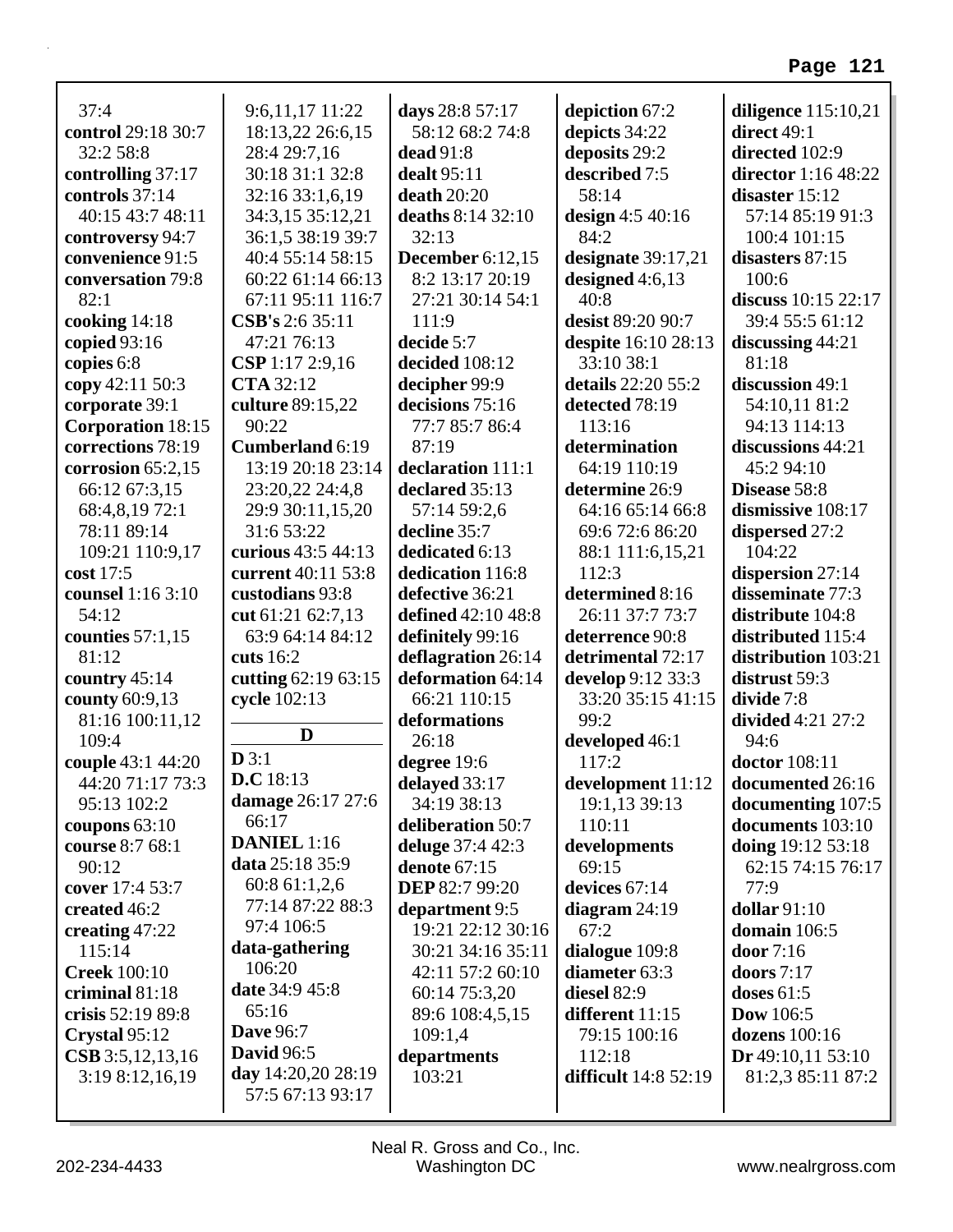| 114:10 115:22                       | 106:6                        | 96:8,14,15                        | exactly 111:6                     | exposing 28:16         |
|-------------------------------------|------------------------------|-----------------------------------|-----------------------------------|------------------------|
| 111:4 112:9,13                      | easily 25:14 105:4           | engineer 19:15                    | evolution 70:3                    | 94:17                  |
| 116:3                               | east 24:4                    | engineering 19:10                 | examination 64:21                 | exposure 12:9          |
| draft 38:16                         | Eastman 87:20                | 37:14 40:15 48:11                 | 69:1 110:20                       | 59:17,22 60:4,6        |
| drank $93:1$                        | 106:5                        | 65:20                             | examinations                      | 88:1 94:22             |
| draw 110:5                          | echo 102:2                   | ensure $20:3$                     | 61:22                             | exposures $61:2,4$     |
| drink 58:2 115:12                   | edition 41:7                 | entered 7:16 56:10                | examine 4:3 65:2                  | 74:1,7                 |
| drinking 12:3                       | education 52:1               | entering 68:15                    | 69:9 71:8 76:22                   | express 10:18          |
| 16:18 59:2 114:20                   | effect 72:17 83:7            | <b>Enterprise 49:7</b>            | examining 78:17                   | expression 96:20       |
| dropped 94:5                        | effective 90:5               | 55:6                              | example 41:19                     | extend 101:17          |
| drums $24:22$                       | effectively 28:15            | <b>Enterprises</b> 7:11           | excerpt 28:2                      | extends 72:9           |
| due 30:3 56:5 65:6                  | effects 58:20 59:22          | 18:11 55:15                       | excuses 84:9                      | extensive 66:12        |
| 66:12 115:10,21                     | 60:15 73:8 75:7              | entertain 21:10                   | exist $48:2$                      | extinguish 14:9        |
| <b>DuPont</b> 105:14                | effluent 101:6               | 70:14                             | existed 66:13                     | extracted 64:22        |
| dust 1:3 6:9 8:11                   | either 27:17 107:15          | entities 83:19                    | existing 41:3 69:18               | 68:22                  |
| 8:18,21 9:7,8,9,13                  | elected 55:1                 | entitled 53:21                    | exits $7:20$                      | extremely 108:17       |
| 9:18,20 10:22                       | element 27:18                | <b>entrance</b> 4:20 6:7          | expand $71:20$                    |                        |
| 11:5,13 19:2                        | elements $27:10,14$          | environment 78:20                 | expect 48:13 71:20                | $\mathbf{F}$           |
| 20:16 26:3,7,14                     | elevated 80:11               | 98:14                             | expected 84:8                     | facilitated 3:14       |
| 26:19 27:5,7,8,13                   | eliminated 43:18             | environmental                     | expeditiously 34:3                | 68:18                  |
|                                     |                              |                                   |                                   |                        |
|                                     |                              |                                   |                                   | facilities $4:1$ 23:13 |
| 27:14,15,19 28:21                   | eliminates 27:12             | 11:17 12:5,10<br>57:3 77:11 89:6  | expensive 92:9                    | 38:5 41:5,12 95:5      |
| 29:14,17,18,22                      | eliminating 43:13            |                                   | experienced 8:17<br>30:11         | 95:18                  |
| 30:3,13 31:10,11                    | 43:14,17<br>Elk 56:5,11 69:8 | 94:21 98:16 99:14<br>103:7        |                                   | facility 8:5,20        |
| 31:13 32:2,7,9,11                   | 111:19 113:12                | equally $52:10$                   | expert 65:4 67:12<br>103:17 110:8 | 10:20 19:16 20:18      |
| 32:12,18,22 33:2<br>33:4,7,11,13,21 | embargoed 50:4               | equation 77:13                    | expertise 75:13                   | 22:18 23:14,16,20      |
| 34:4,5,17,20 35:1                   | embrace $47:13$              |                                   | 77:1 98:22                        | 23:21 24:1,1,4,9       |
| 35:3,5,10,14,16                     | emergency $7:16,19$          | equipment 4:5<br>25:20 36:21 41:4 | experts 67:10                     | 26:8 29:10 30:11       |
| 36:1,6 37:13,15                     | 41:10 45:6 57:11             | 63:14                             | 76:21                             | 30:20 31:6,20          |
| 37:18,21 38:1,3,9                   | 58:18 70:7 88:17             | especially 54:22                  | explode 27:1                      | 32:6 36:16 37:9        |
| 38:13 39:9,10,15                    | 108:13                       | 70:22 100:1                       | explosible 26:5                   | 37:22 39:2 42:1,7      |
| 39:22 40:9,13                       | <b>Emphasis</b> 35:3         | 105:11                            | explosion 1:3 6:9                 | 56:9,13,15 61:17       |
| 41:5,16,17 43:17                    | 45:22                        | et 51:15                          | 8:7 10:22 13:18                   | 61:20 80:11 82:6       |
| 45:3,5,12,15,16                     | employed 23:19               | ethers 56:4                       | 14:4 18:19 20:17                  | 95:13                  |
| 46:3,5,18 47:10                     | employee 31:4                | <b>Etowah 56:9 82:6</b>           | 26:10,18,20 27:13                 | fact 28:13 30:22       |
| 47:12 48:1,4,7,10                   | employees 14:4,11            | Eugene 6:22                       | 27:18 28:8 29:15                  | 45:11 68:13 72:8       |
| 50:21 52:11 53:21                   | 25:10 28:6 30:22             | evacuate 7:19                     | 31:5,12 32:13                     | 73:18 93:11 97:2       |
| dusts 28:16 36:15                   | 41:18,20 43:21               | evening 88:19                     | 35:5 36:13,17                     | 104:10 108:17          |
| 48:15                               | employers 45:14              | event 79:17 113:10                | 37:5,10 40:13,16                  | 109:3 111:7            |
| <b>dyked</b> 80:13                  | 48:14                        | eventually 56:11                  | 47:20 51:7,7                      | facts 77:1 84:3        |
|                                     | emptied 79:5                 | everybody $3:196:2$               | 53:21 95:12                       | failed $64:12$         |
| E                                   |                              |                                   |                                   | failing 99:20          |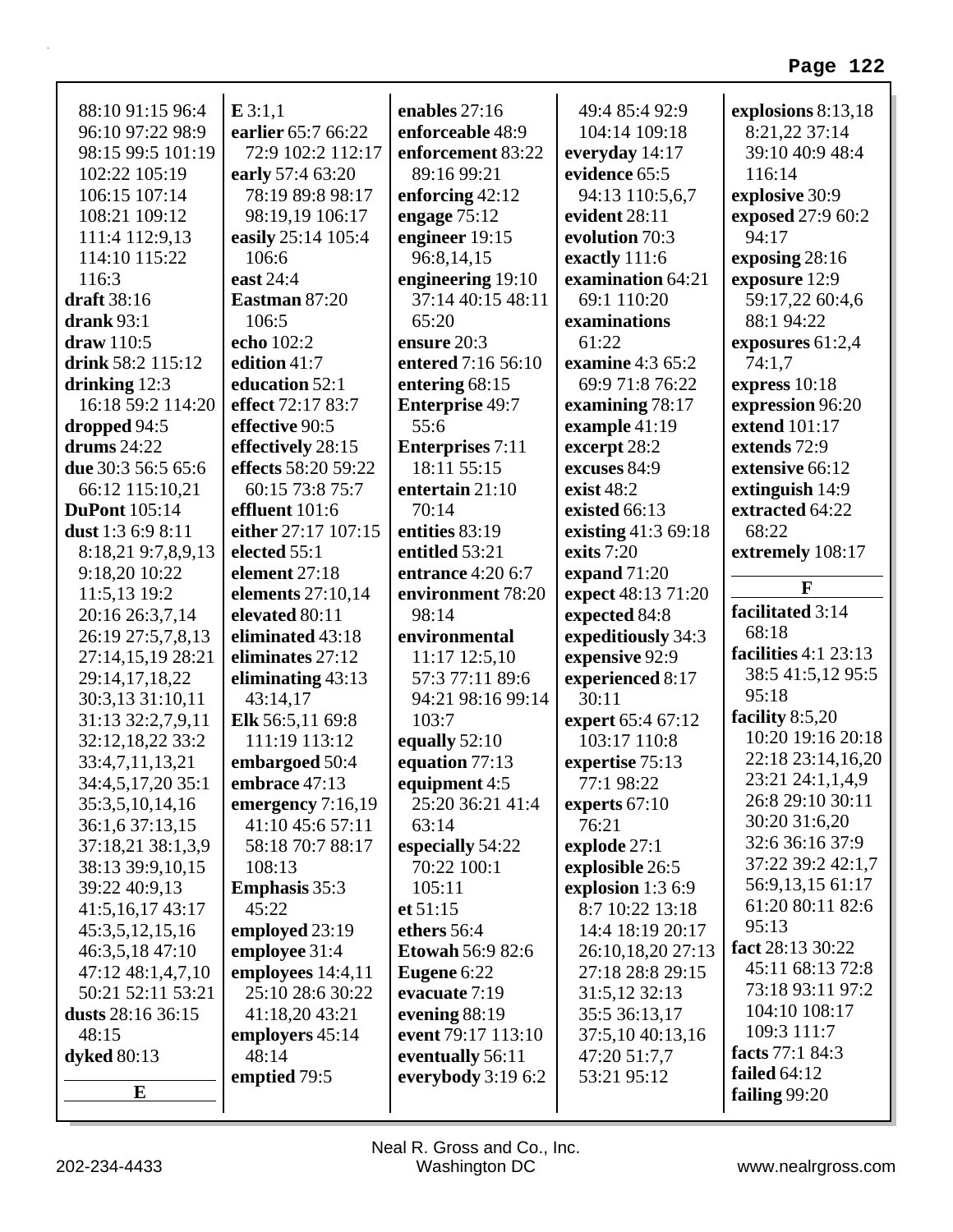| failure 32:2 56:5           | financial $87:10,12$  | 48:12                    | four $25:435:17$          | gas 30:5,8 37:1     |
|-----------------------------|-----------------------|--------------------------|---------------------------|---------------------|
| 63:7 64:20 65:14            | find $69:871:5,21$    | flammability 25:13       | 37:6 38:22 40:22          | gates 92:16,20      |
| 68:11 72:7 79:11            | 76:3 78:11 102:6      | 26:1                     | frame 32:12 34:18         | gather 75:22 110:4  |
| failures 78:18 79:7         | finding $36:12,22$    | flammable $14:6,7$       | 35:9                      | gathered 63:11,18   |
| <b>Fair</b> 106:15          | 37:12,19 38:8         | 62:16                    | fraud $82:1$              | 107:12              |
| <b>families</b> 12:19 83:3  | 52:13,18,20 73:10     | flash $29:15$            | <b>Freedom</b> 1:3 2:14   | gathering 14:22     |
| <b>family</b> 10:19 50:3    | 73:11 79:4 100:15     | floor 81:1 110:15        | 2:20 5:13,14 7:10         | 89:18               |
| 102:17                      | findings $2:65:9$     | flow $24:1969:7$         | 11:14 12:15 14:13         | <b>GCMS</b> 106:9   |
| far $47:1066:174:3$         | 20:15 21:8,14         | fluids $59:21$           | $15:15$ 17:1,14           | general 1:16 3:10   |
| 74:6 78:13 89:9             | 22:21 36:11 52:11     | flushing $57:21$         | 18:11 21:2,17             | 9:8 33:3,8 34:21    |
| 99:18 103:18                | 54:2 60:18 63:20      | focus 11:22 43:22        | 22:2 49:7 55:6,14         | 38:12 39:8,14,21    |
| far-reaching 51:5           | 66:1,16 75:12         | 97:8                     | 55:20 56:15,21            | 40:10 45:12 53:8    |
| fatal 8:18,20 30:11         | 81:15 84:1 103:10     | folks 55:21 62:15        | 58:4 61:13,17             | 54:12               |
| 33:11                       | fine $25:14$ 102:5    | 84:21,21 85:6            | 70:13 80:5 81:18          | generating 31:9     |
| fatalities 32:6             | finely $27:2$         | 99:3 103:12 104:9        | 82:6,20 90:11             | gentlemen 20:13     |
| 34:20 35:2                  | fines 31:20 89:20     | 104:12,15 107:2          | 103:14 105:16             | getting 15:6 107:6  |
| fatally 31:15               | 90:6                  | 109:6                    | 110:1 112:17              | give 13:2,11 55:21  |
| fear 112:7                  | fingers $110:2$       | <b>follow</b> 22:10 47:7 | 116:21                    | 74:17,21 77:5,10    |
| fearful 101:8               | finish $5:11$         | 48:9,14 50:15            | <b>Freedom's 106:13</b>   | 78:9 83:17 84:21    |
| <b>February 58:7,13</b>     | fire 1:3 6:10 8:7 9:4 | follow-up 46:8           | frequency 43:15           | 86:3                |
| 58:17                       | 14:9,9 18:19          | <b>followed</b> 9:19,21  | 65:19,21                  | given 4:15 87:13    |
| <b>federal</b> 3:21 11:2,7  | 26:10,14,17 27:7      | 36:7 78:18               | frictional 36:20          | 93:12 103:9         |
| 11:13 15:20 16:2            | 27:11,12,19 29:15     | following $4:19$         | <b>friends</b> 10:18 89:1 | gives $92:3$        |
| 16:4 17:3 44:7              | 30:15,21 31:6,8       | 15:14 17:12 20:2         | 101:20                    | glycerin $114:5,8$  |
| 47:10,15 51:10              | 40:12 41:9,10         | 20:22 41:6 42:17         | front 43:20 77:15         | glycol 56:3         |
| 53:1,3 57:14                | 42:11,12 45:6,17      | 57:13,17 58:12           | 82:20 116:8               | go 21:5 50:13 92:8  |
| <b>Federation 93:4</b>      | 52:17 53:21           | 69:14 74:16              | fuel 27:8                 | 96:5 107:1 111:4    |
| <b>feeds</b> 92:21          | 103:20                | <b>follows</b> 40:7 41:2 | full 16:9 28:3            | 115:18              |
| feel 48:6 75:16             | fires 8:13,18,20 9:3  | 41:14 42:1,8             | <b>fully</b> 16:6 50:20   | going 3:15 4:22 5:2 |
| 115:12                      | 27:7 30:16,19         | forefront 53:3           | funding $15:10,20$        | 5:3,7,15 10:7       |
| fees 102:3                  | 31:2 40:9 48:5        | forensic 64:21           | 16:3,10 17:4              | 48:21 55:12,12      |
| feet 95:14                  | fireworks 51:7        | 110:20                   | furnaces 23:9             | 65:12 74:22 76:18   |
| <b>fellow</b> 10:11 116:10  | firm $111:1$          | formal $53:18$           | further $14:13$           | 81:20 87:16 89:19   |
| fields $90:16$              | firmly $15:5$         | formation 30:4           | 31:12 104:12              | 92:4,11 94:21       |
| fighters $14:945:6$         | first $4:217:99:13$   | formed 25:7              | future 4:14 15:4          | 105:3 111:5,7       |
| fighting $45:18$            | 9:17 10:17 36:1,4     | forming $65:10$          | 39:9 87:15 92:12          | good 3:3 20:13 51:8 |
| figure 49:20 50:12          | 39:4,22 40:3 41:1     | formula 101:1            | 116:15 117:3              | 67:17 86:9          |
| 82:16                       | 41:21 49:13 50:19     | formulate 49:20          |                           | government 47:10    |
| <b>figures</b> 54:3 103:9   | 70:18 73:11 81:5      | forth 110:13             | G                         | 51:10 99:20         |
| <b>filter</b> $111:9,10$    | 92:1 106:3 110:13     | <b>Fortunately</b> 16:8  | $G$ 3:1                   | governments 17:4    |
| filtering $114:17$          | <b>Fiscal</b> 15:19   | forward $12:12$          | $G-R-A-T-O-P$             | Governor 57:10      |
| <b>filters</b> 83:10 114:22 | fish $6:22,22$ 13:20  | 63:18 66:7 68:20         | 107:18                    | 58:17 89:17         |
| final $13:1633:7,13$        | 13:20 98:18           | 70:6,11 71:7 77:7        | gain 72:4                 | Governor's 58:22    |
| 50:7,7 64:19 71:8           | fish-kill 98:19       | 107:22 116:21            | gallons 56:1 82:13        | $grab 111:14$       |
| 92:2                        | five 37:12 57:8       | found 29:16 58:15        | 95:19 103:11              | gradual 110:12      |
| finally 5:8 21:19           | fixed $4:1$           | 61:1 64:1 65:16          | 112:18                    | graduate 18:17      |
| 38:8 56:14 102:10           | flame-resistant       | 79:7 89:9                | game 112:3                | 19:9                |
|                             |                       |                          | gaps 12:8 77:11           |                     |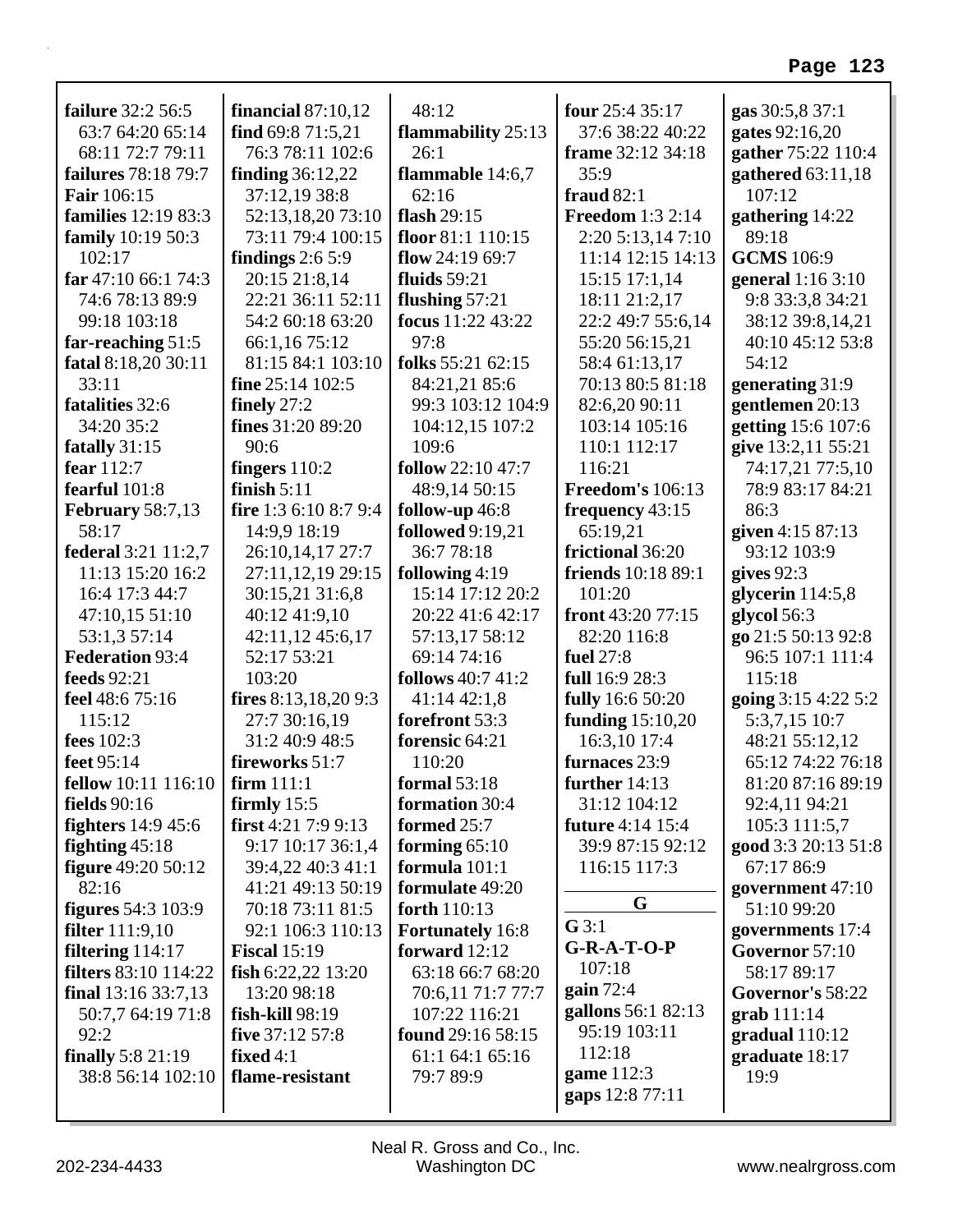| grandfather 95:10       | happens 78:22              | 92:12               | hospitalized 59:19          | 67:8 70:20 87:8            |
|-------------------------|----------------------------|---------------------|-----------------------------|----------------------------|
| graph 34:22             | 85:18                      | hiding $81:19$      | hot 14:10                   | 88:3 89:12 117:2           |
| grateful 14:1           | happy $70:14$              | high $61:474:1$     | hours $57:8$                | impoundments               |
| Gratop 107:17,18        | <b>hard</b> 99:9           | 84:17               | <b>House</b> 16:11          | 101:12                     |
| gravel $56:12$          | Hawaii 51:7                | high-pressure       | housekeeping                | improper 80:16             |
| great 102:20            | hazard 26:1 33:2           | 62:13,17            | 40:16                       | improvement 9:14           |
| greater $103:15$        | 40:14 42:9 43:17           | highest 100:4       | hundred 59:18               | 40:1                       |
| <b>Griffon</b> 1:13 2:3 | 45:17 71:3                 | highlighted 87:1    | 95:14 100:16                | inadequacies 4:6,8         |
| 3:8 10:11,13            | hazardous 12:2             | highlights 14:14    | hydrogen 30:5,8             | 4:9                        |
| 20:12 42:20,22          | 87:6                       | highly 14:6,7 46:17 | 36:22                       | inch $63:2,464:7,8$        |
| 43:19 44:4 46:7         | hazards 30:4 32:2          | historically 13:6   | hypothesis 72:1             | incident 6:14 8:10         |
| 47:2,6 54:8,14,15       | 35:17 37:13,18             | 51:3 103:4          |                             | 10:20 11:6,14,15           |
| 71:14,16 72:20          | 41:16,17 45:12             | history 8:17 38:1   | I                           | 11:16 12:20 14:12          |
| 74:9 76:4 77:8,20       | 46:18 61:8 86:20           | 40:3 51:11          | <b>idea</b> 92:7            | 17:8,13 20:19              |
| 86:14 93:14             | heads $84:21$              | Hoeganaes 52:1      | <b>identified</b> 9:11 32:9 | 21:2,18 22:4,19            |
| 116:11                  | health 11:18 12:5,7        | <b>hold</b> 16:22   | 57:6                        | 22:20 23:11,18,21          |
| ground $14:20$          | 19:6 38:21 51:11           | Holden 2:5 13:10    | ignite $25:15$              | 25:10 26:6,17              |
| group 51:15 74:20       | 56:4 58:20 59:8            | 13:12,13 17:20      | <b>ignited</b> 25:14 29:5   | 27:21 28:12,19             |
| 106:8                   | 59:15 60:8,9,13            | <b>holds</b> 19:5   | 31:9,11,13,17               | 29:7 30:10,15              |
| groups $4:16\,20:4$     | 60:15,19 61:8              | hole 64:7 65:8,9    | 36:19                       | 32:11 34:15 35:11          |
| grow 99:4               | 69:10 73:8,12              | 66:3,8,19 67:7      | ignition 25:21              | 37:7,22 42:15              |
| growing 65:4 68:9       | 74:12,19 75:3,19           | holes 62:22 63:1    | 30:12 31:8 37:11            | 43:9 46:12 70:9            |
| guess 46:17             | 75:20 76:10,17,19          | 64:3,6 65:5 68:14   | II 72:10                    | 109:7,11                   |
| guidance 45:8           | 76:19,21 77:11             | 68:17 84:12         | <b>illustrates</b> 11:16    | incidents 8:11 9:10        |
| 78:16 89:21             | 86:17 87:19 88:17          | 110:11,13 112:20    | imagine $54:14$             | 9:20 10:16 30:12           |
| 107:21                  | 91:1,3 93:16               | <b>home</b> 104:15  | immediately 15:15           | 31:19 32:7,9,15            |
| guide $45:17$           | 108:2,3,4,5,15,16          | hope 17:11 50:8     | <b>impact</b> 11:19 12:7    | 32:22 33:11 34:17          |
|                         | 108:22 109:4               | 52:8 69:2 90:20     | 12:10 28:18 60:8            | 34:20 35:1,8,9,10          |
| H                       | 117:4                      | 95:21 110:22        | 60:19 69:10 73:12           | 36:6 38:2,6,9 75:4         |
| $H-A-L-T-O-M$           | hear 13:1 49:19            | 113:6               | 76:10 77:12 78:20           | include 40:14 61:4         |
| 88:15                   | 54:6 86:10 87:4            | hopeful 77:8        | 79:10,17 114:15             | 80:9 90:21                 |
| Hale 101:20,21,21       | 92:5 94:10 95:7            | hopefully 86:1      | impacted $57:1,15$          | included 60:10             |
| 103:1,1,2 114:12        | heard 86:6 97:10           | hoping $72:14$      | 108:8,19 113:12             | 61:18                      |
| half 63:4 64:7          | 98:20                      | hopscotch 68:3      | <b>impacts</b> 12:6 59:8    | includes 22:3              |
| 96:16                   | hearing $12:12,13$         | Horowitz 1:16       | 76:19,19 98:16              | including $4:49:21$        |
| <b>Haltom 88:11,14</b>  | 53:12                      | 49:10,11 53:10      | 108:2,16                    | 36:7 40:13 54:2            |
| 88:15                   | <b>heart</b> 107:8         | 81:2,3 85:11        | <b>Imperial</b> 34:2 35:5   | 56:19 71:1                 |
| <b>handle</b> 9:7 45:15 | heat 27:9 28:17            | 88:10 91:15 96:4    | 45:11                       | incorporate 48:1,7         |
| 52:5                    | heated 30:5                | 96:10 97:22 98:9    | implement 69:19             | increase 23:9 45:4         |
| handling $46:17$        | heating $36:20$            | 98:15 99:5 101:19   | 102:11                      | 110:17                     |
| 47:12 48:14             | heirs $91:9$               | 102:22 105:19       | implemented 9:17            | increasing 87:12           |
| handwriting 99:6        | <b>held</b> 112:17         | 106:15 107:14       | 17:15 36:4                  | independent 3:21           |
| happen 49:9 92:14       | Hello 85:13 101:21         | 108:21 109:12       | implementing 15:2           | 67:14 68:5 83:18           |
| 105:11                  | help $17:469:6$            | 111:4 112:9,13      | <b>implications</b> 117:5   | 83:19 84:2                 |
| happened 14:21          | 73:15 93:18 99:2           | 114:10 115:22       | import $69:11$              | <b>indicate</b> 63:6 65:17 |
| 47:20 105:2             | 111:15,20                  | 116:3               | importance 14:14            | 108:7 110:14               |
| happening $15:13$       | <b>helpful</b> 50:2 92:4,5 | hospital 108:13     | 33:15                       | 115:19                     |
| 103:7                   |                            |                     | important 36:2              |                            |
|                         |                            |                     |                             |                            |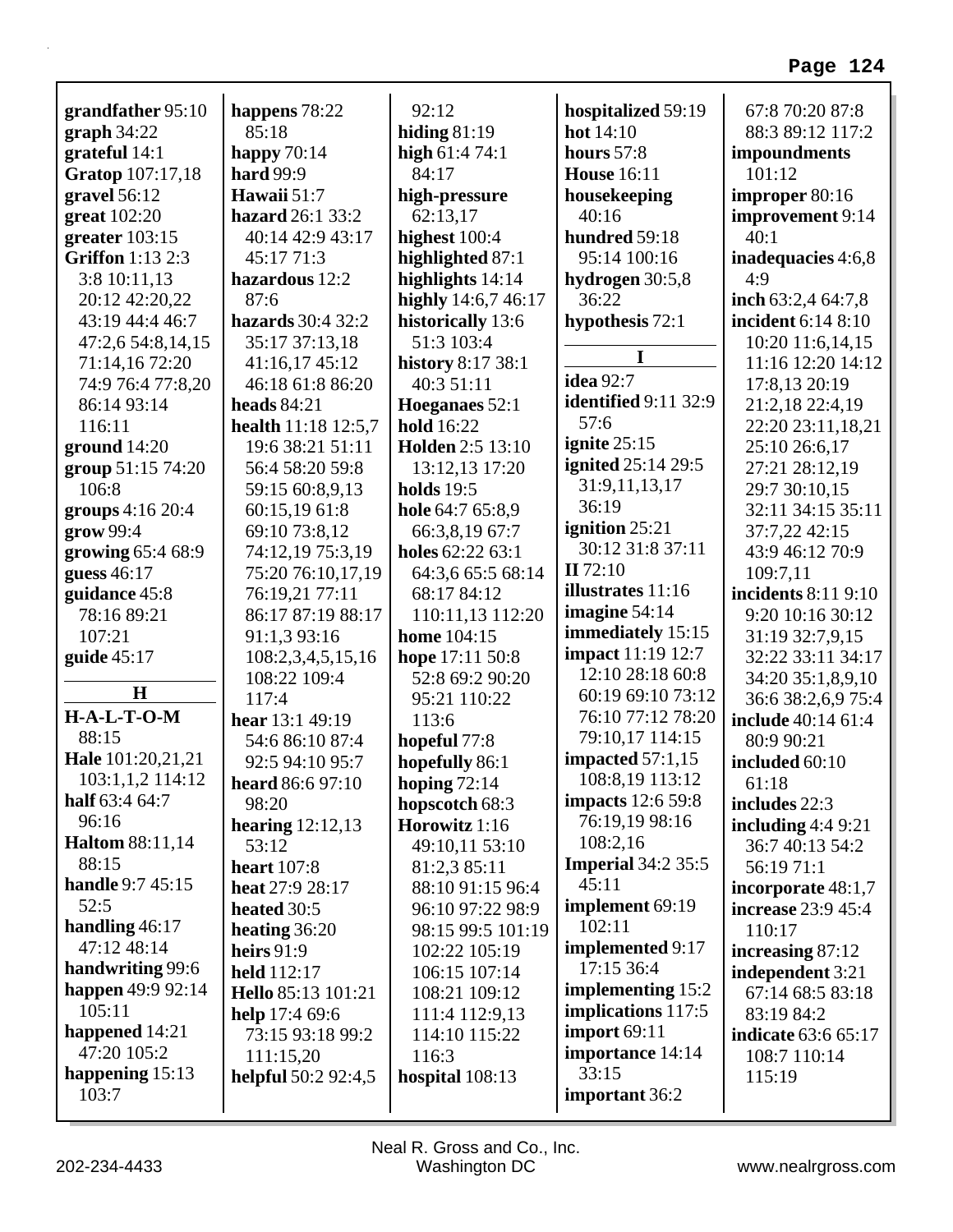| indicated 64:3                       | 109:10 115:17                         | 115:3,14                                | 18:6 22:11 38:18                    | <b>Jeffrey</b> 6:22 13:20 |
|--------------------------------------|---------------------------------------|-----------------------------------------|-------------------------------------|---------------------------|
| 74:16                                | informed 85:7                         | intakes 72:18                           | 42:19                               | job 90:2 99:21            |
| indicates 64:11                      | informing 13:7                        | integrity 78:6                          | investigator $1:17$                 | Joe 16:16 89:17           |
| 66:4 106:6 111:17                    | 18:4                                  | interest 66:6 69:14                     | 1:17 2:8,8,9,15,16                  | <b>John</b> 49:13 91:16   |
| 112:17                               | ingestion 60:5                        | 70:2 75:6 116:14                        | 18:10,19                            | 98:1                      |
| indications 28:22                    | ingredient 19:14                      | interested 50:2                         | investigators 22:6                  | <b>John's 85:20</b>       |
| 113:14                               | inhalation 60:5                       | interesting 91:22                       | 22:7 26:15 31:1                     | <b>Johnnie</b> 1:17 2:7   |
| indicators 66:15                     | Initially 81:13                       | interior 61:19                          | 85:15 92:10                         | 2:15 18:9 22:3            |
| 68:7                                 | initiated 38:6                        | intermission 5:12                       | investigatory 4:2                   | 55:13 74:16 93:12         |
| <b>indigent</b> 104:8,15             | injections $101:13$                   | 7:12 21:16 49:9                         | invite 49:1                         | 95:4                      |
| individual 108:11                    | <b>injured</b> 8:9 31:5,15            | <b>International</b>                    | invited 21:12                       | Johnnie's 95:3            |
| individuals 6:18                     | injuries $8:15\,32:7$                 | 49:14                                   | <b>involved</b> 22:1 45:4           | <b>Johnson</b> 19:12,12   |
| industrial 11:16                     | 32:10 34:21 35:2                      | interrupt 7:22                          | 46:6 71:1 81:12                     | joining 3:7,9 16:16       |
| 14:8 19:6 46:20                      | injury $20:21$                        | intersects 11:17                        | 114:3                               | 18:16                     |
| 56:20,22 102:14                      | <b>inland</b> 92:21                   | Interstate 95:14                        | involvement 93:2                    | July 1:8 9:11 31:14       |
| industries $1:3$ 2:14                | inorganic $27:1$                      | interviews 30:18                        | involving 8:21<br>30:12             | 35:12,21 36:3             |
| 2:205:13,14                          | <b>input</b> 19:22 50:6               | 107:5                                   |                                     | 39:19 54:4                |
| 11:14 12:15 14:13                    | 109:9 110:8                           | intravenous 59:21                       | irresponsible 89:7                  | <b>June 34:8</b>          |
| $15:15$ 17:1,14                      | <b>inside</b> 14:11 31:15             | introduce 3:16<br>18:6 21:22 22:21      | irritations 60:1                    | justice 103:7             |
| 21:2,17 22:2                         | 65:15                                 |                                         | issuance 33:12                      | $\mathbf K$               |
| 38:10 55:20 61:13                    | insight $92:3$                        | introduced 16:21                        | 39:14                               | K 103:2 114:12            |
| 61:17 70:13 80:6                     | insights $77:10$                      | introducing 16:17                       | <b>issue</b> 9:13 10:3 11:1         | Kanawha $60:9,13$         |
| 90:11 103:14                         | insist $90:22$                        | investigate 15:16                       | 38:21 40:8,22                       | 79:13 92:15 108:5         |
| 105:16,17 116:22                     | inspect $78:10$                       | investigated 8:12                       | 77:22 78:14 86:8                    | 109:4                     |
| <b>industry</b> 4:9,17 9:6           | inspected 101:4                       | 9:1 32:16 101:3                         | 86:18 90:6 97:21                    | <b>KCHD</b> 98:2          |
| 9:19 19:3 32:1                       | inspection 16:20<br>37:21 61:15 63:16 | investigates 3:22                       | <b>issued</b> $33:13\,57:9$         | keen 69:14 70:2           |
| 33:4,8 34:21                         |                                       | investigating 83:20                     | 57:11 58:1,13                       | 75:5                      |
| 38:12 39:8,14,21<br>40:10 45:5 46:16 | 64:2 65:18 78:6<br>79:6               | investigation 2:14<br>5:10,14,19 8:4,16 | 80:1,5<br><b>issues</b> 11:18 69:13 | keep 25:19                |
| 46:19 48:3 51:1,4                    |                                       |                                         | 72:22 74:15 78:3                    | Kenneth 103:1             |
|                                      | inspections 38:4<br>61:12 63:20 65:17 | 10:3,5 12:16                            | 79:15 83:5 88:2                     | 107:19                    |
| 51:15,17 52:4,10<br>87:7,13 89:18    | 65:21 68:5 71:3                       | 13:17,22 16:15<br>17:14 18:22 20:10     | issuing $44:16$                     | Kentucky 102:18           |
|                                      |                                       |                                         | 110:12                              | key 36:10,12,22           |
| 90:13 91:4,9<br>105:8,9              | 86:7 90:4 99:21<br>103:13             | 20:14,16 21:3,8<br>21:18 22:4,20        | <b>item 36:1</b>                    | 37:12,19 38:8             |
| information 7:14                     |                                       | 29:16 31:18 34:2                        |                                     | 66:15 68:7 70:10          |
| 12:7 14:22 46:12                     | inspector $67:19$                     | 36:10 38:18 48:20                       | ${\bf J}$                           | killed $6:188:8$          |
| 59:3 60:20 61:7                      | inspectors 67:13<br>79:3 89:19        | 53:20 55:20,22                          | J-A-N-E-T 81:10                     | 10:19 12:20 31:5          |
| 69:9 72:22 73:12                     | <b>instance</b> 51:6 92:16            | 65:12 68:21 70:13                       | <b>J.T</b> 81:6 104:4               | 95:15                     |
| 73:19,21 74:5                        | 114:6                                 | 74:4 78:5 82:5                          | 107:19                              | <b>kind</b> 9:9 67:18     |
| 75:7,14 76:1,3                       | instill $90:22$                       | 83:16 84:5 85:18                        | <b>James</b> 6:22 13:20             | 68:18 81:9,15             |
| 77:3,6,9 81:20                       | institute 91:6                        | 98:20 99:1,15,18                        | <b>Janet 81:6</b>                   | 111:16                    |
| 82:2,14 85:5 86:1                    | instructions 78:9                     | 101:17 106:21                           | <b>January</b> 14:17 15:7           | kinds $88:2$              |
| 86:19 87:1,2,17                      | instructive 71:4                      | 107:3 116:22                            | 15:14 56:1 57:4                     | knew $16:2$               |
| 87:18,19,21 89:5                     | insulting 108:18                      | investigations 4:3                      | 57:13,20 58:1,4                     | <b>know</b> $10:6$ 14:3   |
| 91:21 92:5 93:6                      | <b>intake</b> 56:16 70:1,4            | 5:1 13:8 20:1                           | 59:14,14 64:5,18                    | 43:5 44:5,14              |
| 93:19 94:9 97:17                     | 79:12,14 92:17                        | 55:15 70:21 74:22                       | 66:11,14 88:18                      | 46:14,19 50:17            |
| 99:3 106:18,20                       | 95:7,20 114:15                        | investigative 12:14                     | 93:6 107:3 111:12                   | 51:6,17 52:16,21          |
|                                      |                                       |                                         | $\text{Jay } 2:4$                   | 52:22 53:5 74:14          |
|                                      |                                       |                                         |                                     |                           |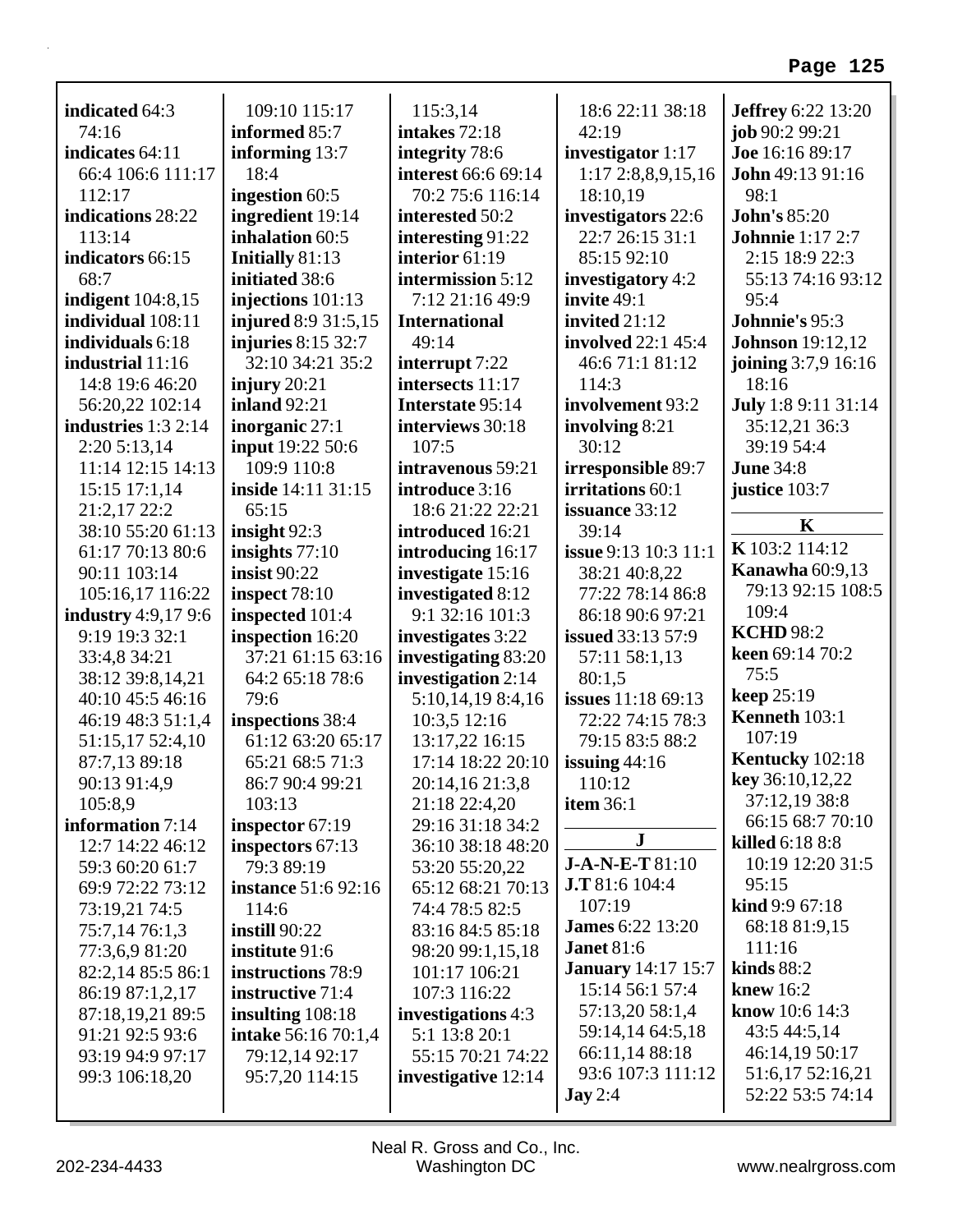| 76:20 78:13 82:11        | learn $99:3$               | located 23:14 24:2        | 100:4                    | 56:10 58:6,20      |
|--------------------------|----------------------------|---------------------------|--------------------------|--------------------|
| 82:22 83:4,12            | learned 8:19 30:18         | 56:13,15 67:4,7           | mailed $45:13$           | 59:9 60:15,21      |
| 84:14 85:17 92:9         | 45:1 73:22                 | 82:13 104:5               | main 24:9 62:21          | 61:1,4,5 66:3,18   |
| 94:11 101:2 103:3        | learning $89:10$           | <b>Loeb</b> $1:163:11$    | mains 102:20             | 74:1 75:8 80:17    |
| 111:7,11 113:5           | learnings 72:3             | 20:12 54:11,13,16         | major 3:22 86:7          | 84:18 85:1 94:10   |
| 114:12,17 115:15         | led 12:1 68:14             | 54:18                     | majority 97:2            | 96:22 100:14       |
| knowledge 89:22          | <b>left</b> 11:20          | <b>lofted</b> 29:4 31:10  | making 43:14 84:9        | 101:8 113:11       |
| 97:1                     | legislation 16:19          | 37:10                     | 86:4 87:11 89:8          | 115:5              |
| known 3:20,20            | legislatively 16:16        | long 44:8 50:21           | 91:1,13 107:8            | <b>MCHM-PPH</b>    |
| 18:8 19:19 60:15         | lessening $110:12$         | 82:10 97:15 111:6         | manage $29:21$           | 106:17             |
| 83:16 91:14 103:5        | let's 96:20 97:8           | 111:22                    | management $4:10$        | mean 74:14 107:1   |
| 104:16                   | letters 45:13 46:15        | long-term 34:6            | 19:15                    | 113:5 114:20       |
|                          | level 39:1 97:14           | 59:8 73:12                | managing $1:16$          | mechanical 28:7,17 |
| L                        | levied $31:19$             | longer $81:20$            | 48:22                    | 30:7               |
| L-E-W-I-S 107:18         | Lewis 107:16,17,18         | look 4:8 11:22            | Manchin 16:16            | mechanism 64:4,20  |
| L-I-N-D-A 109:16         | <b>Lick</b> 100:10         | 12:12 49:19 50:5          | 17:22 89:17              | <b>MedExpress</b>  |
| lab 64:22 106:18         | <b>licorice</b> 82:18,21   | 52:8,9 69:16,21           | manifested 68:9          | 108:14             |
| 110:21                   | 84:20                      | 70:3 77:15 94:22          | <b>manner</b> 90:5,5     | medications 59:21  |
| labeled 80:18            | lies $24:4,6$              | 105:7,17 111:22           | <b>Manor 82:19 104:4</b> | meeting 1:5 3:4,14 |
| labeling 80:16           | <b>lifted</b> 58:18 59:1   | 113:16 114:8              | 104:5                    | 4:20 7:10 18:1     |
| laboratory 24:10         | 89:21                      | looked 68:2               | manual $45:17$           | 28:5 35:21 36:3    |
| lack 65:20 71:2          | likelihood 79:6            | <b>looking</b> 12:8 22:16 | manufacture 9:7          | 86:2 92:1,11       |
| 86:7 87:17 97:1          | 84:17                      | 23:2 50:19 72:10          | manufacturer 61:1        | 116:6 117:9        |
| 103:13,14 104:1          | limit 5:22 50:17           | 75:10 78:4 93:20          | manufacturer's           | member 1:13 2:3    |
| lacked 30:6              | 97:6                       | 96:21 100:21              | 73:20                    | 3:8,17 10:11       |
| ladies $20:12$           | limited 52:7 60:16         | 105:6,15 109:7            | manufacturers            | 20:12 53:15 93:13  |
| laid 68:18               | 60:20 73:11 74:5           | 113:9                     | 23:7                     | 109:17 116:11      |
| land 69:5                | 113:18                     | looks 71:7 81:5           | <b>March 58:19</b>       | members 1:11       |
| large 64:4 79:12,16      | limits 88:2                | loom 79:16                | Mark 1:13 2:3,8          | 12:19 21:13 50:3   |
| lastly $52:22$           | <b>Linda</b> 109:15        | lost $6:14$               | 3:8 10:11,12 19:8        | 85:15 89:1 93:13   |
| late 58:17 100:9         | line 43:12 73:5            | lot 19:22 43:13           | 22:5 116:11              | 102:17             |
| Laughter 98:6            | lines $51:2093:10$         | 88:6 93:1 105:3           | marked 114:5             | memory 80:2        |
| launched 33:2            | lingering 59:5             | 105:13                    | marking $67:15$          | men $6:13$         |
| lay $69:5$               | liquid-tight 80:14         | Louisville 102:17         | markings 67:21           | mention 31:22 86:6 |
| layer $25:2$             | <b>list</b> 44:11 46:19,21 | 102:20                    | Marshal's 52:17          | 116:10             |
| <b>LCMS</b> 106:9        | 76:8 97:15                 | low 59:9 61:3 73:12       | <b>Mary 88:15</b>        | mentioned 4:16     |
| leached 101:9            | <b>little</b> 44:14,18     | 74:6                      | material 24:21           | 39:16 44:14 46:11  |
| 111:18                   | 50:18 61:2 63:3            | <b>Lucy</b> 1:17 2:9,16   | 25:17 61:6 66:8          | 76:11 101:10       |
| lead 3:15 22:5 30:9      | 64:7 65:9 71:20            | 18:20 22:6 32:4           | 69:6 72:15 84:13         | 104:4              |
| 81:2                     | 73:18 99:9 100:9           | Lucy's 95:3               | 87:22 111:18             | mentioning 109:3   |
| leaders $102:10$         | Littlepage 104:5           |                           | materials $12:10,11$     | mentions 106:3     |
| leak 56:21 57:16         | live 98:13 112:8           | M                         | 26:8,21 27:1 29:5        | merely 89:13       |
| 61:16 62:10 66:5         | lives 6:14 13:19           | M1:16                     | 30:2 41:15 46:18         | 106:12             |
| 90:14 111:21,22          | 33:1                       | $M-O-R-A-W-E-$            | <b>matter 55:9 74:14</b> | Merrimac 100:11    |
| <b>leaked</b> 56:7 66:10 | living $112:7$             | 91:19                     | 117:12                   | message 13:11      |
| leaking 31:7 64:17       | local 9:4 42:11            | ma'am 107:15              | <b>Maya</b> 85:11        | 58:15 97:20        |
| 66:8 112:22 113:4        | 117:4                      | 109:13                    | <b>MCHM</b> 17:3 56:2    | metal 6:9 8:21 9:7 |
| <b>leaks</b> 66:13       |                            | magnitude 94:6            |                          |                    |
|                          |                            |                           |                          |                    |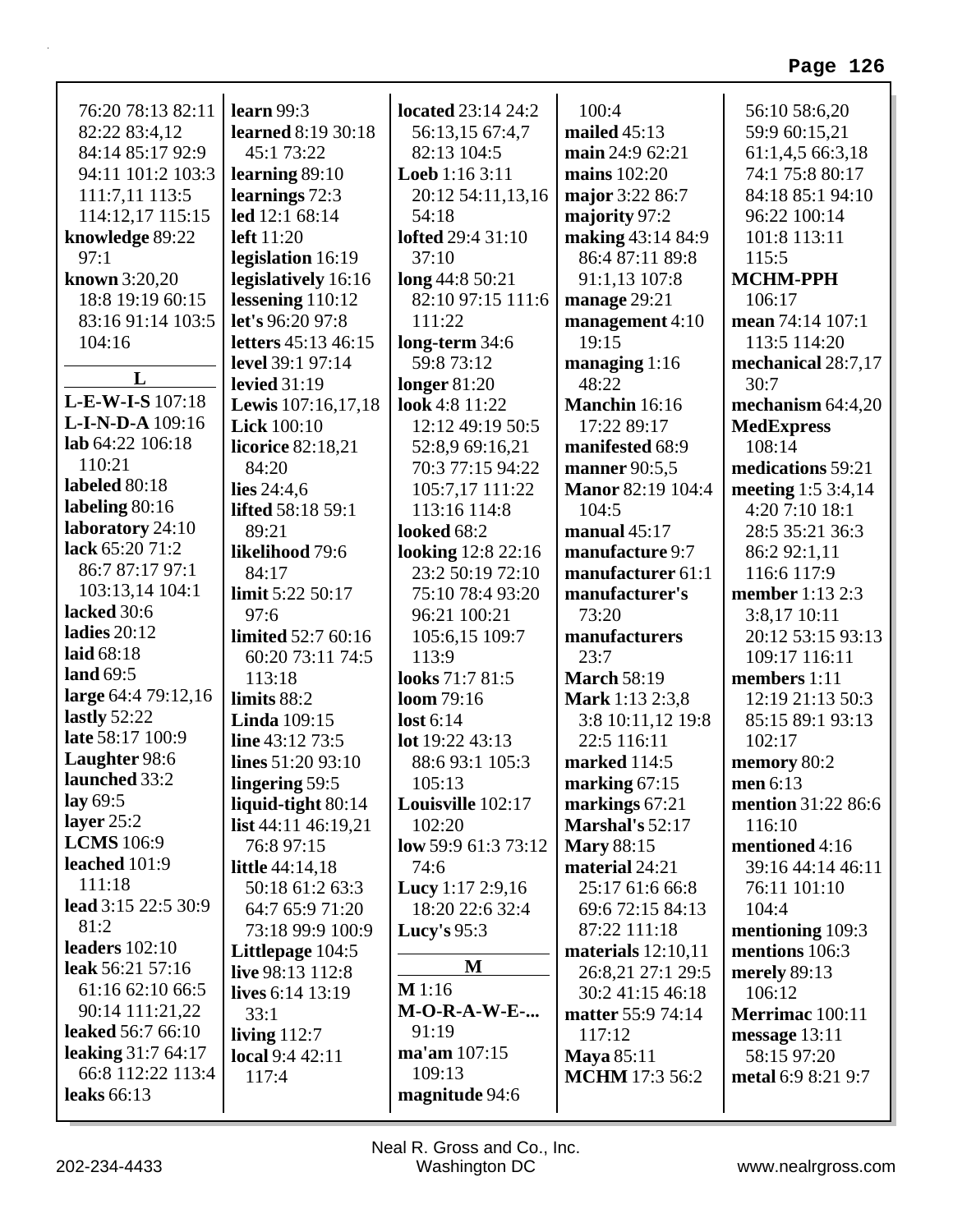| 23:4,9 25:1,2,11                              | <b>moment</b> 6:17 7:2   | 40:12 45:22 91:16      | non-regulatory                    | 38:9 65:14               |
|-----------------------------------------------|--------------------------|------------------------|-----------------------------------|--------------------------|
| 25:12 26:9,14,19                              | 21:5                     | nationwide 78:2        | 3:21                              | occurred 6:11            |
| 28:16 29:13,18                                | monitoring 82:7          | nature 70:5 83:15      | non-toxic $89:3,10$               | 10:16 14:4 20:17         |
| 30:12 31:16 32:2                              | 101:6                    | 114:18                 | normally 48:21                    | 20:19 23:18 30:19        |
| 37:2,13 38:1 41:5                             | Monsanto 105:14          | nausea 59:22 60:10     | northern 24:5                     | 54:1 56:21 61:16         |
| 41:11,17 51:14                                | month 102:4              | <b>NDK</b> 95:12       | notable 32:11                     | 64:4,17 70:9 91:3        |
| 53:21 62:9 68:21                              | months $14:16$           | near 37:11 78:1        | note 65:8 67:5,8                  | 110:9 112:1              |
| 107:6 110:20                                  | 114:21                   | 104:6                  | 70:20 84:7 89:13                  | occurs 27:7 90:17        |
| metallurgical                                 | <b>Morawetz</b> 49:14,16 | nearly $16:12$         | <b>noted</b> 28:6 40:2            | October 46:1             |
| 61:22 66:17 69:1                              | 52:7 91:16,18            | necessary 70:6         | 62:22 65:7 66:21                  | odd 68:16                |
| 71:18,21                                      | 96:5                     | 78:7 116:19            | 68:4,12,19 99:17                  | odor 57:3 58:10          |
| metallurgy 72:12                              | <b>Morgan 2:9 19:18</b>  | need 7:18 15:2         | noteworthy 65:22                  | 59:5 95:22               |
| metals 8:6 26:22                              | 22:9 38:15,17            | 33:14 35:22 69:19      | notice 99:7 104:13                | <b>odors</b> 84:8        |
| 30:5 41:8 42:5                                | 42:17 47:21              | 71:3 75:15 77:6        | <b>noticed</b> 109:19             | offer 21:12 107:21       |
| 52:5,6 64:21                                  | morning $57:4,13$        | 85:7 86:18 88:4        | notification 61:9                 | office 2:5 13:7,10       |
| 72:10                                         | <b>motion</b> 53:15,18   | 91:6 95:9 99:16        | 70:8                              | 23:13 24:10 37:20        |
| methodology 78:16                             | 54:7,8,10,18             | 101:2,6 102:1          | November 33:19                    | 52:14,17 58:22           |
| methods 63:22                                 | <b>Mountain 88:11,16</b> | 104:18 105:7,16        | nuclear 19:16                     | officers $45:7,20$       |
| microphone 112:14                             | mountaintop 90:17        | 114:22                 | number $35:1,8$                   | offices 18:3             |
| middle $111:8$                                | Moure-Eraso 1:12         | needed 11:3 39:9       | 36:12,17 37:6                     | officials 55:1           |
| migrate $111:19$                              | 2:23:3,67:3              | 63:17 111:10           | 50:14 68:4 79:15                  | offing 84:22             |
| migrated 56:11                                | 12:17 17:19 42:16        | needs 102:14           | 102:6                             | oh 114:22                |
| mile 95:7                                     | 47:5 48:16 53:12         | 104:20 115:18          | numbers 94:2                      | Ohio 24:5 92:13,15       |
| miles 24:6 56:16                              | 54:9,17,19 55:11         | negligence 102:14      | Nye 85:11,13                      | 92:18,21 99:13           |
| mill $25:2,5\,31:16$                          | 70:16 77:19 79:19        | Neoteric 106:1         |                                   | okay 54:9 74:9 89:4      |
| 31:17                                         | 80:20 93:13 116:2        | NEP 35:4 37:21         | $\mathbf 0$                       | 98:9 107:7               |
| milled 8:5 25:2                               | move 44:12 53:13         | 38:3                   | $O$ 3:1                           | once 5:11 22:11          |
| 36:18                                         | 53:19 70:11              | new 6:19 13:18         | <b>Obama</b> 57:14                | 85:14 88:8 89:18         |
| milling $23:17$                               | 107:22                   | 20:18 23:14,19,22      | object 8:3                        | ones 65:10 70:22         |
| million 15:21 16:12                           | moving 43:20 44:2        | 24:1,3,8 29:9          | obliterated 67:22                 | ongoing 45:22 68:6       |
| 93:22 97:12                                   | 56:12 63:18 66:7         | 30:10,15,19 31:6       | obscure 58:16                     | 75:21 83:9               |
| mind 73:4,15 96:10                            | 68:20 70:6 77:7          | 38:22 39:2 40:22       | obscured 67:20                    | onsite 57:5 67:13        |
| 113:2                                         | 116:21                   | 41:3 53:22 69:19       | observations 79:1                 | open 80:22               |
| <b>Mingo</b> 100:11                           | <b>MSDSs 61:7</b>        | news 88:18,19          | 110:8                             | open-unacceptable        |
| minimized 62:14                               | multiple 66:16 67:9      | 90:18                  | observe $63:13$<br>observed 26:15 | 35:20 39:19              |
| minimum $53:7$                                | 68:11 109:10             | <b>NFPA 29:12 32:1</b> | 64:10 66:19 67:3                  | <b>opening</b> 2:2 10:12 |
| minutes $6:1$ 10:9                            | mute 7:21                | 33:8 37:17 40:12       | 70:19                             | openings 62:7            |
| 50:17                                         | N                        | 40:13,14 41:7          | observing 79:2                    | operate 25:6             |
| misguided 16:1                                | N3:1                     | 42:10 43:12 48:2       | <b>obtain</b> 116:18              | operated 23:12           |
| mission $116:20$                              | <b>NAACP</b> 103:1,6,18  | night $57:10$          | obtained 106:16                   | operating 39:2           |
| Missouri 23:17                                | name 81:7 88:12          | nine 8:10 57:15        | obtains 23:6                      | 40:17                    |
| mitigate 37:13                                | 99:7 107:16              | non 45:8 84:2          | obvious 72:6 81:19                | operation $4:10,11$      |
| mixed $56:2$                                  | 109:15                   | 88:20                  | obviously 44:16                   | 24:15 43:21 44:2         |
| <b>mixture</b> 56:7,10                        | name's 96:7              | non-blaming 84:2       | 70:1 88:6 113:16                  | operations 15:22         |
| 58:5 66:3 106:17                              | names $6:21$             | non-hazardous<br>17:2  | Occupational                      | 16:5 37:3 41:4           |
| <b>modeling 65:3 69:3</b><br>molten 23:9 37:1 | <b>nation</b> 117:6      | non-metallic 26:22     | 38:20                             | operator 25:6            |
|                                               | National 35:3            |                        | occur 17:3 27:19                  | operators 25:5,7         |
|                                               |                          |                        |                                   |                          |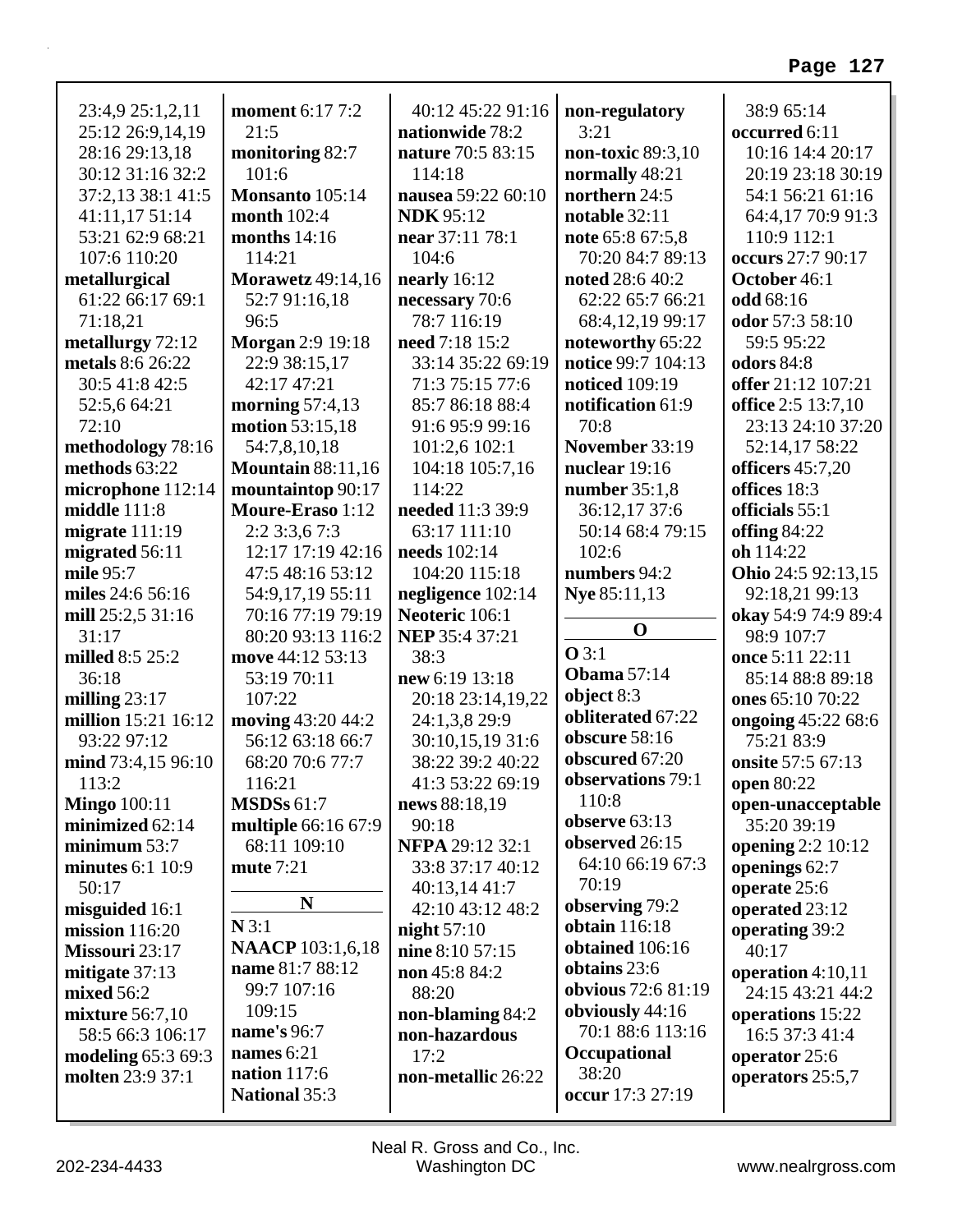| 29:20 78:10           | P3:1                                | people's 91:1       | play 44:9                  | 29:13                      |
|-----------------------|-------------------------------------|---------------------|----------------------------|----------------------------|
| opportunity 42:18     | P-S-O-N 81:11                       | percent 46:13 47:1  | played 28:1 62:5           | powdered 52:6              |
| Orchard 104:4         | $\mathbf{p}.\mathbf{m}$ 3:2 55:9,10 | 56:3 60:11,11,12    | please 7:21 13:12          | powders 41:6               |
| order 52:12 57:10     | 57:7 117:12                         | period 7:7          | 49:3,8 81:7 88:13          | PPH 56:10 58:5             |
| 57:11 58:19 86:19     | package 15:20                       | periodic 41:19      | 99:7                       | 59:9 60:21 66:3            |
| 89:20                 | paddles 28:10,18                    | permeability        | pleased 93:18 95:2         | 96:22 113:12               |
| orders 90:7 94:5      | page 6:13 98:5                      | 111:16              | podium 38:16               | 115:5                      |
| organic 26:21         | painfully 92:14                     | permeated 90:1      | 55:13 61:12                | practice 30:1              |
| organization 19:19    | panel 77:21                         | person 6:1 18:7     | point 3:17 7:13            | practices 37:16            |
| 51:15                 | panhandle 24:5                      | personally 13:2     | 53:13 85:21 86:15          | 48:13 63:22                |
| organizations 4:17    | papers 82:15                        | 93:1                | 87:16 93:21 96:19          | precautionary 91:7         |
| 52:5 69:12 83:22      | par 90:12                           | persons 55:1        | 97:8,10 110:1              | 94:15                      |
| original 33:20        | Park 104:5                          | perspective 102:6   | pointed 64:6               | precautions 45:18          |
| originally 75:9       | part 4:22 7:9 11:10                 | petroleum 72:15     | points 50:15               | pregnant 58:2              |
| 94:4                  | 45:22 59:12 77:13                   | Ph.D 1:12,16        | 103:21                     | preliminarily              |
| originate 65:5        | 93:22 97:12,14                      | pharmaceutical      | poisoned 100:13            | 63:19 65:4                 |
| originated 36:18      | participate 80:3                    | 19:13               | policing 99:19             | preliminary 60:8           |
| 72:7                  | participated 18:22                  | phase 22:11         | polluting 91:9             | 60:18 78:5                 |
| <b>OSHA</b> 9:16 10:1 | particular 51:13                    | phenol 56:3         | pool 110:16                | <b>Prenter</b> 100:12      |
| 31:18 32:17 33:3      | 80:17 93:2                          | Phil 105:22         | pooling 68:15              | prep 100:17 101:4          |
| 33:7,12,14,20,21      | particulates 25:14                  | phones 7:22         | poor 104:8                 | 101:13                     |
| 34:3,5,8,12 35:15     | 29:4 36:19                          | photo 107:5         | population 56:4            | prepare 4:18               |
| 35:19,22 36:4         | parties 50:3                        | physical 4:4 108:8  | 79:12                      | prepared 3:12              |
| 37:20 38:11 39:8      | partner 75:22                       | 110:5               | portion 22:1 24:11         | 20:15                      |
| 39:14 40:21 44:5      | partners 107:12                     | pick 103:22         | 36:9 65:13 106:20          | prescribe 65:21            |
| 44:13,15,21 45:3      | parts 4:21 58:21                    | pieces 63:14        | portions 61:21 62:8        | prescribed 78:16           |
| 47:18,22 48:6         | 73:8 94:1,2,4                       | pitcher 111:10      | posing 39:5                | presence 27:9 29:2         |
| 50:20 52:14 53:1      | 97:11                               | pits 110:12         | position 76:16 77:2        | 62:16                      |
| 53:2,4 79:22 80:2     | pass 86:5                           | pitting 64:10 66:16 | possibility 27:12          | present 1:11,15            |
| 80:4 102:5 107:12     | passed 14:16 16:8                   | 68:12               | 66:5 95:9 100:20           | 4:22 5:4 7:9,11            |
| <b>OSHA's 35:13</b>   | patients 59:16,19                   | Pittsburgh 24:7     | 101:16 114:1               | 12:21 21:17 22:19          |
| osha.gov 46:3         | 60:5                                | place 25:19 34:21   | possible 12:8 43:18        | 50:11 88:7                 |
| outreach 9:15         | pattern 68:12                       | 43:7 70:9 91:3      | 46:21 50:8 60:6            | presentation 2:6           |
| outset 84:6           | paying 102:4                        | placed $16:3$       | 62:16 77:10                | 3:18 5:13,17 20:8          |
| outside 24:9 32:11    | penalties $87:11,12$                | places 90:17        | possibly 37:3 68:14        | 20:10,22 21:8              |
| 65:6                  | penalty 84:1                        | plaintiffs 63:12    | 85:691:9104:11             | 22:16 23:1 24:12           |
| <b>OVEC</b> 99:11,13  | pennies $91:10$                     | plan 10:9 11:10     | 110:5 111:21               | 32:3 36:10 42:14           |
| overall 77:16         | Pennsylvania 19:7                   | 104:18,20 107:13    | post 63:15                 | 49:8 71:11 76:6,9          |
| overdue 50:21         | 24:2,7 39:3 41:22                   | planning 70:8       | postponed 34:6             | 85:22 95:3                 |
| oversight 15:11       | <b>Pennzoil 82:9</b>                | plans $53:1,2,5,9$  | potable 104:17             | presentations 5:6          |
| 71:9 83:17            | <b>people 5:4 8:8</b>               | 113:8               | 114:20                     | 49:20                      |
| overview 22:18        | 13:20 14:19 43:15                   | plant 41:16 69:22   | <b>potential 61:8 63:6</b> | presented 53:17            |
| 24:14,19              | 43:18 44:2 47:12                    | 82:19 83:10 105:2   | 79:7,10                    | 55:2 70:19                 |
| <b>owned</b> 23:12    | 47:14 49:1 54:21                    | plants 100:13,18,21 | potentially 30:9           | President 57:14            |
| oxide $25:1$          | 60:2 85:12 88:22                    | 100:22 101:5,7,13   | 64:11 87:5                 | press $100:2$              |
| oxygen 27:9           | 91:8 94:15 97:12                    | 101:18 105:14       | powder $14:5,8$            | <b>pressed</b> 23:4,8 25:3 |
|                       | 108:7 113:13                        | platform 80:11      | 25:18,19 26:9              | presses 25:7               |
| ${\bf P}$             |                                     |                     |                            |                            |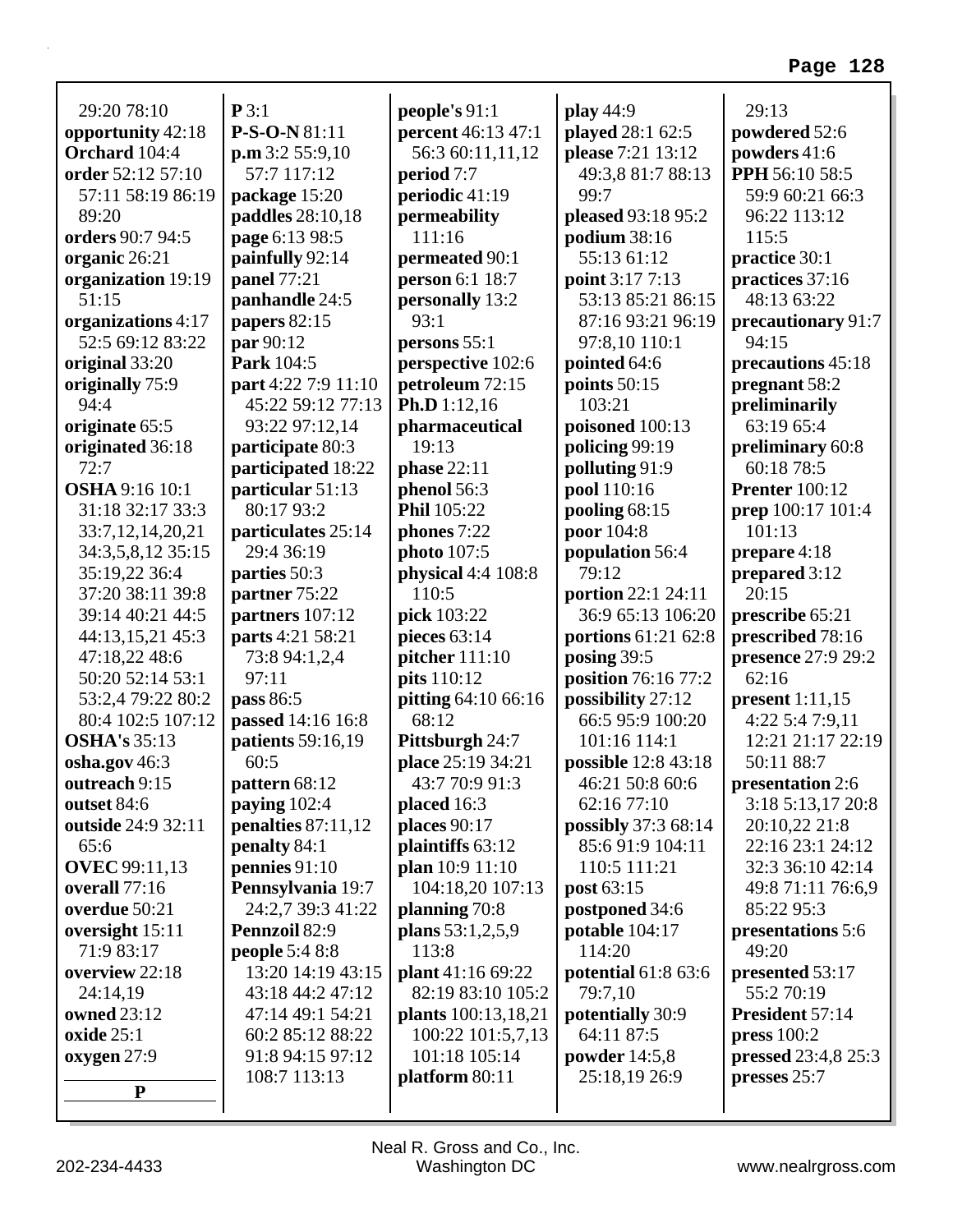| pressure 26:19            | 70:5,872:16         | proprietary 101:1         | Quaker 82:8                | realizing 93:21            |
|---------------------------|---------------------|---------------------------|----------------------------|----------------------------|
| 27:16                     | 84:10 91:22 92:7    | propylene 56:3            | qualitative 106:10         | really 18:2 43:16          |
| pretty 63:15              | 96:17 106:19        | protect 15:3              | quantitative               | 65:13 97:20 99:2           |
| <b>prevent</b> 4:7,13 9:9 | 107:10 111:13       | protection 16:18          | 106:10                     | 107:7 111:1,1              |
| 10:2 27:18 39:9           | 115:3               | 40:12,17 41:10            | quantities 27:4            | reasoned 94:13             |
| 40:9 47:19 87:15          | processed 8:5       | 57:3 89:6                 | quantity 28:21             | reassuring 85:16           |
| 100:6 117:3               | 36:15 106:18        | protects 103:8            | 114:7                      | <b>received</b> 46:9,11,22 |
| prevented 9:22            | processes 23:3      | proves 88:4               | quarters 63:2              | 57:3 90:11                 |
| 36:8                      | 75:21               | provide 17:3 21:1         | question $47:8,17$         | recipients 4:15            |
| preventible 100:5         | processing 23:12    | 22:18 55:14,19            | 74:10 76:5 77:21           | recognition 116:17         |
| preventing 15:12          | 25:10 29:9          | 61:7 75:14 76:2           | 78:8 79:21 95:5            | recognize 10:10            |
| 48:4 71:6 116:14          | produce 26:13       | provided 1:22 60:9        | 95:11,16 106:2,8           | 12:18                      |
| prevention 41:10          | 106:10              | 87:20                     | 106:15 111:3               | recognized 33:14           |
| 48:10                     | produced 1:21 5:16  | provides 56:18            | 112:12,19                  | recommendation             |
| previous 35:13            | 28:17 37:1          | providing 85:5            | questions $2:11,17$        | 9:12,17 11:6               |
| 38:5,20 40:5 75:3         | producers 23:5      | provisionally 50:10       | 5:4,20 11:21 15:7          | 17:12 33:12,20             |
| 85:22 89:17               | production 19:14    | provisions $48:2,4$       | 21:11 42:19,21             | 35:14,19 36:5              |
| previously 29:6           | 23:13,22 24:1,9     | proximity 79:11           | 43:1 47:4 49:21            | 38:14 39:5,13,17           |
| 87:3                      | 26:16 31:2,11       | prudent 84:21             | 70:14 71:13,15,17          | 40:6,20 41:1,13            |
| <b>Price 105:22,22</b>    | 36:13               | <b>public</b> 1:5 2:12,19 | 72:21 115:8,16             | 41:21 42:6 44:5,6          |
| primarily 71:22           | professional 18:21  | 3:4 7:6 11:18             | quick 54:13                | 44:22 47:22 51:8           |
| primary 23:13             | 96:15               | 21:11 35:21 48:18         | quite 82:10                | 52:20 81:15 93:22          |
| principle 91:7            | proficient 69:13    | 50:2 57:19 59:15          |                            | 94:1,3 100:20              |
| 94:15                     | profits 91:4        | 60:19 69:10 74:12         | $\mathbf R$                | recommendations            |
| prior 18:16 28:8          | program 9:15 20:7   | 74:18 75:3,15,19          | $\mathbf{R} 3:1$           | 2:6,9 4:13,15 5:9          |
| 30:10 62:7 64:18          | 35:4 36:2 46:1      | 75:20 76:3,10,19          | R-I-S-T-E-N-S-E            | 13:16 19:2,20,21           |
| 66:10,13 86:2             | programmatic        | 76:21 77:6,11             | 96:13                      | 20:2,3,5 21:14             |
| priority 34:10 91:2       | 65:18               | 81:1 86:2,16              | <b>radar</b> 86:10         | 22:9,11,13,22              |
| private 108:11            | programs 86:11      | 87:18 92:1,6,10           | radio 104:14               | 32:17,19 33:11             |
| proactive 79:9            | progress $5:1854:3$ | 93:15 106:4 108:3         | <b>Rafael 1:12 2:2 3:6</b> | 38:16,20,22 39:18          |
| probably 6:7 77:13        | 55:6                | 115:18 116:6              | railings 80:10             | 40:5,22 43:3 47:9          |
| 100:15                    | Prohibit 42:2       | public's 12:9             | railroad 105:9             | 47:11 50:19,22             |
|                           |                     |                           | raised 85:3                |                            |
| problem 68:8 78:2         | project 74:21 75:20 | publication 50:5          | ran $25:5$                 | 51:16,20 52:1,10           |
| 78:2,12 113:21            | projects 116:9      | publicly 10:4             | randomized 38:4            | 52:14,16 53:6              |
| problems 28:7             | prominent 62:11     | publish 33:7              | rapidly 27:15              | 54:2 87:11 90:21           |
| 92:14                     | promulgate 32:18    | published 45:11,16        | rash 60:11                 | 102:11 117:2               |
| procedures 25:19          | promulgating        | pumped 90:15              |                            | recommended 11:2           |
| 40:17                     | 33:16 38:12         | punishing 84:3            | <b>rates</b> 111:21        | 25:18 30:2 33:3,6          |
| proceed 5:12 34:3         | pronounced 114:7    | purchase 104:3            | raw $24:21$                | 34:3 37:17                 |
| 54:12 55:12 65:11         | propane $31:7,9$    | pure 94:9                 | <b>Rawl</b> 100:10         | reconvene 55:5             |
| proceedings 8:1           | properly 15:10      | purge 93:10               | re-issuance 35:2           | record 55:9 91:18          |
| 59:11                     | properties 96:2     | <b>pursue</b> 66:7,21     | reach $14:10$              | 98:7 117:12                |
| process 4:11 17:10        | proposed 21:14      | pursuing 70:11            | reaching 56:14             | recorded 22:14             |
| 24:14,18,20 25:4          | 22:21 34:9 35:16    | put 43:6 50:16 87:3       | reaction 37:1              | 98:19                      |
| 29:19 34:7,14             | 41:13,21            | 89:5 93:17 102:5          | read 6:21 36:10            | records 59:16              |
| 38:11 41:5 42:4,9         | proposing 38:19     | puzzled 50:18             | 38:16                      | 65:17                      |
| 43:16 49:17 50:1          | 39:11 40:19,21      |                           | readily 111:18             | recycling $41:12$          |
|                           |                     | Q                         | reads 41:2,14 42:8         |                            |
|                           |                     |                           |                            |                            |

Г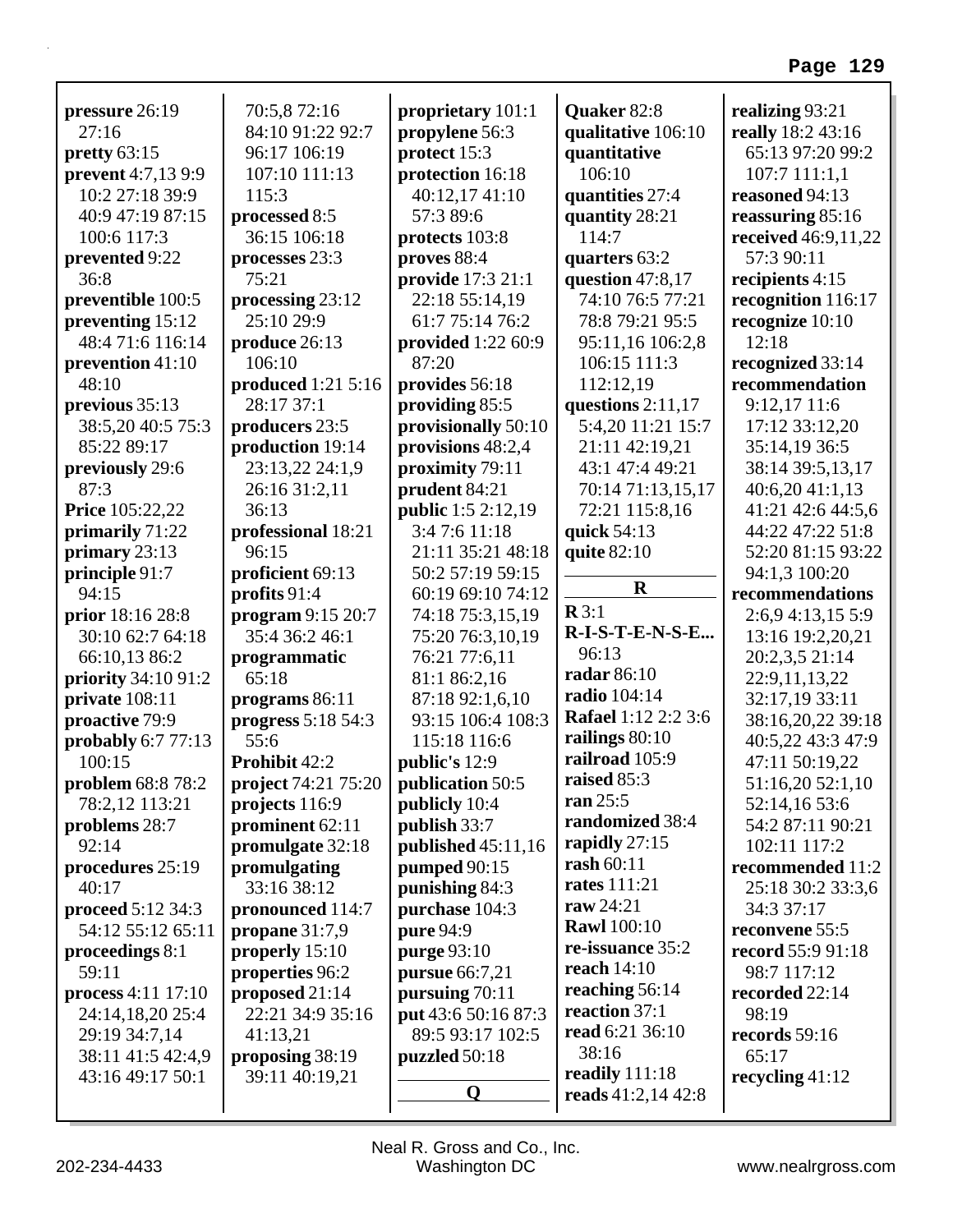| 51:14                   | <b>released</b> 56:4 58:5 | 16:11 54:22 63:12          | retention 111:17         | 113:22              |
|-------------------------|---------------------------|----------------------------|--------------------------|---------------------|
| reduce 59:21            | 59:20                     | represented 93:8           | 112:4                    | <b>ruled</b> 110:3  |
| referenced 54:4         | releases $116:15$         | representing 81:11         | retired 96:8,14          | rulemaking 33:22    |
| referral 38:7           | releasing 92:11           | request 10:8 16:7,9        | return $61:11$           | 34:7,13,19 35:18    |
| Refinery 18:15          | <b>relied</b> 29:20       | 49:5                       | revealed 58:4            | 38:11               |
| refresh 80:2            | relieving $115:10$        | requested 13:9             | review 73:19 86:7        | rules 69:18,20      |
| refresher 41:19         | rely 75:13 77:4           | requesting 75:15           | reviewed 59:15           | run 25:7            |
| regard 76:18 102:3      | 108:2                     | require 16:19              | 60:22 74:6               | rush 94:12          |
| regarding 12:7          | remain 15:5               | 41:18                      | reviewing 12:6           |                     |
| 13:17 57:19 75:17       | remained 59:5             | required 9:4 25:4          | 77:9                     | S                   |
| 76:18 82:8 83:5,6       | <b>remains</b> 34:10 59:9 | requirements 9:19          | reviews 71:3             | S3:1                |
| 83:15                   | remarks 10:9              | 48:8,10                    | <b>Richard</b> 1:16 3:11 | $S-O-D-A-R-O$       |
| regardless 38:5         | remediation 82:8          | requires 27:13             | Richmond 18:15           | 109:16              |
| regional 102:10         | remember 6:17             | rescheduled 34:13          | right $3:11$ $15:2$      | S-T-O-C-K-M-A       |
| registered 96:9,15      | 94:7                      | research 19:12             | 19:20 67:7               | 99:13               |
| regretfully 94:11       | <b>remind</b> 5:22 7:6    | resident 103:17            | rigor $65:22$            | safe 58:14 59:2,4   |
| regular 16:19           | 49:4                      | residents 56:20,22         | rigorous $65:18$         | 94:12,14            |
| 65:18                   | remiss 109:2              | 59:3 117:4                 | risk 62:15 96:17         | safeguards 15:3     |
| regulated 77:12         | removal 27:16 62:8        | residual 31:16             | river 19:15 24:5         | safety 1:1,11,12,13 |
| regulation 33:8         | 63:13 90:17               | residue 28:22              | 56:5,9,12 69:8           | 1:22 3:5,10 4:9,11  |
| 47:15,19 69:17          | removed 25:1              | 84:13                      | 79:13 88:11,16           | 4:12 7:14 9:14      |
| 89:15                   | 82:17                     | resistance 89:15           | 92:15,15,18 98:13        | $11:2,7,17$ 13:5,15 |
| regulations 4:6         | removing 27:10            | <b>resources</b> 46:4 77:5 | 102:17 111:19            | 14:15 15:16,21      |
| 12:8 15:10 19:3         | 84:11                     | 113:18 116:19              | 113:12                   | 16:4, 10, 18 17:7   |
| 71:4 78:9,13            | repair $28:15$            | respond 16:6 51:18         | riverbank 61:20          | 17:12 18:21 19:6    |
| 89:16 99:22             | repeated 32:16            | responded 30:16            | road 91:11               | 25:17 31:20 36:2    |
| regulators 4:17         | 33:10                     | 79:22                      | <b>Robinson</b> 98:1,3,7 | 38:21 40:1,5 51:3   |
| 90:22                   | repeating 76:7            | responders 45:6            | 98:11                    | 51:12 53:19 61:6    |
| regulatory 45:9         | replace 28:15             | responding 17:7            | Rockefeller 2:4          | 85:12 86:16 87:22   |
| 71:9 90:1               | report 5:16,18 6:8        | response 30:21             | 13:4, 12, 14 17: 17      | 91:1,4 102:12       |
| reintroduction          | 6:11 12:14 13:16          | 35:13 39:19 41:11          | 116:17                   | 117:4               |
| 84:19                   | 43:2 44:15 49:18          | responses 9:4              | role 44:10 76:13         | sale 25:3           |
| reissuing $11:644:6$    | 49:19 50:4 51:21          | rest 59:20                 | 86:15                    | sample 106:11       |
| reiterate 38:19         | 52:2 53:14,16,20          | restate 73:6 76:12         | roof $68:14$             | samples 26:12 29:7  |
| 39:12 40:20 85:20       | 55:3,671:886:5            | restrict 16:5              | room $7:1926:2$          | 37:8 62:13 63:9     |
| 116:16                  | 88:20 92:2,4              | restrictions 61:10         | 29:5 97:15 108:13        | 63:17 106:16        |
| reiterated 40:4         | 95:21 108:12              | result 4:22 6:18           | 116:5                    | 107:6,11 111:15     |
| 44:22 86:9              | 115:19                    | 16:1 30:20 31:19           | root 70:20 95:2          | Savannah 19:15      |
| reiteration 39:6        | reported 31:1             | 38:17 89:13                | 113:10                   | saw 4:20 6:7        |
| <b>related</b> 4:5 15:7 | 58:11 59:17 60:6          | resulted 20:20             | roughly $102:5$          | says 100:3          |
| 39:18 60:19             | 60:14 75:9 87:6           | 32:10,13 34:20             | <b>round</b> 63:10       | scanning 61:18      |
| relating 106:2          | 87:22 108:8               | resulting 10:22            | <b>Rounding 22:8</b>     | <b>Schatz</b> 16:22 |
| relation 103:2          | reporting 11:5            | <b>results</b> 5:8 91:13   | routes $60:4$            | scheduled 34:12     |
| relatively 107:2        | reports 3:12 51:4,5       | 107:13                     | routine 90:19            | schools 58:11 93:10 |
| <b>release</b> 57:6,17  | 53:7 73:20 76:22          | resume $14:18$             | <b>rule</b> 4:10 33:21   | science 19:5,10     |
| 69:3 75:6 100:2         | 87:1 103:14               | resumed 55:10              | 34:4,10 35:16            | scientific 86:19    |
| 113:11                  |                           | retained 106:11            | 45:3 48:1,7              | scope 99:1          |
|                         | representatives           |                            |                          |                     |

**scoring** 28:11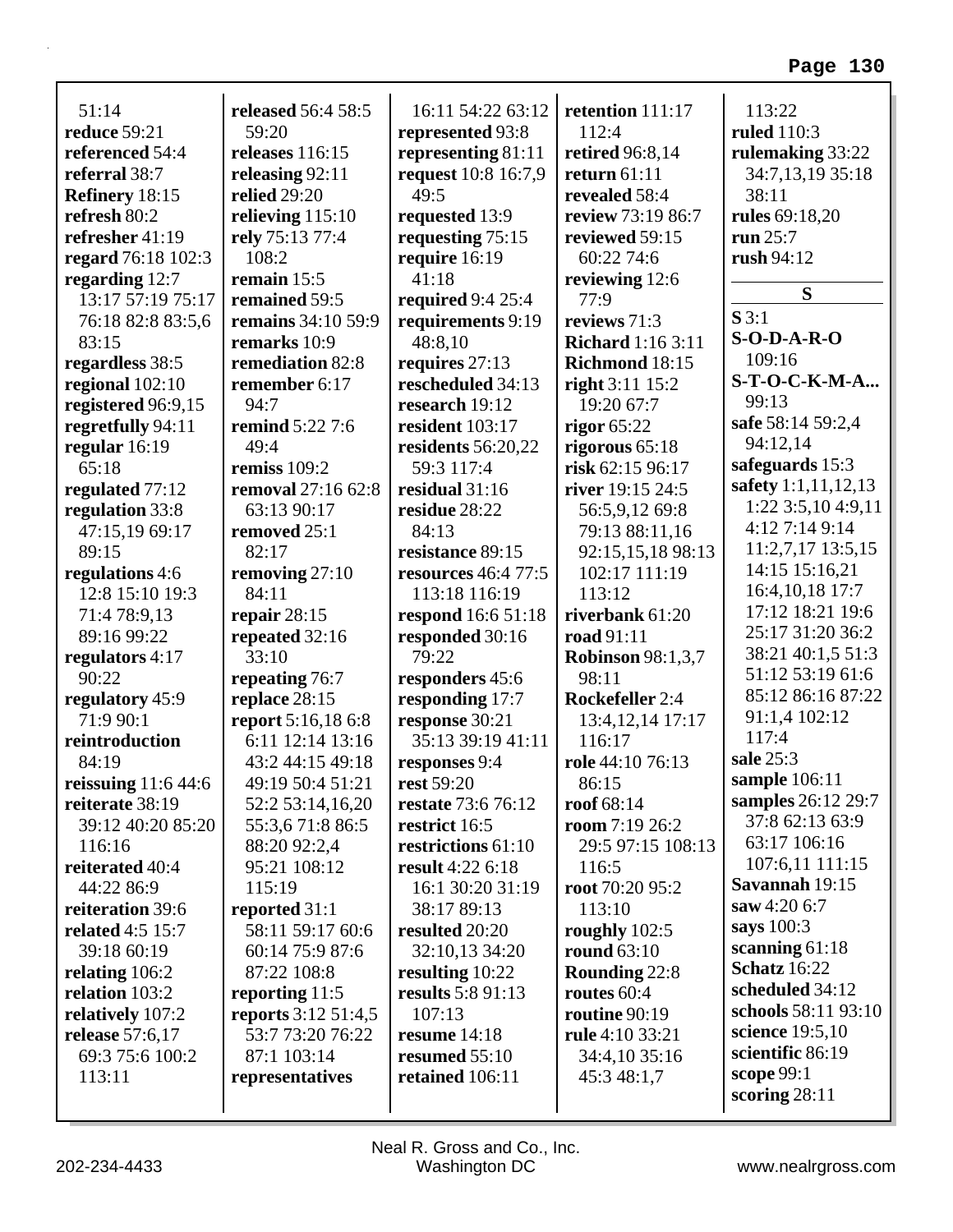| <b>Scott 6:22</b>         | settle 91:10         | siting 69:21 95:5        | somewhat 89:7        | 39:11 45:21 85:15        |
|---------------------------|----------------------|--------------------------|----------------------|--------------------------|
| scrap 23:4,6 25:11        | seven 9:3 30:16      | sitting 49:17 93:20      | soon 28:4            | 91:20 92:3 107:22        |
| scratch 94:19             | 32:13 38:8 82:13     | 116:7                    | sooner 94:20         | 117:1,8                  |
| screening 34:15           | 112:18,21            | situation 80:1           | sort 74:10 87:10     | staff's $42:14$          |
| 35:11                     | severe 9:20 36:6     | 94:18,20,20 95:10        | 90:9 94:12 101:17    | staffing $15:11$         |
| scrutiny 99:16            | 75:8                 | $\sin 14:1637:19$        | soul 19:19 107:8     | stage $112:3$            |
| second 6:13 41:13         | severely 16:5        | sixty-nine 59:19         | source 31:8 37:11    | standard $9:13,18$       |
| 54:6,8 115:14             | severity 35:8        | skin $60:1,11$           | 113:20 115:15        | 9:20 11:2,7,13           |
| secondary 31:12           | shape 68:16          | slaps 87:14 90:10        | sources 25:21        | 32:18 33:4,9,13          |
| 56:6 80:13                | share 62:4 116:13    | slash $16:12$            | 109:10               | 33:15,17 34:6            |
| secrets 101:2             | sheet 10:5 25:18     | slide 24:18 64:13        | <b>South 104:5</b>   | 36:1,5 38:13 39:8        |
| section 42:10 62:21       | 45:11 93:11 98:4     | 67:1 73:11 106:3         | sparking $25:20$     | 39:14,21 40:8,11         |
| 64:15                     | sheets 61:7 87:22    | 110:10                   | sparks $28:17$       | 41:7 44:7,16             |
| sections 63:10            | shipped 24:22        | slides 63:5 73:3         | speak 44:3 69:6,13   | 46:20 47:18 50:21        |
| see 6:12 33:18 35:6       | shocked 95:6         | slowly $14:18$           | 98:16                | 53:6                     |
| 63:4 64:9 69:17           | short 21:16 44:15    | slurry 101:11,12         | speaking 86:14       | standards 4:9,18         |
| 71:12 75:11 77:15         | 62:2                 | small 26:4 27:4          | speaks 69:10 79:9    | 19:4 32:1 40:13          |
| 85:16 113:20              | short-term 61:4      | 107:2                    | specialist 2:10      | 48:3                     |
| 114:4,6 117:1             | 74:1                 | smaller 65:9             | 22:10 38:15          | start 20:7 21:4,21       |
| seeing $114:2$            | show 27:20 87:14     | smell 82:18,21,21        | species 98:13        | 35:18                    |
| seek 16:22                | showed 110:10        | 84:19 85:1               | specific 41:17 78:9  | started 84:10            |
| seemingly 27:4            | showering 60:4       | smelling $84:15,16$      | Specifically 37:15   | starting $45:10$         |
| 72:16                     | showing $68:10$      | <b>Sodaro</b> 109:15,16  | speculate 103:12     | state 17:3 18:8 19:7     |
| seen 90:10                | shown 24:3,18,22     | 111:2,5 112:6            | spell 81:7 88:12     | 52:18 53:1,2,5,8         |
| selected 65:1             | 27:11                | soil 56:11,12            | spelling $96:11$     | 57:11 58:18 75:17        |
| selection 38:5            | shows 22:19 62:2     | 111:14,16,19             | spend 43:15          | 81:8,12 90:21            |
| self 99:18                | 99:18,19             | 112:4                    | spending 16:9        | 97:18 99:20              |
| self-policing 71:5        | shut 102:19          | solid 26:21 99:2         | spill 12:1,6 14:13   | 102:10 108:3,15          |
| self-reported 87:7        | sick 91:8 108:12     | <b>Solutions</b> 1:3 2:6 | 14:17 15:8,14,17     | stated 28:9 29:6         |
| <b>Senate 15:19</b>       | side 7:17,17,18      | 2:12 5:2,5,16 6:9        | 16:15 17:5 64:4      | 34:8 88:20 112:16        |
| <b>Senator</b> 2:4,5 13:4 | sighted 96:21        | 6:20 8:3,17,20           | 81:19 83:4 92:19     | statement 2:4            |
| 13:10,11,14 16:22         | sign $10:6$          | 9:21 10:20 12:13         | 103:15 105:4         | 17:18 49:2,3,22          |
| 17:17,22 116:17           | signed 98:4 105:21   | 12:20 13:18 14:5         | 106:4,7 111:6        | 58:14 73:17 89:8         |
| Senators 16:16            | significance 75:12   | 17:13 18:10 20:9         | 114:14 115:2         | 100:2                    |
| sense 55:21 106:22        | significant 19:1     | 20:14,17 21:9            | spilled $103:11$     | statements 2:2           |
| 107:8                     | 26:1 79:16 113:11    | 22:1 23:2,3,6,12         | 106:12               | 10:12 73:15              |
| sent 46:15                | signs $68:11$        | 23:16,19,21 24:20        | spills $17:2$        | States 8:14              |
| September 34:1            | silence 6:17 7:2     | 24:21 25:9,17            | spokesman 58:7       | statewide 89:16          |
| sequestration 16:2        | similar 4:14 $61:16$ | 26:8,13 28:6,14          | spontaneously        | static $25:20$           |
| series 63:5               | simple $14:1$        | 29:17 30:6,17            | 25:15                | status 39:18 53:8        |
| serious 8:11 31:20        | simplified 24:19     | 32:5 36:7,13 37:9        | spots 14:10          | step 107:9 111:21        |
| 68:8 80:6,7               | $\sin 96:6,10105:21$ | 37:12,16,22 38:22        | sprays $29:21$       | steps $15:133:16$        |
| seriously 89:2 90:3       | 114:11               | 39:2 41:2,4,14,22        | <b>Sprigg</b> 100:11 | 34:7,13 38:11            |
| 108:20                    | site 15:15 24:8      | 42:7,14 43:4 46:9        | sprinkler 42:2       | 63:17                    |
| service 66:18 72:13       | 63:16 69:5 84:11     | 46:11 47:20 48:19        | square 73:2,4,14     | <b>Steven 7:1 13:21</b>  |
| 78:17 115:19              | 111:14 112:17        | 49:6 53:11,16,22         | staff 1:15 3:12,13   | <b>Stockman 99:11,12</b> |
| set 61:21                 | sites $63:7$         | 54:22                    | 3:16 17:22 39:5      | 99:13                    |
|                           |                      |                          |                      |                          |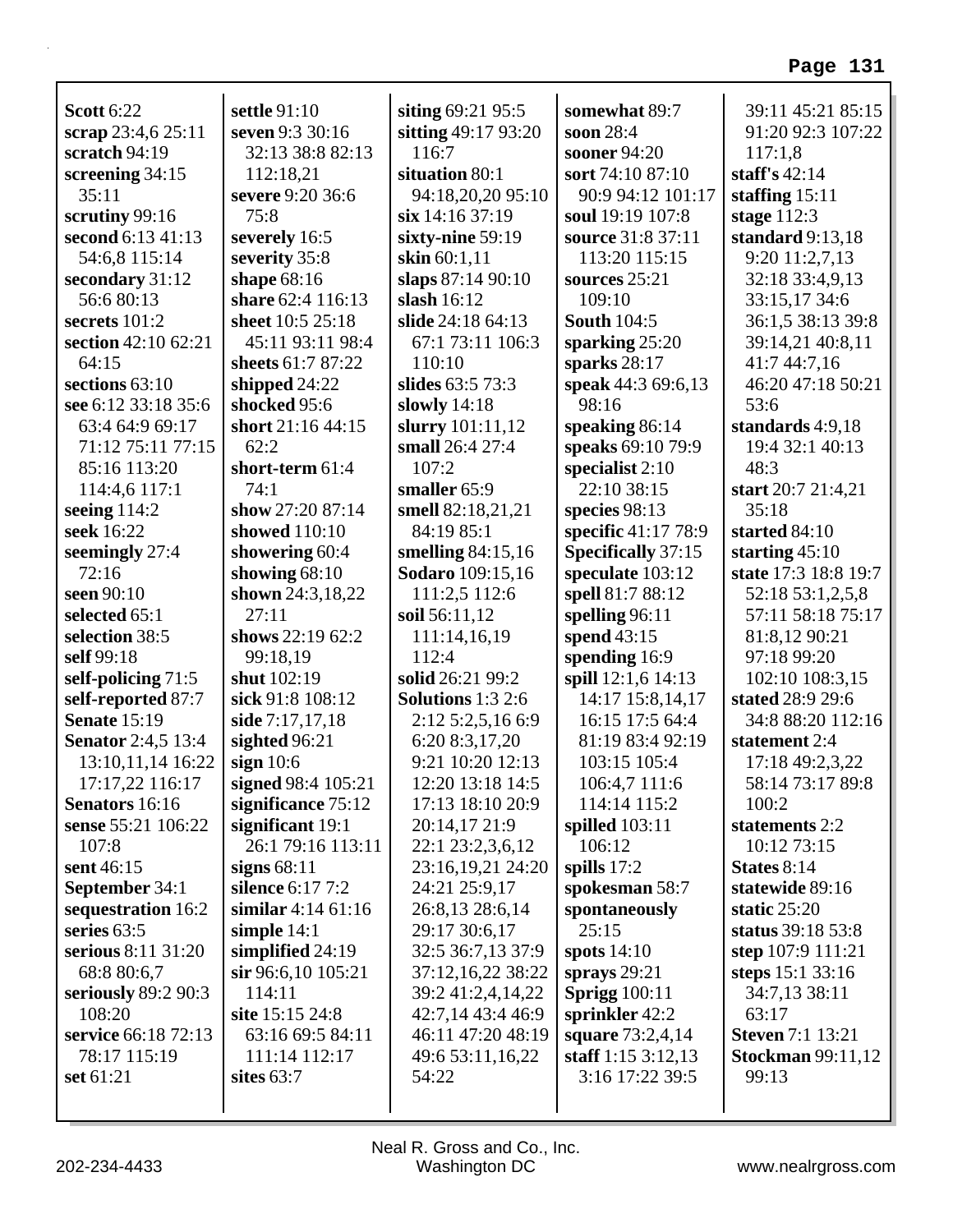| stop $102:15$                      | supply 58:6 97:13           | talked 54:21 78:4    | test 63:22 72:1                    | 100:8 105:7,16           |
|------------------------------------|-----------------------------|----------------------|------------------------------------|--------------------------|
| stopped $23:22$<br>115:2           | support 19:1 44:6<br>116:18 | 109:19               | testing $26:7,11$<br>29:11,12 37:6 | 109:14 115:18<br>116:1   |
|                                    |                             | talking 10:7 97:19   |                                    |                          |
| storage $16:20$<br>24:10 56:8 65:3 | supporter 13:5              | 104:15               | 61:18 71:19,21                     | thinking 100:9           |
|                                    | supporting 50:20            | tank 31:7,9,16 56:6  | 72:4 74:20 79:2                    | third 80:15              |
| 69:17 71:9 77:22                   | supposedly 4:7<br>82:7      | 56:8 61:12,15,16     | tests 65:1 67:9 68:2               | Thirteen 59:18           |
| 80:16 105:7                        |                             | 61:19,21 62:7,10     | 83:6,6                             | <b>Thompson</b> $81:6,6$ |
| store 42:4 105:9                   | sure 22:13 44:19            | 62:21 63:10 64:14    | <b>Texaco</b> 18:14                | 81:10 112:11,15          |
| stored $101:3$                     | 63:16 75:1 82:10            | 64:15 65:3,6,13      | text 40:6                          | thorough $63:16$         |
| strange $94:2$                     | 112:13,20                   | 66:2,2,5,10,22       | <b>thank</b> 7:3 10:13             | 71:2 85:17               |
| streams 90:15                      | surety $112:2$              | 67:21 68:15 69:21    | 12:16,17 13:13,15                  | thought $81:13,16$       |
| strength $23:10$                   | surface 67:20               | 72:2,8 78:10         | 17:6,16,19,21                      | 81:17,22 88:22           |
| strengthen 15:10                   | 94:19                       | 79:11 80:16 84:12    | 24:16 42:16,22                     | 98:3 111:9               |
| 69:19                              | surprised 47:3              | 89:14 106:14         | 46:7,7 47:3,5                      | thoughtful 86:3          |
| strengths $51:2$                   | surrounding 61:19           | 109:20,21 110:1,8    | 48:16 49:11,16                     | thoughtfully 50:6        |
| striking $28:10,14$                | susceptible 38:10           | 110:10,15            | 53:9,10 54:19,20                   | thousands 95:18          |
| strong $82:21$                     | suspects 66:13              | tanks 16:20 61:16    | 55:7,17 59:13                      | 108:18                   |
| 116:13                             | Suspended 27:15             | 62:19,20 64:22       | 61:14 70:16 71:11                  | three 6:1,13,18          |
| struck 100:1                       | suspension 27:17            | 66:18 68:9,22        | 71:16 72:20 76:4                   | 7:18 8:7 10:9,19         |
| studied 54:5                       | <b>Swain</b> 7:1 13:21      | 69:17 71:10 78:6     | 77:17,18,19 79:19                  | 13:20 20:20 25:7         |
| studies 12:5 60:17                 | swiftly 17:7                | 78:17 79:5 81:21     | 80:20 81:3 85:14                   | 32:21 36:22 39:18        |
| 61:3 73:22 97:5                    | symptoms $59:16$            | 84:11,18,22 89:14    | 88:8,1091:13,14                    | 50:17 59:18 63:2         |
| 98:12 108:7                        | 60:7,14 108:9               | 101:3 103:11         | 91:15 96:2,4                       | 80:5 99:8 112:21         |
| study 33:2 74:15                   | system 29:17 30:7           | 105:3,7,10 112:20    | 97:22,22 98:8                      | 114:21                   |
| 76:17 100:21                       | 37:4,15 62:18               | 113:4,17 114:5,9     | 99:15 101:19,22                    | three-minute 49:2        |
| studying 108:1                     | 67:15 70:1 77:16            | <b>TAP 75:20</b>     | 102:8,21,22                        | threshold 95:22          |
| subject 64:15 65:12                | 92:22 105:5                 | task $14:1$          | 103:19 105:18,19                   | time 6:4,16 10:1         |
| 68:21                              | 114:15,17 115:6             | tasted 111:8         | 108:21 109:12                      | 11:9 17:18 18:5          |
| submit 6:5 42:11                   | 115:15                      | Teachers 93:4,9      | 112:6,8,9 116:2,4                  | 19:21 23:11 25:9         |
| subsequent 98:21                   | systems 4:10 42:3,3         | team 3:15,17 5:15    | 116:7 117:7                        | 32:12 34:18 35:9         |
| substance 14:6                     | 56:13 57:22 70:4            | 18:6 20:9,15         | thanks $91:20$                     | 39:20 40:3 43:15         |
| 17:2                               |                             | 21:10,16,22 22:2     | 116:17                             | 44:8 48:17 52:7          |
| substantial 28:20                  | T                           | 22:3,4,8,17 38:18    | thing 83:9 93:17                   | 73:5 80:22 86:9,9        |
| sue 91:9                           | $T-39567:5$                 | 40:21 42:20 52:2     | things 70:18 72:22                 | 87:13,13 91:12           |
| suffered 32:6                      | T-396 57:6 64:3             | 71:15 107:2 116:7    | 90:7 99:2 104:21                   | 93:21 96:3 97:6          |
| sufficient 27:2                    | 67:3                        | team's 12:14 21:7    | 105:10 110:18,22                   | timeline $33:18$         |
| 108:1                              | $T-39766:20$                | 21:13 71:8           | 111:20 112:5                       | timely $61:990:5$        |
| sugar 34:2 35:4,5                  | $T-H-O-M 81:10$             | technique $62:12,14$ | 114:1,17                           | times 17:8 87:6          |
| 45:11                              | table 3:9                   | 63:8                 | think $44:1,9,11$                  | titanium $8:6$ 14:5      |
| suggest 29:3                       | take 5:7 6:3 9:8            | tell 12:22 44:17     | 49:22 51:22 53:13                  | 23:3,7 25:10,12          |
| suite 109:6                        | 10:1 15:2 21:4              | temperature 26:2     | 68:17 70:19 71:22                  | 25:14,18 26:12           |
| supervisor 25:5                    | 51:10 52:8 55:7             | <b>Ten 94:2</b>      | 72:5 73:7 74:9,19                  | 29:8 30:3 31:10          |
| 31:14                              | 55:13 69:4 87:9             | tend 110:16          | 75:7 76:2,5,6,15                   | 36:14 37:2,7 41:8        |
| supervisory 1:17                   | 89:2 90:2 105:16            | Tennessee 106:5      | 76:17,21 77:2,12                   | today $3:74:19,21$       |
| 2:7,15 18:9                        | 111:22                      | terminal $56:982:6$  | 79:1 84:7 89:3,7                   | 10:15 12:13 18:1         |
| suppliers $24:22$                  | takes 104:20                | terms 68:3 79:17     | 89:12 92:8 95:3,4                  | 22:8 54:21 63:22         |
| supplies $90:16$                   | talk 95:22 97:11            | 91:21 95:1           | 97:2 98:17 99:10                   | 116:12 117:8             |
|                                    | 108:4                       |                      |                                    |                          |
|                                    |                             |                      |                                    |                          |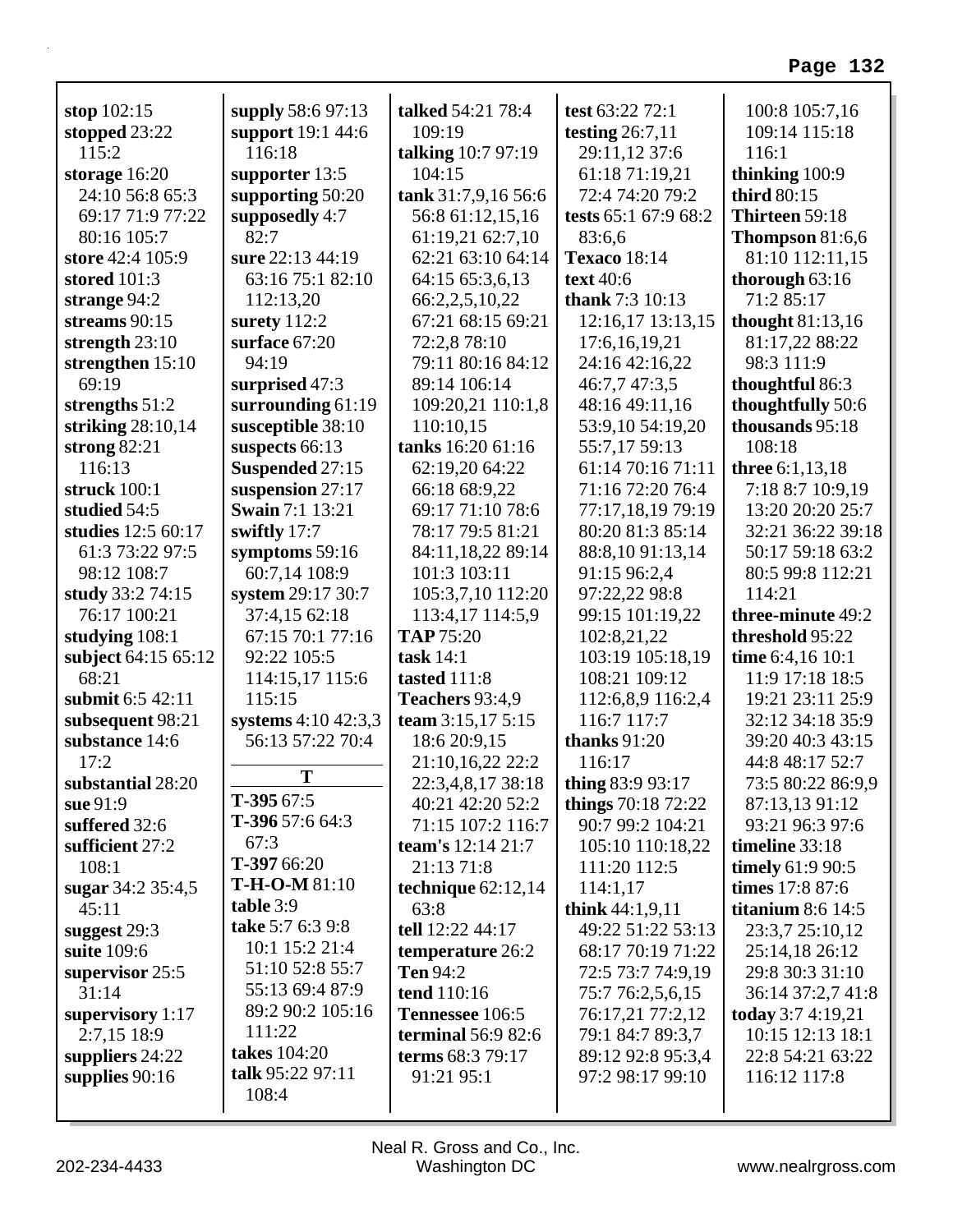| told 89:18          | 73:2,4,14 82:16          | unique 25:13 96:22     | violations 31:21    | warehouse 24:9                |
|---------------------|--------------------------|------------------------|---------------------|-------------------------------|
| top 34:10 91:1      | turn 32:3 59:11          | unit 29:9              | 90:14               | warning 96:1                  |
| topography 61:19    | turning $114:13$         | United 8:14            | Virginia 6:20 10:16 | wash-down 37:3                |
| 69:4                | TV 104:14                | University 18:17       | 13:19 17:9 18:8     | wash-downs 29:21              |
| tore 83:11          | two 4:21 7:17 8:6        | 19:7,9                 | 20:18 23:15 24:6    | <b>Washington 18:12</b>       |
| totaling 80:7       | 10:15 12:18 15:11        | unknown 59:10          | 37:20 52:14 54:1    | 23:17,20 82:19                |
| totally 44:6        | 16:21 23:12 25:6         | unsafe 115:5,12        | 56:17,19 57:2,8     | 104:4                         |
| touched 21:6        | 27:13 30:11 34:11        | unusual 97:7           | 57:12,20 58:18      | wasn't $57:7$                 |
| town 85:14          | 36:17 38:22 39:1         | update 1:3 2:14        | 59:15 71:2,10       | waste 19:14 100:12            |
| toxic 12:9 88:21    | 63:1 64:5 68:1           | 12:15 21:2,17          | 72:19 74:18,20      | <b>Watch 88:11,16</b>         |
| 95:19               | 71:1 73:15 80:6          | 43:8 55:14,19          | 75:2 78:2 79:14     | watched 88:18                 |
| toxicity 72:22      | 89:14 92:13 97:9         | 70:12 74:14,17,21      | 90:2,12 91:7 93:5   | water 12:3 16:18              |
| toxicological 60:20 | 97:18,21 106:3           | 92:2                   | 93:9,16 95:17       | 29:21 37:2,4 42:3             |
| 60:22               | 110:11,13 114:21         | upstream 56:16         | 96:20 103:19        | 56:13,14,17,18                |
| toxicologists 94:8  | 116:9                    | 92:15,17 95:7          | 104:19 108:3        | 57:9,19,21,22                 |
| toxicology 73:20    | two-quarter 64:6         | usage 57:19 61:9       | 114:16 115:1,9,20   | 58:2,3,6,9,14 59:1            |
| 97:4,17             | Tyler 1:17 2:9,16        | 77:7                   | visible 35:7        | 59:2,4,6,6,17 60:3            |
| tracks 105:4        | 18:20 22:6 32:4,5        | use 4:12 23:5 26:12    | vital $15:1$        | 61:9 62:17 68:14              |
| tragedies 39:10     | 39:16 44:19 46:13        | 29:21 42:2 47:13       | <b>Vivian 99:10</b> | 68:17 69:22 70:4              |
| tragedy 10:21       | 59:12,13 73:17           | 57:9 58:10 59:7        | voluntarily 87:7    | 72:19 73:5 74:8               |
| tragic 10:2 14:12   | 80:4                     | 62:17 88:1 96:19       | voluntary 4:18      | 75:18 79:12,14                |
| 116:14              | type 11:15 19:22         | useful $76:3$          | 47:14 78:12         | 82:19 83:10 90:15             |
| train $41:17$       | 60:7 68:11 72:11         | users 23:8 47:11       | volunteer 30:15     | 92:17,20 93:1                 |
| training $40:18$    | 72:12,17 74:7            | 56:22                  | 47:13 86:11         | 95:7,20 97:13                 |
| 41:15,20 43:7,20    | 75:14 78:18              | utilize 86:4           | volunteering 71:5   | 100:13 101:20                 |
| 44:3 45:20          | 100:17 101:8,14          | utilized 87:18         | vomiting 60:12      | 103:22 104:3,8,13             |
| transcriber 81:8    | 105:10 114:15            | utmost 14:14 15:12     | vote 2:13 5:7,11    | 104:17,21 105:1,4             |
| 88:12 96:11         | types $48:12$            |                        | 21:1,13,15 50:7,9   | 109:20,22 110:16              |
| 107:17              |                          | $\mathbf{V}$           | 53:14 54:12,14      | 111:8 112:7                   |
| transcript 1:21     | U                        | $V-E-R-N-O-N$          | voted 35:12 39:17   | 113:15 114:8,16               |
| transparency        | U.S 1:1,11,12,13,22      | 88:14                  | 39:20               | 114:20,20 115:1,3             |
| 17:10               | 3:571:10                 | valid 52:10            |                     | 115:6,9,13,15,20              |
| trapped 14:11       | ultimately 4:12          | valley 99:14 105:18    | W                   | water-cutting                 |
| treated 59:20       | 12:2                     | <b>value</b> 109:9     | wait 49:8 91:8      | 62:14                         |
| treatment 70:4      | unacceptable 35:15       | various 19:3 29:8      | walk 24:13          | water-reactive                |
| 72:19               | unanswered 15:7          | 79:3                   | wall 28:10,14 29:2  | 30:2                          |
| tremendous 11:20    | underground              | vary $75:4$            | 64:14 66:22         |                               |
|                     | 101:12                   | vein 47:8 84:5         | walls 80:12         | waterways 72:18<br>78:1 101:9 |
| triangle $27:11$    | underlies 94:8           | ventilation 30:7       | want 13:15 17:6     | wave 31:10                    |
| tributary 79:13     | underlying 70:20         | venue 83:17            | 50:12 72:6 85:20    |                               |
| tried $110:1$       | understand 14:20         | verified 34:16         | 89:19 92:8 95:18    | way 53:18 69:7                |
| trouble 99:6        | 79:22 82:4 83:4          | 81:21                  | 98:15 101:22        | 72:2 103:8 112:8              |
| troubling $11:4$    | understanding            | <b>Vernon 88:11,14</b> | 102:8 110:18        | we'll 21:1,7,15,19            |
| 102:7               | 15:1                     | video $28:3,3,9$ 62:2  | 116:10              | 22:21 27:20 49:5              |
| trucker 95:14       | undetermined 31:8        | 62:5                   | wanted 9:14 36:2    | 53:13 55:5,7                  |
| trustee 85:15       | unfolding $101:15$       | view 9:16              | 40:1 44:11 62:19    | 64:15 65:2 68:21              |
| try $75:11$         | <b>Union 49:15 85:21</b> | vintage 72:9           | wants 20:8 51:17    | 69:9 70:3 75:21               |
| trying 49:19 50:15  |                          |                        |                     | 76:2 77:14,15                 |
|                     | 91:17                    | violation 80:10        | War $72:10$         |                               |